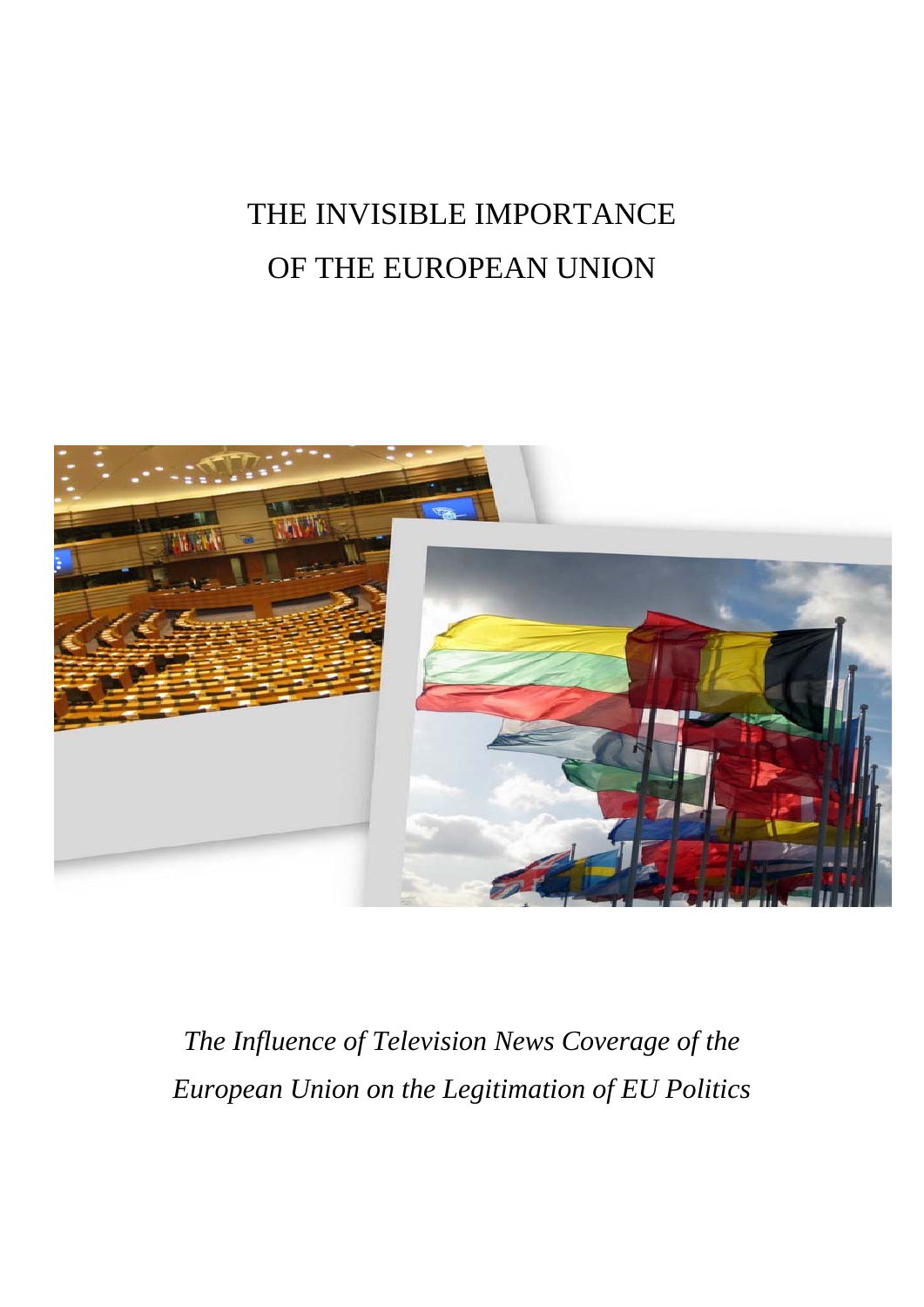

# Master Thesis

University of Twente, Enschede, The Netherlands Centre for European Studies School of Management & Governance

Westfälische Wilhelms-Universität, Münster, Germany Institut für Politikwissenschaft

> European Studies 02-02-2009

| First Supervisor:  | dr. M. Rosema     | (University of Twente)                      |
|--------------------|-------------------|---------------------------------------------|
| Second Supervisor: | dr. M. Freise     | (Westfälische Wilhelms-Universität Münster) |
|                    |                   |                                             |
| Student:           | Esmeralda Top     | (Student number: 0158356)                   |
|                    | Provincialeweg 63 | (Matrikelnummer: 352778)                    |
|                    | 9863 PC Doezum    |                                             |
|                    |                   |                                             |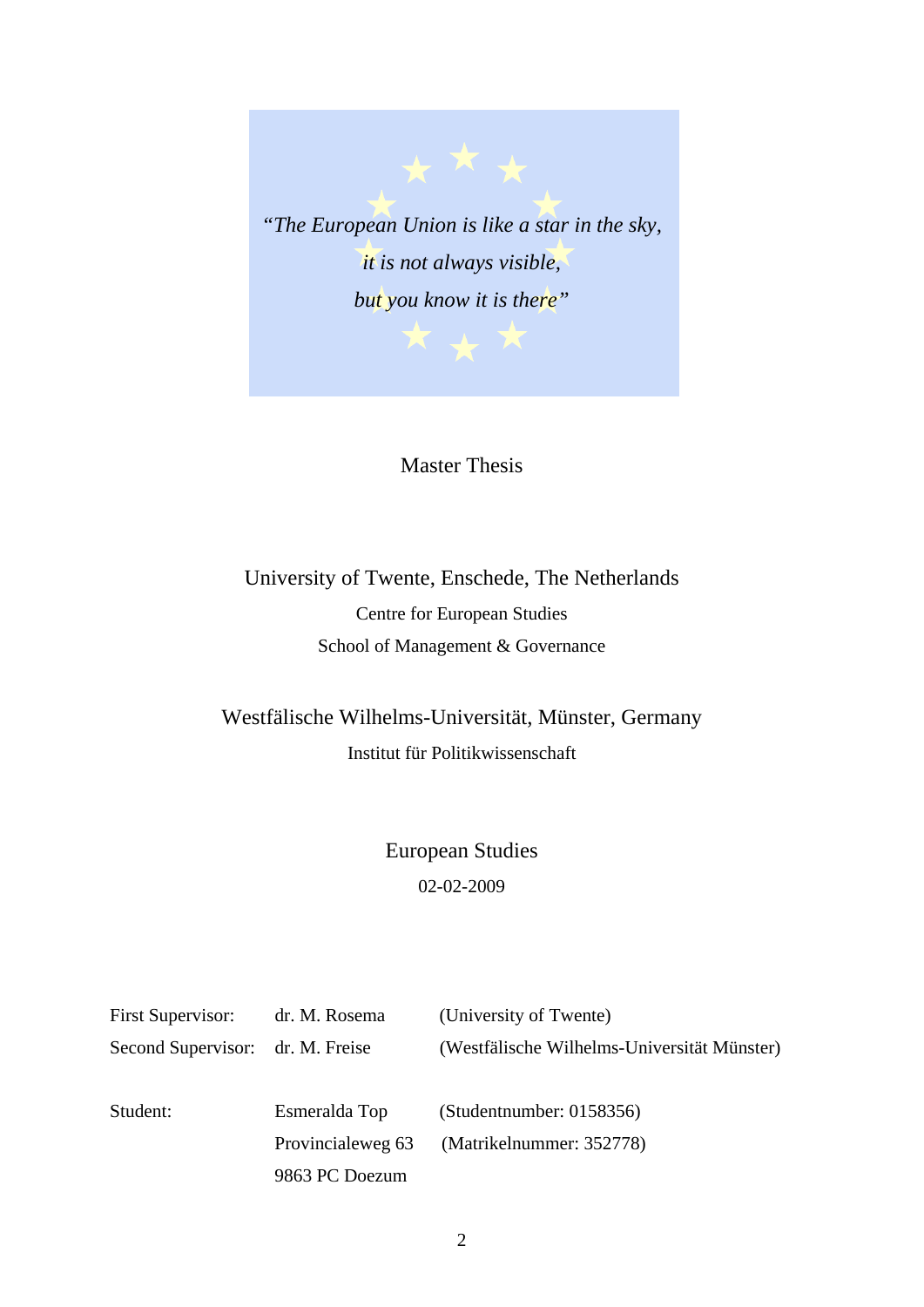# **Table of Contents**

| <b>Preface</b> |                                                            | 5      |
|----------------|------------------------------------------------------------|--------|
| 1.             | <b>Introduction</b>                                        | 6      |
| 1.1            | Previous Research                                          | 6      |
| 1.2            | Aim of the Research                                        | $\tau$ |
| 1.2.1          | <b>Research Question</b>                                   | 8      |
| 1.2.2          | Sub-Questions                                              | 8      |
| 1.3            | Research Design & Methodology                              | 9      |
| 1.4            | Justification and Significance of the Research             | 10     |
| 2.             | <b>Theoretical Framework</b>                               | 11     |
| 2.1            | The Concept of Legitimacy                                  | 11     |
| 2.1.1          | The Meaning of Legitimacy in the European Union            | 12     |
| 2.1.2          | The Legitimacy Deficit of the European Union               | 14     |
| 2.2            | The Relevance of Mass Media for European Union Legitimacy  | 16     |
| 2.2.1          | The Legitimation Function of Television News Media         | 17     |
| 2.2.2          | Media Agenda-Setting Theory                                | 18     |
| 2.2.3          | Framing                                                    | 19     |
| 2.3            | Conclusion                                                 | 20     |
| 3.             | <b>Methods of Enquiry</b>                                  | 22     |
| 3.1            | Quanititative and Qualitative Research                     | 22     |
| 3.2            | <b>Content Analysis</b>                                    | 22     |
| 3.2.1          | Units of Analysis                                          | 23     |
|                | 3.2.1.1 NOS & RTL                                          | 23     |
| 3.2.2          | Period of Analysis                                         | 24     |
| 3.3            | Semi-Structured Qualitative Interviews                     | 24     |
| 4.             | <b>Results: Content Analysis</b>                           | 26     |
| 4.1            | Introduction                                               | 26     |
| 4.2            | Results NOS & RTL Main Evening News                        | 26     |
| 4.2.1          | The Provision of EU Information in Television News         | 28     |
| 4.2.2          | The Comprehensibility of EU Information in Television News | 29     |
| 4.3            | Framing NOS & RTL                                          | 30     |
| 4.4            | Conclusion                                                 | 31     |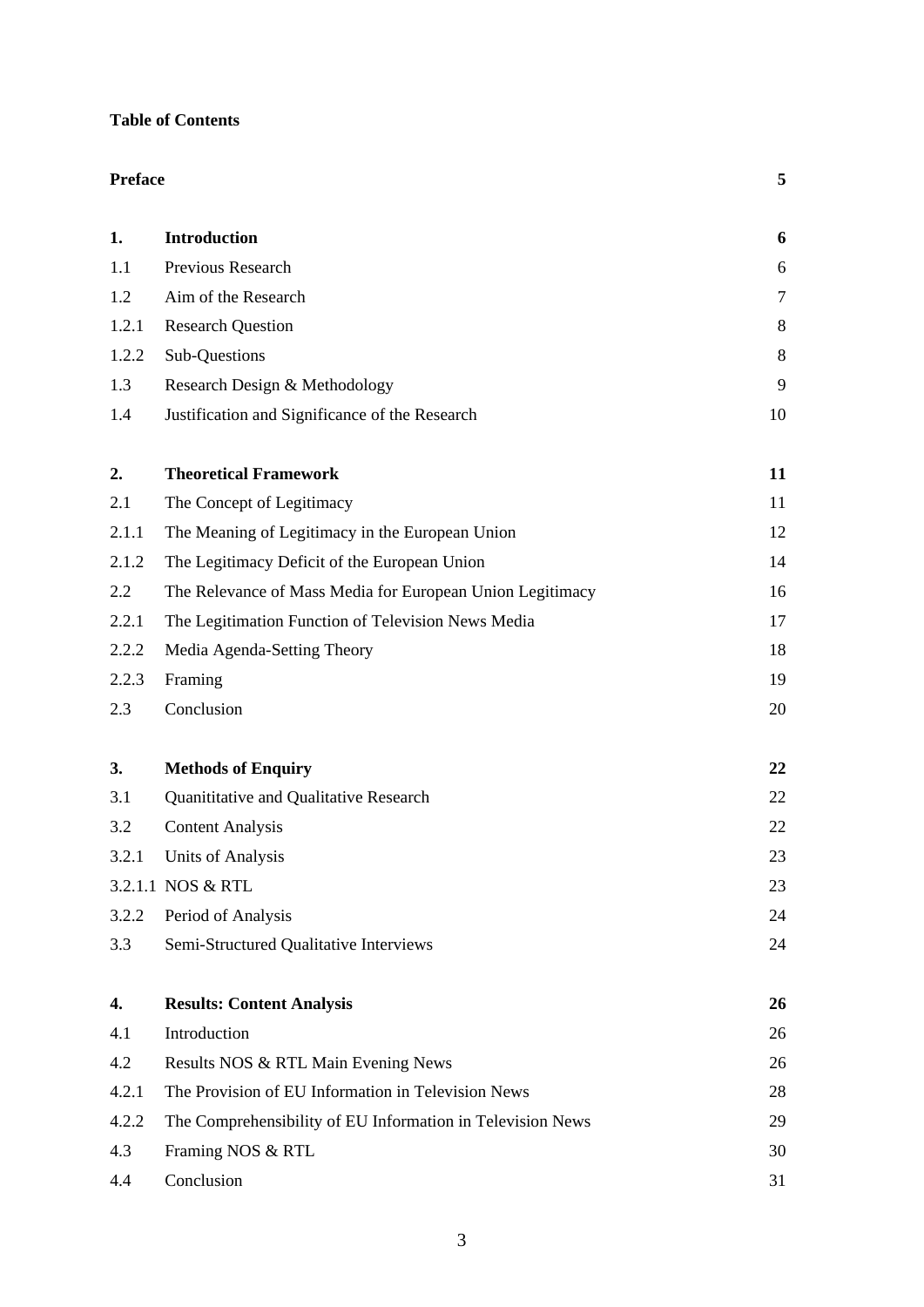| 5.    | <b>Results: Semi-Structured Interviews</b>        | 33 |
|-------|---------------------------------------------------|----|
| 5.1   | Introduction                                      | 33 |
| 5.2   | The European Union in the Main Evening News       | 33 |
| 5.2.1 | Problems with EU Coverage                         | 34 |
| 5.2.2 | News Value of EU Affairs                          | 35 |
| 5.3   | The Legitimating Function of Television News      | 35 |
| 5.4   | EU Basics and Television News Coverage            | 36 |
| 5.5   | The 'Invisible Importance' of EU News             | 36 |
| 5.6   | Framing and Agenda-Setting                        | 37 |
| 5.7   | Conclusion                                        | 38 |
|       |                                                   |    |
| 6.    | <b>Conclusion</b>                                 | 40 |
| 6.1   | Results                                           | 40 |
| 6.2   | Discussion                                        | 41 |
| 6.3   | Limitations and Implications for Further Research | 42 |

# **Bibliography 43**

| <b>Annexes</b> |                          |    |
|----------------|--------------------------|----|
| I.             | Questionnaire (in Dutch) | 48 |
| П.             | <b>Content Analysis</b>  | 50 |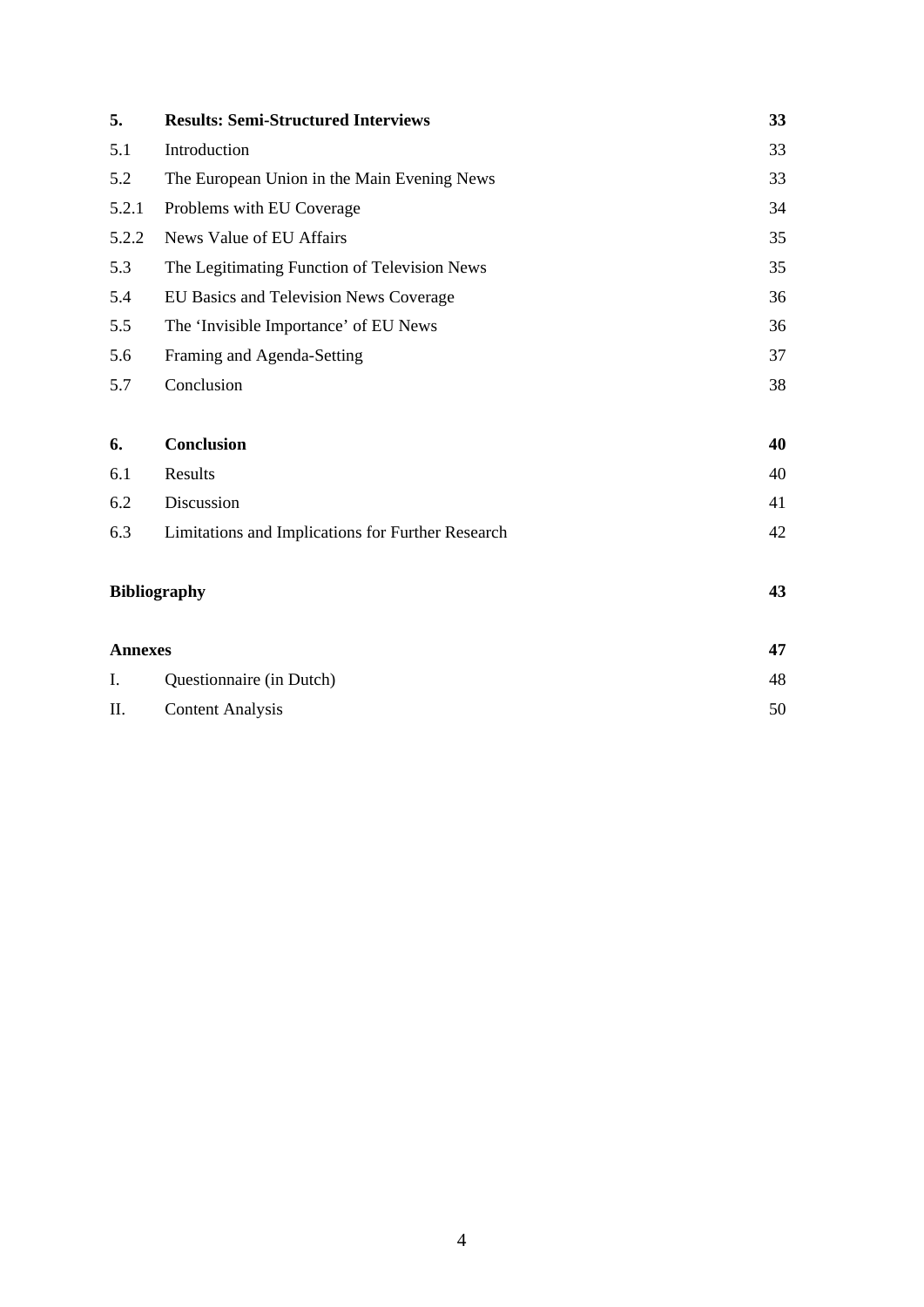# **Preface**

The importance of the European Union is growing and growing, but still, for the majority of its citizens, the European Union is far, far away. With regard to my master thesis, I am interested in the relationship between communication and politics. Especially the power of the media aroused my interest and therefore I have chosen to examine how television news media coverage of the European Union influences the legitimation of EU politics.

Before you start reading my master thesis, I would like to thank my supervisors – dr Rosema and dr Freise – for their interest in my research and the useful feedback they provided me with. Furthermore I would like to thank Gerard van den Broek of NOS News for his willingness to answer my questionnaire and Jantien Niemeijer of RTL news for inviting me to visit the RTL News office and for answering my interview questions. It was really interesting to hear 'the story behind the news' and to have a look at the RTL direction during a live news broadcast.

Last but not least, I would like to thank the students who participated in the monthly 'master thesisfeedback' meetings as well as my family and friends for their interest in the progression of my master thesis.

I hope you will enjoy reading it.

Doezum, February 2009

*Esmeralda Top*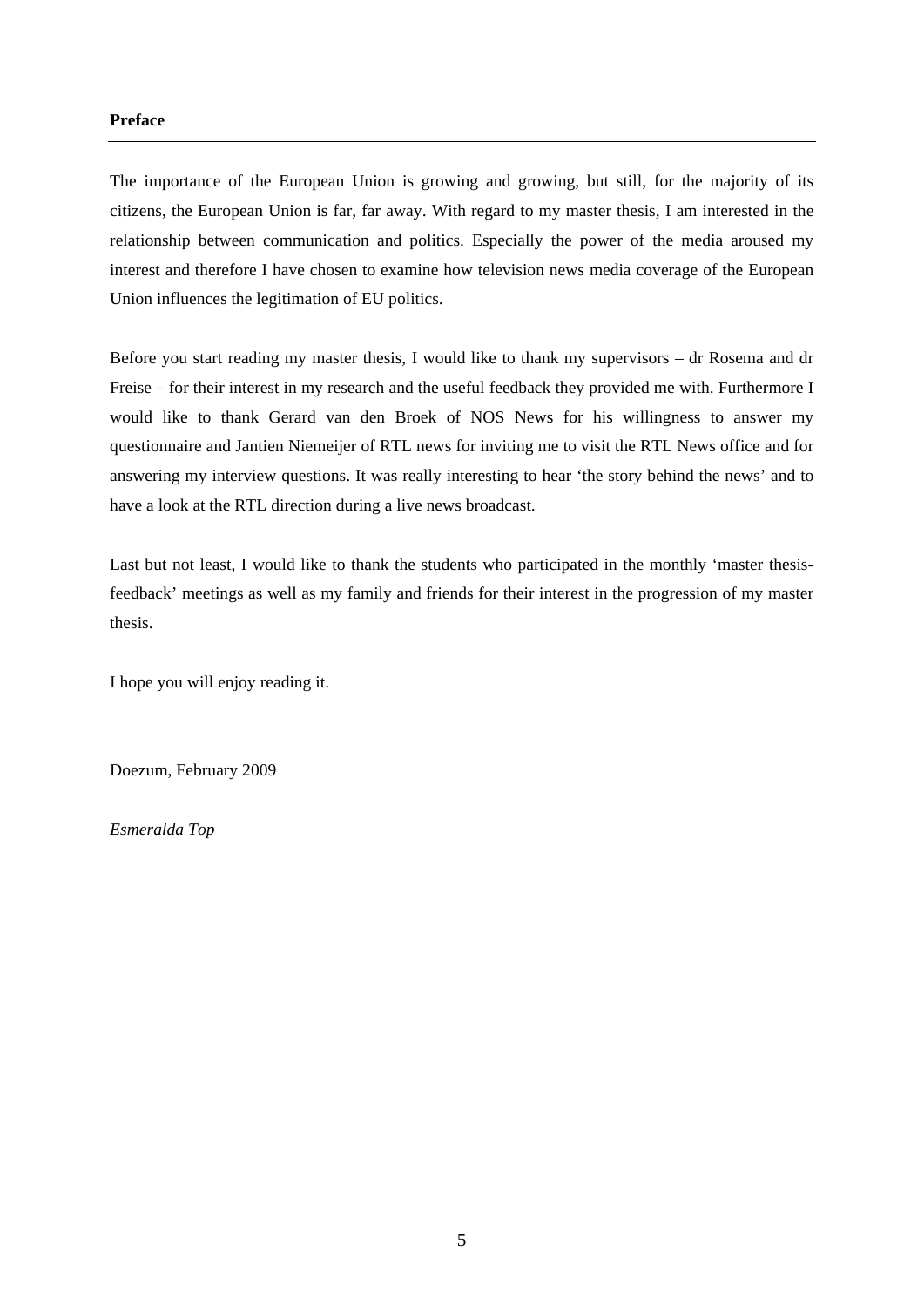# **1. Introduction**

The French and Dutch 'no' towards the Treaty establishing a Constitution for Europe in May and June 2005 and last year's Irish 'no' towards the Reform Treaty have underlined the extent to which the European Union has become disconnected from its citizens. In literature, there are various debates about the democratic deficit of the European Union: the gap between the citizens and the EU institutions. Follesdal  $\&$  Hix (2005) state that the European Union is too distant from its citizens and, consequently, its voters. This so-called democratic deficit is the most frequently discussed feature of legitimacy and is usually identified as a lack of popular consent. However, an aspect of legitimacy that is not discussed that often is the important role of mass media.

Mass media are in the position to increase citizens' awareness of EU policies and activities. As a consequence, European Union legitimacy relies indirectly on the media to strenghten its legitimacy. Since the implementation of the Maastricht Treaty in 1993, the question of legitimacy and identity of the European Union is on the agenda of public and scientific discussions. Legitimacy is a basic need for every state and every government. "Legitimacy is the right for these institutions to exist and to rule with the acceptance of their citizens" (Henshaw, 2007). As we all know, the European Union is a special case, it is neither a state nor just an ordinary international organization, it is 'sui generis'. However, since the European Union exerts considerable regulatory power over the citizens of its Member States, it needs legitimacy as well. Moreover, "the EU has gained in stature" (Hodess, 1997) and expanded its political functions; as a result, the issue of the EU's legitimacy has come to the fore.

As stated in various studies (eg. De Vreese 2003; De Vreese, Banducci, Semetko & Boomgaarden, 2006), democracy – an important feature of good governance – relies on communication between citizens and the power holders. Media, and in particular television, are key resources for citizens across Europe when learning about the European Union. Though, there is hardly academic research available about how the EU is represented in broadcast news. As De Vreese (2003:8) states, "clear information about the European Union's main issues and procedures, access to and feedback into the decision-making process, and accountability to the public are prerequisites for public debate and in the end political legitimacy". Hodess (1997) argues that "understanding media presentation of the European Union is an important aspect of understanding the nature of and reactions to the integration debate since media coverage of the EU has the ability to contribute to the image of the EU as a legitimate source of political power". In sum, it could be stated that news media coverage of the European Union has the ability to influence the legititmation of European politics.

# **1.1 Previous Research**

Although it is often assumed that media – and in particular television – shape public opinion about the European Union and that they are the key resources for the EU citizens when learning about the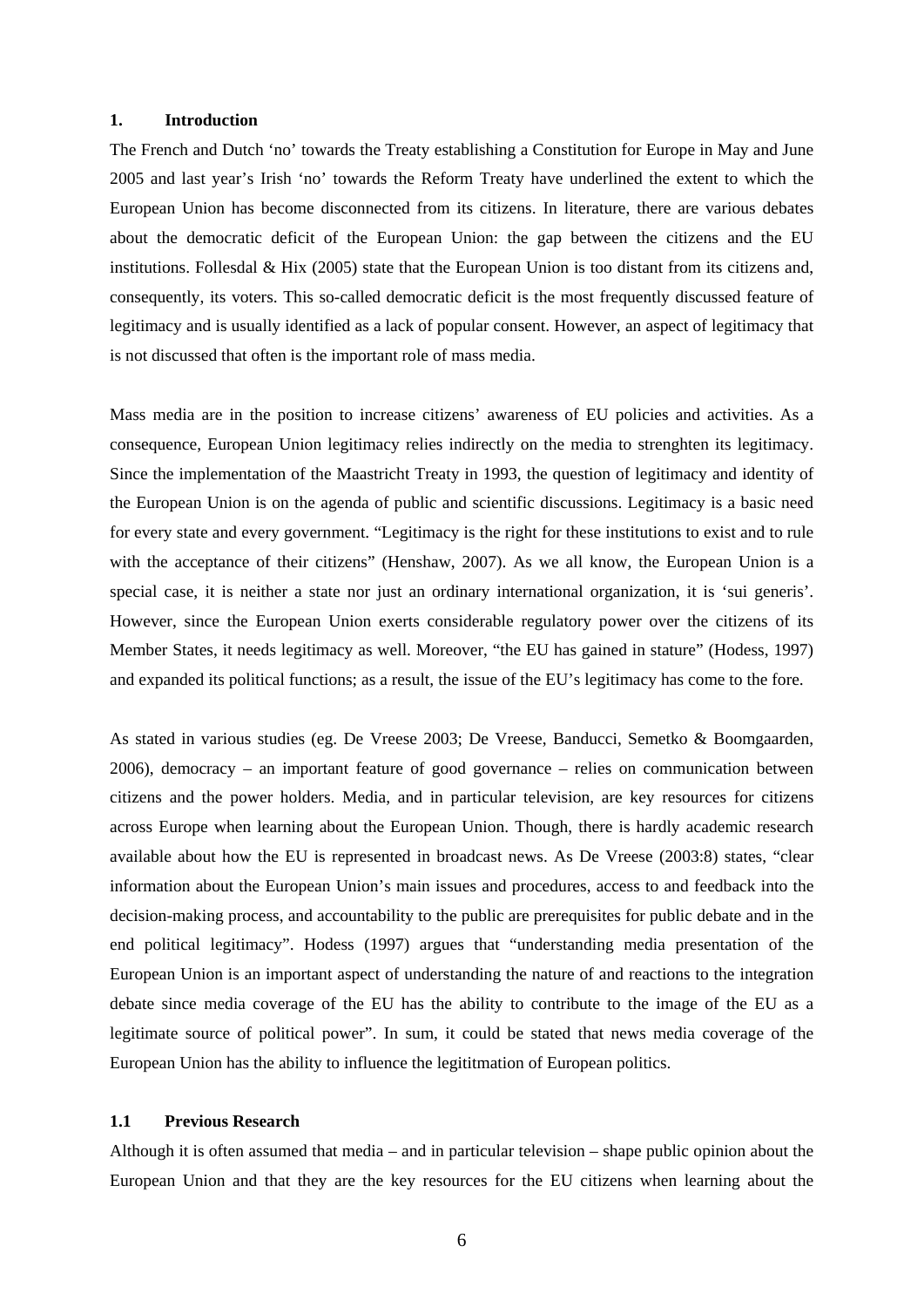European Union (Eurobarometer 68), research on media coverage of the European Union is rather scarce. Peter, Semetko & De Vreese (2003) have researched the way in which the European Union is portrayed on main evening news by means of content analyses in five EU countries over an 11-month period in the year 2000. Their main finding was that "there is an invisible importance to European Union news: although the share of the news devoted to EU affairs was low, when EU news did appear, it tended to be more prominent than other political news" (2003:305).

In another cross-national comparative content analysis of Peter & De Vreese (2004) on the coverage of European Union politics in British, Danish, Dutch, French and German television news it has been shown that EU politics and EU officials were only to a very limited extent represented in national television news. The coverage of EU affairs has shown to be more prominent during summits and European Parliament elections than during 'routine periods'. With reference to the distinction between public and private broadcasting outlets, their research has shown that "the visibility of EU affairs was equally low in both public and commercial television, but public outlets attributed more importance to EU affairs than did commercial television" (2004:16). Semetko, De Vreese & Peter (2000) expound as well that there have been only a few studies on how European affairs are reported in various media in Europe. Most of the research available concerns the coverage of the European Union in newspaper articles (eg. Firmstone, 2003; Trenz, 2004).

De Vreese (2003:4) links the concepts of democracy and media and argues that "the European Union suffers from a democratic deficit which is accentuated by a striking communication deficit". Moreover, he states that there is hardly any information available on how the EU is being represented in broadcast news. Nonetheless, journalists are often indicated as being the main provider of cynicism when EU affairs are concerned. In his research, De Vreese examined the communication by the European Union and comes to the conclusion that the EU's communication strategy is mainly based on the principle of 'no news is good news'. Besides that, EU communication has too much the aim to "make people love Europe, not to give citizens the information they need in order to be able to understand and tolerate it" (2003:6).

#### **1.2 Aim of the Research**

From the aforementioned overview of previous research it becomes evident that research on the coverage of the European Union in television news bulletins as well as research on the relationship between the influence of mass media on public opinion and EU democratic legitimacy is considerably scarce. This is, however, an observation that provides me with an interesting point of entry for my research. Hence, it is my aim to investigate in this master thesis how television news media coverage of the European Union influences the legitimation of EU politics.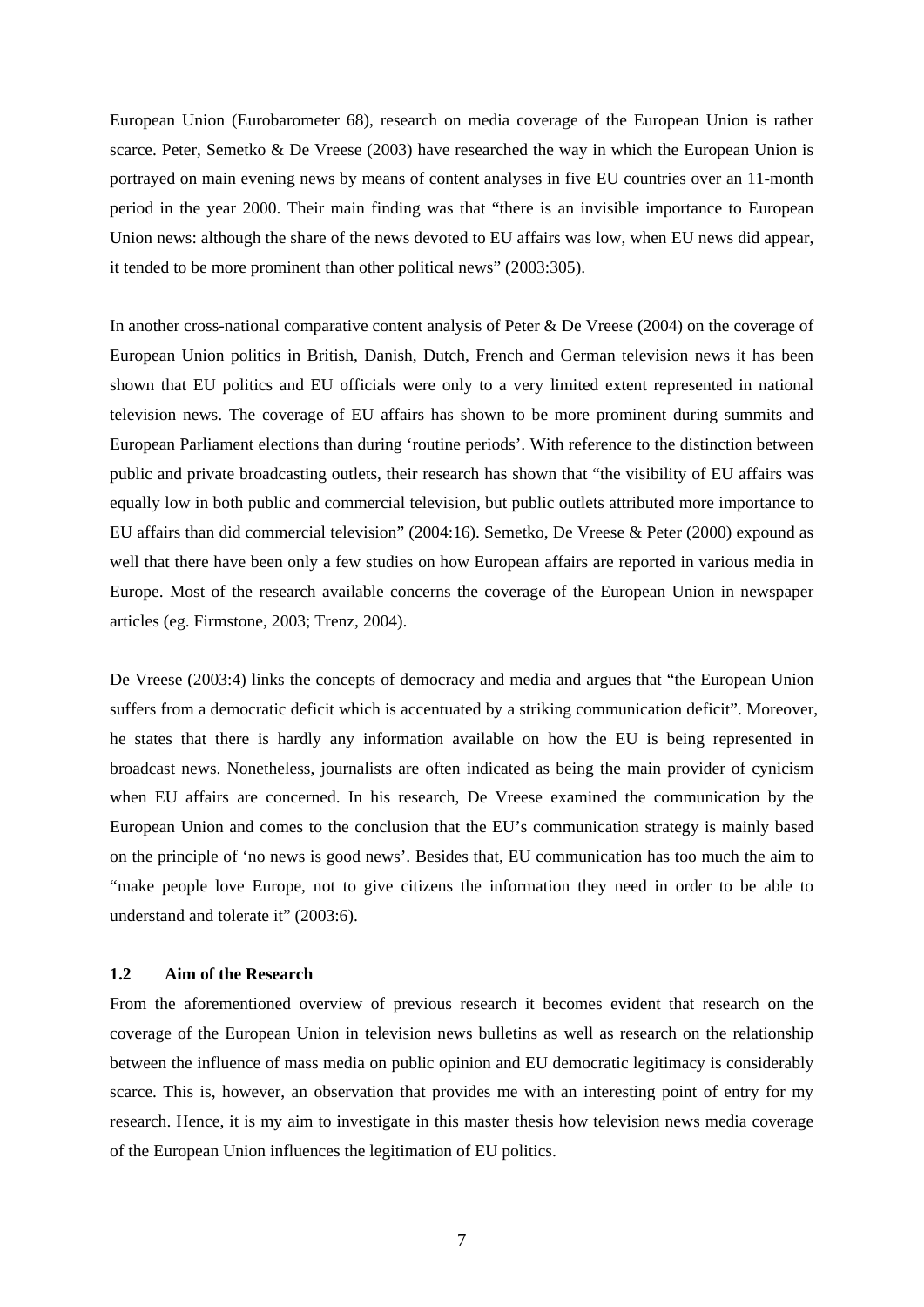#### **1.2.1 Research Question**

In order to concretize the aim of this master thesis, I intend to answer the following main research question: *How is the European Union being covered in Dutch television news? and how does that relate to the democratic legitimacy of EU politics?*

# **1.2.2 Sub-Questions**

The following sub-questions will enable me to answer the main research question and to address the television news media's legitimation of European Union politics:

- 1. What is the meaning of legitimacy in the European Union?
- 2. How does the coverage of European issues in television news media influences the legitimation of EU politics?
- 3. How is the European Union being covered in Dutch public and commercial television news?
- 4. How do Dutch television news media cover EU affairs?

## **1.3 Research Design & Methodology**

In order to explore the question of legitimacy in European Union politics; an examination of television news media's coverage of the EU is relevant. First of all, because of the media's own legitimation function in democracy – in order for people to conveive the EU as legitimate they need to be informed properly – and secondly, because of the media's position in opinion-building and interest formation processes. This section provides you with a glance of the theories to be discussed in chapter two and of the methods that have been used in order to achieve the results or, to be more precise, a discussion of the quantitative and qualitative methods that enabled me to answer the main research question and sub-questions.

# **1.3.1 Theory**

The first sub-question has the aim to shed a light on the concept of legitimacy and to discover the meaning of legitimacy within the European Union. An appropriate way of doing that is by means of an in-depth scientific literature review; a method that has also been used to answer the second subquestion. Works of 'key scholars' like Beetham & Lord, Scharpf and Habermas are used to outline the concept of legitimacy and are interwoven with the legitimating function of television news media. In order to relate issues of democracy and legitimacy with media theories, media agenda-settting theory and framing are used. McCombs & Shaw (1972) were one of the first communication scholars to test and support their ideas of media influence within the realm of political news. They argue that "public opinion is shaped, in part, by media coverage, particularly with regard to political news". They conceived that the news media have an agenda. That is, "the news media present audiences with an 'agenda' for what events the public 'should' consider as important" (2005:198). The causal notion of agenda-setting is further developed through the concept of framing. News media's success in telling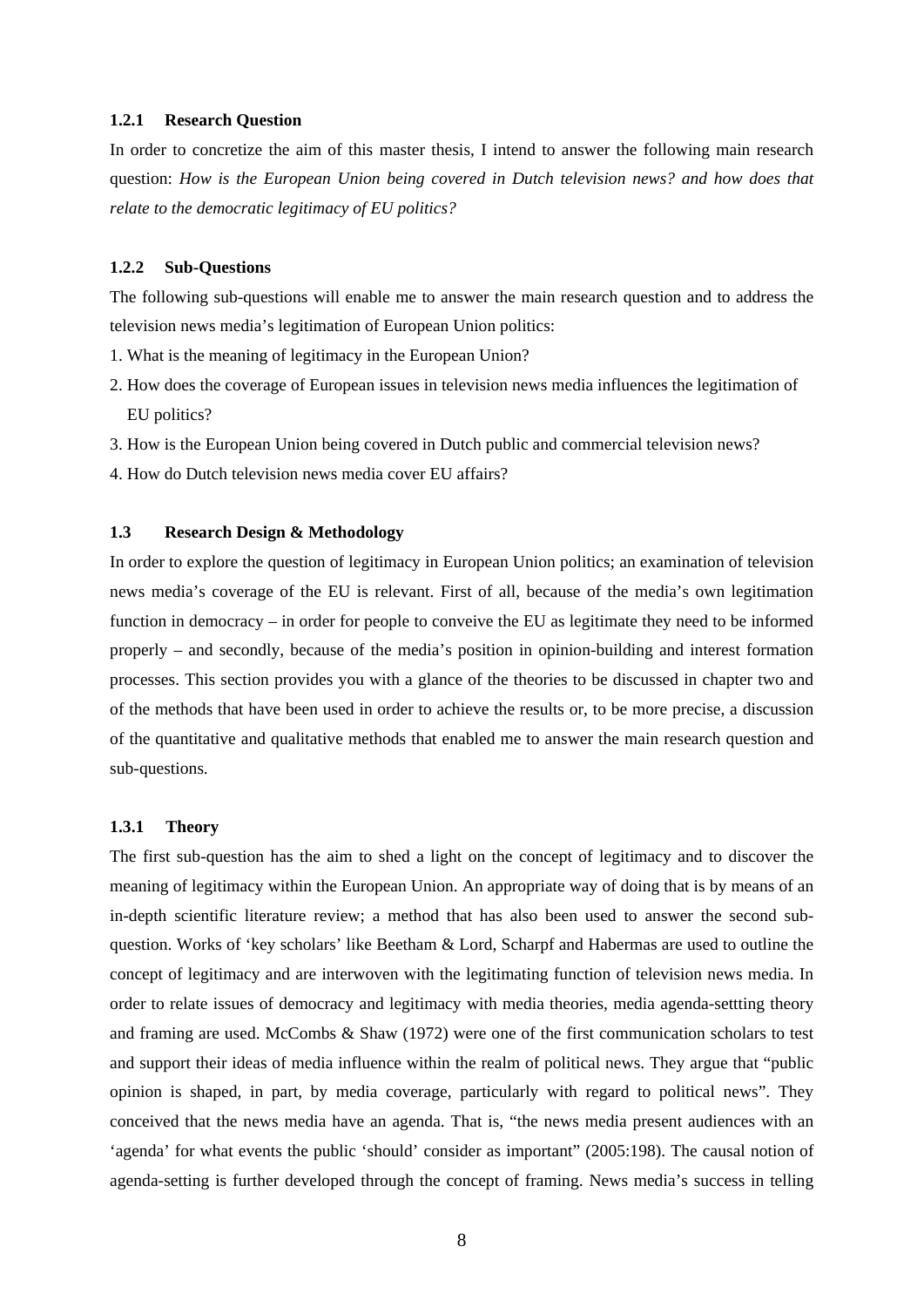viewers and readers 'what to think about' stems from the media's ability to frame issues. Chapter two will provide you with a more in-depth examination of the former theories and concepts.

#### **1.3.2 Methodology**

In order to explore the question of democratic legitimacy in European Union politics, it is useful to explore the coverage of the European Union in television news media. The fact that information supply is an important aspect for achieving democratic legitimacy and the fact that daily television news is the most important source of EU information for the majority of the EU citizens justifies the content analysis as an appropriate method of research and helps us to answer the third sub-research question. Therefore this master thesis incorporates a content analysis of news media coverage of the main evening bulletins of two Dutch broadcast media, namely the public service broadcaster NOS (20:00 h) and the commercial news broadcaster RTL (19:30 h). About 190 evening bulletins of NOS (109) and RTL News (81) have been examined over a period of four months: April, May, June and July 2008. This period can be described as a 'routine period' in which no major European events such as elections to the European parliament took place, although, the Irish referendum on the Reform Treaty can be considered as an important EU event. Since previous studies have already mainly focused on key EU events such as the introduction of the Euro and EP elections – events of such an importance that it is obvious that a huge amount of attention is attributed to  $it - I$  have focused on a more routine period. In my opinion, an examination of a routine period provides us with more insights in the daily coverage of EU affairs, and besides that, the EU cannot base its democratic legitimacy only on the information provided by television news media during key EU events. As a matter of fact, I would argue that the coverage of EU affairs during routine periods provides us with a more honest image of how the European Union, its decisions and policies are being covered in the main evening news.

Within the content analysis, the appearance frequency of the "European Union" has been measured as well as the themes portrayed in EU coverage and the way in which EU issues are portrayed or, in other words, the way in which the European issues are framed. The results of this study are compared to previous research/content analyses of news media coverage on EU issues in other member states. Subsequently, the results of the content analysis are used to illistrate how EU politics are being covered by television news media as an addition to existing research and thereby forming the basis for the qualitative interviews. Semi-structured interviews are an adequate way to answer the fourth subresearch question, as they provide for underlying ideas on whether and how television news media cover the European Union and in order to find out what problems come across when covering the EU. In chapter three I will expand on the methods of enquiry by submitting it to a more detailed discussion.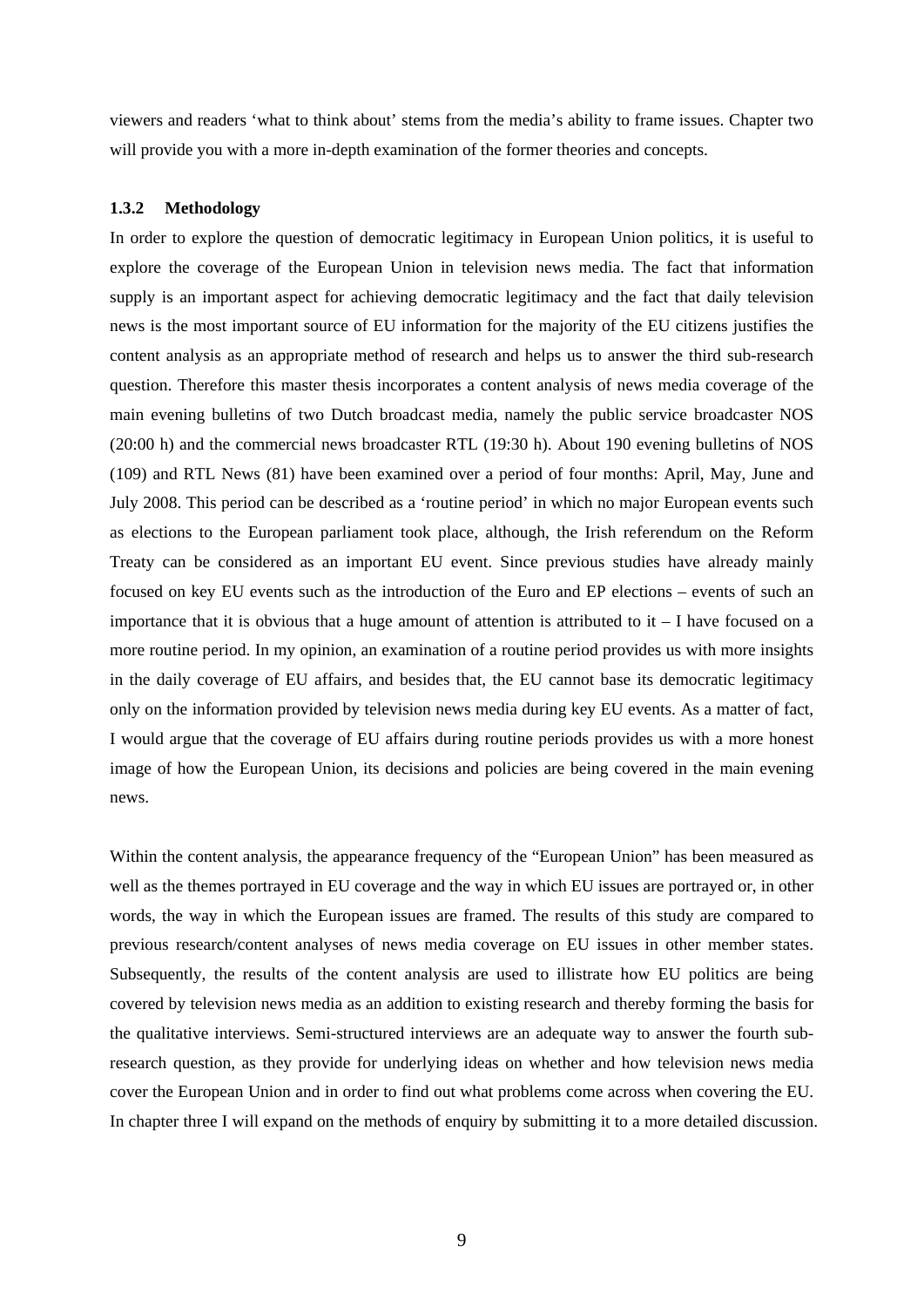# **1.4 Justification and Significance of the Research**

It is my aim to contribute with my master thesis to the already existing body of knowledge concerning the EU's political legitimacy, the legitimating function of news media and research concerning the coverage of the European Union in Dutch television news media. My main focus lies in finding out how television news coverage of the European Union influences the EU's political legitimacy. At present, there is not that much research available on this topic and therefore my research will give an overview of previous research and will – hopefully – add new views to it.

Since most of the research available on the representation of the European Union in the media focuses on printed media, my focus on public and private television news media has an added value, especially since national television news is the most important source of information about the European Union. As previous research<sup>[1](#page-9-0)</sup> has shown, television has been repeatedly identified as the most important source of information about the European Union. Besides that, national television news reaches far larger audiences than any printed newspaper. Therefore I have chosen to focus on broadcast media coverage of European issues.



**Figure 1** *Frequency of Watching, Listening and Reading Daily News* **(Eurobarometer 64)** 

Furthermore, the available research on how the EU is represented in broadcast news is mainly quantitative, whereby the research focus lies on content analyses of the main evening news during certain periods of time and whereby the length of news stories concerning European issues has been measured as well as the placement of EU and political stories in news bulletins. The significance of this master thesis research is that it uses – next to the content analysis – a more qualitative approach in which I conduct interviews with the ones who "make the news". From the research overview I came to the conclusion that most research on media coverage of the EU has been executed with a focus on key EU-events such as EP elections, the introduction of the Euro and summits of the heads of state and government. My focus on the everyday coverage of EU affairs in the national broadcast media – as discussed in paragraph 1.3 – and the comparision with existing research of other EU member states national broadcasters' coverage of EU politics will therefore contribute to the significance of my research too.

1

<span id="page-9-0"></span><sup>&</sup>lt;sup>1</sup> For example Eurobarometer Standard Report 2002 of the European Opinion Research Group, EB 57.1.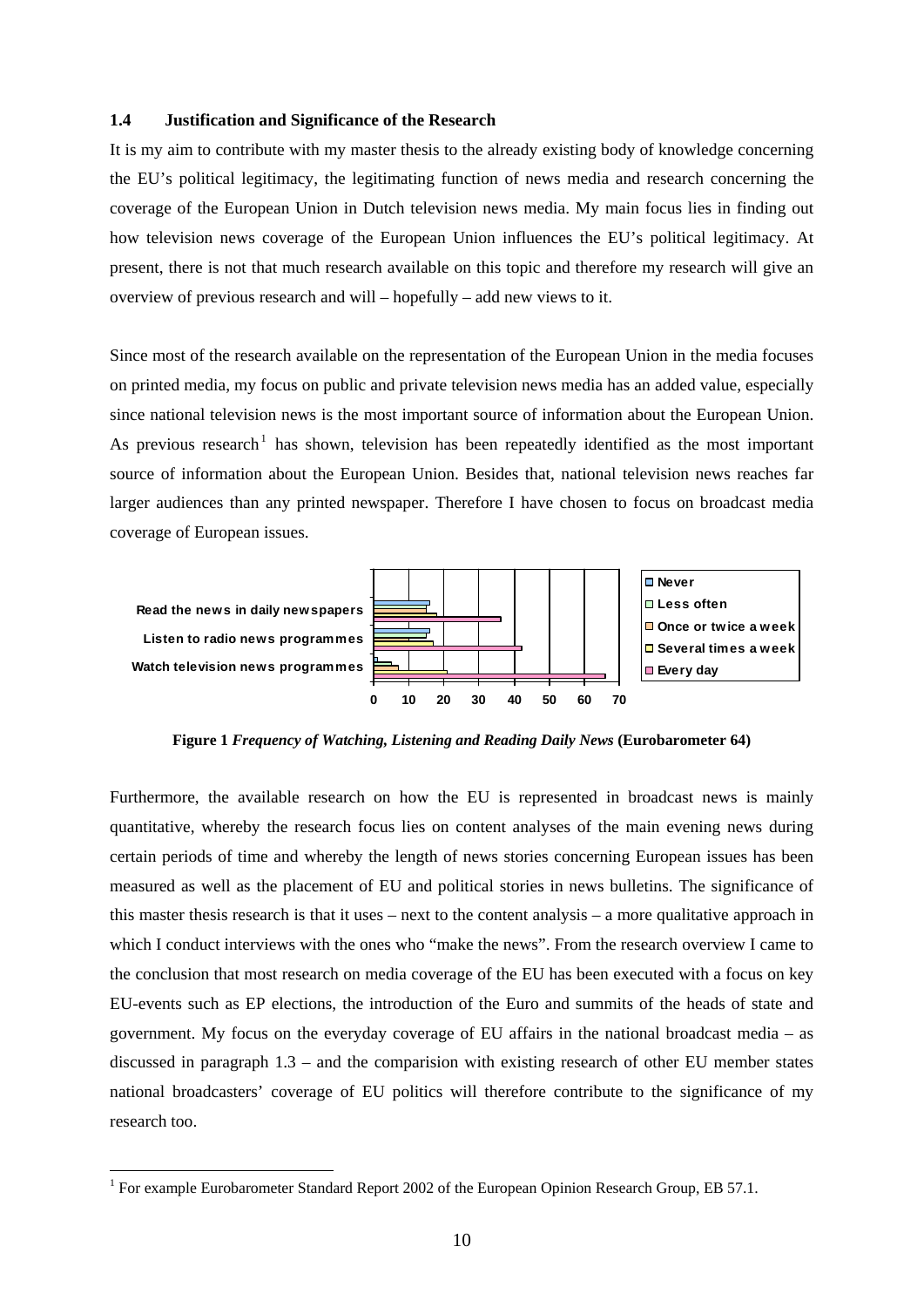# **2. Theoretical Framework**

# **2.1 The Concept of Legitimacy**

The concept of legitimacy is very complex and difficult to define in depth since different fields of study attribute different views and values to it. Henshaw (2007:72) states the following: "At the most abstract level, legitimacy is the notion that a person or group of people have the right to lead and make decisions on behalf of a group of persons within a geographic area. More specifically, it is the notion that leaders have the right to make binding decisions that all members of a society or state accept and which they feel they are obliged to follow". Dobson & Weale (2003:157) add to the previous description that in order "to say that a governing system is legitimate is to say that it has the right to rule and make decisions". This implies that the people who are subject to the rules of the governing system, must accept that the political institutions who make those rules have the rights to do so. However, in order for citizens to be able to understand and accept certain rules, citizens need to be informed and that is exactly where the important role of media – to be discussed in paragraph 2.2 – comes to the fore.

In their description of the concept of legitimacy, Arnull and Wincott (2002) make a distinction between two groups of legitimacy, namely formal and social legitimacy. The former is concerned with the fulfilment of legal requirements and the latter with the acceptance of the allocation and exercise of authority. According to Meyer (1999:619) the best one-sentence definition of the dual nature of legitimacy is that "governance can be considered as legitimate in so far as its subjects regard it as proper and deserving of support". In my analysis of this definition, I would argue that it indirectly refers to the importance of information. Before 'subjects' can regard governance as 'proper and deserving of support' and consequently consider it as 'legitimate' they need to have the disposal of proper information. Further on in this chapter I will expand on information as an important aspect for democratic legitimacy.

Another distinction has been made by Scharpf (in: Meyer, 1999) between input-oriented and outputoriented democratic legitimacy. According to Scharpf, "democratic input is based on the notion that political legitimacy is derived from the free will of the people" (1999:619) and thereby he describes output legitimacy as the performance of governance. The input-dimension of legitimacy assumes that a political authority accounts for its way of politics to its citizens, the output-dimension on the other hand, presumes that a political system can be considered as legitimate when it achieves to execute 'good governance' in a way that is accepted and perceived by its citizens.

Both distinctions of legitimacy can be accomodated within the two major schools of thought concerning legitimacy: the legal-positivist approach of Weber and the democratic legitimacy approach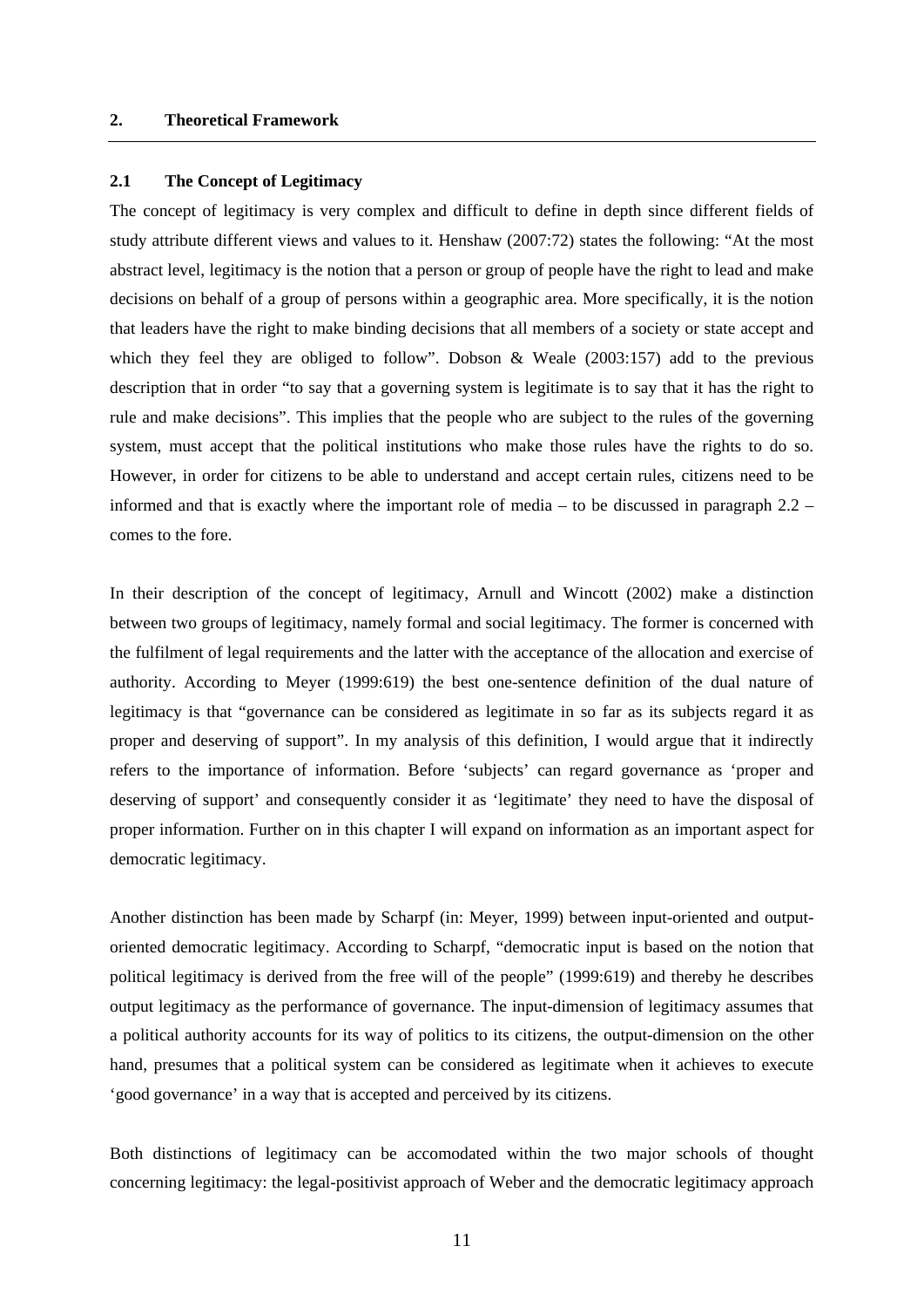of Habermas. In the Weberian model, the rule of law is the prime source of legitimacy; Habermas' model of legitimacy on the other hand is "based on the notion that legitimate institutions act in compliance with the values constitutive for the identity of the society as they are expressed through popular consent" (Henshaw, 2007). In other words, for Habermas, legitimacy is derived from democratic popular consent and governmental effectiveness. Moreover, Habermas (2001:17) argues that there won't be any remedy to the legitimacy deficit of the Europe Union without a European-wide public sphere. Such a public sphere contains, in the wordings of Habermas, "a network that gives citizens of all member states an equal opportunity to take part in an encompassing process of focused political communication". Although the question about whether a European public sphere is desirable or not falls outside the scope of my master thesis, I want to point out that Habermas puts as well emphasis on the important role of mass media. He states that "democratic legitimation requires mutual contact between, on the one hand, institutionalized deliberation and decision-making within parliaments, courts and administrative bodies and, on the other hand, an inclusive process of informal mass communication" (Habermas, 2001:17).

Overall, the conceptualisation of legitimacy takes into account input and output dimensions as defined by Scharpf; direct and indirect models or type of political system, as well as Beetham & Lord's idea of defining conditions – legality, normative justifiability and legitimation – which refer to the criteria that a political system has to meet in order to be considered as a legitimate and rightful system. From the previously discussed readings on the concept of legitimacy it can be concluded – in the light of the overall topic of this master thesis – that popular consent, public support and accountability of a political authority to its citizens are forming the guiding principles for legitimacy. So, once again, 'information' appears on stage as a means through which legitimacy can be achieved. The following section examines the building blocks of the concept of legitimacy in the light of the European Union.

# **2.1.1 The Meaning of Legitimacy in the European Union**

The question of legitimacy of the European Union is on the agenda of public and scientific discussions since the implementation of the Treaty on European Union, also known as the Treaty of Maastricht, in 1993. By this Treaty, the European Union has been created as well as the pillar structure. Before 1992, the European Community was an intergovernmental organization whereby legitimacy was being mediated by its member states, but with the creation of the European Union it has turned into a multilevel governance system and it has partly become a supranational organization whereby the member states have transferred a part of their sovereignty to the European level. Hence, the question of legitimacy became more important since the European Union wasn't anymore just a co-operation at the elite level of the member states but brought about an impact on the life of EU citizens as well. So, the European Union broadened his scope from economic standards towards democratic standards. And, as the name already mentions, within a democracy the power ("kratos") lies with the people ("demos");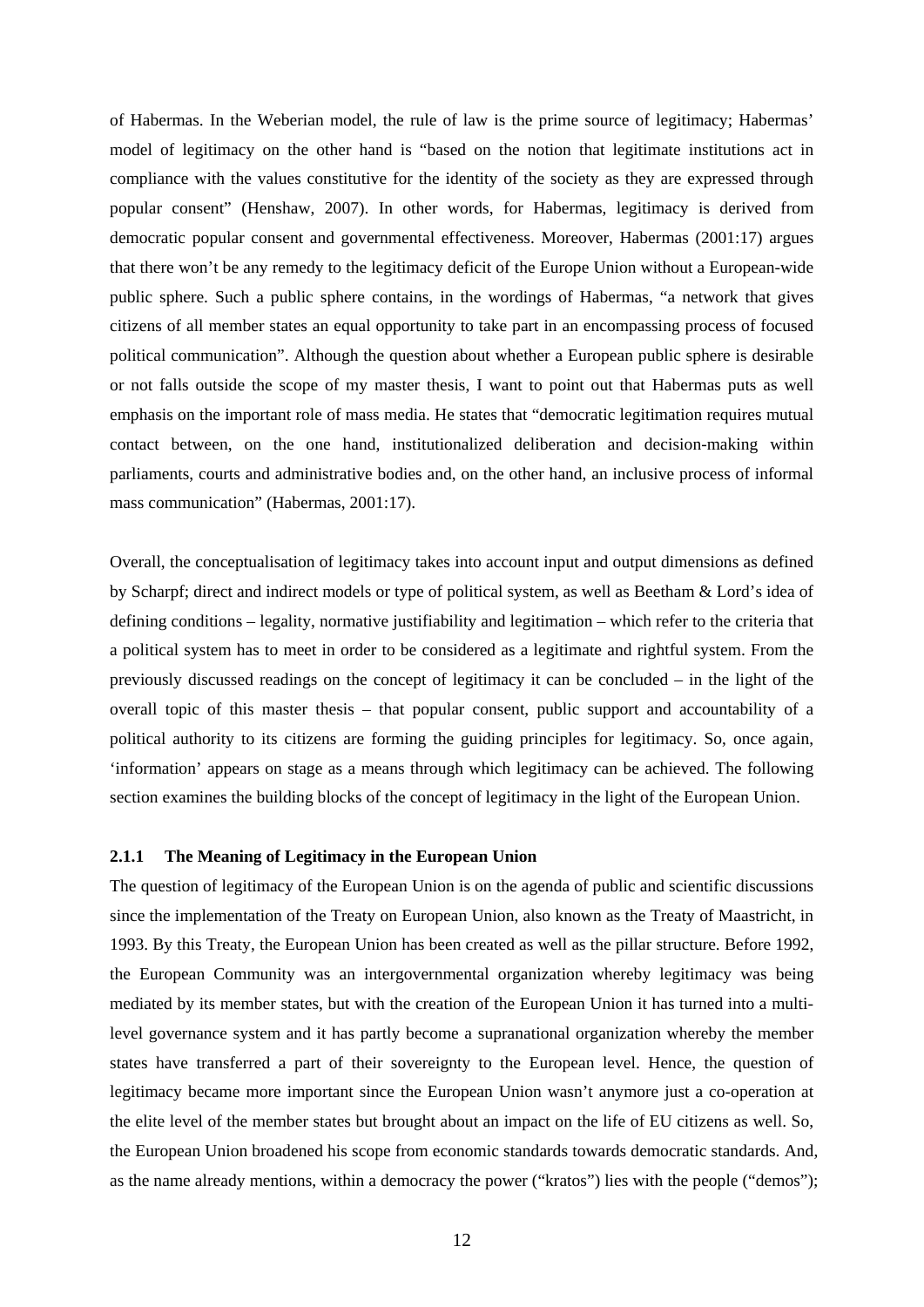thus, in order to be able to exercise some of the 'powers' in a way that supports democratic legitimacy, the people need to be properly informed about the political system and need to be involved as well. This interlinkage between democratic legitimacy and information/communication will be discussed to a greater extent in paragraph 2.2.

As introduced on the previous page, Beetham & Lord (1998:3) came up with the idea of so-called defining conditions; three conditions that can be used to measure the degree of legitimacy. According to Beetham & Lord a political authority is legitimate to the extent that:

- *1. it is acquired and exercised according to established rules (legality)*
- *2. the rules are justifiable according to socially accepted beliefs about the rightful source of authority, and the proper ends and standards of government (normative justifiability)*
- *3. positions of authority are confirmed by the express consent or affirmation of appropriate subordinates, and by recognition from other legitimate authorities (legitimation) (Beetham & Lord, 1998:3)*

The above mentioned condititions can as well be applied to the European Union as a political authority. Especially the third defining condition is of importance with regard to the main aim of this master thesis, namely 'to discover how television news media coverage of the European Union influences the legitimation of EU politics'. When parsing this sentence; "confirmed by the express consent or affirmation of appropriate subordinates" it can again be related to 'information'. In case of the European Union, the 'appropriate subordinates' are the EU citizens, of which we can argue that they obviously need clear information on which they can base their popular consent on.

Beetham & Lord's dimensions, models and conditions of the concept of legitimacy are clearly outlined in relation to the European Union by Baetens & Bursens (2005) in their research *"Mass Media Coverage and the Reduction of the Legitimacy Deficit in the EU, the Belgian Case"* and are therefore very useful for my research. As we all know, the European Union is a political system based on multi-level governance which implies that all the various levels ask for a specific application of the legitimacy concept as well. According to Baetens & Bursens and based on Scharpf's notion of legitimacy "the European Union needs to be legitimised both directly by the European citizens and indirectly by the Member States" (2005:9). One can speak of direct legitimation when European Union citizens "accept the political processes and policy outputs of the European Union" (2005:9). Indirect legitimation can be examined when Member States ratify European treaties or when the ministers of the Member States are participating in the Council of Ministers or European Council. European referendums and EP elections are an example of "direct formal approval mechanisms" (2005:9) that can be used in order to achieve direct legitimacy and indirect legitimacy, on the other hand, "stems from the transfer of competences to the EU-level" (2005:9). One can speak of direct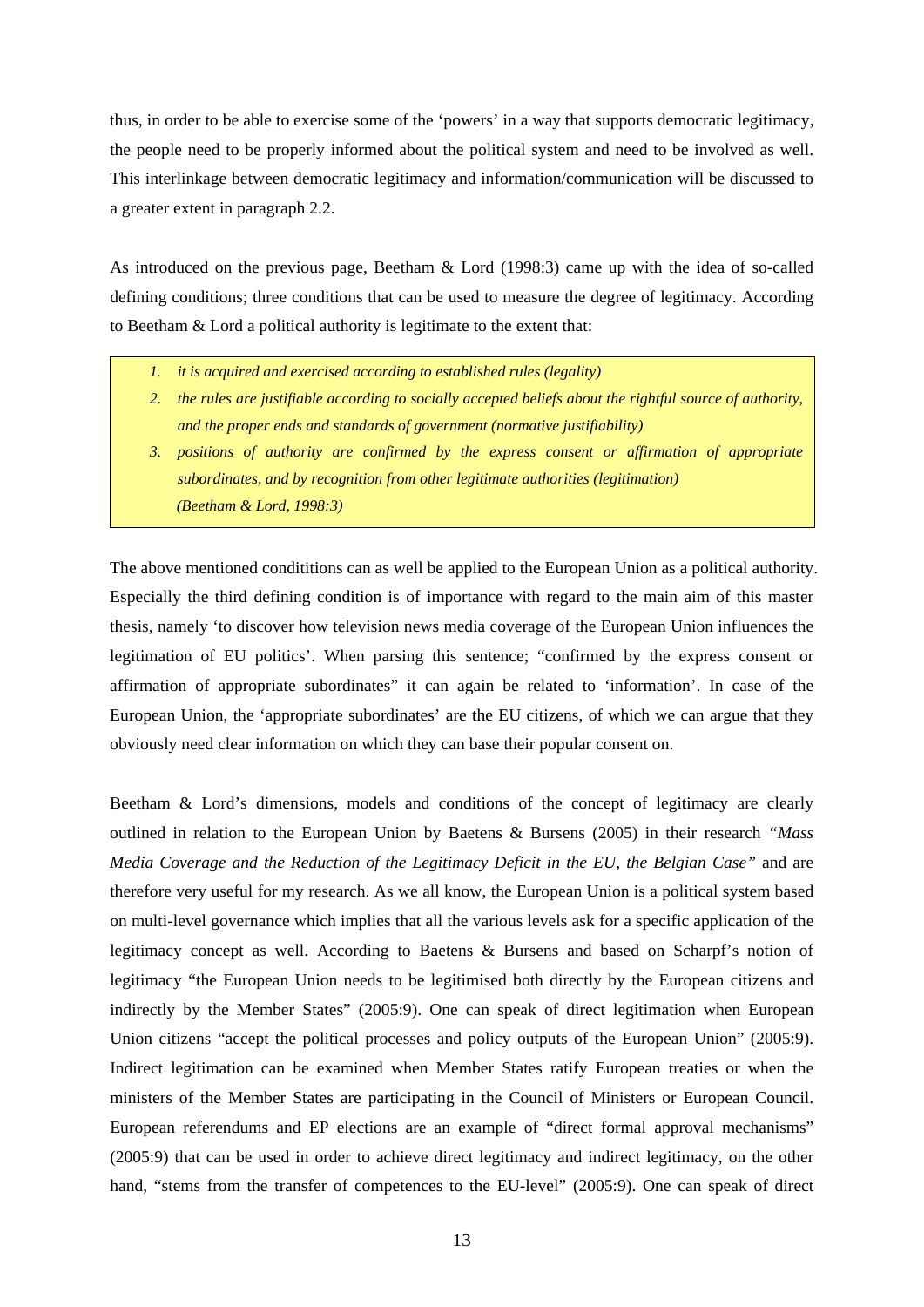normative justifiability when the citizens of the European Union "recognise the EU as a rightful source of authority in the domains the EU delivers output" (2005:9) and indirect normative justifiability points to the idea that Member State governments have the feeling that they can achieve more and better outputs in certain policy fields when they co-operate with all the other Member State governments as one collective actor, than it would be the case when they were all seperate actors and had to come to a certain level of output on their own.

In sum, we could answer the first sub-research question is by stating that the meaning of legitimacy in the European Union has come to the fore after it became more influential due to the broadening of its scope towards democratic standards by the implementation of the Maastricht Treaty in 1993. The meaning of legitimacy in the European Union refers to the fact that it is subordinated to the consent of its citizens and their support for the EU exercising its supranational powers and thereby providing the European Union with the right to rule and make decisions.

## **2.1.2 The Legitimacy Deficit of the European Union**

The following schematic rendering outlines the four sources of legitimacy that can be examined in order to evaluate the acceptability of the European Union as a political system.



**Figure 2** *Sources of Legitimacy in the European Union*

These sources of legitimacy enable us to outline the legitimacy deficit of the European Union. First of all, a deficit in the results dimension (output legitimacy) can for example point to EU policy not serving relevant goals or not achieving its goals. Deficits in the representation dimension (input legitimacy) can come to the fore when the wishes of the people are not being reflected in political decisions; hereby the democratic process is being hindered. There can be deficits in the third dimension of legitimacy when a political system lacks adequate accountability mechanisms and when there is hardly information provided that enables a well-founded assessment of the policy to be formed (WWR, 2007:44). And last but not least, deficits in the indentification dimension can point to a failed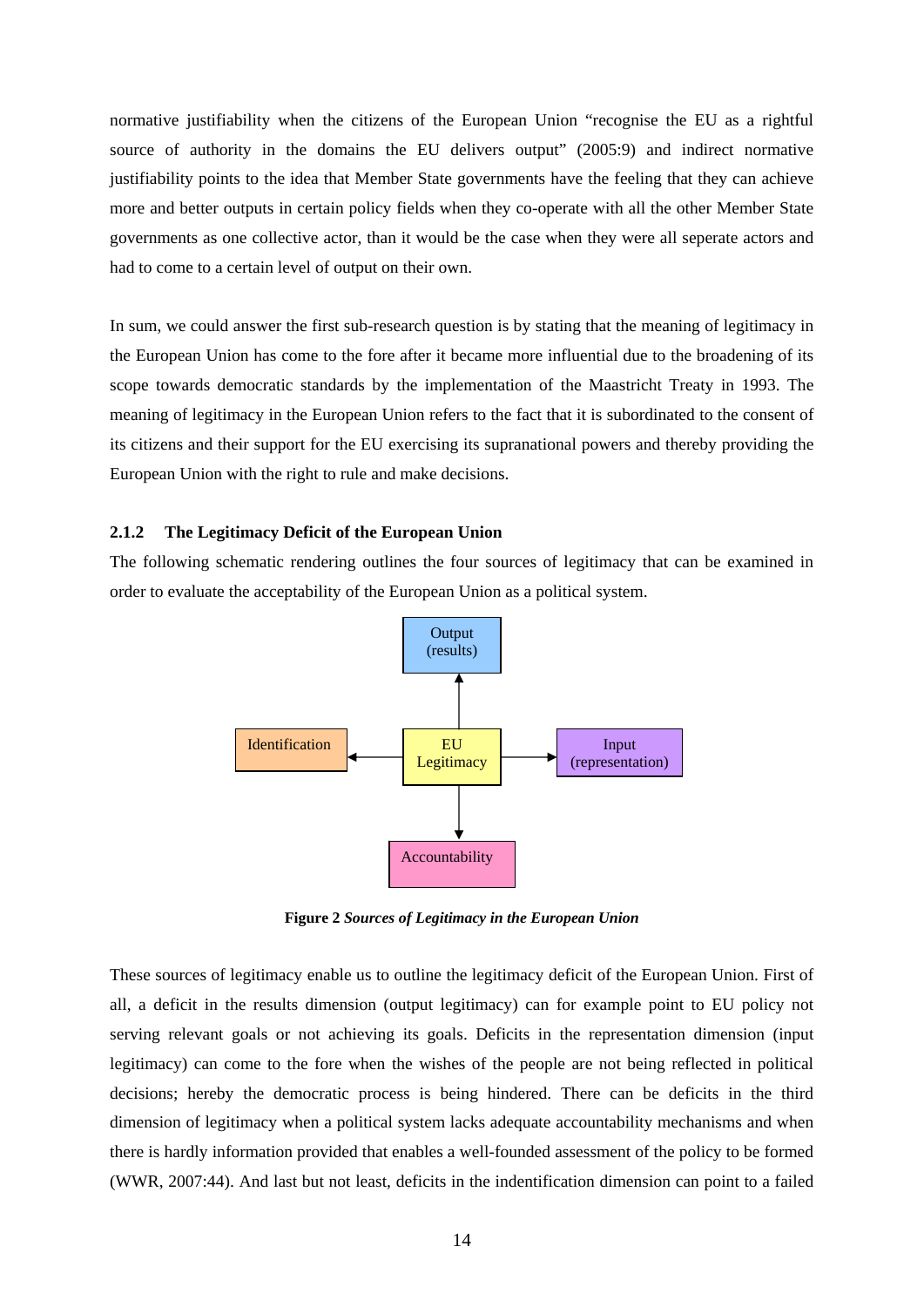appearance of a feeling of connection with the EU and between EU citizens, resulting in not accepting the decisions that are taken within the European Community.

Related to these four dimensions of legitimacy, Beetham & Lord (1998) have identified three liberaldemocratic criteria of legitimacy: performance, democracy and identity. As possible legitimacy deficits in the field of performance they point to ideological disagreement and institutional ineffectiveness. The so-called democratic deficit is the most frequently discussed feature of legitimacy and is usually identified as a lack of popular consent. Furthermore, the European Union lacks a sense of European identity. Although EU integration is mainly based on the idea of an ever closer union between the peoples of Europe, citizens do not identify themselves with the EU institutions and its procedures.

The results of the European Union's Euro-Barometer 68 study (see: figure 3) have shown as well that 'information' is a very important aspect for building the European Union. It is therefore essential that the EU citizens are informed properly, especially since more knowledge about the functioning of the European Union and its policies are preconditions for the adjudication of legitimacy.



**Figure 3** *National Views of the Amount of EU Coverage on Television* **(EB 68)**

Baetens & Bursens (2005:15) point to three deficits underlying to the European Union's legitimacy deficit, namely a motivation; knowledge and comprehension deficit. Due to the complexity of the European integration process it is of great importance to attract citizens and motivate them to become more involved and aware of the European Union. Thus, information supply is very important. Since the European Union is for many people far, far away and in order to gain some knowledge about the European integration process, the important role of mass media comes to the fore since citizens are dependent on mass media to attain some information. When people have some knowledge about the European Union, its institutional design and its importance, they become more motivated and are better able to form their own opinion and show that opinion in for example the elections of the European Parliament. In its turn, this contributes to the democratic legitimacy of the European Union as well. However, the information provided has to be comprehensible, otherwise it will have the contrary effect whereby it demotivates people to become informed about the European Union. As Baetens & Bursens (2005) state it: "low knowledge and comprehension of the European integration process causes low public acceptance of the European Union". In the next paragraph, I am going to discuss whether and how mass media can contribute to EU legitimacy.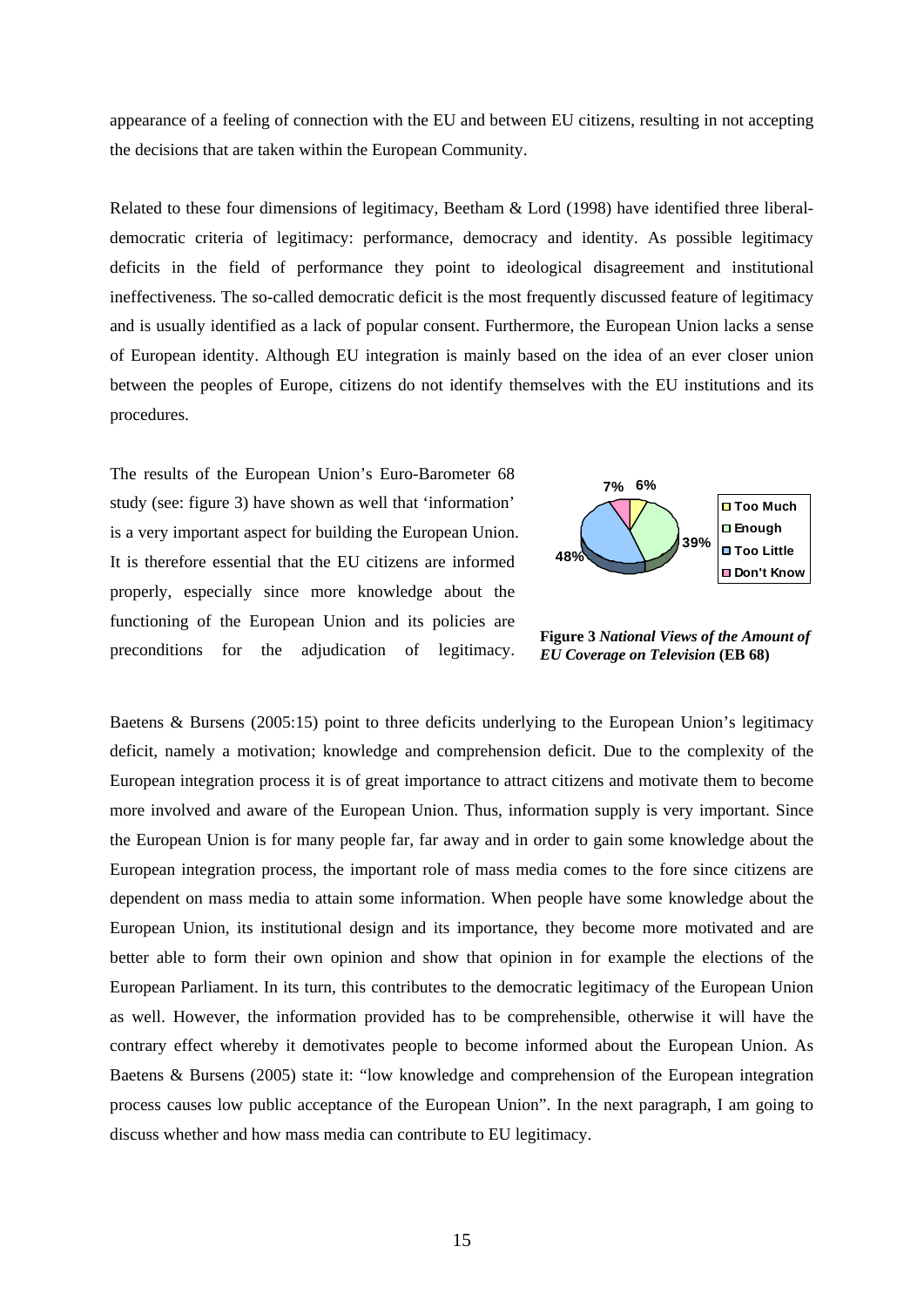#### **2.2 The Relevance of Mass Media for European Union Legitimacy**



**Figure 4** *The Intermediary Function of News Media*

Within the European Union, as well as in every democratic political system, the news media function as intermediaries between the political order and its citizens. Since the European Union is for many people so far away, they don't feel a direct connection to it and because of this distance between citizens and the European Union direct communication is not feasible; therefore citizens are dependent on news media in order to become informed about the European Union.

De Vreese, Banducci, Semetko & Boomgaarden (2006:478) state that "the importance of the media in alleviating or contributing to the democratic deficit lies in the media's ability to contribute to a shared framework of reference and a European identity". The significant power of the media is that they "provide for information and communication as the key ingredients for a democratic process of political debate and opinion formation" (Meyer, 1999). Meyer, too, argues that "the media are becoming more and more a political actor in their own right and the political system is increasingly forced to adapt to the growing importance of mediated – and in particular televised – communication". Koopmans & Pfetsch (2000) underline as well that the media are acknowledged as actors in the public sphere that legitimately contribute to the political discourse by adding their own voice. So, we could indeed state that the media have a dual function in domestic politics as well as in European politics. On the one hand, media have a role as mediators of information, in this function "they shape information flows that are of most crucial importance as the basis of processes of democratic legitimation, responsiveness, accountability and participation" (Koopmans & Pfetsch, 2000, p. 10). On the other hand, like Meyer already argued, media have a role as actors in their own right in which they can contribute to the opinion formation about for example the European Union and as a means to comment on European issues.

With respect to Beetham & Lord's dimensions – legality, normative justifiability and legitimation – we can conclude from the research of Baetens & Bursens (2005) that mass media is not equally relevant for all conditions, dimensions and models of legitimacy. The role of mass media and, with the aim of this research in mind; the role of television news media is mainly relevant when it concerns output legitimacy. In section 2.1, output-legitimacy has been defined by stating that a political system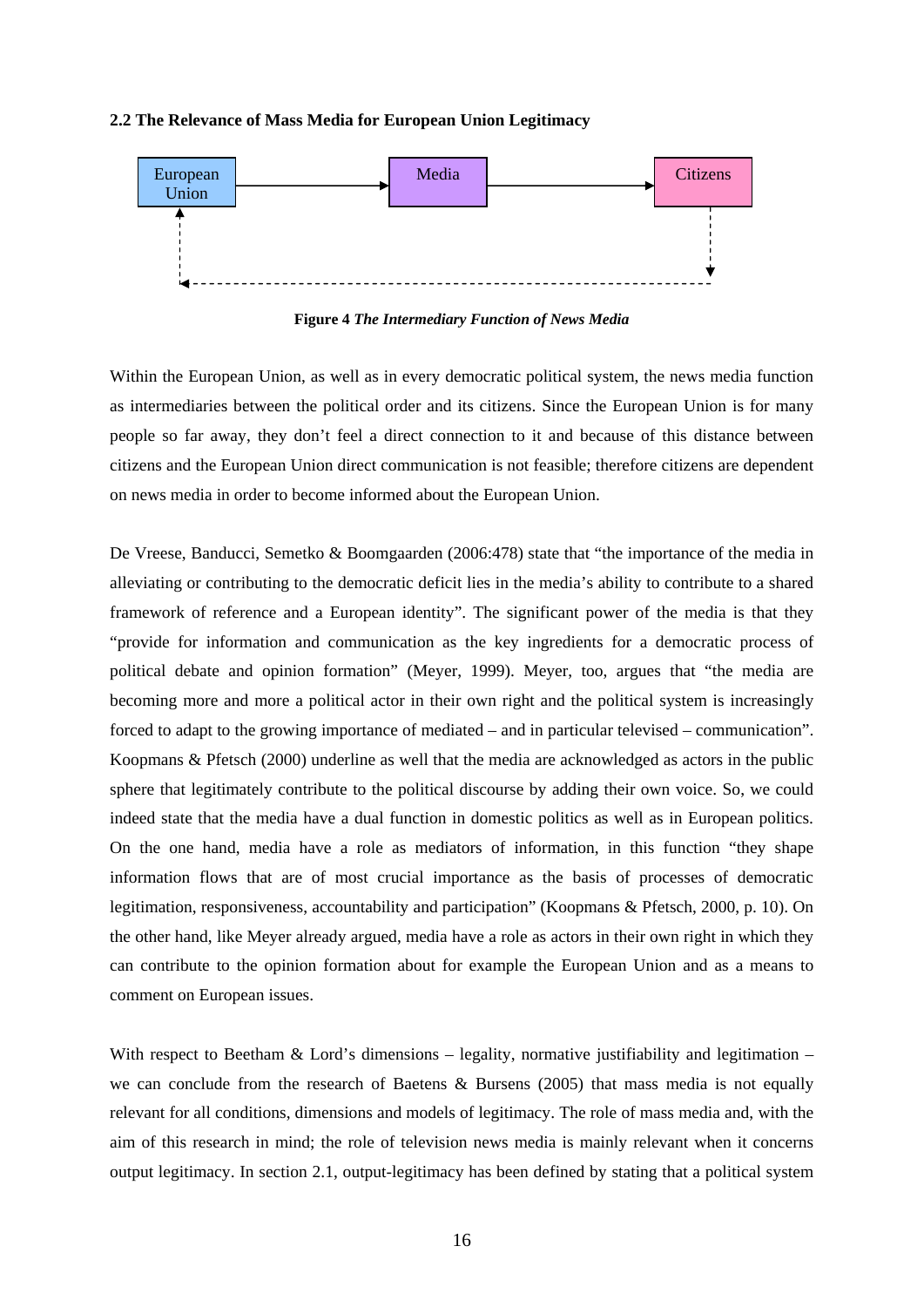can be considered as legitimate when it achieves to execute 'good governance' in a way that is accepted and perceived by its citizens. So, here the relevance of mass media is being emphasised once again. In order for citizens to accept and perceive a political authority – such as the European Union – as legitimate, they obviously need to be informed first. Though, the information about the European Union as provided by the mass media can contribute to input legitimacy as well; for example by stimulating citizens to become more involved in European Union decision-making by means of participating in elections and referendums. According to Baetens & Bursens (2005) mass media are especially relevant for the achievement of normative justifiability and legitimation. "The dissemination of information through mass media can generate more knowledge of the EU governance level as a rightful source of authority and potentially also more acceptance of its policies" (2005:12).

#### **2.2.1 The Legitimation Function of Television News Media**

Within political systems and democracies, television news media have various functions. Next to their informative, entertainment and watchdog function, television news media have as well an important legitimation function. As Hoddess (1997:2) argues, "the media's own legitimate status allow them to confer authority upon issues, institutions and individuals. News media have the ability to legitimate political systems and processes by constructing the image of authority and accountability that structures of governance require to retain support of their publics". Moreover, television news media have as well societal functions. An example is the media's agenda-setting function which points to the media's role in the exemplification of certain issues – like the European Union – in the news. When the media puts emphasis on certain issues and when the quantity of those issues in the news increases, the level of attention towards such issues increases as well. One could say that the more media pay attention to the European Union, the more people think and talk about it, and the more the people conceive those topics as important. So, the media have the ability to put issues higher on both the personal as well as the political agenda. In the subsequent paragraph I will expand on the media's agenda-setting function. However, every coin has a backside too; the former statements about the media emphasizing certain topics or aspects of topics resulting in people attributing more importance to those topics can as well be applied the other way around. It is therefore questionable whether an increased level of quantity of news coverage and consequently of attention to the European Union in television news media automatically leads to more support for the EU and subsequently to an increase of EU legitimacy. And how can this be applied to the coverage of the EU on Dutch television news? The content analysis in chapter 4 and the interviews in chapter 5 will help us to provide an answer to this question, but first, let us turn to a more profound discussion of the media agenda-setting theory and framing.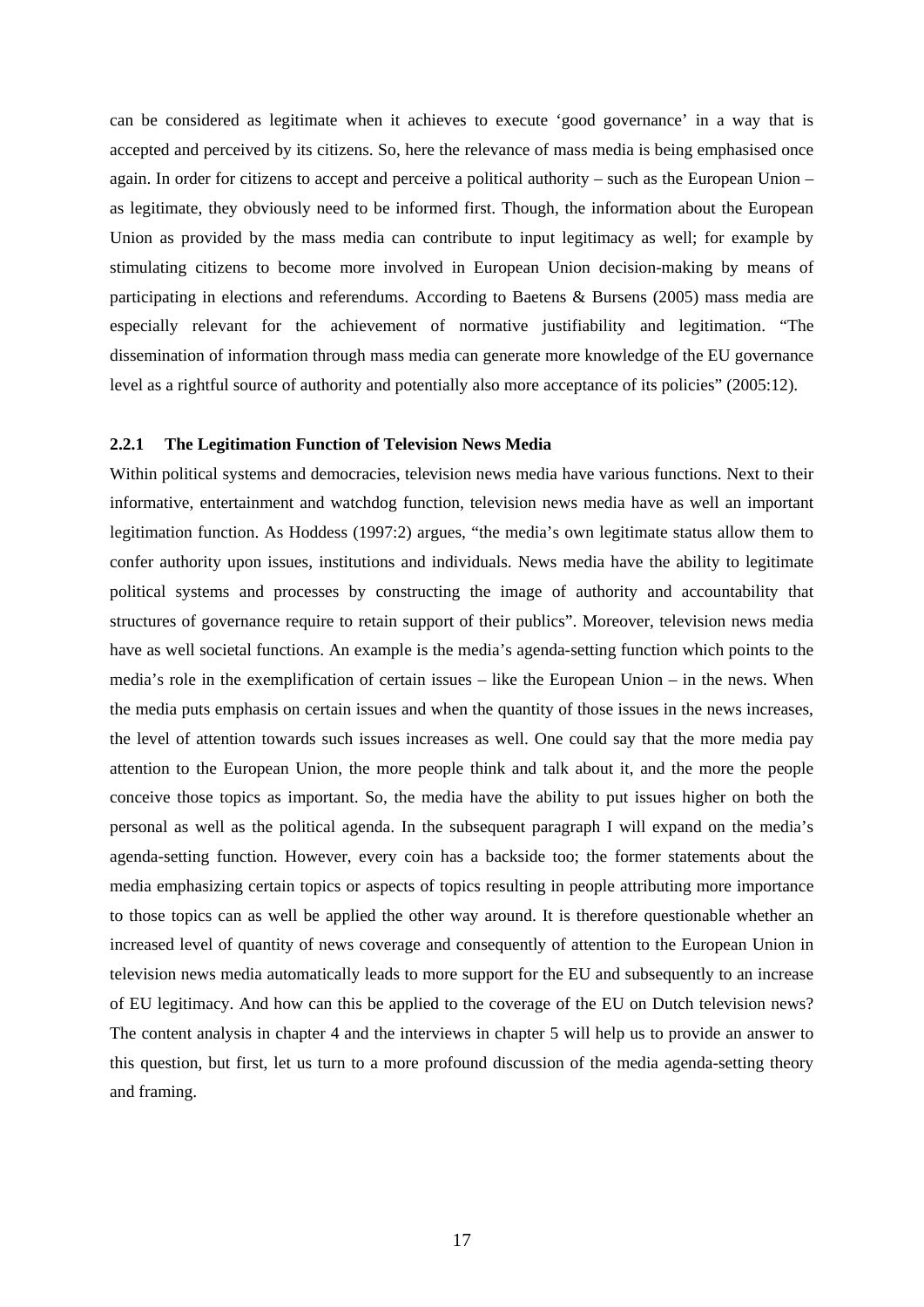#### **2.2.2 Media Agenda-Setting Theory**

In 1963, Cohen investigated the power of the press to influence public opinion about foreign affairs and with this research of Cohen the basic of agenda-setting has been formulated. In 1973, McCombs and Shaw have elaborated on the agenda-setting hypothesis and provided for empirical evidence that "the visibility of an issue in the news influences the perceived importance of an issue by the public" (Semetko, De Vreese & Peter, 2000). We can distinguish between first-level agenda-setting and second-level agenda-setting. In the media's role as first-level agenda-setter, they have the possibility to select issues from external sources and present them as topics for public deliberation. There are two basic assumptions that underlie most of the research on media agenda-setting. Firstly, "the press and media do not reflect reality, they filter and shape it" and secondly, "media concentration on a few issues and subjects leads the public to perceive those issues as more important than other issues" (Wikipedia/University of Twente, TCW). In the news media's function as agenda-setters they don't tell people "what to think, but what to think about" (McCombs & Shaw, 1972:198). This means that the media don't impose their opinion to the people, but they supply them with the necessary information in order to let them form their own opinion. News media have to choose a select number of topics out of a whole bunch of topics. How news media decide which topics are interesting enough for their news bulletins is of course an interesting question, and will therefore come back in my interviews. By means of prefering certain topics above other topics the news media have actually a very powerful tool in hands to influence people's personal 'agenda'. Since news media are the main source for gathering information about the European Union, they play as well an important role in the creation of perceptions of and attitudes towards the European Union.





Previous research has shown that it is presumable that there is a causal relationship between the topics that are emphasised in news bulletins, the so-called news media's agenda and the topics that the receivers think of as important: the receivers agenda.

Since agenda-setting theory is restricted to visibility, we can interpret McCombs & Shaw's assumption – from the perspective of this master thesis – as follows: the visibility of EU affairs in the news influences the perceived importance of the European Union by the public. The empirical part of this research (chapter 4 and 5) has therefore, among others, the aim to shed a light on the visibility of the European Union in the news, by measuring the appearance frequency of EU affairs. Although agendasetting theory provides us with insights in the visibility of the EU in the news in relation to the perceived importance of the European Union, it does not provide for enough information that enables us to relate it to the concept of legitimacy, seeing that visibility and perceived importance don't say anything about the influence on public support for the EU. For example, a high level of visibility of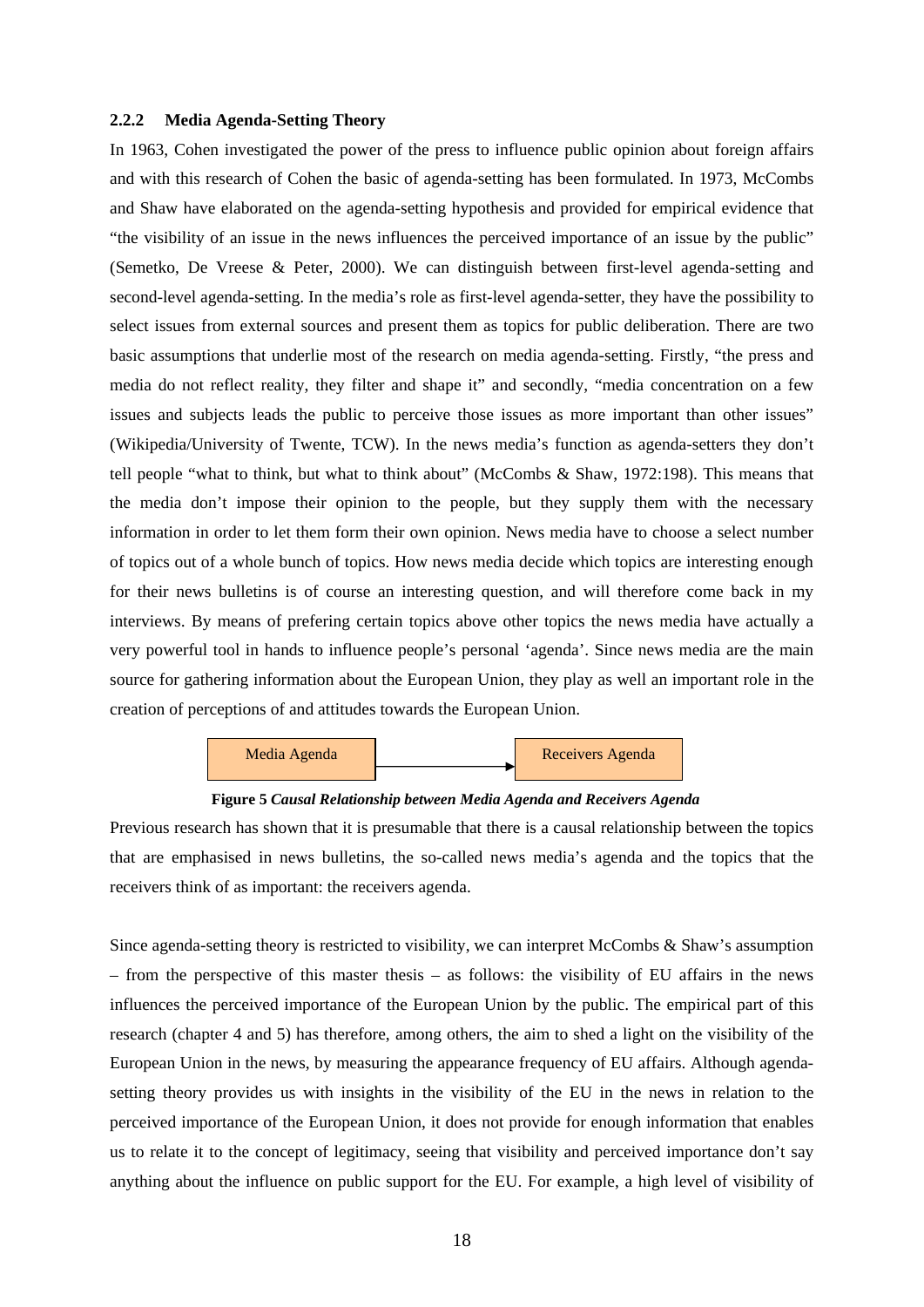the EU can cause people to perceive the EU as an important topic, but it doesn't say anything about the content of the information. When EU affairs are very visible, though assessed from a negative perspective, the EU can be seen as an important topic but it can result in public opinion being negative and thereby declining in support for the EU. So, we could argue that news media do not per definition contribute to a decrease of the EU's legitimacy deficit. This statement, and an examination of how news media put emphasis on certain topics brings me to second-level agenda-setting – better known as framing – a topic on which I will expand in the next paragraph.

# **2.2.3 Framing**

As defined by Koopmans & Pfetsch (2000:11), "framing refers to the contextualisation of issues, namely the construction of a framework of interpretative meaning around an issue, which then is taken as a basis of collective opinion formation". Whereas agenda-setting theory assumes that media present their audiences with an agenda for what issues and topics the public should consider as important, the concept of framing goes a bit further by stating that the media's success in telling audiences what to think about is a consequence of the media's ability to frame issues. Framing refers to the spin given to an issue in the news; the way in which an issue is portrayed and emphasized. Framing of issues is also an expedient for journalists to make the information more interesting and better understandable for their audiences. The "news itself has little value, though, when embedded in a framework which structures and organises it, it obtains certain value" (De Vreese, 2000:20). As De Vreese (2003b:33) clearly outlines in his book, "frames in the news can be examined and identified by the presence or absence of certain keywords, stock phrases, stereotypes images, sources of information and sentences that provide thematically reinforcing clusters of facts and judgments".

Although news can be framed in different ways, scholars have agreed on the fact that about five recurrent frames exist. For the outline of the most recurrent frames I make use of the definitions as provided by De Vreese (2003a, pp. 21-22) of the five generic news frames.

First of all, the **conflict frame** which emphasises conflict between individuals, groups, institutions or countries. Research has observed that political debate between elites is often reduced to conflict in the news.

Secondly, the **human interest frame** which brings a human face, an individual's story or an emotional angle to the presentation of an event, issue or problem. This frame personalises and emotionalises news.

Thirdly, the **responsibility frame** presents an issue or problem in such a way as to attribute responsibility for causing or solving the issue to either the government or to an individual or group.

Fourthly, the **morality frame**; this frame interprets an event or issue in the context of religious tenets or moral prescriptions. For example, such stories may contain moral messages, judgments and offer social prescriptions about majority behaviour.

Finally, the **economic consequences frame** presents an event, problem or issue in terms of the economic consequences it will have on an individual, group, institution, region or country. (De Vreese, 2003a, pp. 21-22).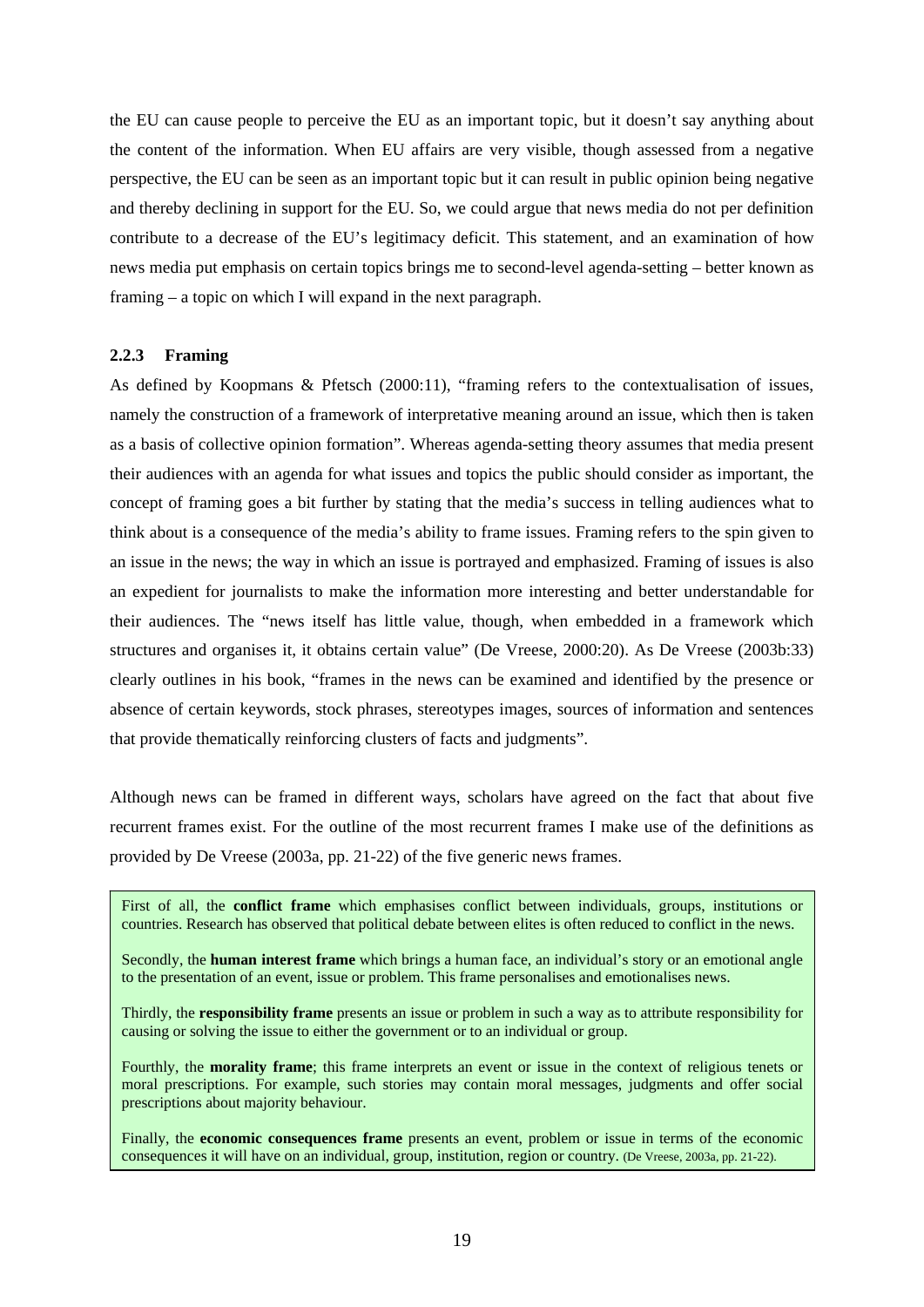Since these five news frames are most frequently used, they are also being applied in the content analysis of the NOS and RTL news. The former can be described as an inductive approach whereby I am going to "analyse news stories with a priori defined news frames in mind" (De Vreese, 2005:53).

In order to integrate framing theory more strongly in this master thesis, I will now discuss how news framing and legitimacy can be related. The five news frames that have been discussed on the previous page can be seen as a means to illustrate in which ways legitimacy is being affected. The economic consequences frame, for instance, can be linked with output legitimacy since it addresses the results of an issue in terms of the economic consequences. For example, new EU regulation or the enlargement of the European Union can be discussed in terms of its economic consequences for the EU itself or for its citizens. The conflict frame can be linked to input legitimacy when, for example, debates between EU member states or MEPs on certain issues in the decision-making process are being covered. The human interest frame can contribute to identification as a source of legitimacy due to its approach of personalising and emotionalising news items and consequently creating a feeling of connection with the EU. The tone of a news items – positive or negative framing – can as well contribute to the amount of support for the European Union and thus to its legitimacy. This can be best explained by means of the responsibility frame which has the ability to either blame the EU for something or to credit the EU for something, resulting in influencing public opinion about the European project in a positive or negative way. So, we could state that television news media play a very powerful role in European politics as regards to their ability to decide how EU news is being covered. The linkages between framing and legitimacy are further being discussed in paragraph 4.3.

# **2.3 Conclusion**

The previous paragraphs have provided us with an answer to the second sub-research question. The coverage of European issues in television news media has the ability to influence the legitimation of EU politics as a consequence of citizens' dependency on television news media to become informed about the European Union. Television news media's power to decide what people should think about (agenda-setting power) and their ability to decide how EU news is being covered (framing) provides them with an influential role with regard to the legitimation of EU politics. It is the television news media that decides which European issues are being portrayed and emphasized and in what way (positive or negative) resulting in steering of public opinion and consequently influencing popular consent.

In conclusion we could be argued that news media *could* indeed contribute to a decrease of the EU's legitimacy deficit, seeing that they are for the majority of the EU citizens the most important source of information about the European Union and seeing that they have the ability to influence the knowledge and opinions of the people and thereby increasing public support for the EU. However, it is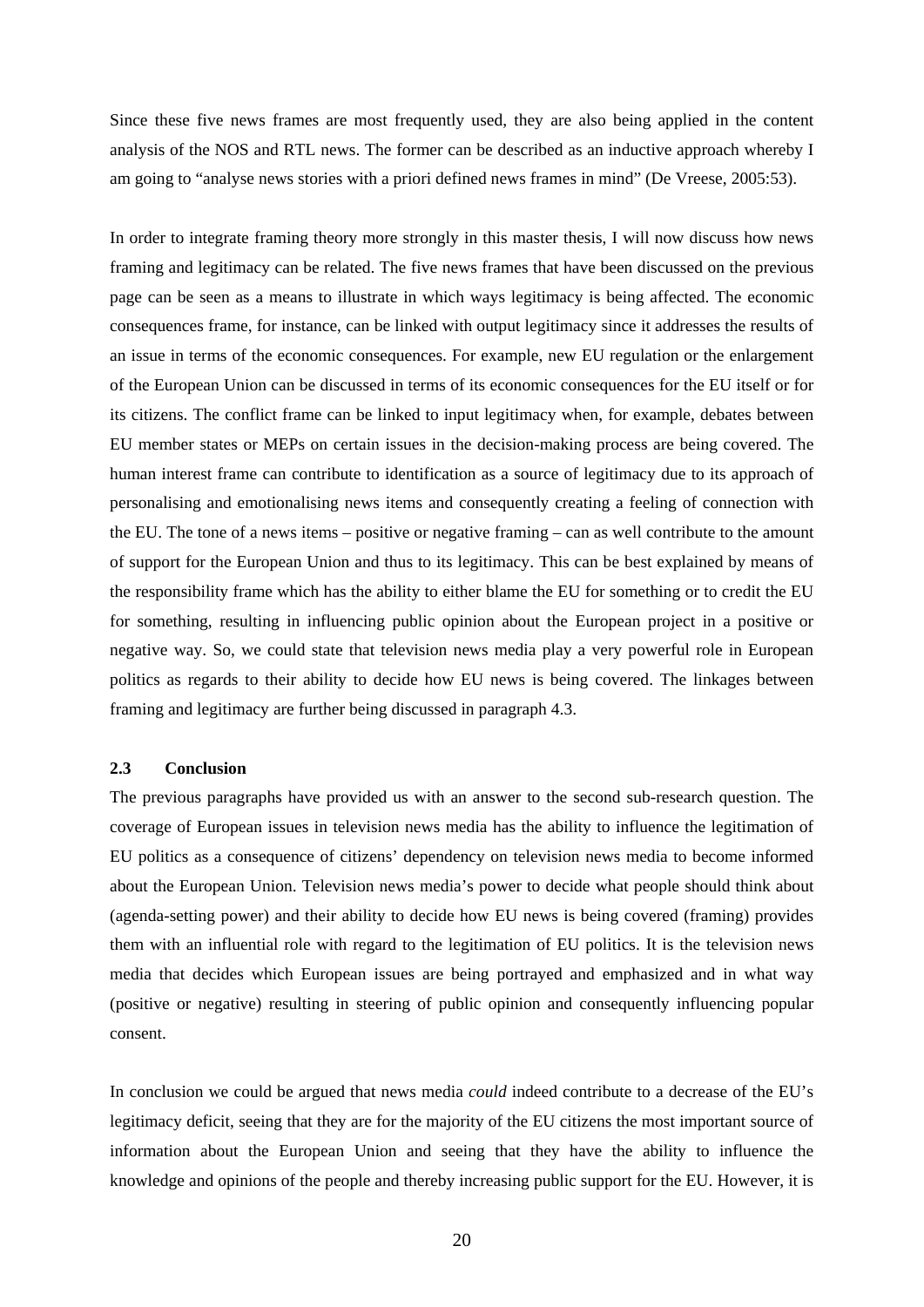questionable whether news media *should* be willing to do that. Previous research has shown that the latter depends on whether it is prefered that the news media are being controlled from above, whether they are completely free in their functioning or whether they have a certain responsibility towards citizens. Now I can of course describe what the pro's and con's are per before mentioned possibility; it would be more interesting to hear from the news media themselves how they see their role in the reduction of the EU's democratic legitimacy deficit. In chapter 5 I will come back to this in the interviews. But before we arrive there, we will discuss the content analysis first in which we are going to discover how the European Union is being covered in Dutch news media.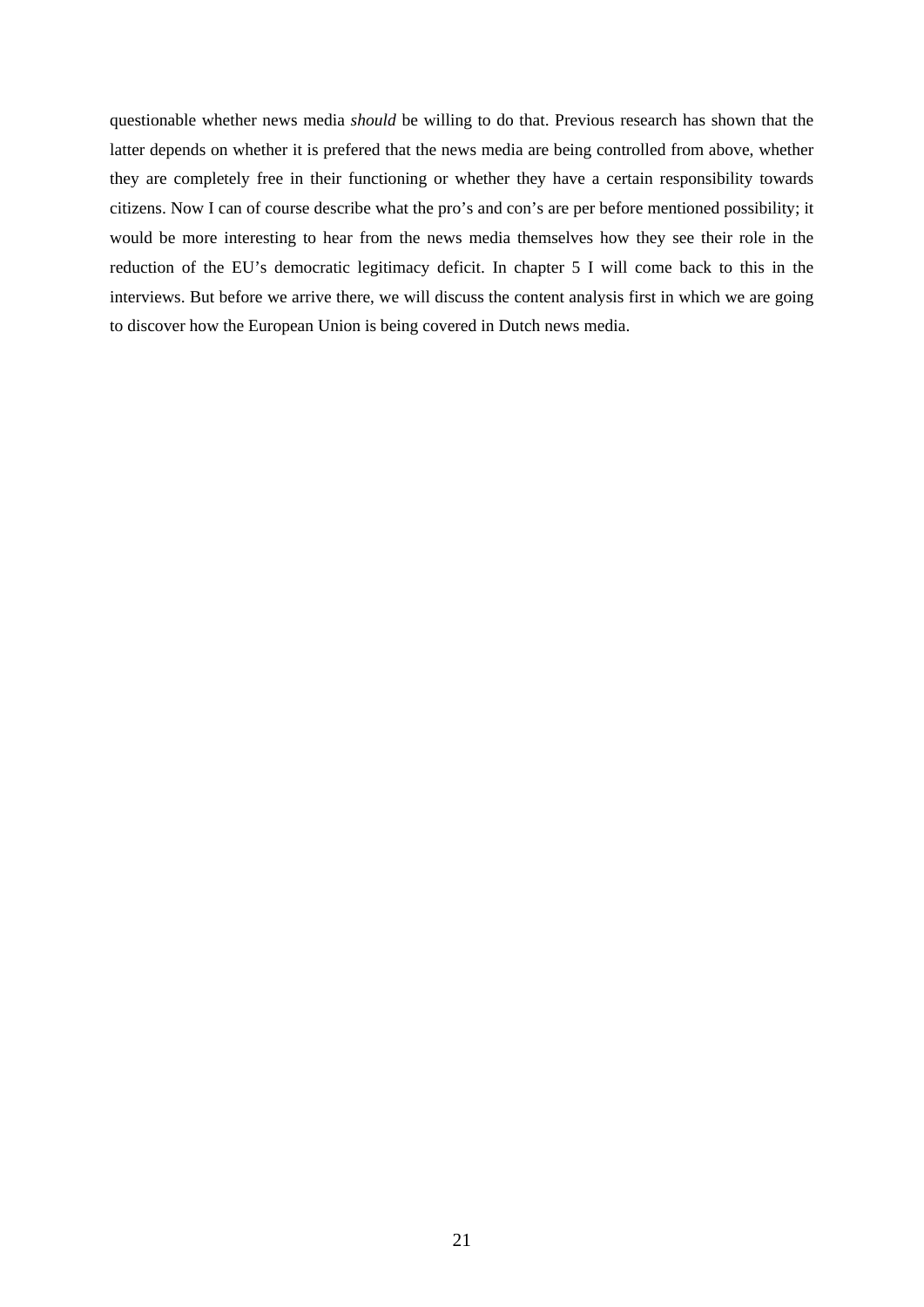# **3. Methods of Enquiry**

# **3.1 Quanititative and Qualitative Research**

*Quantitative Analysis The numerical representation and manipulation of observations for the purpose of describing and explaining the phenomena that those observations reflect. Shaw (2007:405)* 

*Qualitative Analysis The nonnumerical examination and interpretation of observations, for the purpose of discovering underlying meanings and patters of relationships. Shaw (2007:378)* 

As indicated in paragraph 1.3.2, my master thesis contains both quanititative and qualitative aspects. This is – as Grix (2004:124) expresses it – the preferred way since I have chosen my methods according to the research (sub-) question I intend to ask and which is described by Grix as the 'question-method fit'. Obviously, the content analysis of the main evening news of the two Dutch broadcasters NOS and RTL is mainly quantitative since I am measuring the appearence frequency by counting the number of news bulletins concerning and referring to the European Union and present them in a numerical way. Furthermore, the themes portrayed and the way in which the themes were framed have been put together in a table (see: Annex I). The results have been examined in order to discover underlying patterns of the appearence frequencing and framing of European issues, which is a more qualitative way of analysis. Moreover, the qualitative interviews are also aimed at  $-$  as Shaw (2007) calls it – discovering underlying meanings for and the rationale behind the coverage of EU affairs. Paragraph 3.2 and 3.3. describe more explicitly the goals that I have by making use of the content analysis and semi-structured interview for answering the main research question.

# **3.2 Content Analysis**

In order to examine whether and how the European Union is portrayed in the Dutch main evening bulletins, I have executed a content analysis of the NOS and RTL news covering a period of four months: April, May, June and July 2008. The choice for the main evening news can easily be justified because those are the news bulletins that attract the largest number of viewers. A content analysis is an unobtrusive research method; this means that it is a method of studying social behaviour without affecting it. A content analysis itself is the study of recorded human communications (Babbie, 2007:320) and is – for my research – an adequate way to measure which EU topics occur, how often and in which way EU topics are being framed. Hence, I will analyse how the NOS and RTL News report about the European Union. Do they explain the basics that are necessary for people to be able to understand the news, or do they assume a certain level of knowledge? And when the European Union is covered, from which perspective do they deal with it? For example from a national perspective, whereby the focus is on Dutch members of the European Parliament and the Dutch minsters in the Council of Ministers, or do they focus mainly on statements and proposals of the European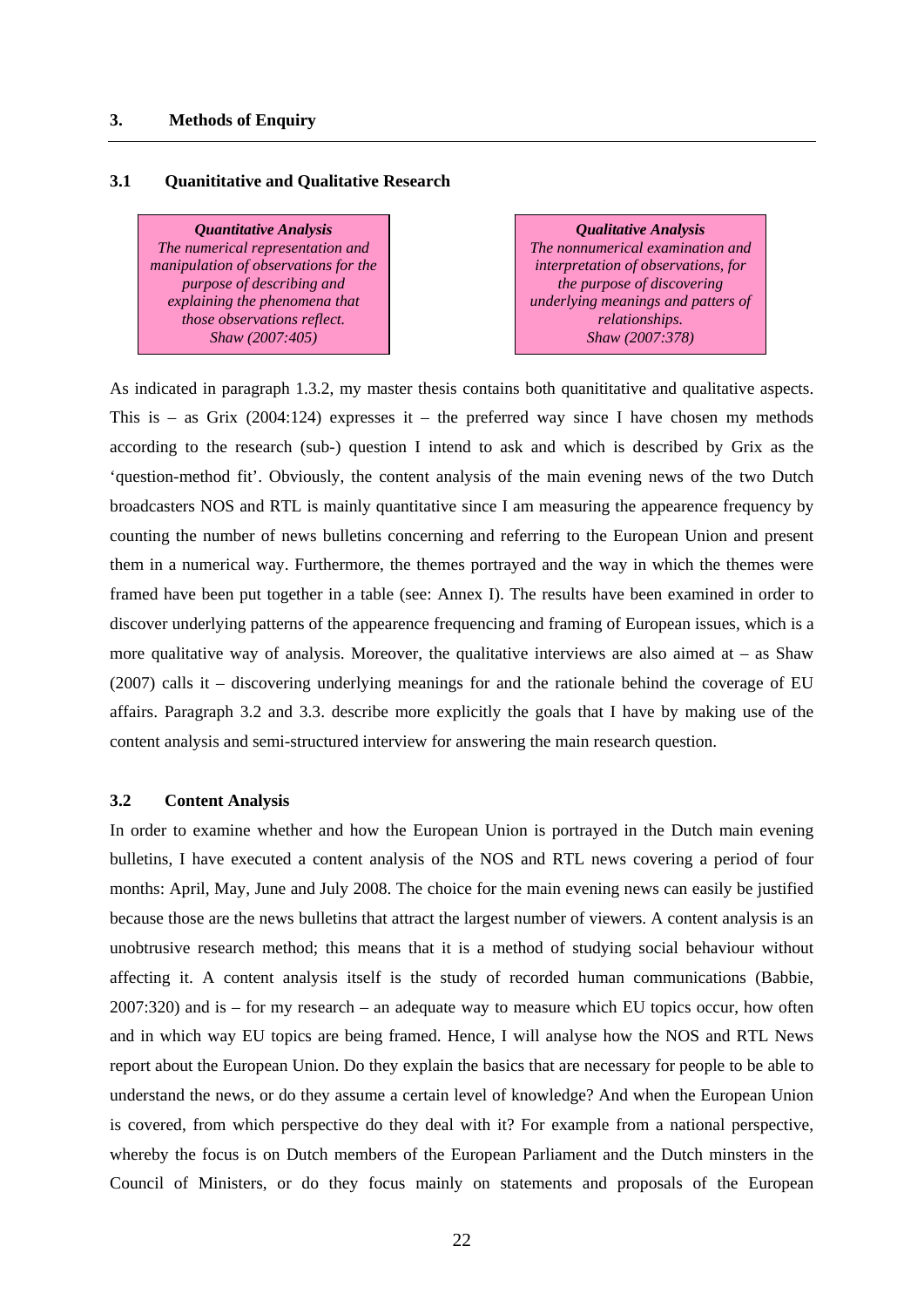Commission? Is the coverage of EU affairs mainly positive, negative or neutral? And last but not least can we really examine Peter, Semetko & de Vreese's *invisible importance* that is attributed to the European Union? and what does that imply with regard to the EU's legitimacy? All these questions that form the basis for the analysis of the NOS and RTL news bulletins provide me with the necessary information to be able to answer the third sub-research question: How is the European Union being covered in Dutch public and commercial television news?

# **3.2.1 Units of Analysis**

The units of analysis beloninging to the content analysis are the individual news stories, which are as well my independent variables. These individual news stories can be described and operationalized as new stories that are being announced by the anchorman/woman.



#### **Figure 6** *NOS and RTL News Bulletins*

In both NOS and RTL's main evening news, the total number of news stories as well as the number of news stories concerning the European Union have been measured by means of tallying. Here, a distinction has been between complete news items dedicated to the European Union and news items in which the European Union is only being mentioned in one or more sentences. Such news items about the European Union are operationalized as news stories that are concerned with EU events, EU policies, EU institutions and key persons of those institutions such as Barrosso and Solana, or EU decision-making. The dependent variables are the number of news items, the frequency of the European Union and the way in which the EU topics are framed. For the framing of EU issues I have made use of the five generic frames as outlined in section 2.2.3.

# **3.2.1.1 NOS & RTL**

1

The Netherlands broadcasting foundation (NOS) is the public broadcaster of the Netherlands. For the gross of the Dutch citizens, NOS news is the most important and most reliable news source. Research of the NOS in  $2001<sup>2</sup>$  $2001<sup>2</sup>$  has shown that television is the most important source (64%) for people to be informed about daily



national and international news. The NOS news is the favourite news provider for 37% of the ones who have chosen television as their main source of news and 16% have indicated RTL news as their

<span id="page-22-0"></span><sup>&</sup>lt;sup>2</sup> Source: http://www.radio.nl/2003/home/medianieuws/010.archief/2001/06/74147.html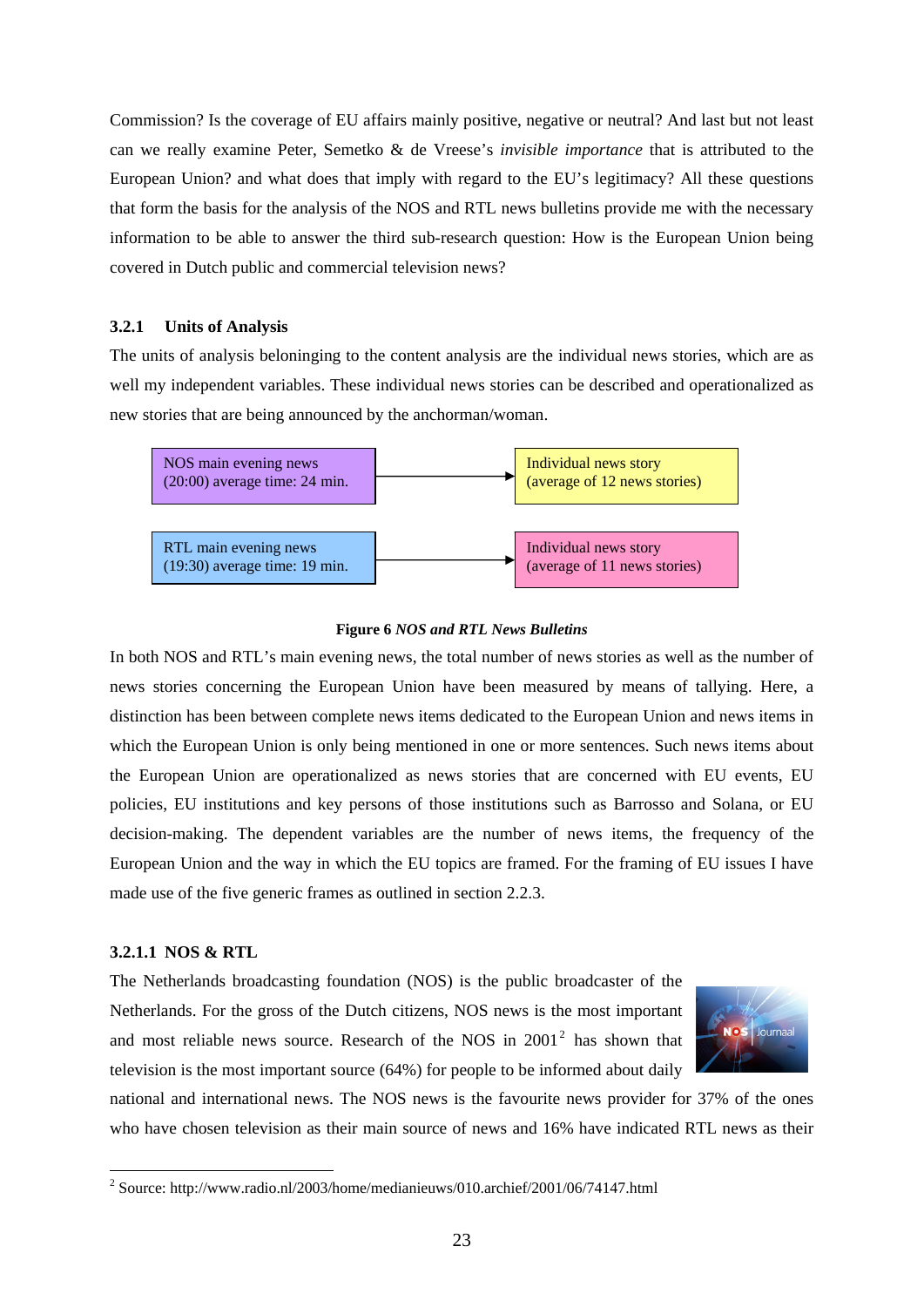most important news provider. The NOS evening news of eight o'clock attracts an average 1.6 million viewers as opposed to the average 1.1 million viewers of the RTL main evening news at half past seven. Radio Television Luxembourg (RTL) is Europe's largest exploiter of commercial radio- and televisionstations. The RTL news is the main counterpart of the public NOS news. Although, a television news test in the 'Journalist' number 15 of September 2006 has shown that both NOS and



RTL are quit similar as regards topics. The main conclusion of that television news test was that, overall, the news reports by the NOS are more extensive and with a broader international focus than the more domestically focused RTL news.

# **3.2.2 Period of Analysis**

The content analysis of NOS and RTL News has been conducted during the months April, May, June and July 2008. These months have been chosen on the one hand because during those months I was working on my master thesis and contains therefore especially the phase of data collection and on the other hand, this period can be described as a routine period. A routine period indicates that there are no noteworthy European events taking place such as EP elections, Council summits or the introduction of the Euro, which can influence the degree of attention for the European Union. Since previous studies have already mainly focused on key EU events such as the introduction of the Euro and EP elections – events of such an importance that it is obvious that a huge amount of attention is attributed to it  $-1$ have focused on a more routine period. In my opinion, - and to recall from paragraph 1.3.2 – an examination of a routine period provides us with more insights in the daily coverage of EU affairs, and besides that, the EU cannot base its democratic legitimacy only on the information provided by television news media during key EU events, as a matter of fact, I would argue that the coverage of EU affairs during routine periods provides us with a more honest image of how the European Union, its decisions and policies are being covered in the main evening news.

# **3.3 Semi-Structured Qualitative Interviews**

The fourth and last sub-research question to which this master thesis provides an answer is: How do Dutch television news media cover EU affairs? This 'how' refers to the way in which the public and commercial television news broadcasters cover the European Union in their (main evening) news bulletins. In contrast with the third sub-research question that focuses on finding out how EU affairs are being covered, this question focuses on how the news media cover EU affairs. In fact, it could be stated that this question points to the process that underlies the coverage of EU affairs in the television news outlets. Thus, this sub-question has the aim to reveal the reasons behind the coverage of the European Union. How do the editors decide whether and which EU news fits in the main evening news bulletins? How do they explain the low level of EU coverage? What problems are they facing when covering EU politics? Are the news media aware of their legitimating function? These, and more, questions are very useful to give us insights in the 'rationale behind' the European Union in daily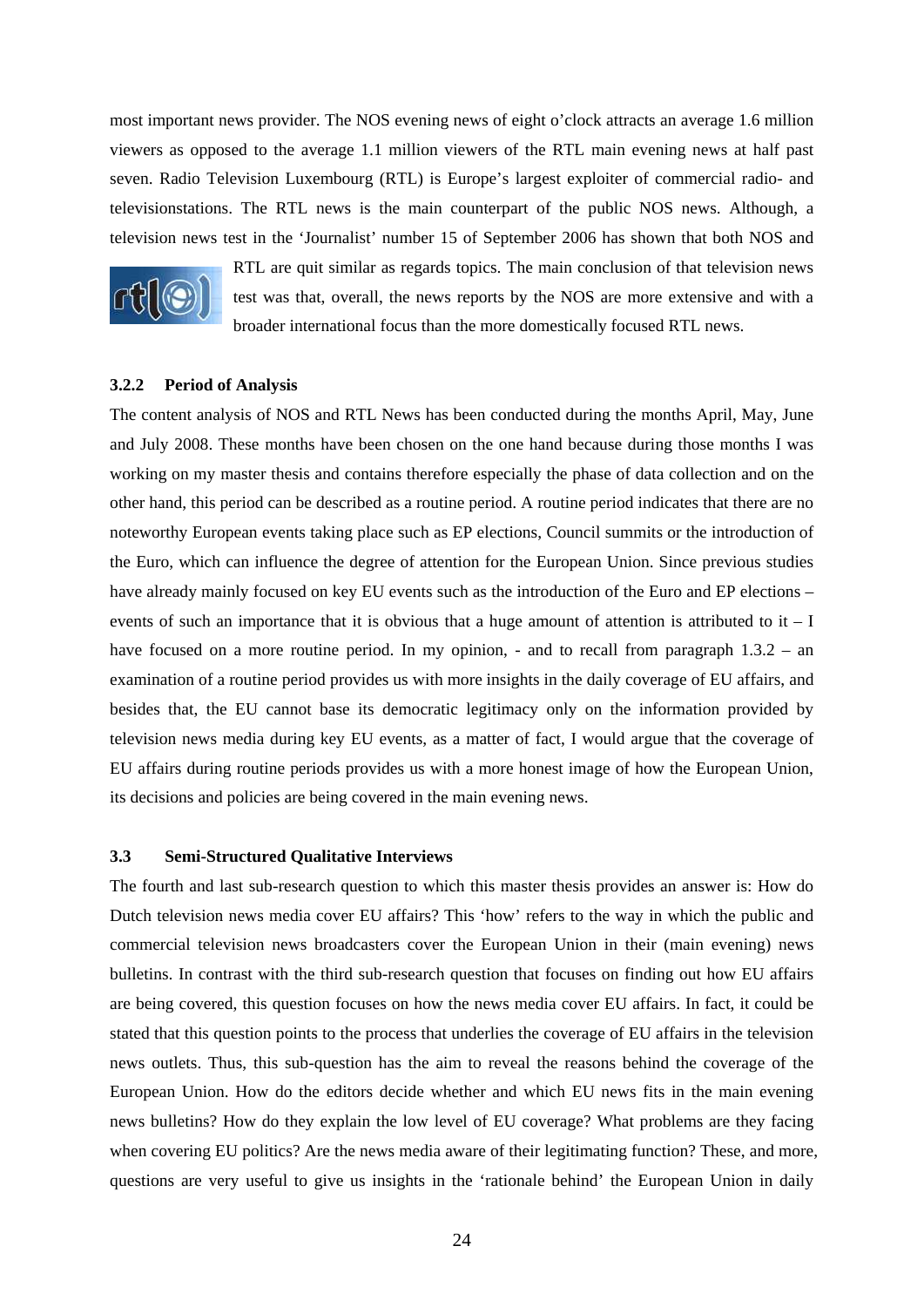television news. The most appropriate method hereby is a qualitative interview that is based on the observations resulting from the theoretical overview and content analysis. Hence, I have conducted two semi-structured qualitative interviews; one with Jantien Niemeijer, foreign affairs editress of the RTL News and one with Gerard van den Broek, chief of the NOS news foreign affairs editors<sup>[3](#page-24-0)</sup>. Both persons are occupied with the 'creation of a news bulletin' and are able to provide me with the necessary information to answer my questions. Moreover, the semi-structured interviews contribute as well to the main research-question of this master thesis: How is the European Union being covered in Dutch television news? and how does that relate to the democratic legitimacy of EU politics? The interviews enable me to answer the first part of the research question not only on the basis of a content analysis, in fact, they enable me to discuss both sides of the 'EU coverage story'. Therefore, this approach results in a better grounded conclusion too. Since the interview questions are derived from the theoretical part of my master thesis as well as from the content analysis, I prefer to discuss the results of my content analysis first and afterwards I will return to the interview questions.

1

<span id="page-24-0"></span><sup>&</sup>lt;sup>3</sup> Gerard van den Broek has answered the interview questions by e-mail. Due to busy time schedules at the NOS news office it was not possible to meet him, or one of his colleagues, personally.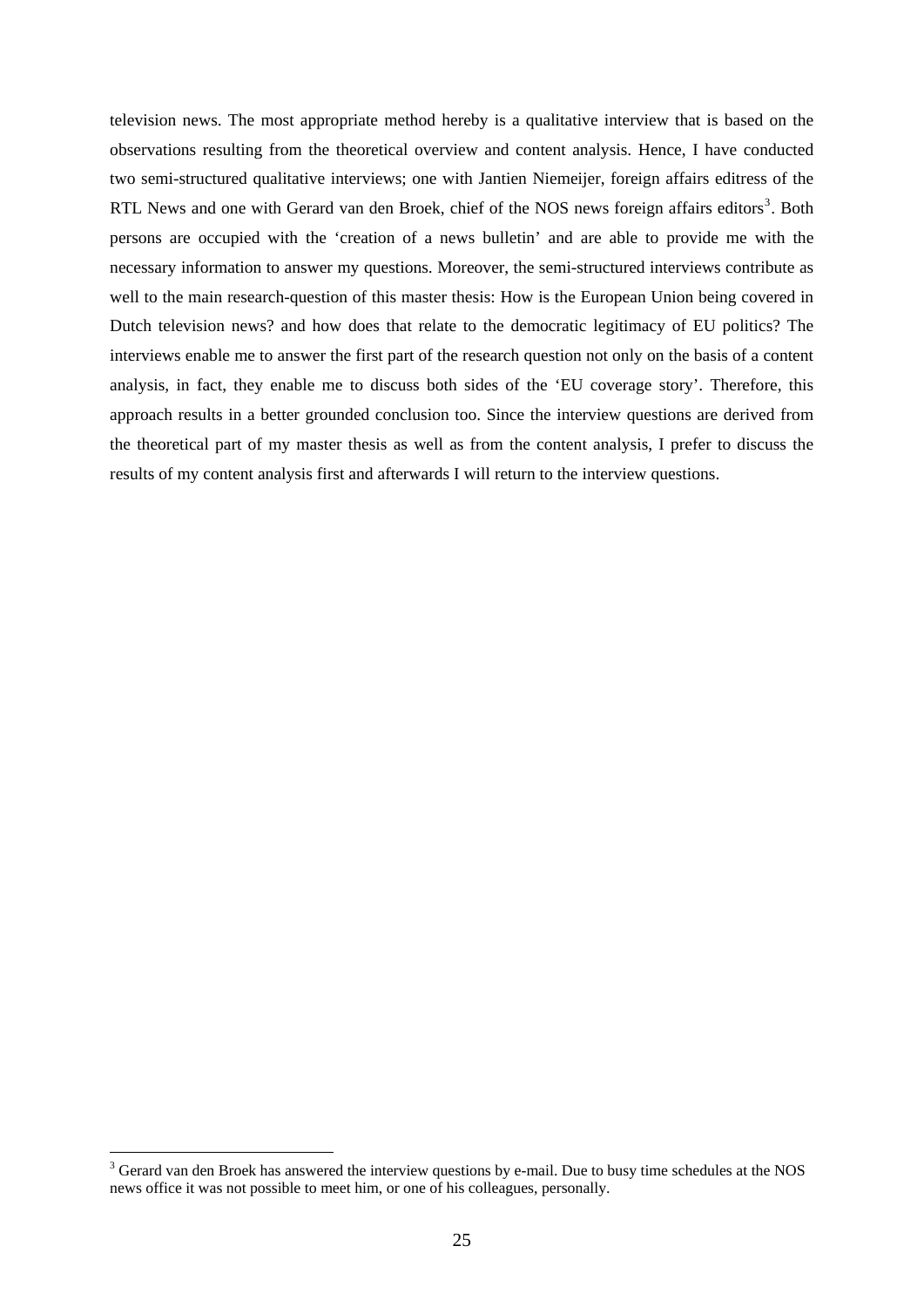# **4.1 Introduction**

1

During four months (April, May, June and July 2008) I have watched the main evening news of both the public (NOS) and private (RTL) Dutch news broadcasters. In these months the news has been dominated by the following topics:



This chapter expounds the results of the content analysis and discusses them in the light of the European Union's democratic legitimacy.

# **4.2 Results NOS & RTL Main Evening News**

109 NOS eight o'clock main evening news bulletins have been examined which consist of a total of 1295 different news items. In the graph below, I have visualized the devision of those news items.





As you can see, the percentage of news items dedicated specifically to the European Union is extremely low. Of the 1295 NOS news items that I have watched there were only 20 items (2%) directly attributed to the European Union; and only 39 news items contained a reference towards the European Union. Of RTL's main evening news, 81 bulletins<sup>[4](#page-25-0)</sup> have been examined which consist of 1018 news items. In figure 8, on the subsequent page, you can see the division of RTL news items whereby only 1% concerned an EU item.

<span id="page-25-0"></span><sup>&</sup>lt;sup>4</sup> The NOS and RTL news bulletins have been watched on the internet. For the NOS main evening news I have made use of www.uitzendinggemist.nl, a website that contains the online versions of every programme that is being televised at the public stations. I have watched the RTL news on www.rtl.nl/actueel/rtlnieuws/home/ via the online news archive. Unfortunately, a lot of these RTL news broadcasts were not working well and couldn't be displayed.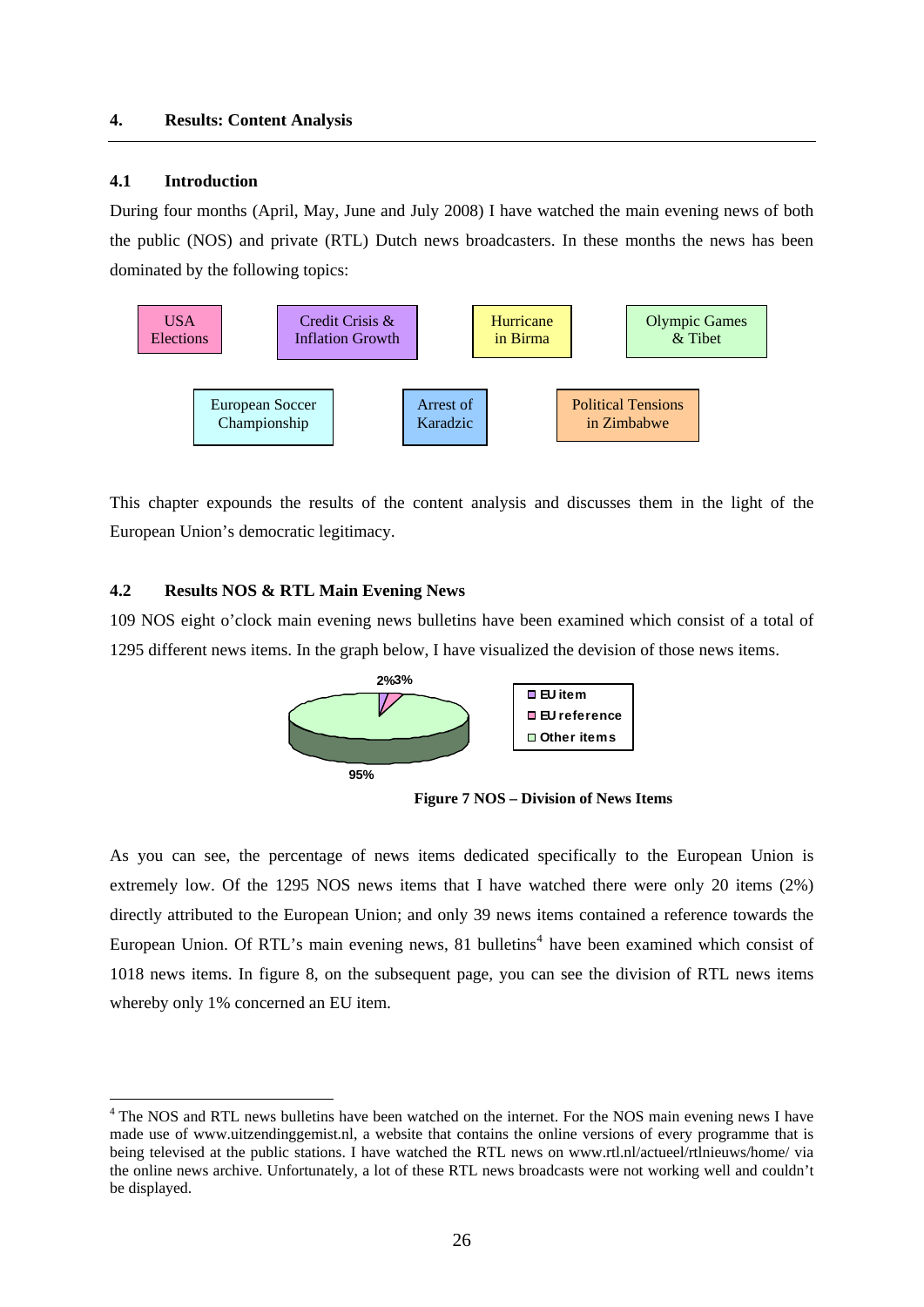

 **Figure 8 RTL – Division of News Items** 

The 'EU items' dealt – among others – with the Lisbon Treaty, the Irish referendum on the Reform Treaty and announcements of the European Commission concerning the reduction of charges for text messaging across EU borders and concerning the expansion of the milk quota. The references towards the European Union were mostly concerned with EU regulation – for example, the 'FIFA-plan'<sup>[5](#page-26-0)</sup> which was contradictory to the principle of 'free movement of persons' – ; with financing by the European Union; with the contributions of the EU in international and national politics and with the EU as an election theme. Besides textual references, the European Union was 'visually' being exposed in news bulletins. This visual aspect implies that in news items where EU topics are not mentioned, the European Union is being represented by the EU flag. Even if there aren't spend any words over the European Union, the appearance of the EU flag or EU prominents like Barroso and Solana can result in recognition – by the viewers – of the involvement of the European Union in different terrains.

So basically, we can subdivide the EU-items in the following categories:

| - EU regulation              | - EU co-operation |
|------------------------------|-------------------|
| - Commission Proposals       | - EU Economy      |
| - Future of the EU           | - EP Voting       |
| - Cost/Benefits EU Accession | - Opinions        |

1

Interestingly, we could argue from this 'toppic overview' that although the amount of EU coverage is very low, the topics discussed in the news bulletins are of a high level of importance. Moreover, this observation makes even more sense when we refer to what has been discussed in paragraph 1.1, "there is an invisible importance to European Union news: although the share of the news devoted to EU affairs was low, when EU news did appear, it tended to be more prominent than other political news" (Peter, Semetko & De Vreese 2003:305) and that exactly is the case. This – often – prominent exposition of the European Union finds utterance in EU news being in the opening of the news

<span id="page-26-0"></span> $<sup>5</sup>$  This refers to the plan of FIFA to undermine the power of the rich soccer clubs by means of a 6+5 rule which</sup> states that every paid soccer team has to have a minimum of 6 soccer players that originate from the country in question. Within the European Union this cannot be accomplished so easily due to the freedom of movement of persons principle. Nevertheless, the European Union does support FIFA's goal to restrict the power of the rich soccer clubs.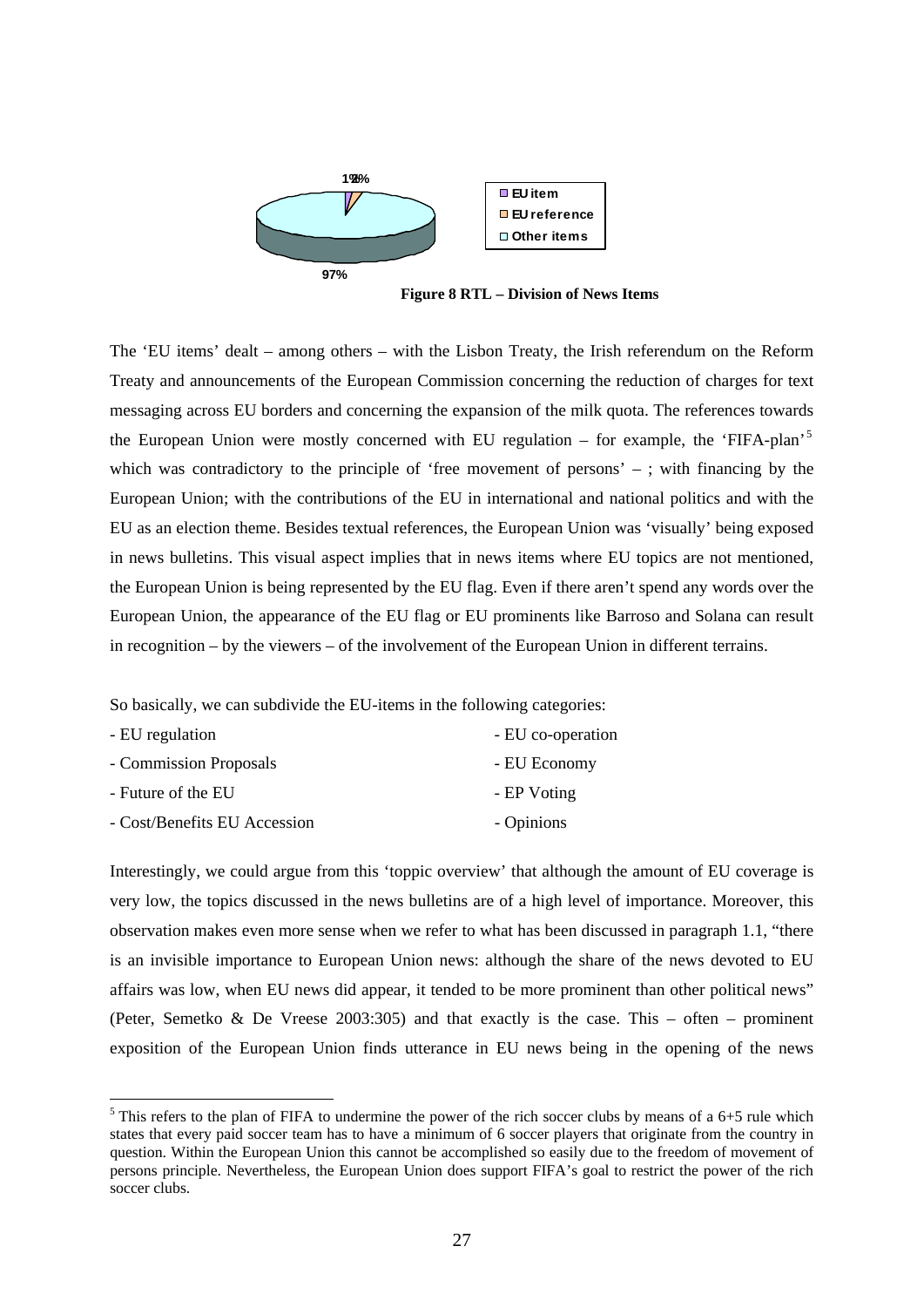bulletin and in the length of an EU issue. Especially the news items concerning the Irish referendum and the Russia-EU summit took about five minutes, which is quit a lot for a main evening news bulletin. Such prominently placed or extensive news items can cause viewers to perceive those toppics as more important.

The results of Eurobarometer [6](#page-27-0)8 of autumm  $2007<sup>6</sup>$  support my findings concerning the extremely low level of attention towards the European Union in NOS and RTL news bulletins. From this Eurobarometer study we can conclude that as far as 'Europe in the news' is concerned, two-thirds (66%) of the Dutch citizens are the opinion that Dutch media do not pay enough attention to the European Union. **66 70**



**Figure 9 Attention for the European Union in the Media (Eurobarometer 68)** 

# **4.2.1 The Provision of EU Information in Television News**

Since the power of the media lies in the provision of information as a key ingredient for a democratic process, we can examine here a contradicting situation. As my research has shown, in the Netherlands (as well as in the other EU Member States) there is hardly information on EU issues being supplied via television news broadcasts. As discussed in section 2.2, EU citizens need to be informed in order to accept and perceive a political authority, such as the European Union, as legitimate. It is therefore useful to analyse more specifically whether the EU information provided by NOS and RTL news supplies the public with sufficient insights in the European decision-making processes and the role of the different institutions therein. Can the information be described as sufficient in a way that it leads to acceptance of and support for the EU as a legitimate political authority? One striking observation based on the content analysis is that both broadcasters hardly provide any information about the decision-making process itself and information about the institutions is mainly limited to the European Commission and the European Parliament. Especially the NOS news speaks most of the time in terms of the European Commission when EU affairs are concerned. Some examples of the before mentioned are: "the European Commission directive has been approved<sup>[7](#page-27-1)</sup>...", "the European Commission calls for

1

<span id="page-27-0"></span><sup>6</sup> Eurobarometer study 68: http://ec.europa.eu/public\_opinion/archives/eb/eb68/eb68\_nl\_nat.pdf

<span id="page-27-1"></span><sup>7</sup> See content analysis in the annex I: NOS 7 April 2008.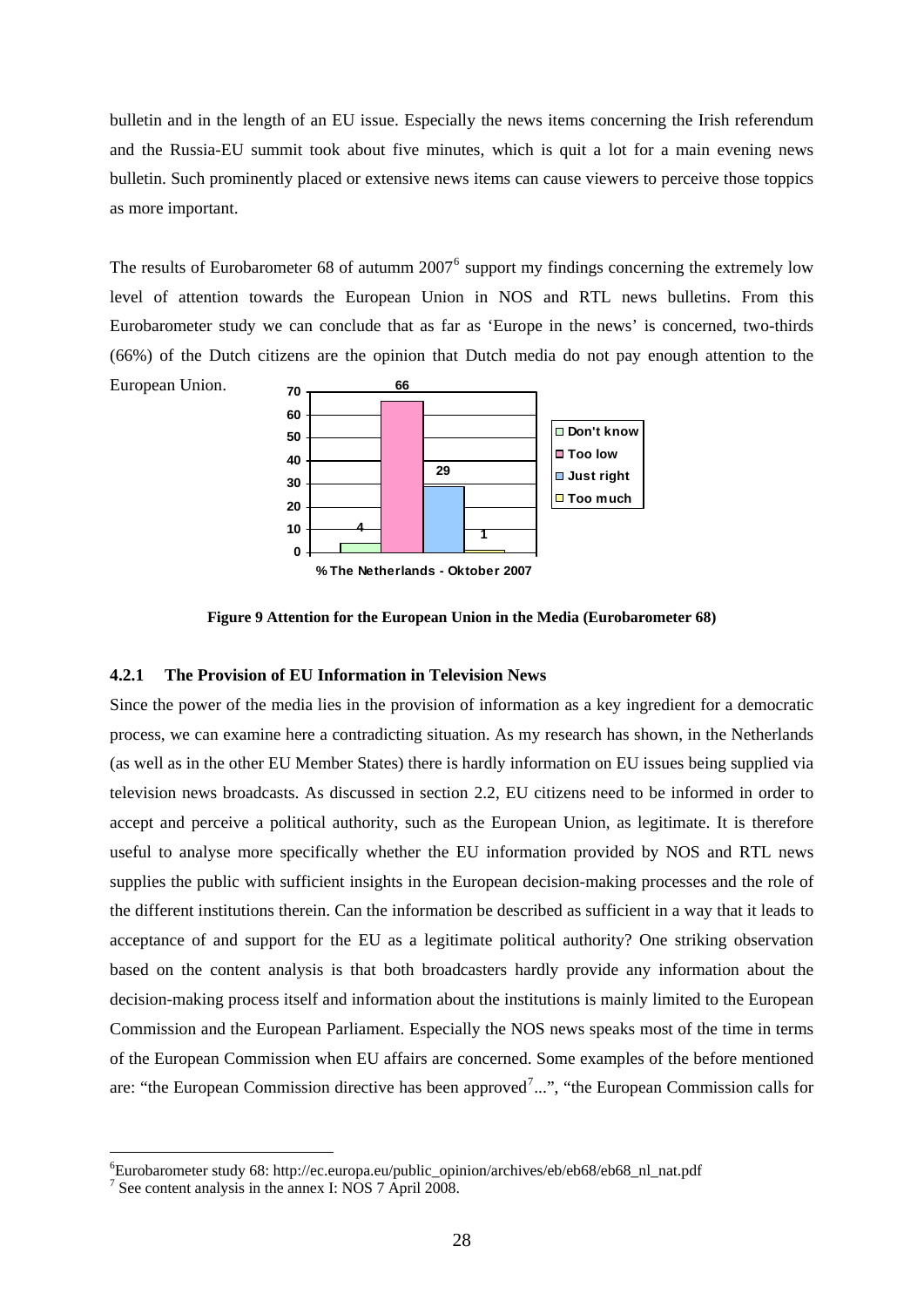EU pressure <sup>[8](#page-28-0)</sup> ...", "European Commission proposal on <sup>[9](#page-28-1)</sup> ...", "European Commission examines...", "European Commission wants...". From this observation it could be argued that the European Commission is the most newsworthy institution, seeing that they come up with proposals for new EU policies and decides on important topics. However, this 'European Union equals the European Commission' way of informing about the European Union can also provide the people with a onesided view of the Commission as being the engine of the European project, or, of the European Union as an elitist project whereby the 'undemocratic' Commission decides on European issues that affect the lives of EU citizens. On the other hand, it could as well be the case that news media try to simplify the complicated bureaucratic EU decision-making process by narrowing it down to the 'European Union equals the European Commission' way of informing. In the interviews I will discuss these observations in order to reveal the rationale behind. Overall, from the analysis it can be concluded that the available EU information in the news bulletins does not provide citizens with the necessary knowledge that they need in order to be able to understand the European project and to be able to form their own well grounded opinion about it as a neccesary ingredient for the EU's democratic legitimacy.

# **4.2.2 The Comprehensibility of EU Information in Television News**

In order to hook into information as an important aspect for building the European Union, we can as well refer to what Baetens & Bursens (2005) refer to as the necessity of comprehensibility of information as a precondition for motivating people to become informed about and to understand the European Union and in the end to contribute to the EU's democratic legitimacy. In my content analysis I wondered whether NOS and RTL news assume a certain level of knowledge or whether they explain the basic principles of the EU that are necessary for people to be able to understand the news. My observations pointed to the former. The news media (NOS to a greater extent than RTL) report about the European Union in a way as though they assume that every person in the Netherlands already completely knows how the EU functions, how its decision-making process works and who the main actors are. This observation of 'presumed knowledge' is based on their way of 'reporting without explaining', and applies more to the NOS than to the RTL News. For example, on the third of July both broadcastors report on the fact that the European Central Bank has raised its interest rates in order to combat the inflation, however, the difference in here is that the anchorman of the NOS just reads the message and goes on to the next toppic; whereby RTL provides people with the same information only then with a reporter on the spot, in front of the ECB building in Frankfurt, who explains the functioning and tasks of the ECB as well.

When comprehensibility is concerned, the RTL news is overall more occupied with making the news understandable than the NOS news. This observation is based on the fact that RTL news uses a lot of

1

<span id="page-28-0"></span><sup>8</sup> NOS 25 April 2008.

<span id="page-28-1"></span><sup>&</sup>lt;sup>9</sup> NOS 13 May 2008.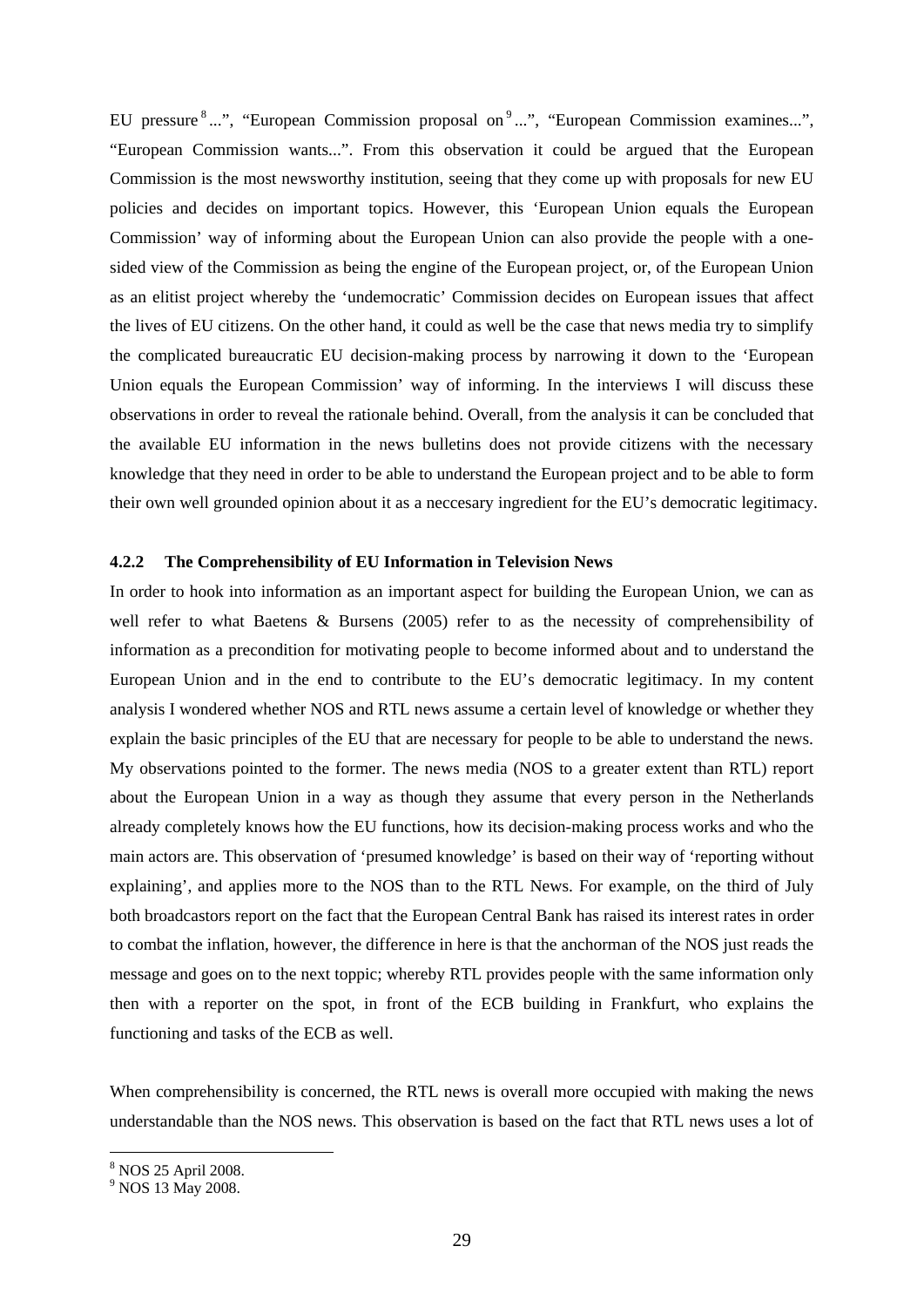graphs, opinion polls and visualisation of 'the European Union'. With the last mentioned it is meant that when there is news on voting in the European Parliament, RTL shows images of the voting and when there is news about a Member of the European Parliament, RTL interviews the MEP and shows images of the MEP and the European Parliament. Although it is most of the times outlined from a domestic perspective, this visualisation of Europe makes the EU more tangible for the people. Another way to make news more comprehensible is by means of framing; how the EU items were framed in the NOS and RTL news will be discussed in the subsequent section.

#### **4.3 Framing NOS & RTL**

To recall from what has been discussed in paragraph 2.4; news media have the ability to influence public opinion by emphasising certain aspects of a topic at the disadvantage of other aspects; this spin given to a news item is called framing. Figure 10 displays the frames that are used by NOS and RTL news for the items concerning the European Union.



**Figure 10 Framing of NOS and RTL news**

From the content analysis we can conclude that – although the numbers are low – in the NOS news, the responsibility and economic consequences frame are considered to be more important than in the RTL news. On the other hand, RTL news discusses more news stories by making use of the morality frame. The one thing that stands out though, is the strong presence of the conflict frame. Previous studies, among others of Peter & De Vreese (2004) and Semetko, De Vreese & Peter (2000), have shown this too. They are the opinion that the conflict frame provides European issues with more news value and a clear way of approaching the topic since European politics is difficult to portray in a lively way. An example of the conflict frame in my content analysis is an item concerning the high price of Diesel. It was stated that the European Commission was examining possible sollutions, but that the Heads of Government were disagreeing on measures against the high fuel prices. So, the news item was framed as a conflict between the Commission and the Council. Another example is a news item concerning Tibet. The European Parliament stated that it wants all European leaders to boycot the opening ceremony of the olympic games. However, Balkenende did not respond to the call of the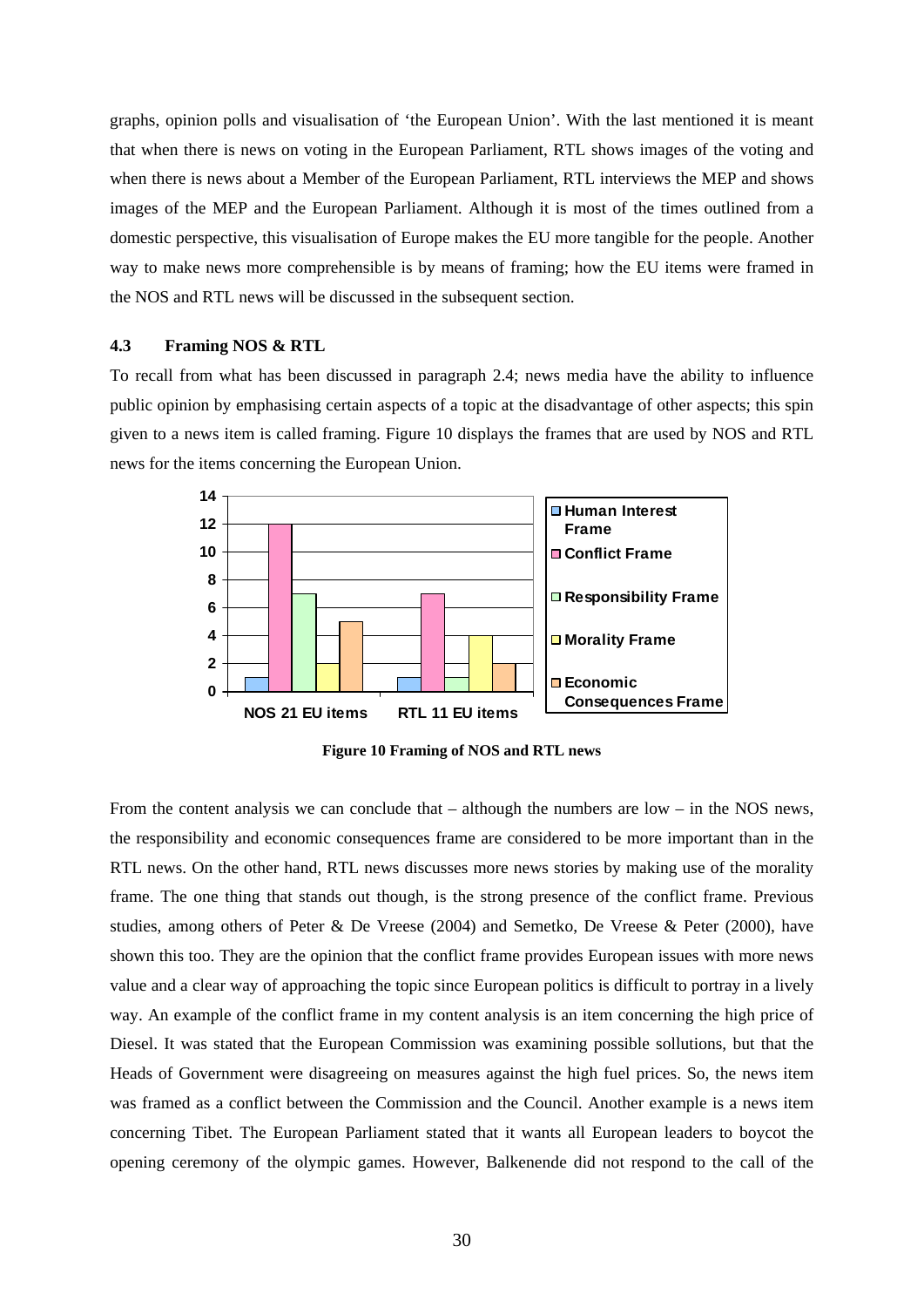European Parliament. Thus, this news item was framed in terms of conflict between the European Parliament and the Heads of Government. These examples show that EU items are often framed in terms of 'European level vs. domestic level'. As De Vreese (2003:117-II) argues in his book '*Framing the European Union'*, "by and large, the 'European story' is more a domestic story than a 'European' one, with the significant exception of the summit coverage". De Vreese refers to the former as 'the domestic bias'; the results of this content analysis endorse his analysis as well.

How can we relate these observations concerning news frames to the concept of legitimacy and make them more concrete? Based on the discussion of the linkage between framing and legitimacy in paragraph 2.2 we can argue that most emphasis is put on output legitimacy. For instance, EU news items is often being covered in an economic consequences- and responsibility frame whereby the focus lies on the economic consequences of new EU regulation or when it is stated that the EU is responsible for causing things; like, "due to an EU directive cell phones are allowed to be used in planes above 3000 meter"<sup>[10](#page-30-0)</sup>, "an increase of pick-pockets due to Romanian and Bulgarian EU accession"<sup>[11](#page-30-1)</sup> or "the EU forces member states to inventorise the national securtity situation<sup>[12](#page-30-2)</sup>". When tone of the news is concerned, most news can be considered as neutral, for example when the conflict frame is concerned both sides of a story are being covered. Although, issues framed from a responsibility perspective are most of the times being discussed as the 'EU is causing things' or the 'EU as creating things', which results in a divergence between negative and positive EU items and can consequently cause people to think more positively of negatively about the European Union. Similar to the responsibility frame, the conflict frame arises most of the times in terms of output legitimacy, for example with a delegation of fishermen who protest by the European Commission against the high fuel prices<sup>[13](#page-30-3)</sup>. Thus, this analysis shows that most of the news on EU politics is about the results of EU regulations and decisions of the European Commission (output legitimacy). A finding that endorses the conclusion of Baetens & Bursens' (2005) research as discussed in paragraph 2.2 and which states that mass media are not equally relevant for all conditions, dimensions and models of legitimacy. This actually indicates once again that not much news value is attributed to the decision-making process itself (input legitimacy) nor to accountability and identification as sources for legitimacy.

# **4.4 Conclusion**

From the content analysis it can be concluded that the European Union is being exposed to a very limited extent in the main evening news. The proven scarcity of EU information in Dutch television news media does not provide the Dutch citizens with a founded basis of knowledge that they need in order to be able to comprehend the working and significance of the European integration process.

<span id="page-30-0"></span> $10$  See: coding scheme NOS April  $7<sup>th</sup>$ .

<span id="page-30-3"></span><span id="page-30-2"></span>

<span id="page-30-1"></span><sup>&</sup>lt;sup>11</sup> See: coding scheme RTL April 7.<br><sup>12</sup> See: coding scheme NOS May 30<sup>th</sup>.<br><sup>13</sup> See: coding scheme NOS June 4<sup>th</sup> and RTL June 4<sup>th.</sup>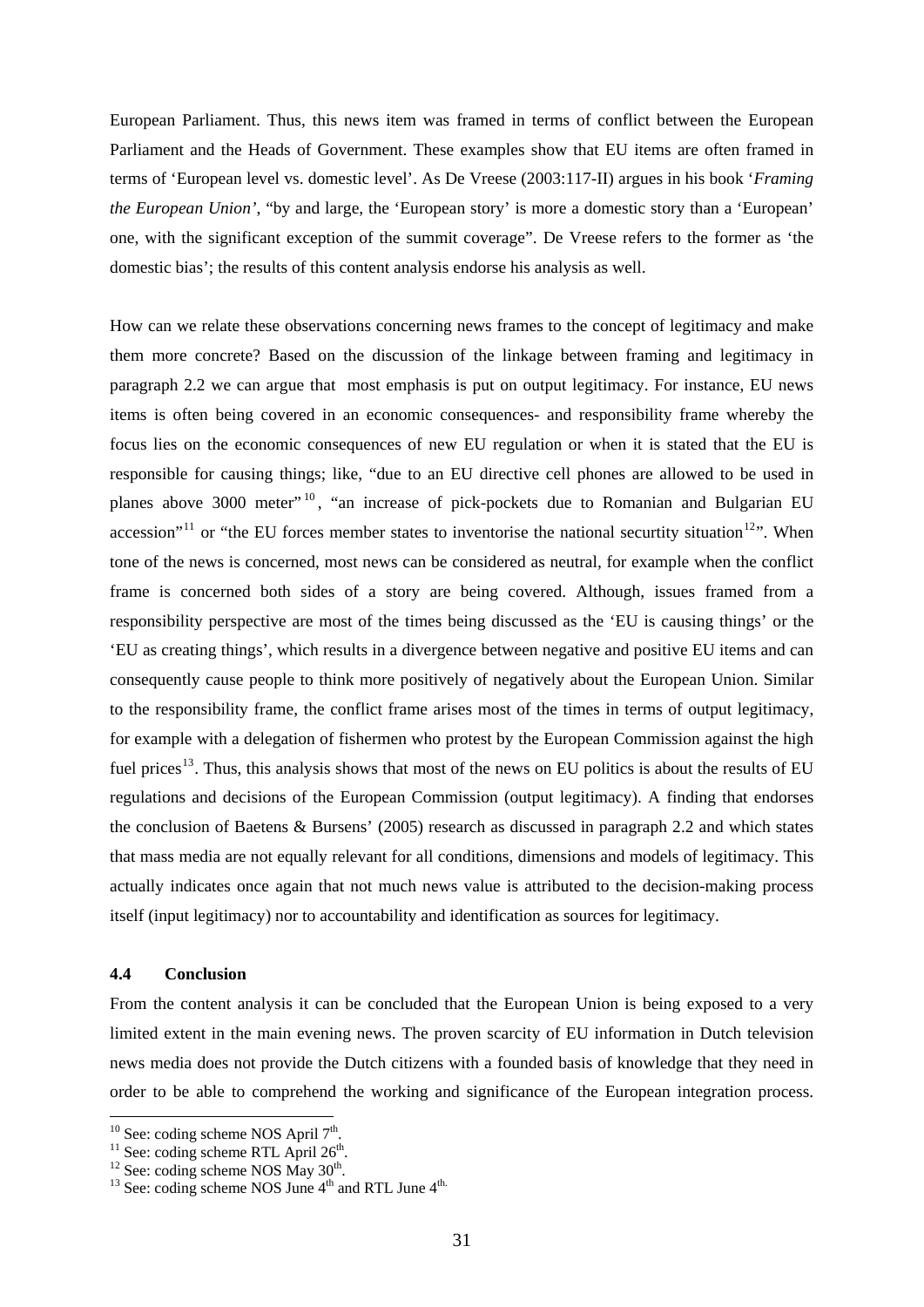Nonetheless, it is arguable whether television news media are the appropriate source for informing citizens about EU basics. In the next chapter I will expand on this presumption.

When related to democratic legitimacy; the way in which news items are framed has the ability to influence the way in which people perceive the European Union. In order for people to be able to understand and accept certain rules and to form their own opinion is dependent on the information that people get. Thus, framing can indeed influence public opinion. For example, slightly negative framed items can cause people to think more negatively about the EU and although the conflict frame provides EU items with more news value, it can cause people to perceive the EU more negatively, for instance as being an organisation with conflicts between its own institutions. Experimental studies of Vliegenthart, Schuck, et al. (2008) have proven that the conflict frame indeed decreases public support.

Moreover, we have to keep in mind that an increase in appearence frequency of the European Union in the news does not necessarily lead to more support for the European Union and in the end an increase of the EU's democratic legitimacy. Obviously, if only negative EU reporting increases, EU citizens are becoming more sceptic about the European project too.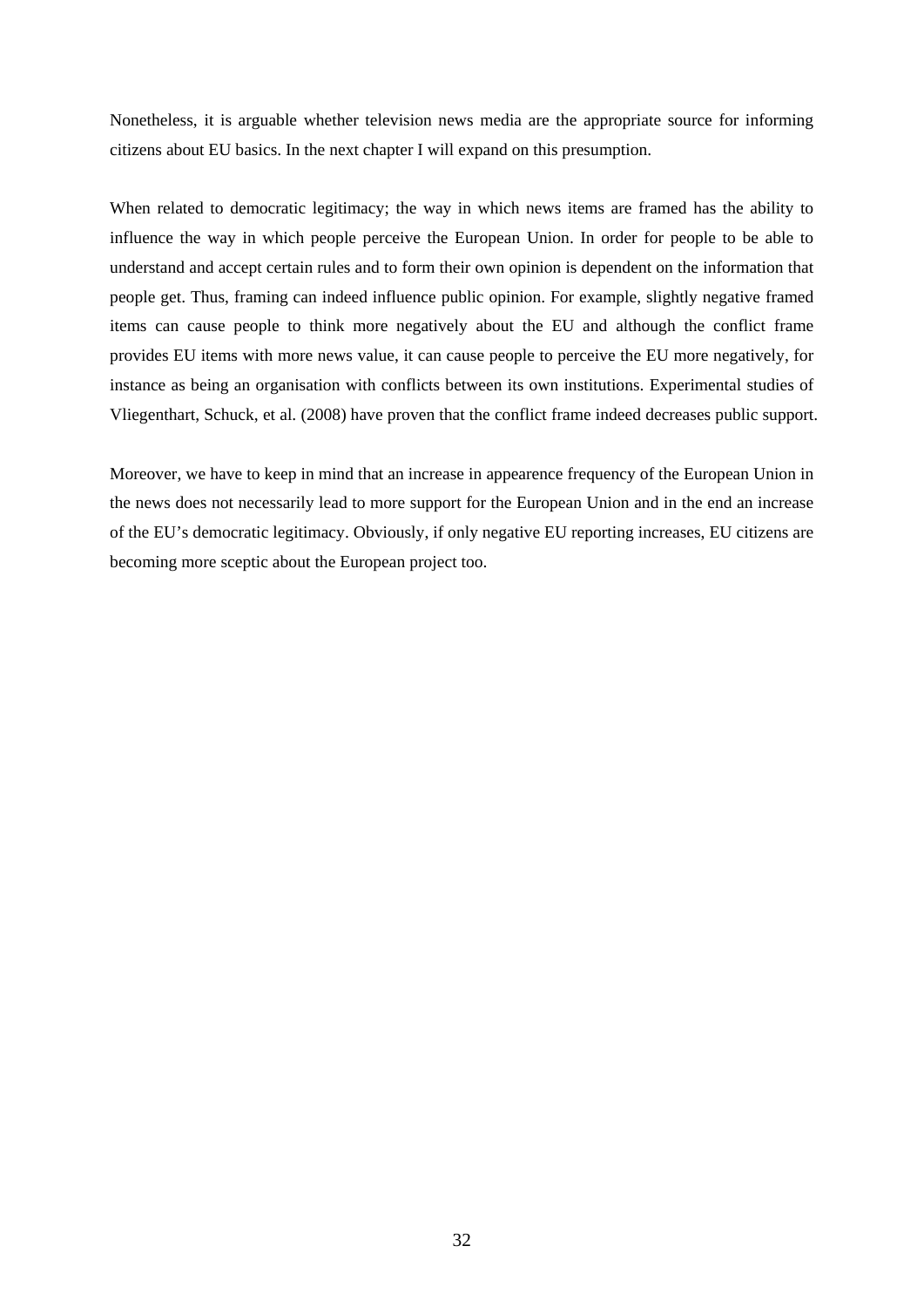# **5.1 Introduction**

This chapter discusses the results of the semi-structured interviews. As indicated in paragraph 3.3, the questions are based on both the theoretical research and the outcomes of the content analysis. But before we turn to the results, the questions will be outlined first and complemented with the goals that I have by asking those specific questions. The semi-structured interview has been executed with Jantien Niemeijer, who is one of the foreign affairs editors of the RTL news and who is as well responsible for the coverage of EU-summits in Brussels. Gerard van den Broek, chief of the NOS news foreign affairs editors has answered the same questions by e-mail. In order to create a coherent structure, the interviews have been composed as follows: first, a general question is posed in order to find out how the main evening news is being realized; subsequently, European Union news coverage is being discussed with the aim of discovering underlying inducements for the coverage of European issues; from here it is a logical step to ask questions related to NOS' and RTL's agenda-setting function and their way of framing EU news. All questions have been asked and discussed in the light of the important role of television news media for the legitimation of EU politics and are based for the greater part on my observations coming from the content analysis.

# **5.2 The European Union in the Main Evening News**

When the creation of a news bulletin is concerned, NOS and RTL news are executing fairly similar procedures. Various correspondents abroad, reporters, and editors in Hilversum are working together on the main evening news. Throughout the day there are meetings in which the news of the day before is being reviewed and whereby topics in newspapers and on the internet are being discussed, next to the topics that are already on the agenda. These items concern for example national elections or elections to the European Parliament; the introduction of the smoking ban and the entry to the European Union of new member states. Though, in the end it is the chief editor who decides which items are being covered in the news bulletins.

Before news can be considered as news it has to fulfill two conditions. First, it has to be new and, secondly, it is important for television news that there are pictures and that a story is expressive. As Van den Broek of NOS news states it: "News is something that deviates from the ordinary, in most cases it is deviating in a negative way. News can as well be the result of a long process of, for example, a political proposition that in the end results in European regulation". Whether EU news is appropriate for coverage in the NOS and RTL News bulletins depends among others on the other available news items. Every day there is a lot of fresh news to be covered in a limited period of time, so news items have to be chosen very carefully. The interviewees have indicated 'real' EU news as being a proposal for new legislation, regulations or directives, but it can as well be an evolvement in an ongoing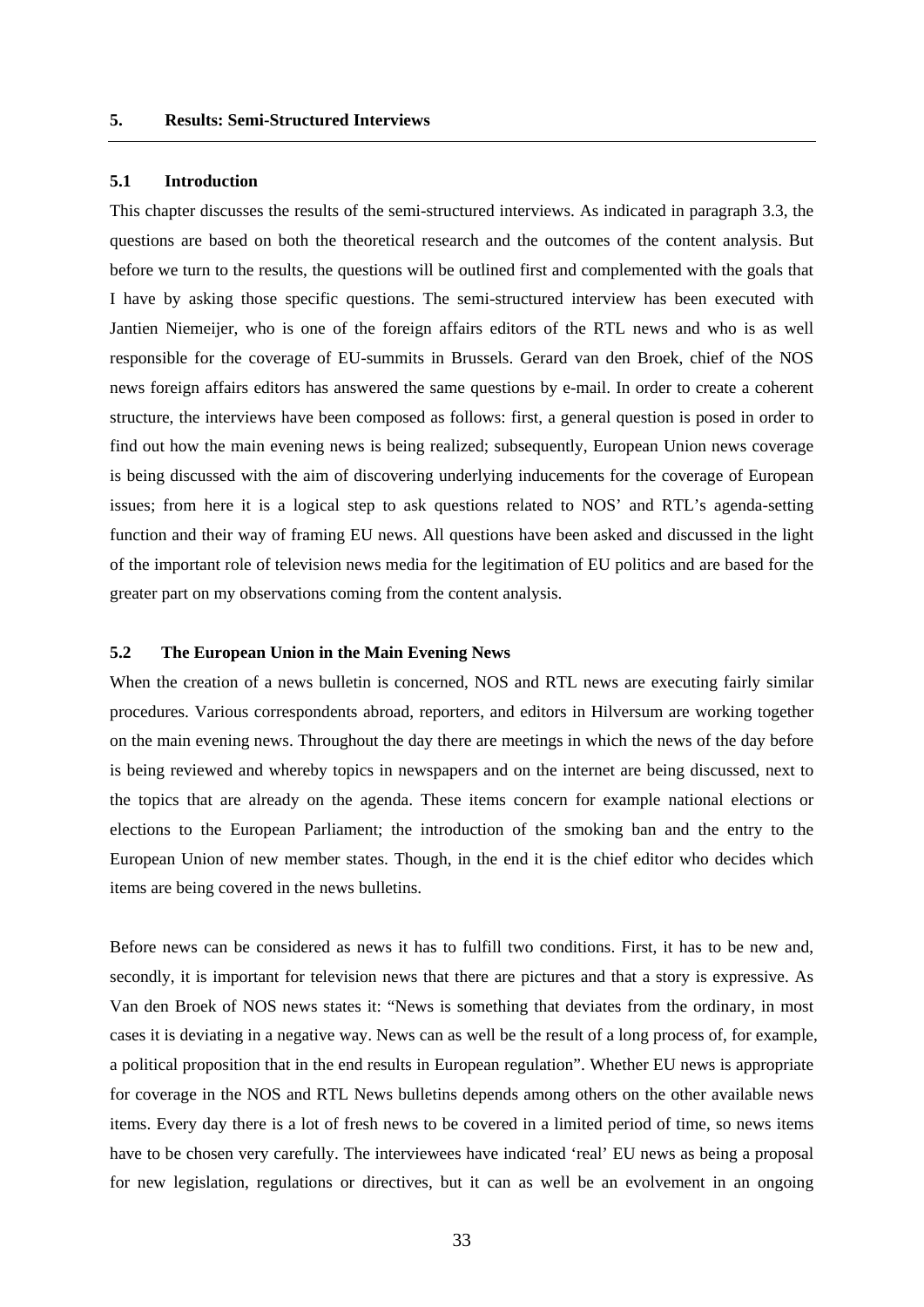discussion and, obviously, European summits are news in any case. However, the application of the two conditions for 'news' to the case of the European Union can be seen as rather complicated. As we all know, the EU decision-making processes are being considered as very extensive, bureaucratic, of minimal transparency and faceless and therefore difficult to cover as 'news'. All these accusations can as well be linked with the concept of legitimacy or, to be more precise, with the legitimacy deficit as discussed in paragraph 2.1.2. For example, we can interpret the expressiveness of EU news as 'Europe with a face'. Nowadays the European Union has no real 'face' which makes it difficult for people to identify themselves with the EU (identification as a source of legitimacy). Besides that, output legitimacy (eg. results of EU regulation) is more often emphasized in the news than input legitimacy, which implies that it is difficult for television news broadcasters to find the right news moment. Van den Broek describes the difficulty of finding the right news moment as follows: "at the launch of a proposal it is considered too early, during the discussion too incomplete and at the final decision too late".

Unlike RTL, NOS news has its own office in Brussels with a group of six correspondents and editors who follow and criticize European news on a daily basis and who have the ability – due to their substantial experience, knowledge and contacts – to see the news coming and to determine or check their own news moments. Press releases that are sent to the Hilversum office are always being checked by the Brussels office first. This NOS office in Brussels right 'on the EU spot' could provide NOS with a lot of first hand and more extensive EU news. In comparison, NOS news has 32 correspondents over the world in contrast with 9 RTL correspondents. With that and with the NOS' own EU office in mind, it is rather strange that the NOS news doesn't cover EU affairs to a much greater extent.

# **5.2.1 Problems with EU Coverage**

In the interviews, Niemeijer and Van den Broek have indicated a couple of problems that come across when covering the European Union in the main evening news. Table 1 expounds these problems.

| NOS news                                                                                     | RTL news                                                  |
|----------------------------------------------------------------------------------------------|-----------------------------------------------------------|
| Lack of transparancy                                                                         | Lack of frequent and active communication from            |
|                                                                                              | the European Union itself (eg. EU press releases)         |
| EU decision-making<br>Lenghty                                                                | process that Lack of decisiveness as a consequence of the |
| complicate the determination of the news lengthy EU decision-making process                  |                                                           |
| moment                                                                                       |                                                           |
| Unattractiveness of EU news according to the Domestic perspective is not always easy to find |                                                           |
| NOS public                                                                                   |                                                           |

# **Table 1** *Problems with EU coverage*

From table 1 we can conclude that, in general, NOS and RTL news are pointing towards the same reasons underlying the low coverage of EU affairs. Van den Broek agrees that a lot of decision-making originates from the European Union, though, everybody seems to be focused on how decisions are be made at national level. People perceive the decisions that are made in the Hague as more important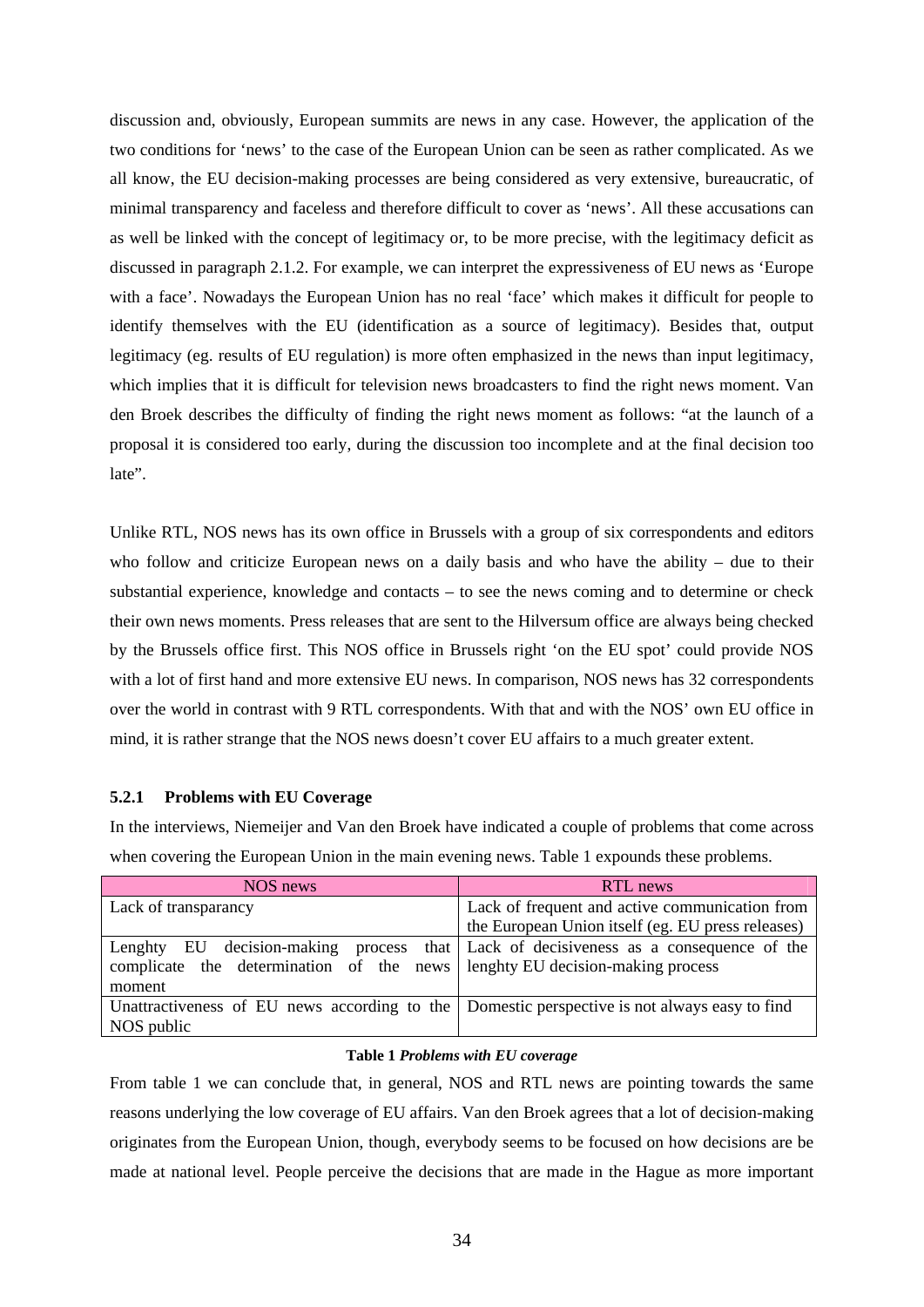because it is better recognizable and closer to the people's own world of experience. He adds an example of the upcoming elections to the European Parliament. The preparations are in full swing, the elections in the Netherlands are on Thursday the  $4<sup>th</sup>$  of June and in all other EU Member States on Sunday the  $7<sup>th</sup>$  of June; nonetheless, the emphasis is on the Dutch elections, not only for the people but also for the politicians, because the EP elections are being seen as an opinion poll for Dutch politics which is almost more important than the real outcome of the elections for the EU level. This does not indicate NOS' or RTL's focus, but more the general tendency.

# **5.2.2 News Value of EU Affairs**

Obviously, certain EU topics have more news value than other topics, especially topics that affect the Netherlands directly. For the NOS news, decisions concerning agriculture and fisheries have more news value than EU decisions concerning immigration; and economic developments such as the four freedoms that enable Poles to work in the Netherlands have more news value for the Dutch than does the Growth and Stability Pact. With these examples Van den Broek shows that the NOS news is always occupied with 'translating' important European developments to the world of experience of its audience. This 'translation' is especially important because it has the ability to increase the attractiveness of EU news. As Niemeijer states it, it is the aim of the main evening news to attract as much viewers as possible and provide them with an overview of the news of the whole day. During this selection of news items for the main evening news bulletin, EU items are being dropped out the fastest. The editors are always trying to think from a viewers perspective; "what's in it for me? and why do I want or should I – as a viewer – become to know something about the European Union?". It could be argued that former points to a 'spiral', seeing that the previous statement about 'thinking from the perspective of the viewer" can be interpreted as media depending on the viewers' news demand. Citizens are not interested in the EU because they are not properly informed nor hear about it on a frequent basis in television news; the news media, on the other hand, think in their turn that people are not interested in the European Union and so they do not cover it to a great extent. Van den Broek refers to this spriral as the 'chicken or the egg' discussion. When there is a limited EU coverage in the news, the EU stays for its citizens far away and it is not being considered as attractive; but when EU news becomes more attractive, the awareness of and interest in the EU increases. Chapter six will provide you with a more extensive discussion of the 'chicken or the egg' problem in communicating the European Union.

# **5.3 The Legitimating Function of Television News**

When the legitimating function of television news is concerned, both NOS and RTL news are absolutely aware of it. Though, this legitimating function is not confined to EU issues only. It is the duty of NOS and RTL news to commit journalism in an independent way, instead of becoming a European press officer which is of course a task for the EU itself. Both interviewees agree that when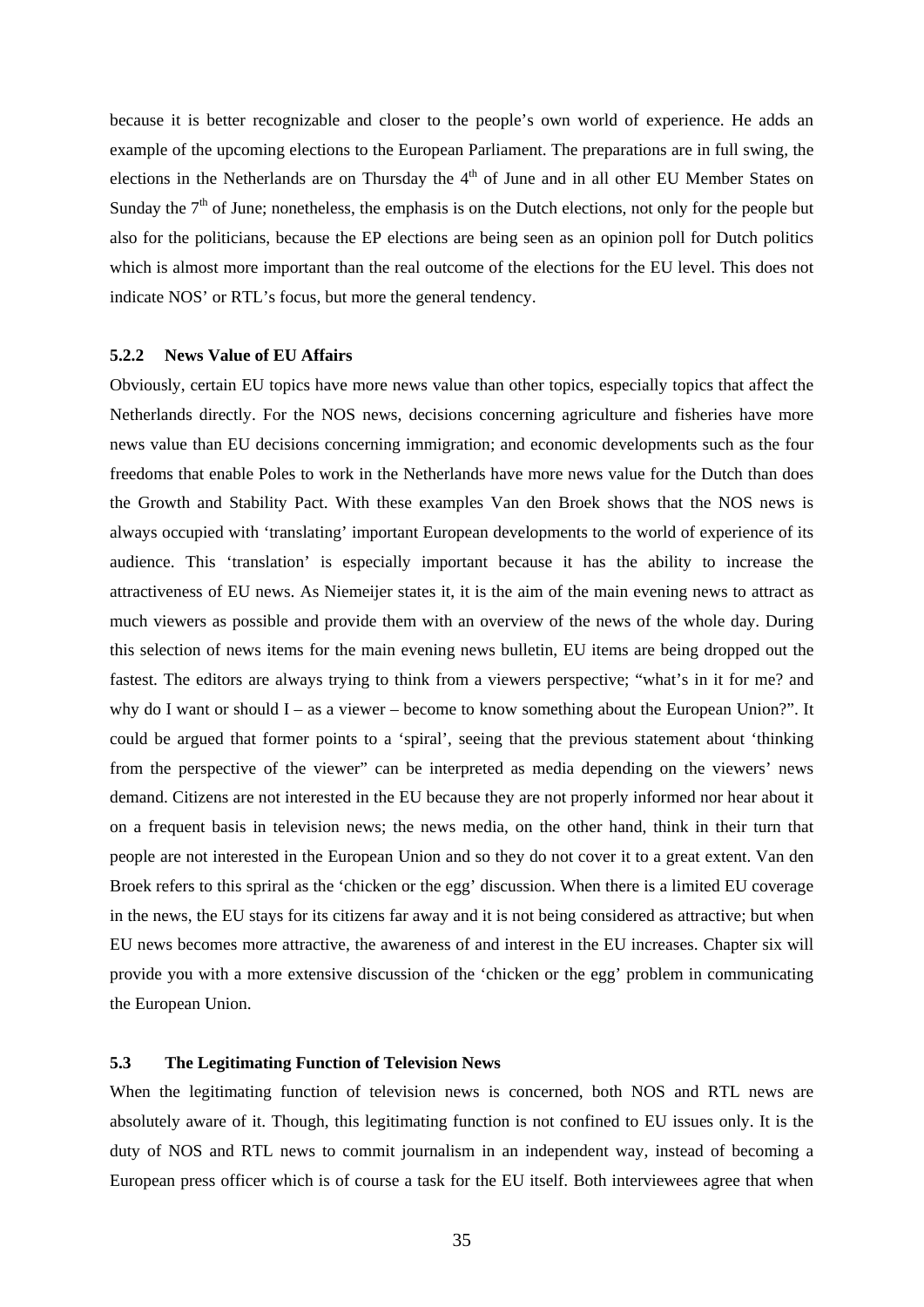the European Union provides for news they will use it in their bulletins. However, as one of the intervieuwees states it: it is neither the task of television news media to prove the EU's right of existence nor to enlarge the support for the EU among the citizens. So, the news media are not directly responsible to inform the people in the strict way of being some kind of European service hatch and promote the European Union. Though, it is the task of news media to report about existing scepticism and criticism; for example, by means of reporting about resistance to decision-making, protests against European initiatives or about member states that oppose the will of other member states. The before mentioned is actually the task of journalism, inform people in a decent way so that they can form their own opinion about the European Union. According to Van den Broek, this can be detached from the amount of EU news coverage seeing that an enormous amount of news stories can as well create a one-sided story of what happened.

# **5.4 EU Basics and Television News Coverage**

As discussed extensively in previous chapters, television news is the most important source for citizens to become informed about EU affairs and to provide them with the necessary information that they need in order to form their own opinion about the European Union. Before citizens are able to understand the workings of the European Union they have to be provided with the basic principles of the EU, its decision-making process and its policies. Therefore it is questionable whether the television news is the most suitable and effective medium for the provision of the EU basics. From the editors' point of view, it is already very difficult to bring the news itself in about one and a half minute; it would even be more difficult to explain and repeat the basics everytime. Choices have to be made as regards the content of a news item. RTL and NOS news cannot start every news bulletin by stating 'the European Parliament is...'. They just can't treat every item exhaustively, otherwise there is no room for the news itself; that's why only the most important news is being reported whereby some knowledge is being presumed.

# **5.5 The 'Invisible Importance' of EU News**

De Vreese et al. have identified a certain 'invisible importance' with regard to EU issues in the main evening news. The interviewees of both NOS and RTL news agree as well that an 'invisible importance' can be attributed to the European Union in the news. Table 2 gives an overview of possible causes underlying the 'invisible importance' as provided by Niemeijer and Van den Broek.

| NOS news                                                                                    | RTL news                                        |
|---------------------------------------------------------------------------------------------|-------------------------------------------------|
| Limited space and time for television news items                                            | Difficulties with selection of news moments due |
|                                                                                             | to lengthy EU decision-making process           |
| Difficulties with the selection of news items and Amount of EU news depends on overall news |                                                 |
| news moments                                                                                | offfer                                          |
| The extent to which EU issues can be translated $\mid$ (Un)attractiveness of EU news        |                                                 |
| to the Netherlands                                                                          |                                                 |

# **Table 2** *Causes of the EU's Invisible Importance*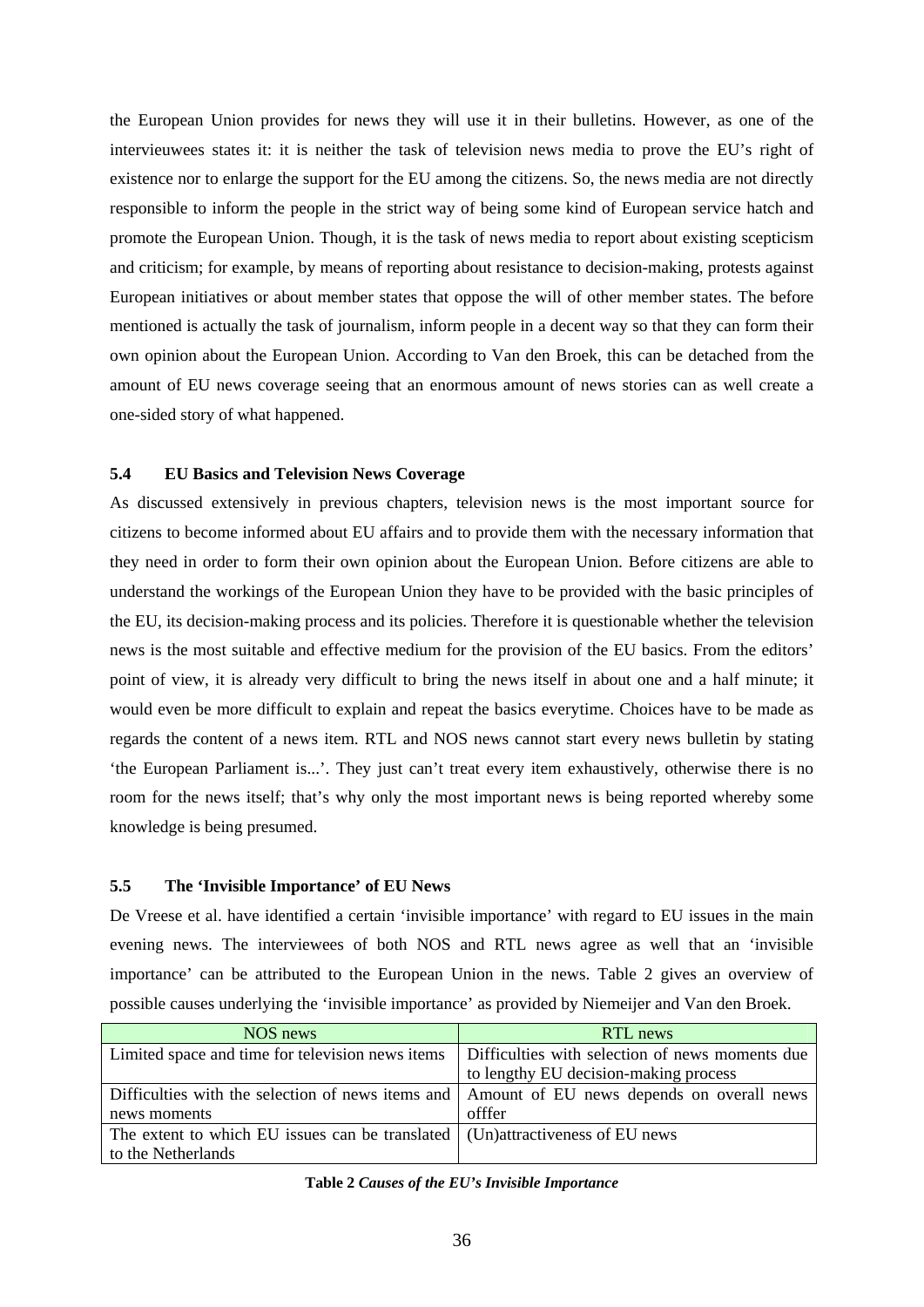Accoring to the editress of RTL News, this so-called 'invisible importance' can be attributed to the lenthy decision-making process of the European Union. The editors have to choose whether they report about all steps in the process or whether they make a large and extensive story about it when there is actually something to report about. RTL News' preference goes to the second option; according to them the European Union is important and when there is something to report about, they prefer to do this as good and extensive as possible. Besides that, the amount of EU news depends also on the overall news offer of the day and has to deal with the editors' instinct of "what does the public want to know"? Van den Broek states that – as opposed to radio news with more time and space for 'news in progress' – television news bulletins are shorter, and so are the topics. Therefore the selection of news items as well as the selection of news moments is very important, as a consequence, the important moments such as EU summits are automatically part of the news. During these important summits, important decisions are being made or prepared and are therefore being dealt with in the main evening news. So, although there is relatively little EU news in the main evening bulletins, it is the most important news that is being covered.

According to Van den Broek, the 'invisible' part can be attributed to other things as well, namely the extent to which European issues can be translated to the Netherlands. When Brussels for example decides on trade agreements, NOS tries to make a story about the harbour in Rotterdam. This may cause that the story is not immediately recognizable as a European story, but its source can actually be a European story. Within the content analysis I have also focused on such 'Dutch stories' with a European tincture. To recall from paragraph 4.2, the NOS news contained 39 (out of 1295) domestic or foreign news stories with a reference to the European as opposed to 20 EU items and the RTL news contained 20 (out of 1018) references as opposed to 10 EU items. Thus, the amount of references or 'indirect EU toppics' was indeed higher than the number of actual EU items. It could be argued that such indirect EU items, or EU issues covered from a Dutch perspective makes the European Union more tangible for the ordinary viewer. On the other hand, news items that are not immediately recognizable as a European story may cause people to slightly miss the European link and perceive it as a Dutch story. In that case, the information that has been provided can contribute to more knowledge about decision-making and policies and so contributing to the legitimacy of the Dutch government, instead of contributing to the EU's legitimacy.

## **5.6 Framing and Agenda-Setting**

The results of my content analysis (paragraph 4.3) have shown that the conflict frame is strongly represented in the television news bulletins. According to the interviewees, the conflict frame is more or less the standard frame for news items; although for the coherence of a news bulletin a good mixture of news frames is necessary. The conflict frame has the ability to make the news more attractive; this way of framing is especially applied on the – often considered as boring - political news.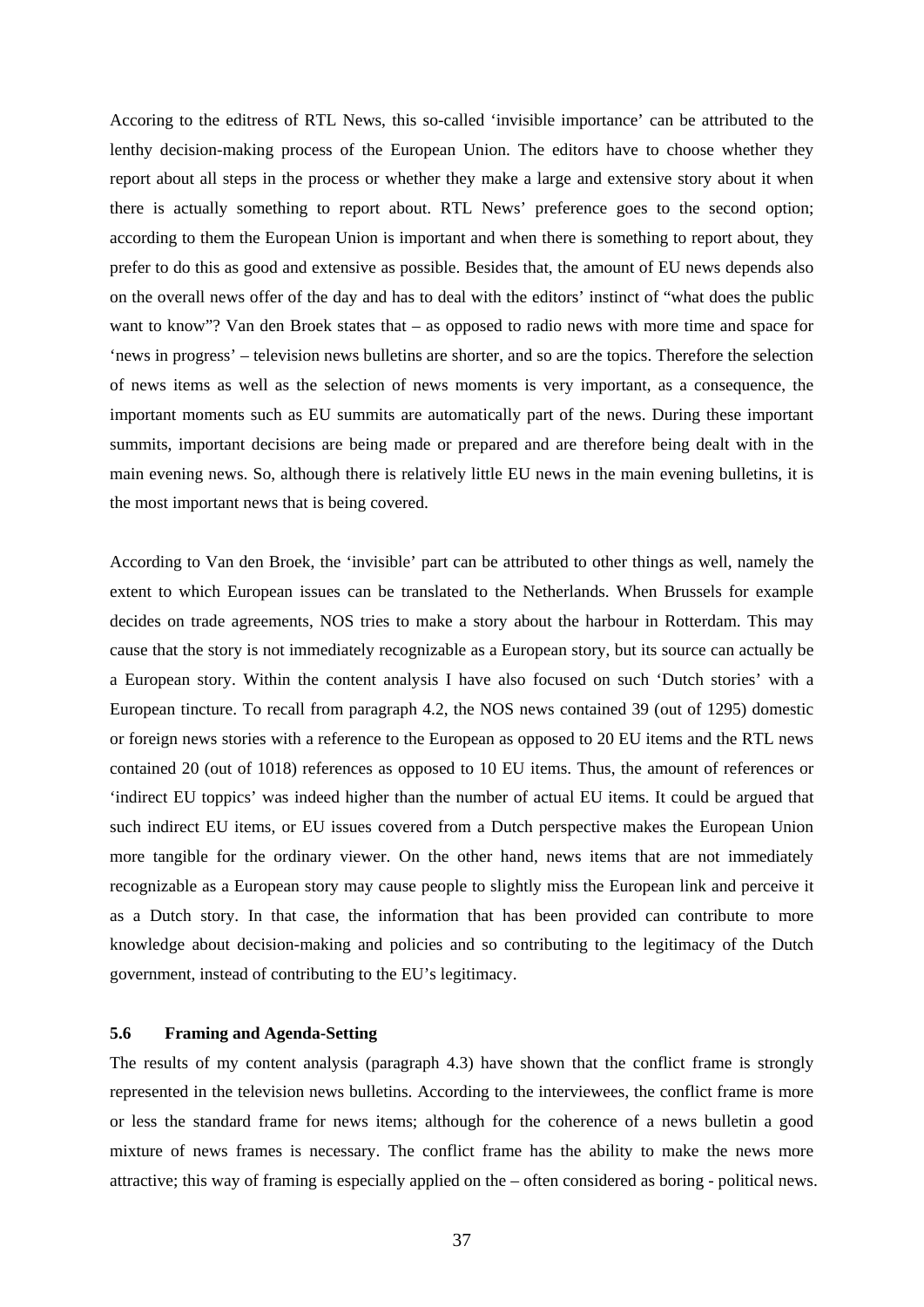As Van den Broek expounds, the conflict frame does not only come across in news reports that deal with what has been decided but also in news reports about how things are being decided or discussed. An example of the NOS news is the coverage of European summits in which the focus of news reports lies in power balances within the European Union. What are the member states' or head of governments' interests? and how do they think to secure their interests? The interviewee refers here to the previous EU presidency of France which has been dominated, or at least seemed to be dominated, by the personal political ambitions of Sarkozy. Federal Chancellor Merkel's problems with Sarkozy's style and the fact that because of that certain decisions have or have not been taken is politically relevant and results therefore in coverage from a conflict model of framing.

Television news media always strive for the provision of both sides of a news story. This counts as well for coverage of European politics. One interviewee gives as an example that when EU regulation on milk quota is being covered, they aim to cover from the European political perspective and perspective of the Dutch farmers. We can discuss this example in light of the broader scope of this master thesis since coverage of the EU as opposed to Dutch interests is determined to have an influence on the legitimacy issue. Obviously, when EU affairs are being covered as opposed to the Dutch interests it may cause people to think more negatively about the European Union and does therefore not contribute to the EU's legitimacy. However, the opposite can as well be the case when EU affairs are being discussed in terms of the gains for the Netherlands which then has the ability to improve support for the European Union and, thus, its legitimacy. All in all, this example emphasizes once again the influential function of television news media and its way of framing.

When the agenda-setting function of television news media is concerned, both NOS and RTL news editors state that they have no own interests in reporting about EU affairs nor by framing news items in a particular way. Nevertheless, television news executes an important role in guiding public opinion on the one hand, and in following what lives among the people on the other hand. Everything the news reports on, citizens perceive as being true. Television news as a medium is partly leading and partly following. On the one hand they elaborate on what plays in society and, on the other hand, they try to bring issues that are at stake at EU level to the domestic level. For RTL news, the focus lies for the biggest part on domestic news; news from abroad and EU news have a higher threshold, especially because people still perceive the EU as being 'abroad'.

## **5. Conclusion**

In conclusion, and as an answer to the fourth sub-research question we can examine from the interviews that both NOS and RTL news are pointing to four main problems that form the basis for the limited extent to which the European Union is being covered in the main evening news bulletins. First of all, the lenghty European decision-making process makes it hard for news broadcasters to choose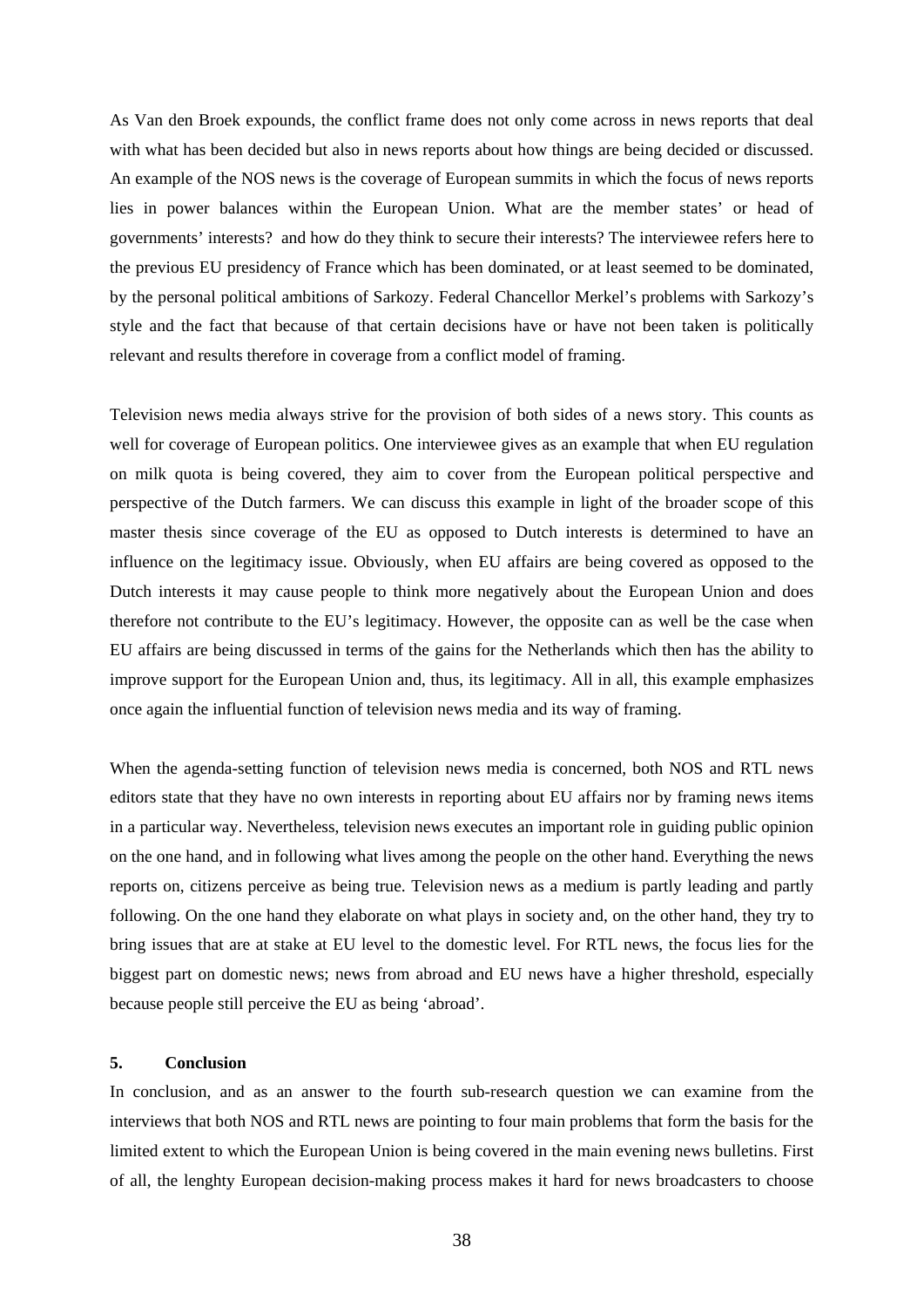the right news moment. Secondly, due to the lack of transparency of EU institutions and decisionmaking processes it is as well hard to obtain news material. Thirdly, the European Union itself is suffering from a communition deficit which results in a lack of frequent and effective communication towards national broadcasters and last but not least EU news is being considered as unattractive by the public. In order to increase the attractiveness of the European Union, broadcasters are trying to translate EU issues to the world of experience of its audience, though this 'Dutch angle' is not always easy to find. Furthermore, it became clear from the interviews that NOS and RTL news are both fully aware of their legitimating function. However, it is their task to commit journalism, not to become some kind of European press officer who has the task to prove the EU's right of existence nor to enlarge the support for the EU among the people.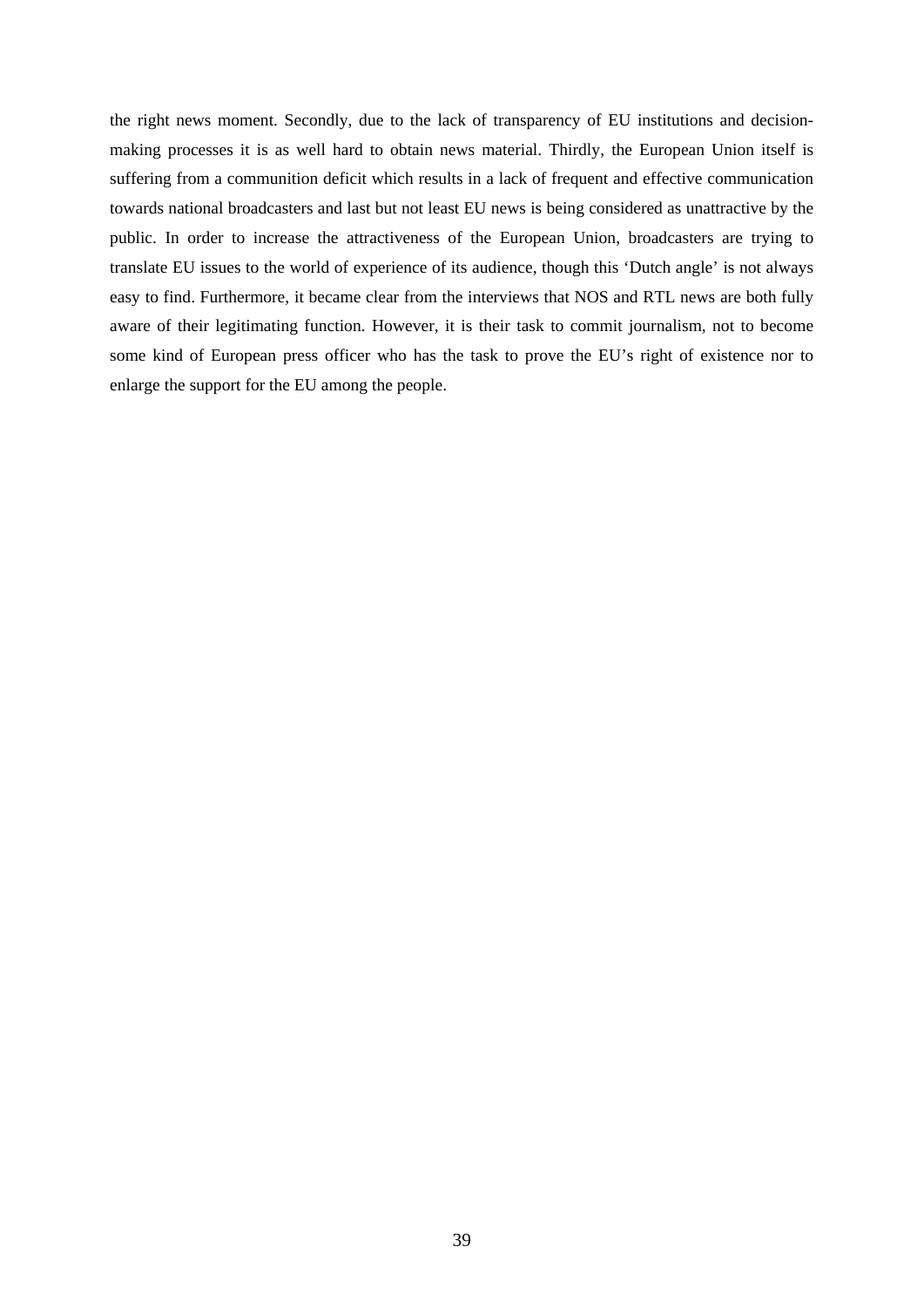## **6. Conclusion**

#### **6.1 Results**

This master thesis has shed a light on the influence of television news coverage of the European Union on the legitimation of EU politics by examining how the EU is covered in Dutch television news and by relating the former to the democratic legitimacy of EU politics. In the past few years it became clear that the European Union has become disconnected from its citizens, in other words, there is a gap between the EU and the people. This assumption was the starting point of my master thesis. The meaning of legitimacy in the EU – the right to rule and make decisions – can be brought back to the Maastricht Treaty establishing the European Union, whereby the EU broadened its scope from economic standards to democratic standards with a result of direct intervention in the live of its citizens. Given that legitimacy is derived from popular consent, information is a very important aspect for building the European Union. As we all know, democracy relies on communication between citizens and power holders, though, within a European Union of about 495 million citizens, direct communication is not possible. Thus, the important role of mass media, and especially television news media, comes to the fore, seeing that EU legitimacy relies indirectly on them to strenghten its legitimacy and to increase citizens' awareness of its policies and activities as a result of the media's own legitimate function and their position in opinion-building and interest formation processes. Television news media have the ability to influence public opinion by emphasising certain aspects of topics and by conferring authority upon certain issues, therefore it is possible to conclude that television news media could indeed contribute to a decrease of the EU's legitimacy deficit, seeing that they are for the majority of the citizens the most important source of information about EU affairs and seeing that they have the ability to influence the knowledge and public opinion of people by means of framing.

As my content analysis has shown, coverage of EU news is very limited on Dutch public and commercial television news, an observation that counts for all EU member states. Only 2% of the 1295 NOS news items and 1% of the 1018 RTL news items were directly attributed to the European Union. Given the fact that for the gross of the people television news is the most important source of EU information, the results show that such a low amount of EU coverage does not provide citizens with the necessary knowledge that they need in order to be able to understand the European project and to be able to form their own well-grounded opinion about it. Moreover, the results of my content analysis have demonstrated that the news broadcasters presume a certain level of knowledge; that there is a strong presence of the conflict frame with regard to EU topics; that there are no major differences between the public and commercial broadcasters when EU coverage is concerned and that we can indeed examine an 'invisible importance', although there is a low number of EU issues being covered, when NOS and RTL news pay attention to the EU, it is being exposed very prominently.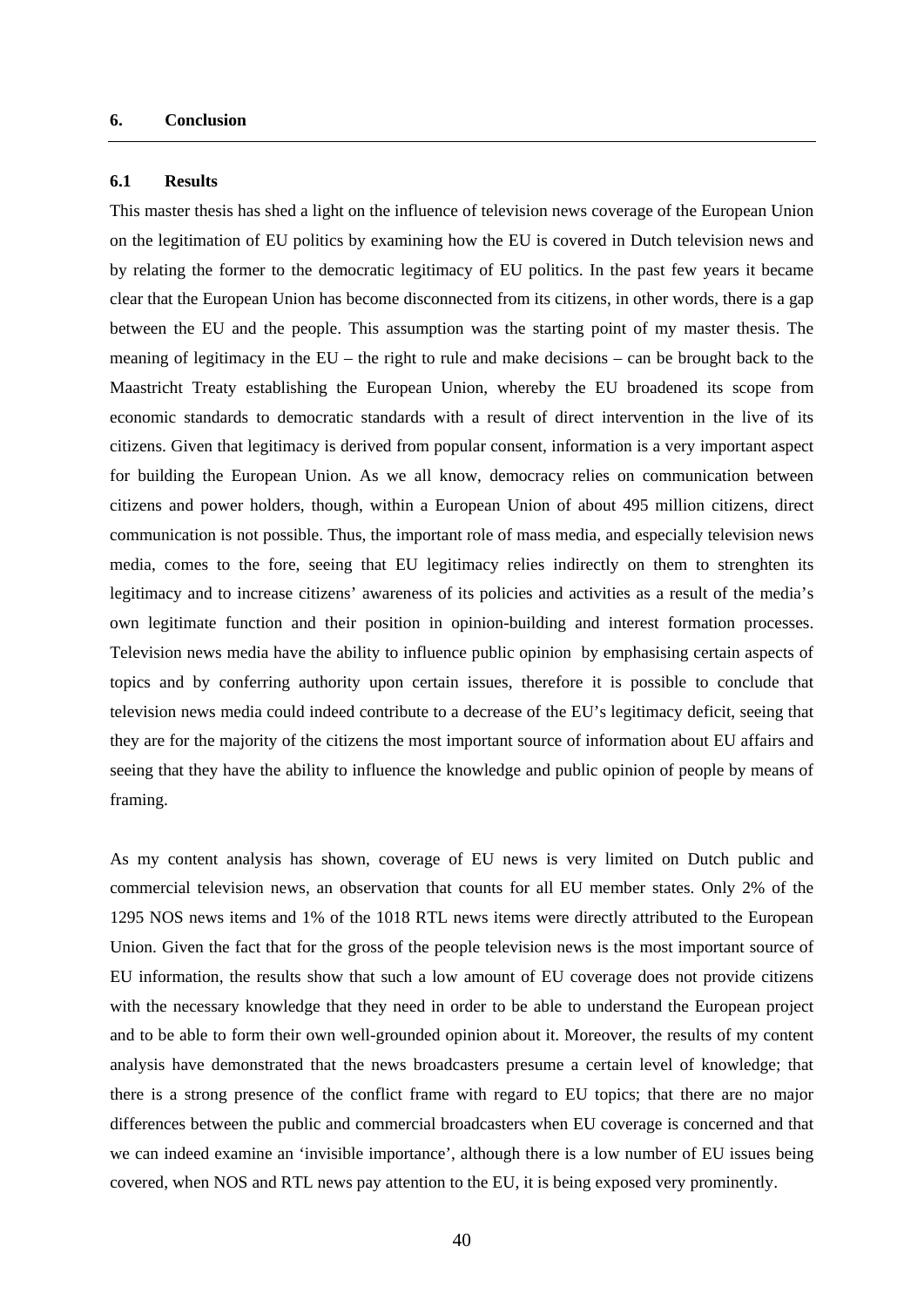The semi-structured interviews have resulted in finding out the 'rationale behind' the (low) coverage of EU affairs in Dutch television news. Both NOS and RTL are fully aware of their legitimating function. When agenda-setting is concerned they indeed tell people what to think about, but that is more or less an automatic process, they don't have an own interest in reporting about EU affairs or by framing news items in a particular way. Besides that, they don't have a role to fulfil in society as an agenda-setter for EU issues and they cannot be considered as promotors of the European Union. Moreover, there is no time and space for an explanation of the EU basics. Both public and commercial broadcasters state that as the EU becomes more decisive and transparant and provide broadcasters with more frequent and effective communication, the amount of EU news will increase, as well as the amount of EU coverage on the main evening news.

#### **6.2 Discussion**

From the research in this master thesis we can conclude that some kind of vicious circle can be examined. A vicious circle in which the task of providing information as the key to a legitimate European Union is floating between the EU, the media and the citizens. The European Union knows, for example from their own Eurobarometer studies, that the majority of the people point to television news as their main source of information about the EU. However, the EU can't expect television news broadcasters to become a 'European press officer'. So, in my opinion, the EU needs to increase and improve their information supply and enhance its newsworthiness. A more effective and transparant decision-making process would already be one step in the right direction, since that increases the provision of EU news; but obviously this is not feasible to achieve in a short period of time. However, the EU could already become more pro-active as regards to their communication strategy and information supply to its citizens and the national news broadcasters. Nowadays, the EU's communication strategy is based on the principle of 'no news is good news' and it has the aim to make people love Europe, not to give citizens the information they need in order to be able to understand and tolerate it. Of course, the European Commission has launched in 2005 its Plan D for democracy, dialogue and debate but in there they don't focus on television news media. A missed chance, seeing that television news is the key resource of EU information.

Another contradiction that stood out in my research and that I would like to discuss here is the fact that television news is the key resource for people when learning about the European Union and which has the ability to contribute to the image of the EU as a legitimate source of political power. So, people use television news to become informed about the basics of the European Union. However, television news broadcasters only provide for news; they don't have the time and space to explain the EU basics over and over again. Since the European Union is fully aware of the important function of (television) news media, I think that it would be useful if there is going to be an 'effective communication relationship' between the EU institutions and the national broadcasters. Which then results in a better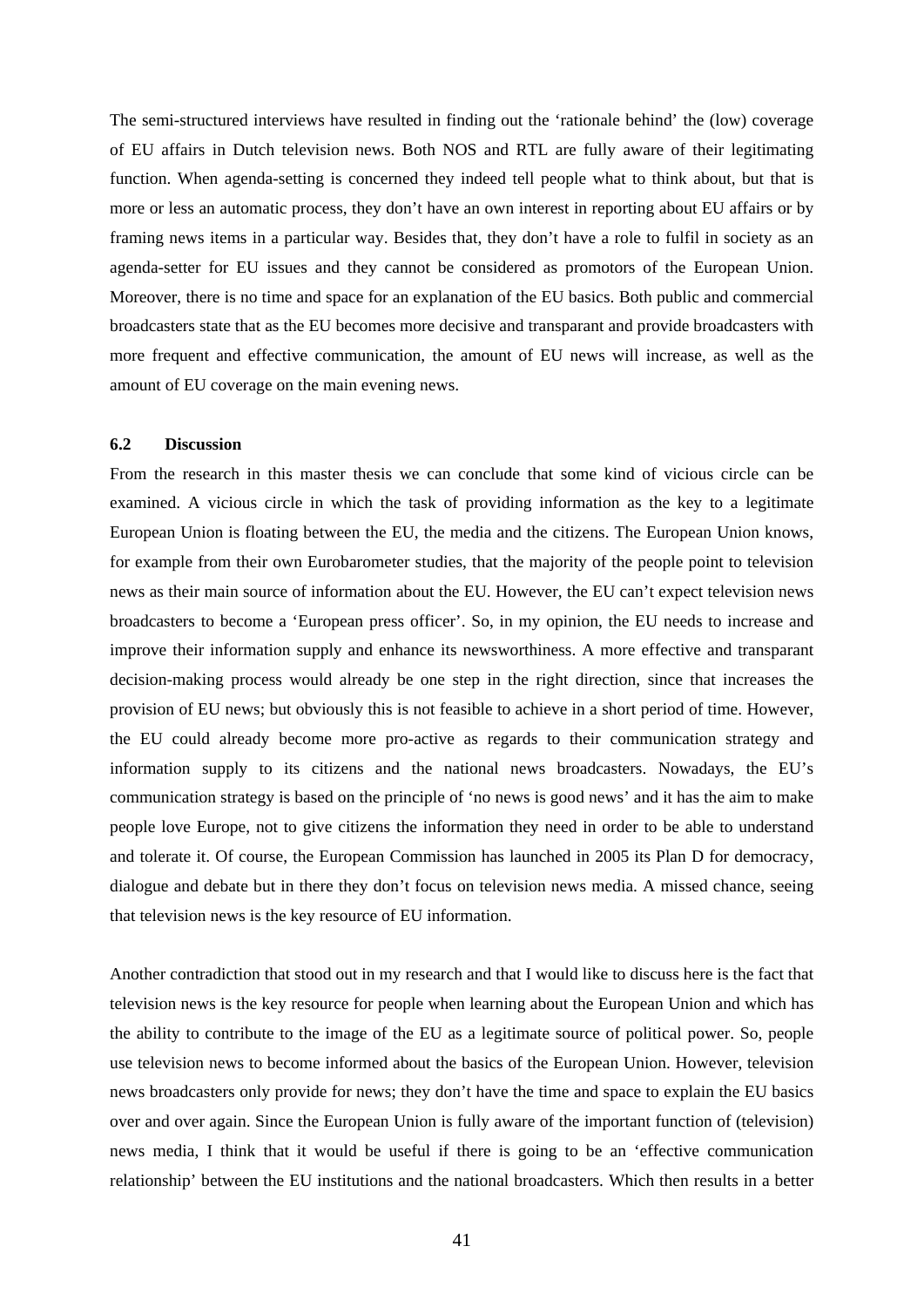provision of EU news by means of press releases from the EU towards the national broadcasters and in national broadcasters becoming more aware of their important agenda-setting role as regards EU news.

#### **6.3 Limitations and Implications for Further Research**

Just like every master thesis, research or article, one can always find aspects that can cause for limitations. That is as well the case in my master thesis. A first limitation can be the use of the news frames. In order to outline the news frames of NOS and RTL news, I have made use of de Vreese's five recurrent frames. The majority of the EU items were evidently attached to one of the frames, nevertheless, some news items were not that clearly framed and have been placed under one or more frames. This could however cause reliability problems seeing that someone else could indicate these EU items as belonging to another frame. A second limitation might arise with regards to case selection since I only focus on Dutch public and commercial news broadcasters. Both NOS and RTL news are quit alike, perhaps I would have come to more surprising results when I would have chosen for another sample, like a news bulletin and a current events program such as NOVA (athough, that could have limitations as being two different purpose television programmes with different audiences). A third limitation can be the period of analysis, as a consequence of various factors (for example, other major news events or the EU persidency) I could have come to other results during another period of analysis, although the overall conclusion would be the same.

When implications for further research are concerned, I think that it would be very interesting to study the impact of EU presidencies on EU news coverage or to have a closer look at the EU's communication strategy in relation to the legitimation of EU politics. Another possibility for future research is to make a comparison between EU coverage on television news and in newspapers or between television news and radio news. Finally, it would as well be interesting for further research to explore and compare EU news on the EU portal with television news bulletins.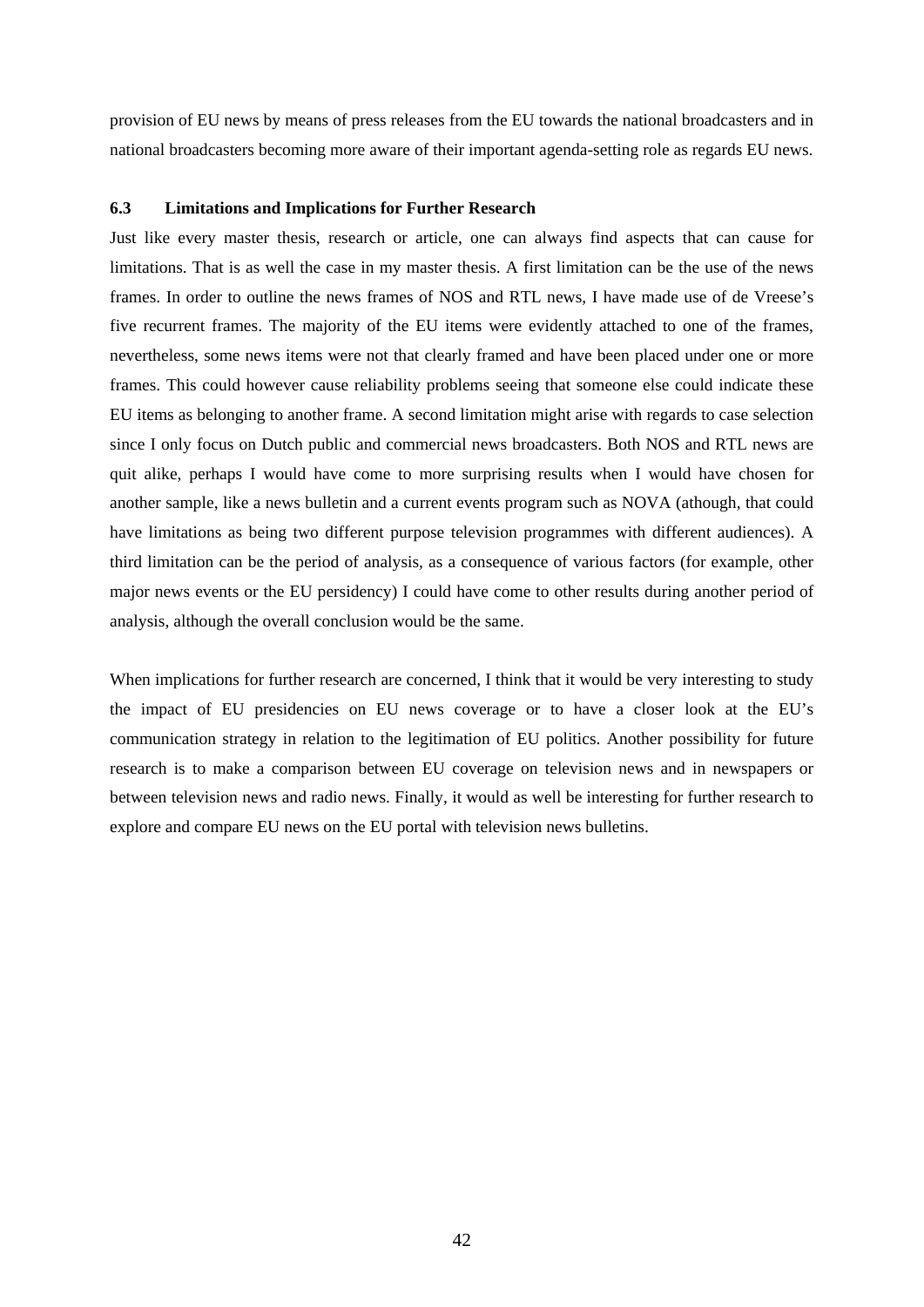## **Bibliography**

Arnull. A. & Wincott, D. (2002), "*Accountability and Legitimacy in the EU*", Oxford: Oxford University Press.

Babbie, E. (2007), "*The Practise of Social Research*", Thompson Wadsworth.

- Baetens, M. & Bursens, P. (2005), "*Mass Media Coverage and the Reduction of the Legitimacy Deficit in the European Union. The Belgian Case*", PSW Paper 2005, No.4. http://webhost.ua.ac.be/psw/pswpapers/PSWpaper%202005-04%20baetens-bursens.pdf
- Beetham, D. & Lord, C. (1998), "Analysing Legitimacy in the EU". In: *Legitimacy and the EU*. London: Longman, pp. 1-32.
- Brüggemann, M. (2005), "How the EU constructs the European Public Sphere, Seven Strategies of Information Policy", In: *Javnost/The Public*, Vol. 12, No. 2, pp. 57-74.
- Bucy, E.P. & Gregson, K.S. (2001), "Media Participation, A Legitimizing Mechanism of Mass Democracy", *New Media & Society*, Vol. 3, No. 3, pp. 357-380.
- Dahlgren, P. (1995), *"Television and the Public Sphere; Citizenship, Democracy and the Media"*, London: Sage Publications.
- Dainton, M. & Zelley, E.D. (2005), *"Applying Communication Theory for Professional Life, A Practical Introduction"*, London: Sage Publications.
- Dearing, J.W. & Rogers, E.M. (1996), *"Agenda-Setting"*, California: Sage Publications.
- Dobson, L. & Weale, A. (2003), "Governance and Legitimacy". In: Bomberg, E. & Stubb, A., *The European Union: How Does It Work?* Oxford: Oxford University Press, pp. 156-173.
- Firmstone, J. (2003), *"Britain in the Euro? British Newspaper Editorial Coverage of the Introduction of the Euro"*, Centre for European Political Communications, Working Papers, Issue 5.
- Follesdal, A. & Hix, S. (2005), *Why there is a Democratic Deficit in the EU: A Response to Majone and Moravcsik*, European Governance Papers No. C-05-02.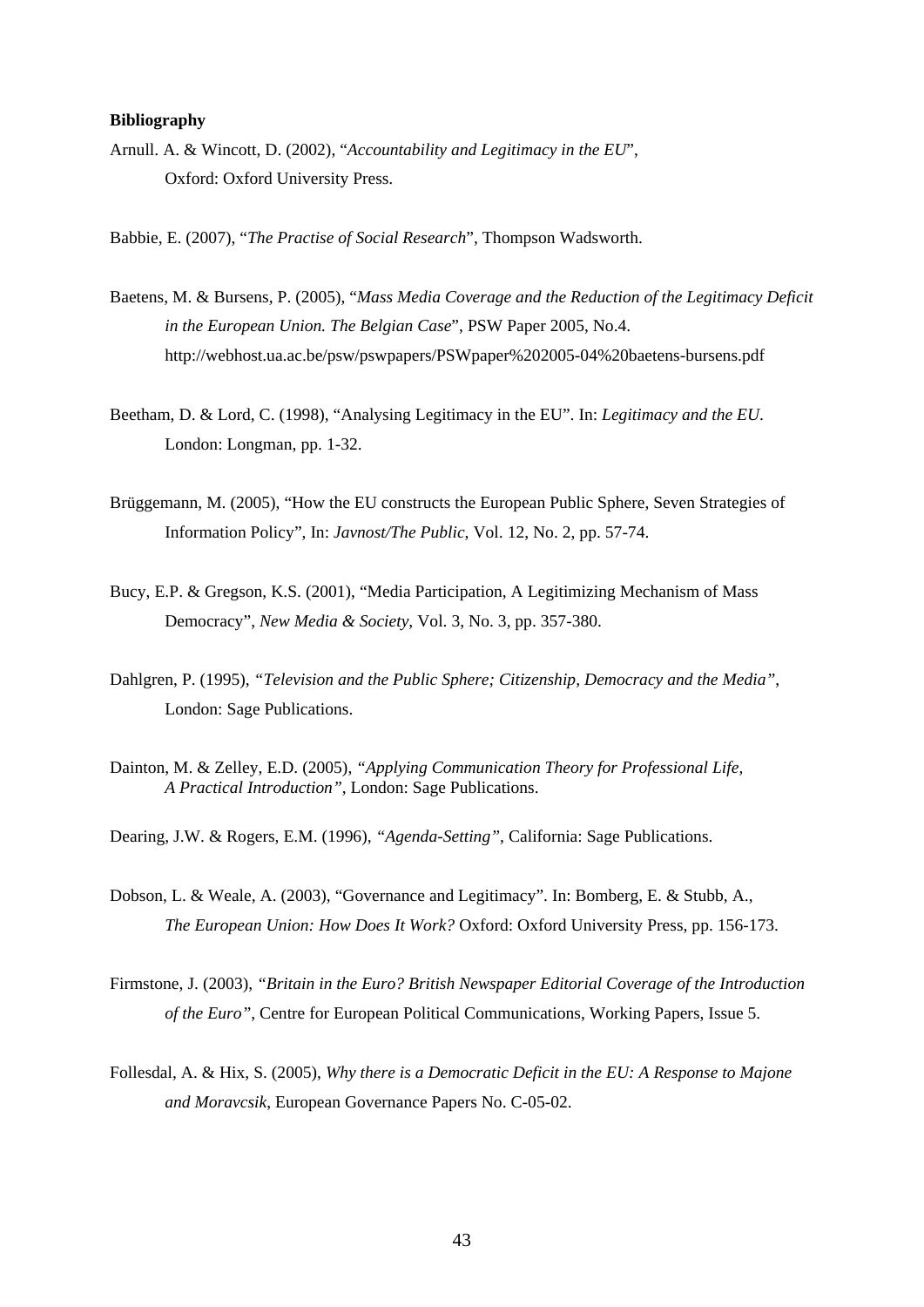Fuchs, D. & Schlenker, A. (2006), "European Identity and the Legitimacy of the European Union", Work Package V Conference in Lodz, March 30 – April 1 2006, "Democracy, Legitimacy and Identities: Citizens on the Construction of Europe', pp. 1-22.

Gowan, P. & Anderson, (1997), *"The Question of Europe"*, London: Verso.

Grix, J. (2004), *"The Foundations of Research"*, Hampshire: Palgrave Macmillan.

- Groothues, F. (2004), *"Television News and the European Public Sphere: A Preliminary Investigation"*, Centre for European Political Communications, Working Papers, Issue 6.
- Habermas, J. (2001), "Why Europe needs a Constitution", *New Left Review*, Vol. 11 (September/October), pp. 5-26.
- Henshaw, C. (2007), *"Political Legitimacy in the European Union"*, http://www.talisiorder.ca/essays/EUlegitimacy.pdf
- Hermans, E.A.H.M. (2000), *"Beroepsmatig Handelen van Journalisten; Een Kwalitatief Onderzoek bij een Televisienieuwsredactie"*, Amsterdam: Thela Thesis.
- Hodess, R. B. (1997), *"Legitimizing Europe? News Media and the Reporting of European Union Politics*" Paper prepared for the panel 'Public Support for European Integration'
- Iyengar, S. (1991), *Is Anyone Responsible? How Television Frames Political Issues,*  Chicago: Chicago University Press.
- Karp, J.A., Banducci, S.A. & Bowler, S. (2003), "To Know it is to Love it? Satisfaction with Democracy in the European Union", *Comparative Political Studies*, Vol. 36, No. 3, pp. 271- 292.
- Koopmans, S.R. & Pfetsch, B. (2003), *"Towards a Europeanised Public Sphere? Comparing Political Actors and the Media in Germany"* Arena Working Papers p0063.
- Machill, M., Beiler, M. & Fischer, L. (2006), "Europe-Topics in Europe's Media: The Debate about the European Public Sphere", *European Journal of Communication*, Vol. 21, No. 1, pp. 57-88.

Mazzoleni, G. & Schultz, W. (1999), "Mediatization of Politics: A Challenge for Democracy?",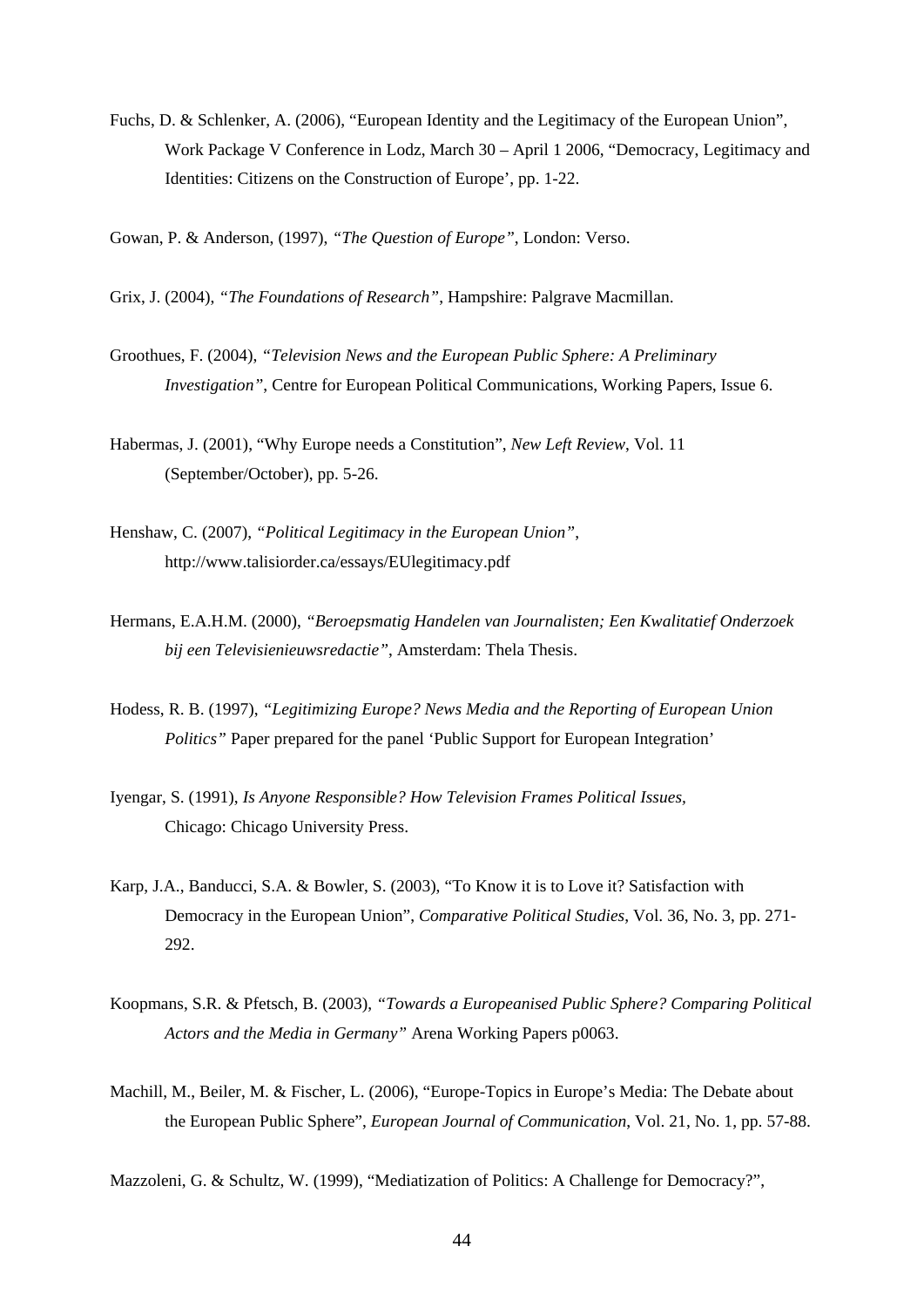*Political Communication*, Vol. 16, No. 3, pp. 247-261.

- Meyer, C. (1999), "Political Legitimacy and the Invisibility of Politics: Exploring the European Union's Communication Deficit", *Journal of Communication Market Studies*, Vol. 37, No. 4, pp. 614-639.
- Nelson, T.E., Oxley, Z.M. & Clawson, R.A. (1997), "Towards a Psychology of Framing Effects, *Political Behavior*, Vol. 19, No. 3, pp. 221-244.
- Peter, J. & de Vreese, C.H. (2004), "In Search of Europe: A Cross-National Comparative Study of the European Union in National Television News", *Press/Politics*, Vol. 9, No. 4, pp. 3-24.
- Peter, J., Semetko, H.A. & de Vreese, C.H. (2003), "EU Politics on Television News, A Cross-National Comparative Study, *European Union Politics*, Vol. 4, No. 3, pp. 305-327.
- Protess, D.L. & McCombs, M. (1991), *"Agenda Setting: Readings on Media, Public Opinion, and Policymaking"*, New Jersey: Lawrence Erlbaum Associates, Publishers.
- Semetko, H.A., de Vreese, C.H. & Peter, J. (2000) "European Politics Europeanised Media? European Integration and Political Communication"*, West European Politics*, Vol. 23, No. 4 pp. 121-141.
- Trenz, H.J. (2004), "Media Coverage on European Governance, Exploring the European Public Sphere in National Quality Newspapers", *European Journal of Communication*, Vol. 19, No. 3, pp. 291-319.
- Vliegenthart, R., Schuck, A.R.T., Boomgaarden, H.G., & de Vreese, C.H. (2008), "News Coverage and Support for European Integration, 1990-2006", *International Journal of Public Opinion Research*, Vol. 20, No. 4, pp. 415-439.
- De Vreese, C.H. (2005), "News Framing: Theory and Typology", *Information Design Journal*, Vol 13, No. 1, pp. 51-62
- De Vreese, C.H. (2003a), "Communicating Europe", 6<sup>th</sup> Output from the Next Generation Democracy: Legitimacy in Network Europe Project, Foreign Policy Centre; http://fpc.org.uk/fsblob/89.pdf.

De Vreese, C.H. (2003b), *"Framing Europe: Television News and European Integration"*,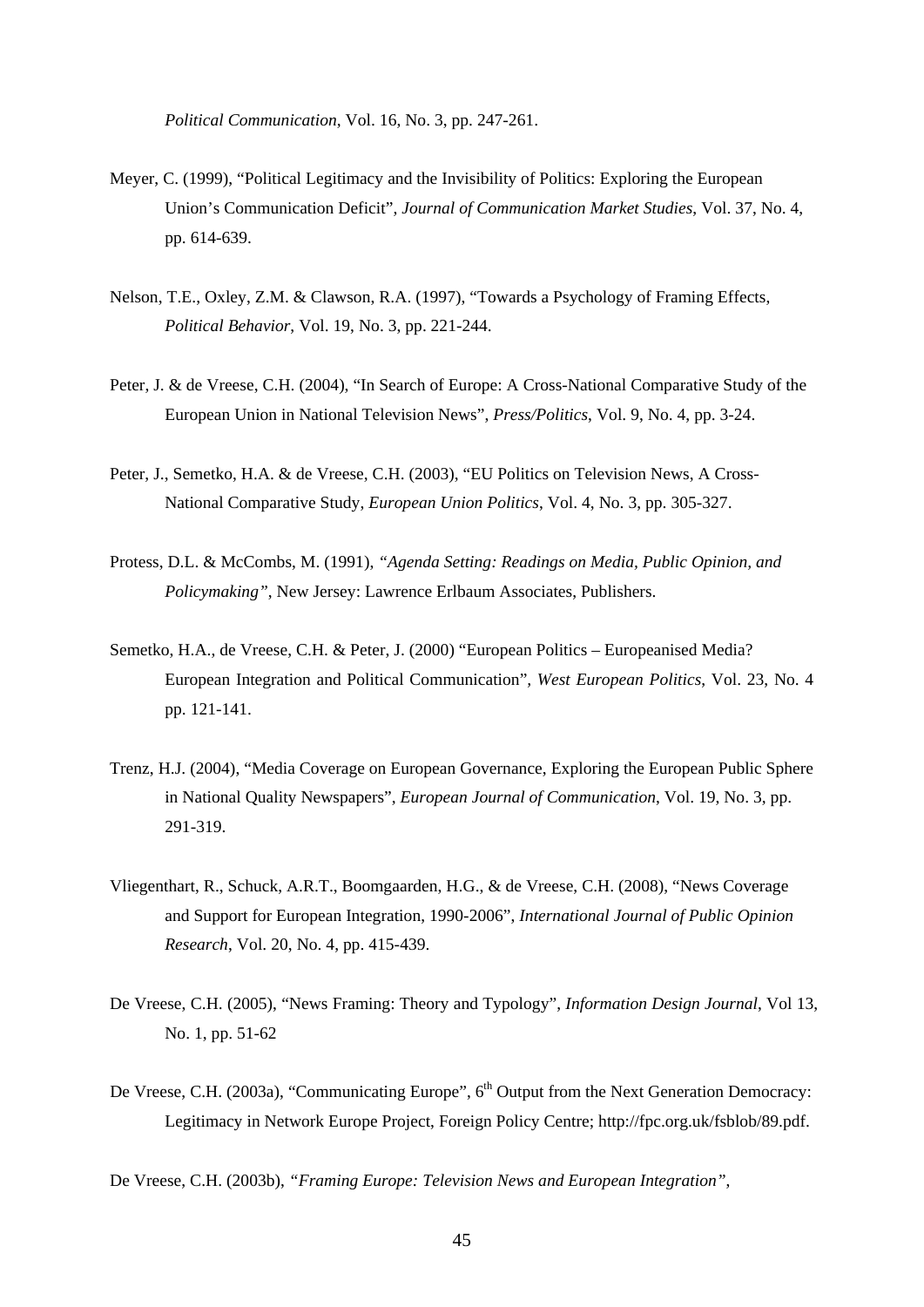Amsterdam: Aksana

- De Vreese, C.H. & Boomgaarden, H.G. (2006), "Media Message Flows and Interpersonal Communication, The Conditional Nature of Effects on Public Opinion", *"Communication Research"*, Vol. 33, No. 1, pp. 19-37.
- De Vreese, C.H., Banducci, S.A., Semetko, H.A. & Boomgaarden, H.G. (2006), "The News Coverage of the 2004 European Parliamentary Election Campaign in 25 Countries", *European Union Politics*, Vol. 7, No. 4, pp. 477-504.
- University of Twente, TCW, http://www.cw.utwente.nl/theorieenoverzicht/Theory%20clusters/Mass %20Media/Agenda-Setting\_Theory.doc/

Wikipedia, http://en.wikipedia.org/wiki/Agenda-setting\_theory

WRR: Scientific Coucil for Government Policy (2007), *"Rediscovering Europe in the Netherlands"*, Amsterdam: Amsterdam University Press.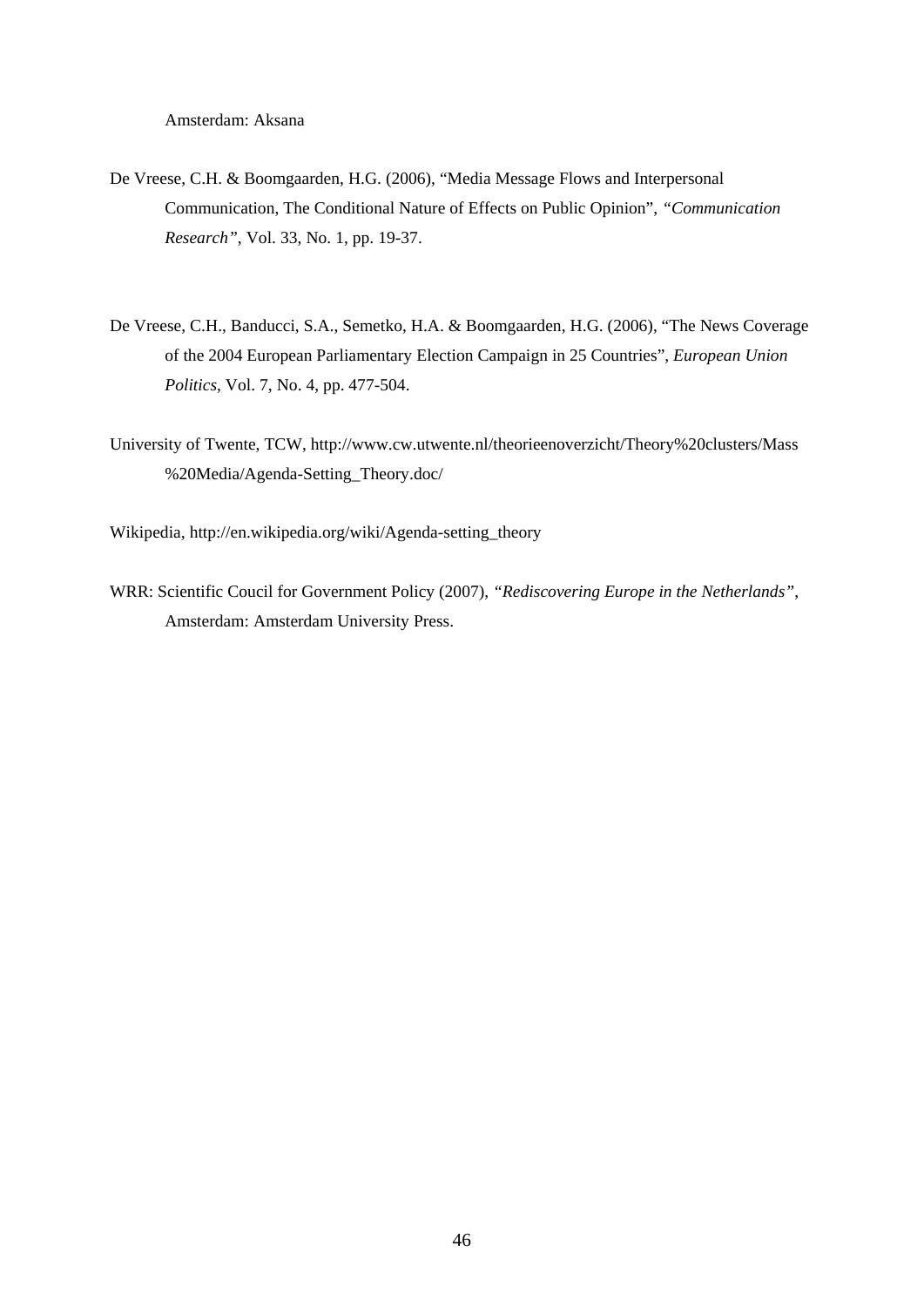# **Annexes**

- I. Questionnaire (in Dutch)
- II. Content Analysis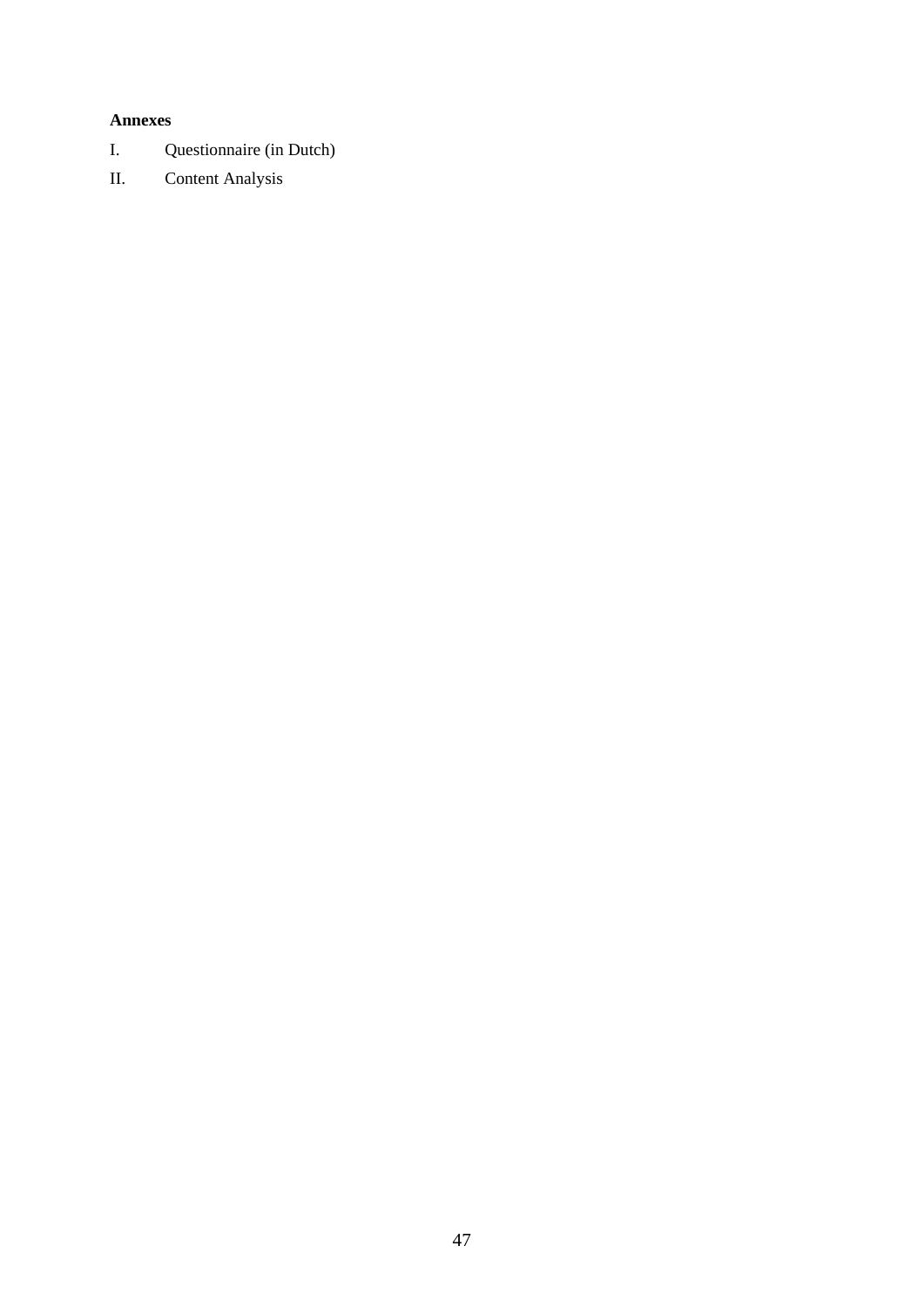# **Semi-Gestructureerd Kwalitatief Interview "De Europese Unie in het 20:00 uur NOS Journaal"**

- 1. Hoe komt het NOS journaal tot stand? (algemene vraag)
	- a. Hoe wordt bepaald welke onderwerpen 'nieuws' zijn?
	- b. Wanneer is EU nieuws geschikt voor in het NOS Journaal?
	- c. Hoe komt 'EU nieuws' tot op de redacties van het NOS Journaal? (bijv. via correspondenten in Brussel, persberichten vanuit EU, of …?)
- 2. Gedurende de maanden april t/m juli 2008 heb ik een inhoudsanalyse uitgevoerd van het 20:00 uur NOS Journaal. Daaruit is gebleken dat slechts 2 procent (20/1295) van het nieuws een EUitem betreft en in slechts 3 procent wordt gerefereerd aan de EU. Dit terwijl zo'n 70% van de Nederlandse wetgeving dat de bevolking direct raakt afkomstig is uit Europese besluitvorming en zodoende niet geheel onbelangrijk is.
	- a. Kunt u mij vertellen waarom de Europese Unie in zo'n beperkte mate naar voren komt in het NOS Journaal?
	- b. Zijn er bepaalde Europese onderwerpen die meer nieuwswaarde hebben dan andere onderwerpen? Zo ja, welke en waarom?
	- c. Wat zou er volgens u moeten gebeuren om het percentage EU nieuws in het NOS Journaal te vergroten? (bijv. een betere inbedding van de EU in de nationale politiek?  $Of...?$
- 3. Voor het gros van de bevolking is de EU een ver-van-mijn-bed-show en is het televisienieuws de voornaamste bron om zich te informeren over de Europese Unie en daarover een mening te vormen. De EU legitimiteit (het recht om te bestaan en om te regeren met de goedkeuring van de burgers) is zodoende indirect afhankelijk van de media om zijn legitimiteit te versterken en om het bewustzijn van EU activiteiten en EU beleid bij de bevolking te vergroten.
	- a. Is het NOS Journaal zich bewust van de belangrijke legitimerende functie van de nieuwsmedia?
	- b. Waaruit blijkt dat? Hoe wordt deze legitimerende functie door het NOS Journaal vervuld?

 Uit onderzoek is gebleken dat nieuwsmedia inderdaad kunnen bijdragen aan de inperking van het democratische legitimititeitstekort van de EU, maar de vraag is of zij dat zouden moeten willen.

- c. Hoe ziet het NOS Journaal zijn rol in het inperken van het democratische legitimiteitstekort van de EU? (Heeft u bijv. niet een bepaalde verantwoordelijkheid tegenover de burgers om ze te informeren?)
- 4. Zoals gezegd is het televisienieuws de voornaamste bron voor de burgers om zich te informeren over de EU en zodoende een mening te vormen. Hiervoor is het noodzakelijk dat de mensen basiskennis hebben van de werking van de Europese Unie, het besluitvormingsproces, EU beleid etc. om het EU nieuws te kunnen begrijpen. Uit de inhoudsanalyse van het NOS journaal en het RTL nieuws is gebleken dat het RTL nieuws meer basis informatie verschaft en dat het NOS journaal van een hoger algemeen kennisniveau uitgaat. Herkent u zich in deze analyse? Zo ja, vanwaar deze insteek?
	- a. Vindt u het tv-nieuws een geschikt medium om mensen te informeren over de algemene basisbeginselen van de Europese Unie? Of vindt u dat die rol voor een ander (EU, overheid, …) is weggelegd?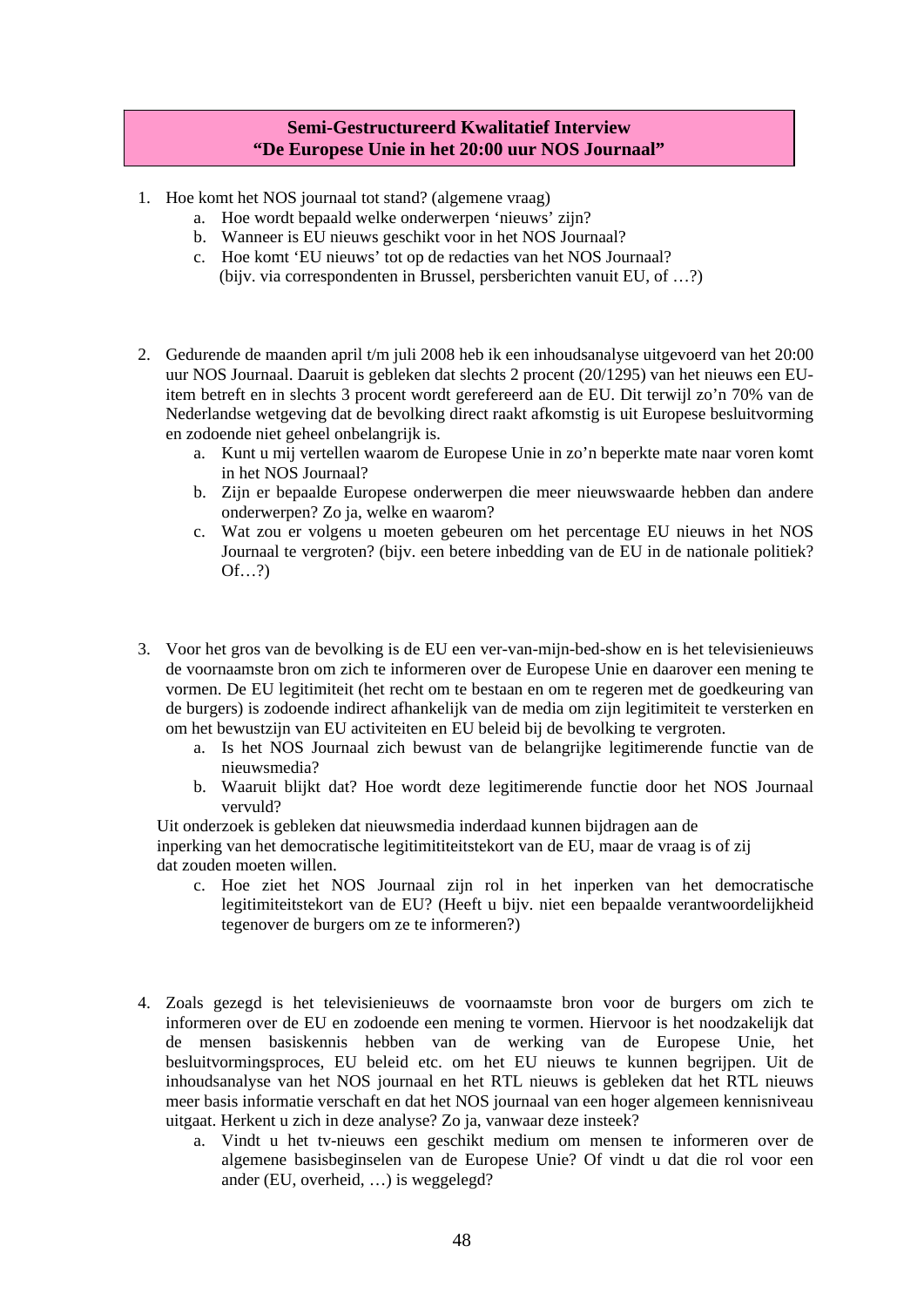- 5. Opvallend aan de berichtgeving over de Europese Unie is dat er voornamelijk wordt bericht vanuit het perspectief van de Europese Commissie als zijnde de EU. (De Europese Commissie wil..; onderzoekt..; stelt voor..; voert druk uit op...) Waarom wordt er voornamelijk over de EU bericht vanuit het Europese Commissie = EU perspectief?
- 6. Een ander opmerkelijk punt is dat als er over de EU wordt bericht het wel gelijk een prominente plaats inneemt en er ook uitgebreid aandacht aan wordt geschonken. Eerder onderzoek (van o.a. de Vreese) heeft aangetoond dat wat betreft EU nieuws er een soort van 'invisible importance' te herkennen is. Aan de ene kant wordt er zeer gering over de EU bericht en aan de andere kant wordt de EU wel als belangrijk beschouwd. Vanwaar deze 'invisible importance'? (onzichtbaar belang)
	- a. Hoe zou deze 'invisble importance' meer 'visible' kunnen worden en wat is de rol van het NOS Journaal daarbij?
- 7. Verder heb ik gekeken vanuit welke frames EU-items worden belicht, de conflict frame was hierbij de meestvoorkomende. Zou u mij kunnen vertellen hoe er wordt bepaald op welke manier (EU) nieuws items worden geframed?
	- a. Welke factoren spelen een rol bij de keuze om bepaalde aspecten van een nieuws item meer te belichten dan andere aspecten?
	- b. Wie is verantwoordelijk voor de framing van een nieuws item? (de journalist zelf, de eindredactie, of …)
	- c. Waarom wordt er voornamelijk vanuit de conflict frame bericht?
- 8. Nieuwsmedia hebben ook een belangrijke functie als agenda-setter, waarbij ze het publiek niet vertellen wat ze moeten denken, maar waarover ze moeten denken. Ze hebben dus een soort duale rol waarbij ze zowel 'mediators van informatie' zijn en aan de andere kant 'actors in their own right'.
	- a. Hoe vervult het NOS Journaal deze duale rol met betrekking tot berichtgeving over de EU?
	- b. Waarom gebruikt het NOS Journaal zijn functie als agenda-setter niet om de EU hoger op de publieke en persoonlijke agenda te krijgen?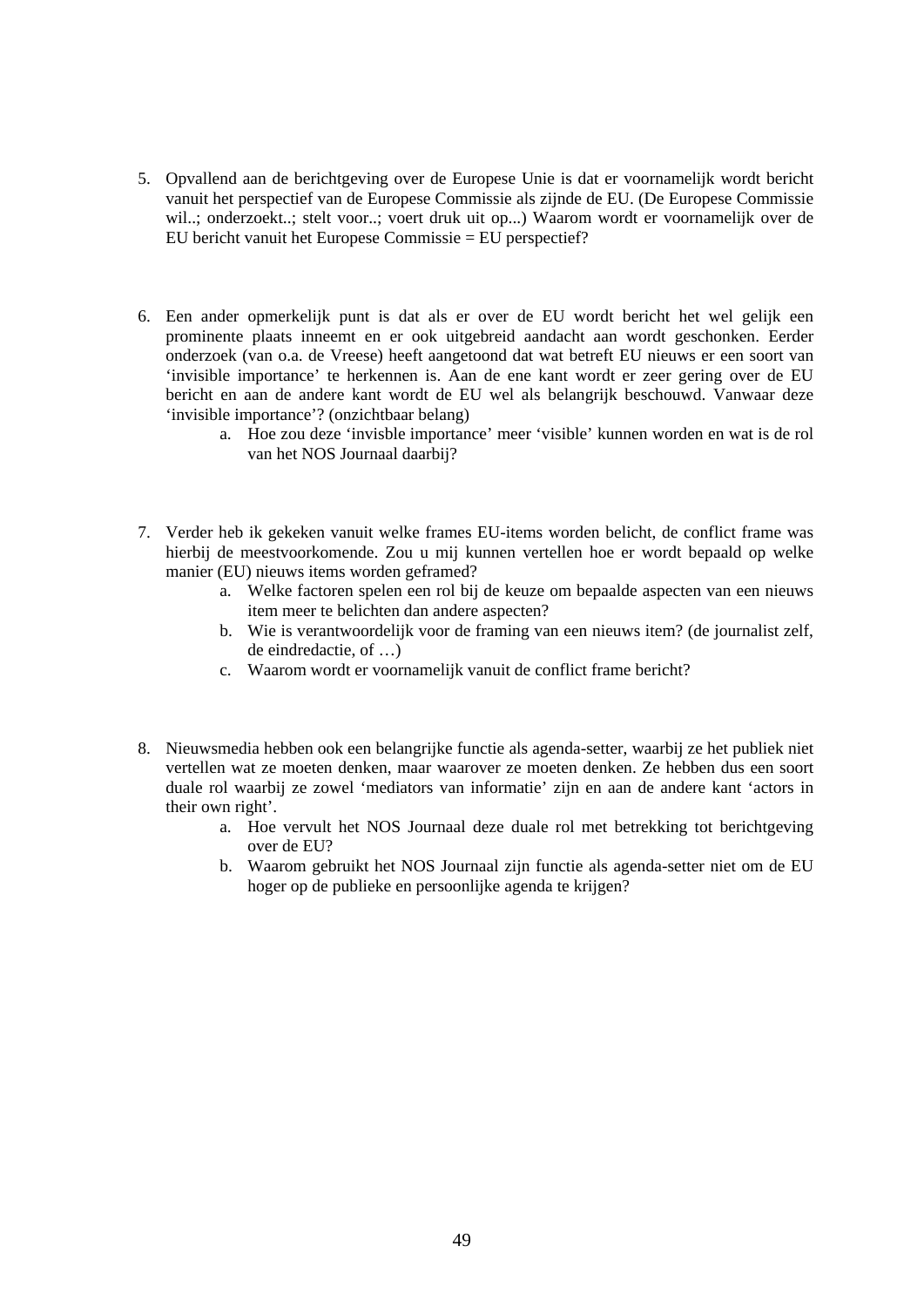| <b>NOS</b>           |                                                                                                                                                                                                                                                                              | <b>RTL</b>           |                                                                   |
|----------------------|------------------------------------------------------------------------------------------------------------------------------------------------------------------------------------------------------------------------------------------------------------------------------|----------------------|-------------------------------------------------------------------|
| Date                 | 1 April 2008                                                                                                                                                                                                                                                                 | Date                 | 1 April 2008                                                      |
| Time                 | 20:00 h                                                                                                                                                                                                                                                                      | Time                 | 19:30 h                                                           |
| Number of news items | 10                                                                                                                                                                                                                                                                           | Number of news items | 10                                                                |
| Frequency of EU      | $\Omega$                                                                                                                                                                                                                                                                     | Frequency of EU      | $1$ (item)                                                        |
| EU themes portrayed  |                                                                                                                                                                                                                                                                              | EU themes portrayed  | EU is going to boycot seal fur from<br>Canada, as insisted by NL. |
| Framing              |                                                                                                                                                                                                                                                                              | Framing              | Morality frame                                                    |
| Date                 | 2 April 2008                                                                                                                                                                                                                                                                 | Date                 | 2 April 2008                                                      |
| Time                 | 20:00 h                                                                                                                                                                                                                                                                      | Time                 | 19:30h                                                            |
| Number of news items | 13                                                                                                                                                                                                                                                                           | Number of news items | 11                                                                |
| Frequency of EU      | 1 (reference)                                                                                                                                                                                                                                                                | Frequency of EU      | 1 (reference)                                                     |
| EU themes portrayed  | The Hague wants to become cultural                                                                                                                                                                                                                                           | EU themes portrayed  | The presence of the EU at the NATO                                |
|                      | capital city of Europe in 2018.                                                                                                                                                                                                                                              |                      | summit is shortly mentioned.                                      |
| Framing              |                                                                                                                                                                                                                                                                              | Framing              |                                                                   |
| Date                 | 3 April 2008                                                                                                                                                                                                                                                                 | Date                 | 3 April 2008                                                      |
| Time                 | 20:00 h                                                                                                                                                                                                                                                                      | Time                 | 19:30 h                                                           |
| Number of news items | 11                                                                                                                                                                                                                                                                           | Number of news items | 12                                                                |
| Frequency of EU      | 2 (reference)                                                                                                                                                                                                                                                                | Frequency of EU      | $\overline{0}$                                                    |
| EU themes portrayed  | - Credit crisis and inflation growth in<br>Europe causes a brake on Dutch economy.<br>- NATO summit. Towards EU defence.<br>Role EU in training police and defence.<br>According to NATO: UN, EU and<br>Worldbank have to participate in<br>Afghanistan to a greater extent. | EU themes portrayed  |                                                                   |
| Framing              |                                                                                                                                                                                                                                                                              | Framing              |                                                                   |
| Date                 | 4 April 2008                                                                                                                                                                                                                                                                 | Date                 | 4 April 2008                                                      |
| Time                 | 20:00 h                                                                                                                                                                                                                                                                      | Time                 | 19:30 h                                                           |
| Number of news items | 14                                                                                                                                                                                                                                                                           | Number of news items | 10                                                                |
| Frequency of EU      | $\overline{0}$                                                                                                                                                                                                                                                               | Frequency of EU      | $\boldsymbol{0}$                                                  |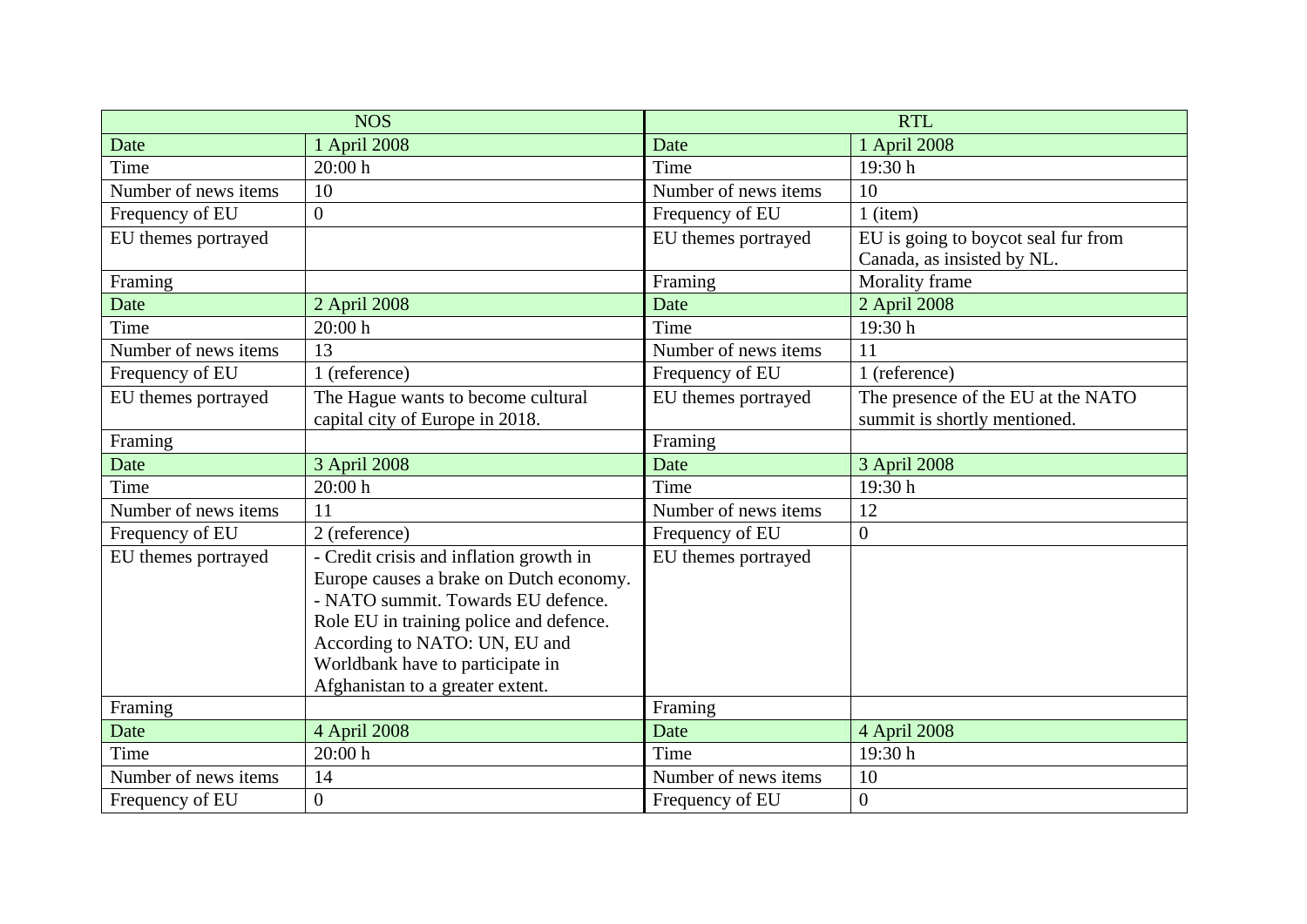| EU themes portrayed  |                                                                                                                                                             | EU themes portrayed  |                                |
|----------------------|-------------------------------------------------------------------------------------------------------------------------------------------------------------|----------------------|--------------------------------|
| Framing              |                                                                                                                                                             | Framing              |                                |
| Date                 | 5 April 2008                                                                                                                                                | Date                 | 5 April 2008                   |
| Time                 | 20:00 h                                                                                                                                                     | Time                 | 19:30 h                        |
| Number of news items | 8                                                                                                                                                           | Number of news items | ???                            |
| Frequency of EU      | $\overline{0}$                                                                                                                                              | Frequency of EU      | ???                            |
| EU themes portrayed  |                                                                                                                                                             | EU themes portrayed  |                                |
| Framing              |                                                                                                                                                             | Framing              |                                |
| Date                 | 6 April 2008                                                                                                                                                | Date                 | 6 April 2008                   |
| Time                 | 20:00 h                                                                                                                                                     | Time                 | 19:30h                         |
| Number of news items | 10                                                                                                                                                          | Number of news items | 9 (week overview included: 21) |
| Frequency of EU      | $\overline{0}$                                                                                                                                              | Frequency of EU      | 0 (week overview included: 0)  |
| EU themes portrayed  |                                                                                                                                                             | EU themes portrayed  |                                |
| Framing              |                                                                                                                                                             | Framing              |                                |
| Date                 | 7 April 2008                                                                                                                                                | Date                 | 7 April 2008                   |
| Time                 | 20:00 h                                                                                                                                                     | Time                 | 19:30h                         |
| Number of news items | 12                                                                                                                                                          | Number of news items | 11                             |
| Frequency of EU      | 1 (item)                                                                                                                                                    | Frequency of EU      | $\overline{0}$                 |
| EU themes portrayed  | European Commission directive has been<br>approved which contains new measures<br>that will allow cell phones to be used in<br>aeroplanes above 3000 meter. | EU themes portrayed  |                                |
| Framing              | Responsibility frame                                                                                                                                        | Framing              |                                |
| Date                 | 8 April 2008                                                                                                                                                | Date                 | 8 April 2008                   |
| Time                 | 20:00 h                                                                                                                                                     | Time                 | 19:30 h                        |
| Number of news items | 13                                                                                                                                                          | Number of news items | 10                             |
| Frequency of EU      | 1 (reference)                                                                                                                                               | Frequency of EU      | $\overline{0}$                 |
| EU themes portrayed  | Dutch minister wants to stimulate bio-fuel<br>only via European regulation.                                                                                 | EU themes portrayed  |                                |
| Framing              |                                                                                                                                                             | Framing              |                                |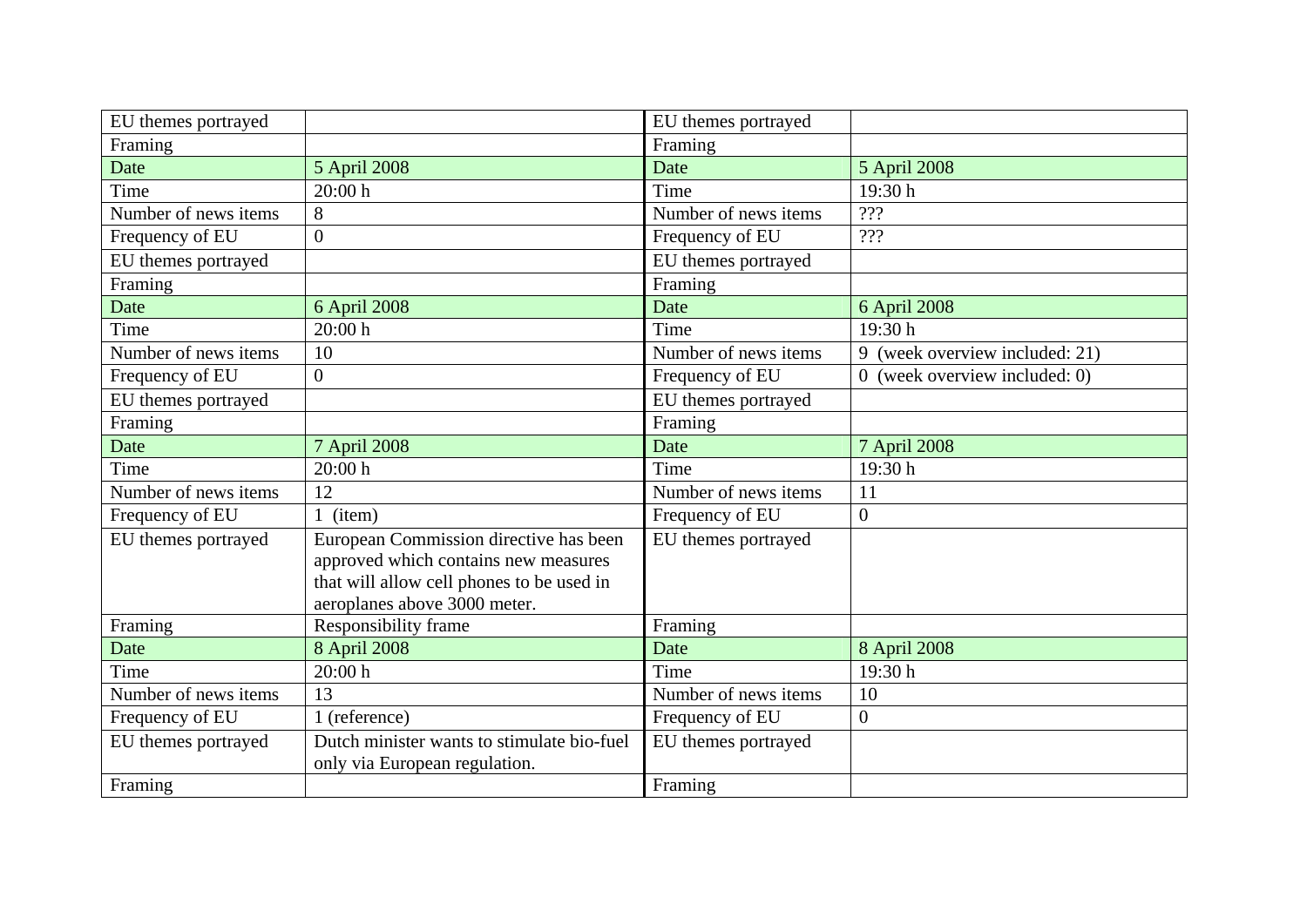| Date                 | 9 April 2008                                                                                                                                                                                                                                                                                                                         | Date                 | 9 April 2008                                                                                                                                  |
|----------------------|--------------------------------------------------------------------------------------------------------------------------------------------------------------------------------------------------------------------------------------------------------------------------------------------------------------------------------------|----------------------|-----------------------------------------------------------------------------------------------------------------------------------------------|
| Time                 | 20:00h                                                                                                                                                                                                                                                                                                                               | Time                 | 19:30 h                                                                                                                                       |
| Number of news items | 13                                                                                                                                                                                                                                                                                                                                   | Number of news items | 13                                                                                                                                            |
| Frequency of EU      | 1 (reference)                                                                                                                                                                                                                                                                                                                        | Frequency of EU      | 1 (reference)                                                                                                                                 |
| EU themes portrayed  | Vice-president of the Council of State is<br>worried about the functioning of Dutch<br>politics. Politicians are too much focused<br>on hypes ("current events -by media- set<br>the agenda") and debate hardly about real<br>important topics such as the European<br>Union, which causes a decrease of trust in<br>the government. | EU themes portrayed  | Dutch military exploration mission in<br>Tsjaad as part of the European Union<br>peacekeeping force.                                          |
| Framing              |                                                                                                                                                                                                                                                                                                                                      | Framing              |                                                                                                                                               |
| Date                 | 10 April 2008                                                                                                                                                                                                                                                                                                                        | Date                 | 10 April 2008                                                                                                                                 |
| Time                 | 20:00h                                                                                                                                                                                                                                                                                                                               | Time                 | 19:30 h                                                                                                                                       |
| Number of news items | 13                                                                                                                                                                                                                                                                                                                                   | Number of news items | 13                                                                                                                                            |
| Frequency of EU      | 1 (reference)                                                                                                                                                                                                                                                                                                                        | Frequency of EU      | $1$ (item)                                                                                                                                    |
| EU themes portrayed  | Joint inspections of Waterpol - association<br>of 11 European countries. Shipping goes<br>beyond borders and because of EU<br>regulation, they arrange joint inspections<br>concerning safety on the waters (under-<br>complements and transportation of<br>dangerous chemicals)                                                     | EU themes portrayed  | European Parliament voting concerning<br>Tibet (images of the voting in EP). EP<br>wants that European leaders put more<br>pressure on Tibet. |
| Framing              |                                                                                                                                                                                                                                                                                                                                      | Framing              | Morality frame and conflict frame                                                                                                             |
| Date                 | 11 April 2008                                                                                                                                                                                                                                                                                                                        | Date                 | 11 April 2008                                                                                                                                 |
| Time                 | 20:00 h                                                                                                                                                                                                                                                                                                                              | Time                 | 19:30 h                                                                                                                                       |
| Number of news items | 12                                                                                                                                                                                                                                                                                                                                   | Number of news items | 13                                                                                                                                            |
| Frequency of EU      | 1 (reference)                                                                                                                                                                                                                                                                                                                        | Frequency of EU      | $\overline{0}$                                                                                                                                |
| EU themes portrayed  | EP shortly mentioned in a news item<br>concerning the Olympic Games. EP has                                                                                                                                                                                                                                                          | EU themes portrayed  |                                                                                                                                               |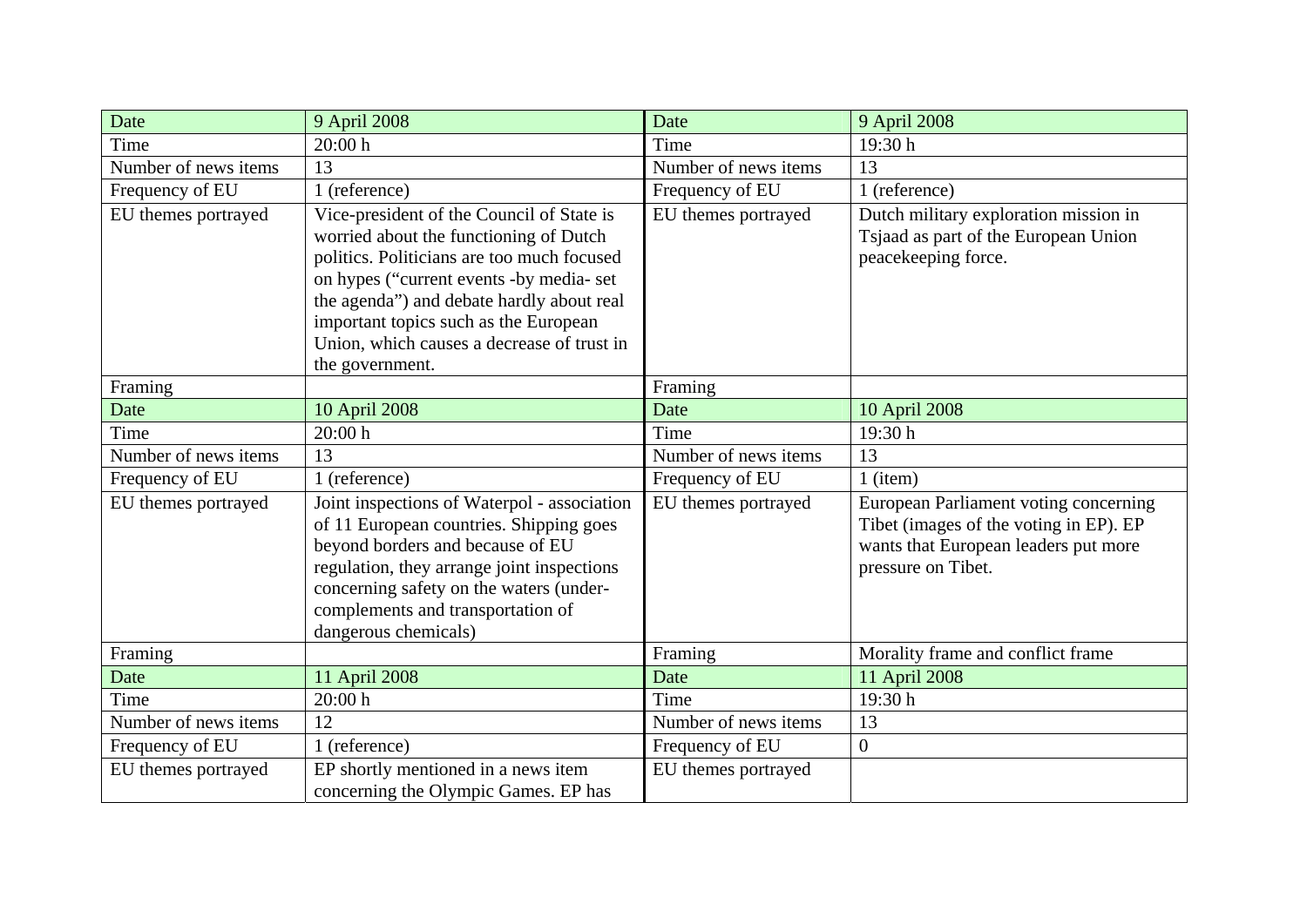|                      | called up for governments to consider a<br>boycott of attending the opening |                      |                                                                                                                                                                                                                                     |
|----------------------|-----------------------------------------------------------------------------|----------------------|-------------------------------------------------------------------------------------------------------------------------------------------------------------------------------------------------------------------------------------|
|                      | ceremony.                                                                   |                      |                                                                                                                                                                                                                                     |
| Framing              |                                                                             | Framing              |                                                                                                                                                                                                                                     |
| Date                 | 12 April 2008                                                               | Date                 | 12 April 2008                                                                                                                                                                                                                       |
| Time                 | 20:00 h                                                                     | Time                 | 19:30 h                                                                                                                                                                                                                             |
| Number of news items | 12                                                                          | Number of news items | 12                                                                                                                                                                                                                                  |
| Frequency of EU      | $\overline{0}$                                                              | Frequency of EU      | 1 (reference)                                                                                                                                                                                                                       |
| EU themes portrayed  |                                                                             | EU themes portrayed  | Opinion of Dutch military analist Holman<br>that the EU should provide for more<br>money and people for the rebuilding of<br>Afghanistan.                                                                                           |
| Framing              |                                                                             | Framing              |                                                                                                                                                                                                                                     |
| Date                 | 13 April 2008                                                               | Date                 | 13 April 2008                                                                                                                                                                                                                       |
| Time                 | 20:00 h                                                                     | Time                 | 19:30h                                                                                                                                                                                                                              |
| Number of news items | 8                                                                           | Number of news items | 9 (week overview included: 17)                                                                                                                                                                                                      |
| Frequency of EU      | $\overline{0}$                                                              | Frequency of EU      | 1 (week overview included: 2 items)                                                                                                                                                                                                 |
| EU themes portrayed  |                                                                             | EU themes portrayed  | - Elections Italy, Italy is the worst<br>performing Eurozone country with an<br>economic growth of 0.<br>- EP wants EU leaders to boycot the<br>opening ceremony of the olympic games.<br>Balkenende does not respond to this call. |
| Framing              |                                                                             | Framing              | Economic consequences frame, morality<br>frame and conflict frame                                                                                                                                                                   |
| Date                 | 14 April 2008                                                               | Dat                  | 14 April 2008                                                                                                                                                                                                                       |
| Time                 | 20:00 h                                                                     | Time                 | 19:30h                                                                                                                                                                                                                              |
| Number of news items | 12                                                                          | Number of news items | ???                                                                                                                                                                                                                                 |
| Frequency of EU      | $\overline{0}$                                                              | Frequency of EU      | ???                                                                                                                                                                                                                                 |
| EU themes portrayed  |                                                                             | EU themes portrayed  |                                                                                                                                                                                                                                     |
| Framing              |                                                                             | Framing              |                                                                                                                                                                                                                                     |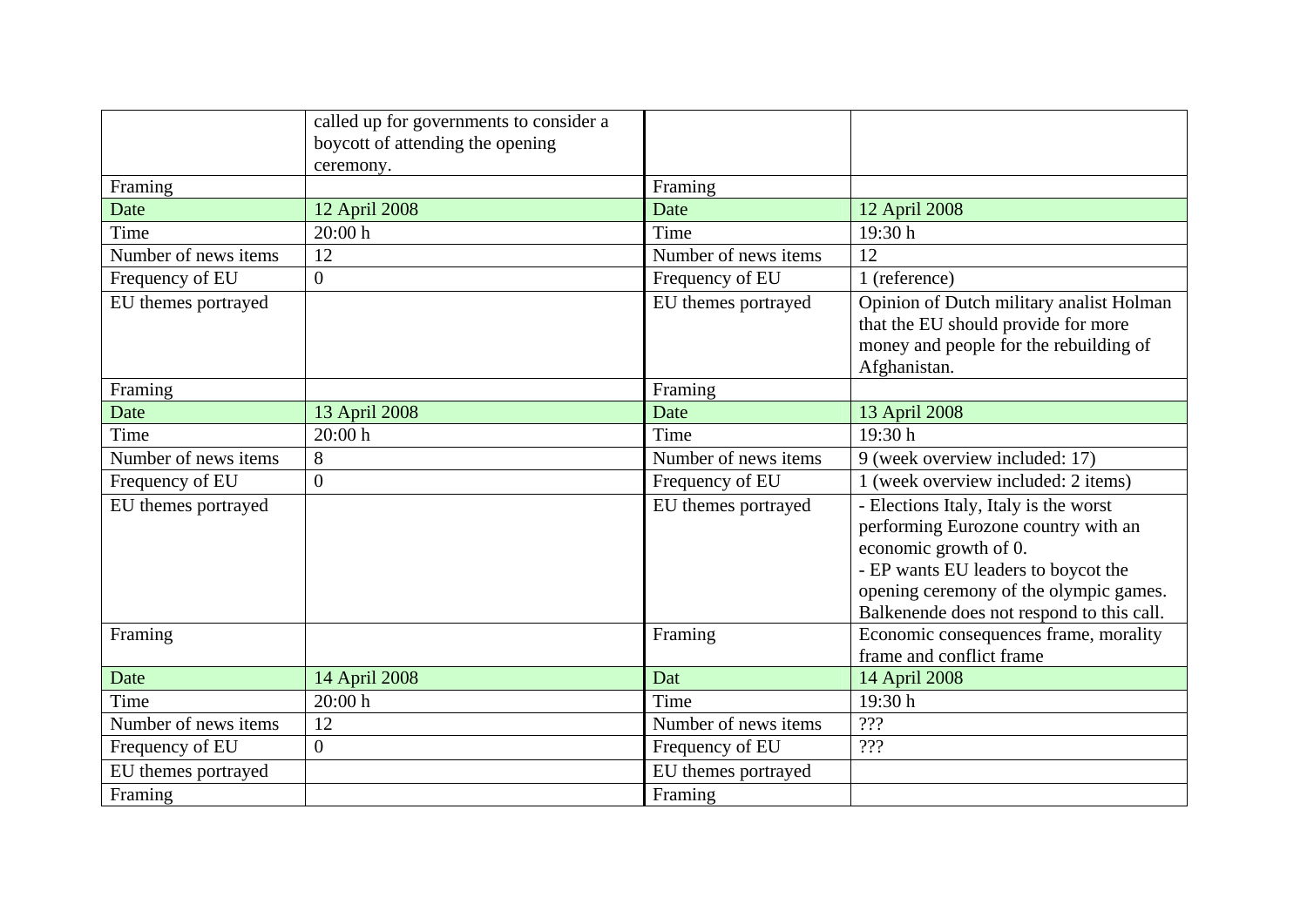| Date                 | 15 April 2008  | Date                 | 15 April 2008    |
|----------------------|----------------|----------------------|------------------|
| Time                 | 20:00 h        | Time                 | 19:30h           |
| Number of news items | 11             | Number of news items | 10               |
| Frequency of EU      | $\overline{0}$ | Frequency of EU      | $\overline{0}$   |
| EU themes portrayed  |                | EU themes portrayed  |                  |
| Framing              |                | Framing              |                  |
| Date                 | 16 April 2008  | Date                 | 16 April 2008    |
| Time                 | 20:00h         | Time                 | 19:30h           |
| Number of news items | 13             | Number of news items | 11               |
| Frequency of EU      | $\overline{0}$ | Frequency of EU      | $\overline{0}$   |
| EU themes portrayed  |                | EU themes portrayed  |                  |
| Framing              |                | Framing              |                  |
| Date                 | 17 April 2008  | Date                 | 17 April 2008    |
| Time                 | 20:00 h        | Time                 | 19:30h           |
| Number of news items | 13             | Number of news items | 13               |
| Frequency of EU      | $\overline{0}$ | Frequency of EU      | $\overline{0}$   |
| EU themes portrayed  |                | EU themes portrayed  |                  |
| Framing              |                | Framing              |                  |
| Date                 | 18 April 2008  | Date                 | 18 April 2008    |
| Time                 | 20:00h         | Time                 | 19:30h           |
| Number of news items | 12             | Number of news items | 12               |
| Frequency of EU      | $\overline{0}$ | Frequency of EU      | $\overline{0}$   |
| EU themes portrayed  |                | EU themes portrayed  |                  |
| Framing              |                | Framing              |                  |
| Date                 | 19 April 2008  | Date                 | 19 April 2008    |
| Time                 | 20:00 h        | Time                 | 19:30h           |
| Number of news items | 11             | Number of news items | 11               |
| Frequency of EU      | $\overline{0}$ | Frequency of EU      | $\boldsymbol{0}$ |
| EU themes portrayed  |                | EU themes portrayed  |                  |
| Framing              |                | Framing              |                  |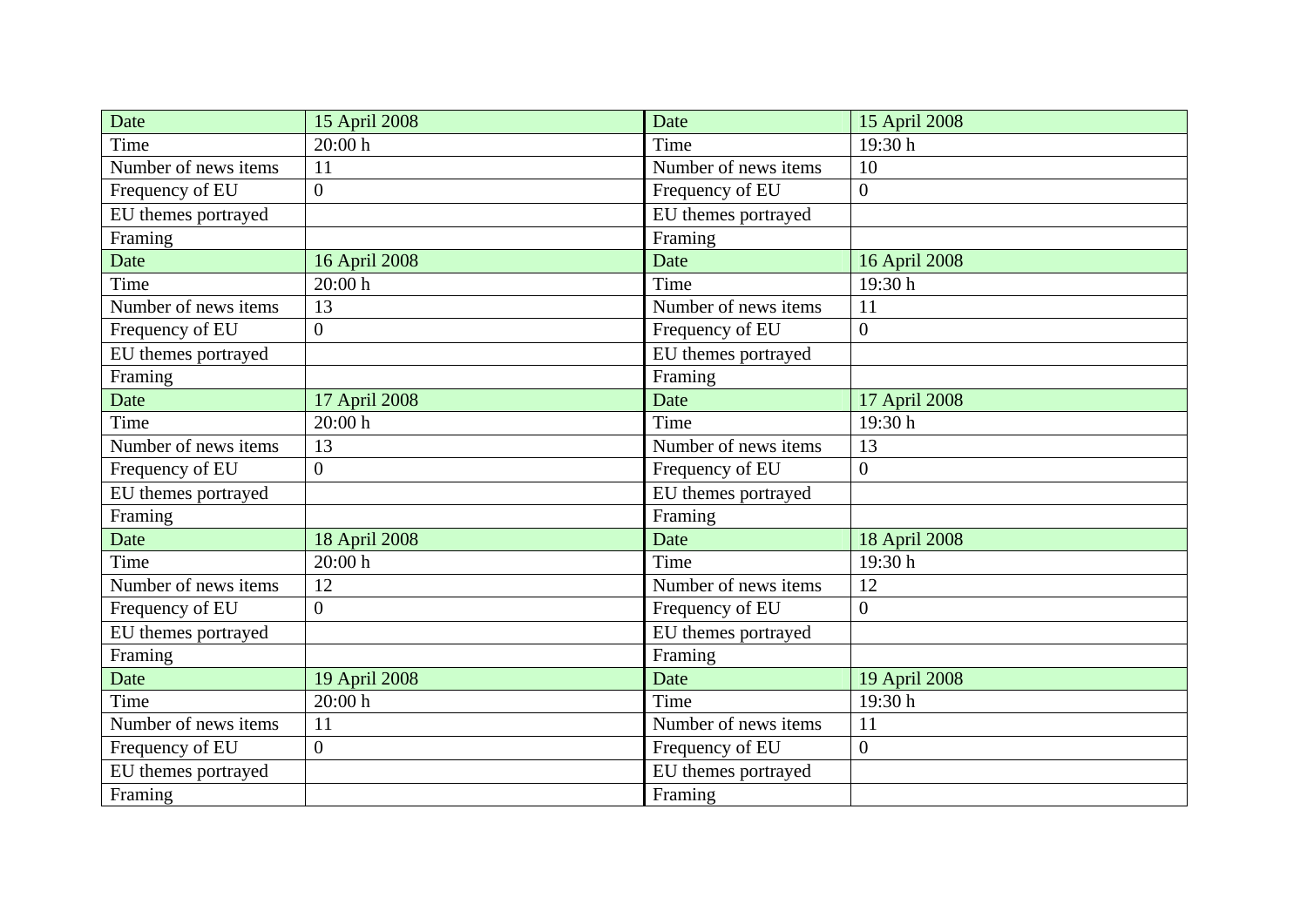| Date                 | 20 April 2008  | Date                 | 20 April 2008                               |
|----------------------|----------------|----------------------|---------------------------------------------|
| Time                 | 20:00 h        | Time                 | 19:30 h                                     |
| Number of news items | 11             | Number of news items | 7 (week overview included: 23)              |
| Frequency of EU      | $\overline{0}$ | Frequency of EU      | 0 (week overview included: 0)               |
| EU themes portrayed  |                | EU themes portrayed  |                                             |
| Framing              |                | Framing              |                                             |
| Date                 | 21 April 2008  | Date                 | 21 April 2008                               |
| Time                 | 20:00h         | Time                 | 19:30 h                                     |
| Number of news items | 12             | Number of news items | 12                                          |
| Frequency of EU      | $\overline{0}$ | Frequency of EU      | $1$ (item)                                  |
| EU themes portrayed  |                | EU themes portrayed  | Interview with Dutch MEP Worthmann.         |
|                      |                |                      | She puts an effort in the adaptation of the |
|                      |                |                      | European crashtest, she want extra airbags  |
|                      |                |                      | for bicycles outside the car.               |
| Framing              |                | Framing              | Responsibility frame                        |
| Date                 | 22 April 2008  | Date                 | 22 April 2008                               |
| Time                 | 20:00 h        | Time                 | 19:30 h                                     |
| Number of news items | 12             | Number of news items | 10                                          |
| Frequency of EU      | $\overline{0}$ | Frequency of EU      | $\mathbf{0}$                                |
| EU themes portrayed  |                | EU themes portrayed  |                                             |
| Framing              |                | Framing              |                                             |
| Date                 | 23 April 2008  | Date                 | 23 April 2008                               |
| Time                 | 20:00h         | Time                 | 19:30h                                      |
| Number of news items | 12             | Number of news items | ???                                         |
| Frequency of EU      | $\overline{0}$ | Frequency of EU      | ???                                         |
| EU themes portrayed  |                | EU themes portrayed  |                                             |
| Framing              |                | Framing              |                                             |
| Date                 | 24 April 2008  | Date                 | 24 April 2008                               |
| Time                 | 20:00h         | Time                 | 19:30 h                                     |
| Number of news items | 13             | Number of news items | 10                                          |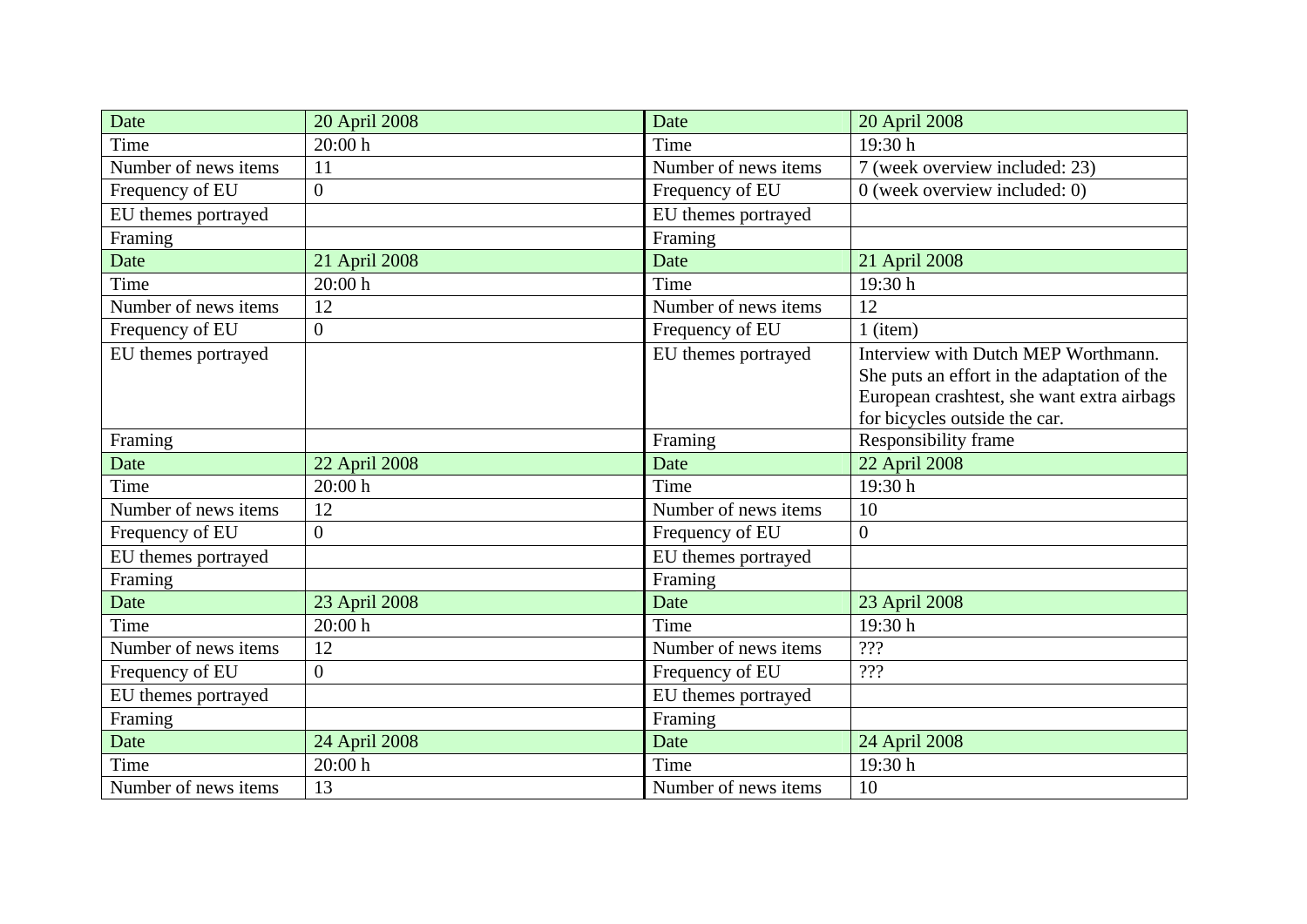| Frequency of EU      | $\overline{0}$                                                                                              | Frequency of EU      | $\overline{0}$                                                                                           |
|----------------------|-------------------------------------------------------------------------------------------------------------|----------------------|----------------------------------------------------------------------------------------------------------|
| EU themes portrayed  |                                                                                                             | EU themes portrayed  |                                                                                                          |
| Framing              |                                                                                                             | Framing              |                                                                                                          |
| Date                 | 25 April 2008                                                                                               | Date                 | 25 April 2008                                                                                            |
| Time                 | 20:00h                                                                                                      | Time                 | 19:30 h                                                                                                  |
| Number of news items | 11                                                                                                          | Number of news items | 11                                                                                                       |
| Frequency of EU      | $1$ (item)                                                                                                  | Frequency of EU      | $\overline{0}$                                                                                           |
| EU themes portrayed  | <b>Commission President Barosso calls for</b><br>EU pressure on China (olympic games) to<br>talk with Tibet | EU themes portrayed  |                                                                                                          |
| Framing              | Morality frame and conflict frame                                                                           | Framing              |                                                                                                          |
| Date                 | 26 April 2008                                                                                               | Date                 | 26 April 2008                                                                                            |
| Time                 | 20:00 h                                                                                                     | Time                 | 19:30h                                                                                                   |
| Number of news items | 13                                                                                                          | Number of news items | 13                                                                                                       |
| Frequency of EU      | $\overline{0}$                                                                                              | Frequency of EU      | 1 (reference)                                                                                            |
| EU themes portrayed  |                                                                                                             | EU themes portrayed  | Increase of pick-pockets due to the EU<br>accession of Romania and Bulgaria,<br>according to the police. |
| Framing              |                                                                                                             | Framing              |                                                                                                          |
| Date                 | 27 April 2008                                                                                               | Date                 | 27 April 2008                                                                                            |
| Time                 | 20:00h                                                                                                      | Time                 | 19:30h                                                                                                   |
| Number of news items | 9                                                                                                           | Number of news items | ???                                                                                                      |
| Frequency of EU      | $\overline{0}$                                                                                              | Frequency of EU      | ???                                                                                                      |
| EU themes portrayed  |                                                                                                             | EU themes portrayed  |                                                                                                          |
| Framing              |                                                                                                             | Framing              |                                                                                                          |
| Date                 | 28 April 2008                                                                                               | Date                 | 28 April 2008                                                                                            |
| Time                 | 20:00 h                                                                                                     | Time                 | 19:30 h                                                                                                  |
| Number of news items | 12                                                                                                          | Number of news items | ???                                                                                                      |
| Frequency of EU      | $\overline{0}$                                                                                              | Frequency of EU      | ???                                                                                                      |
| EU themes portrayed  |                                                                                                             | EU themes portrayed  |                                                                                                          |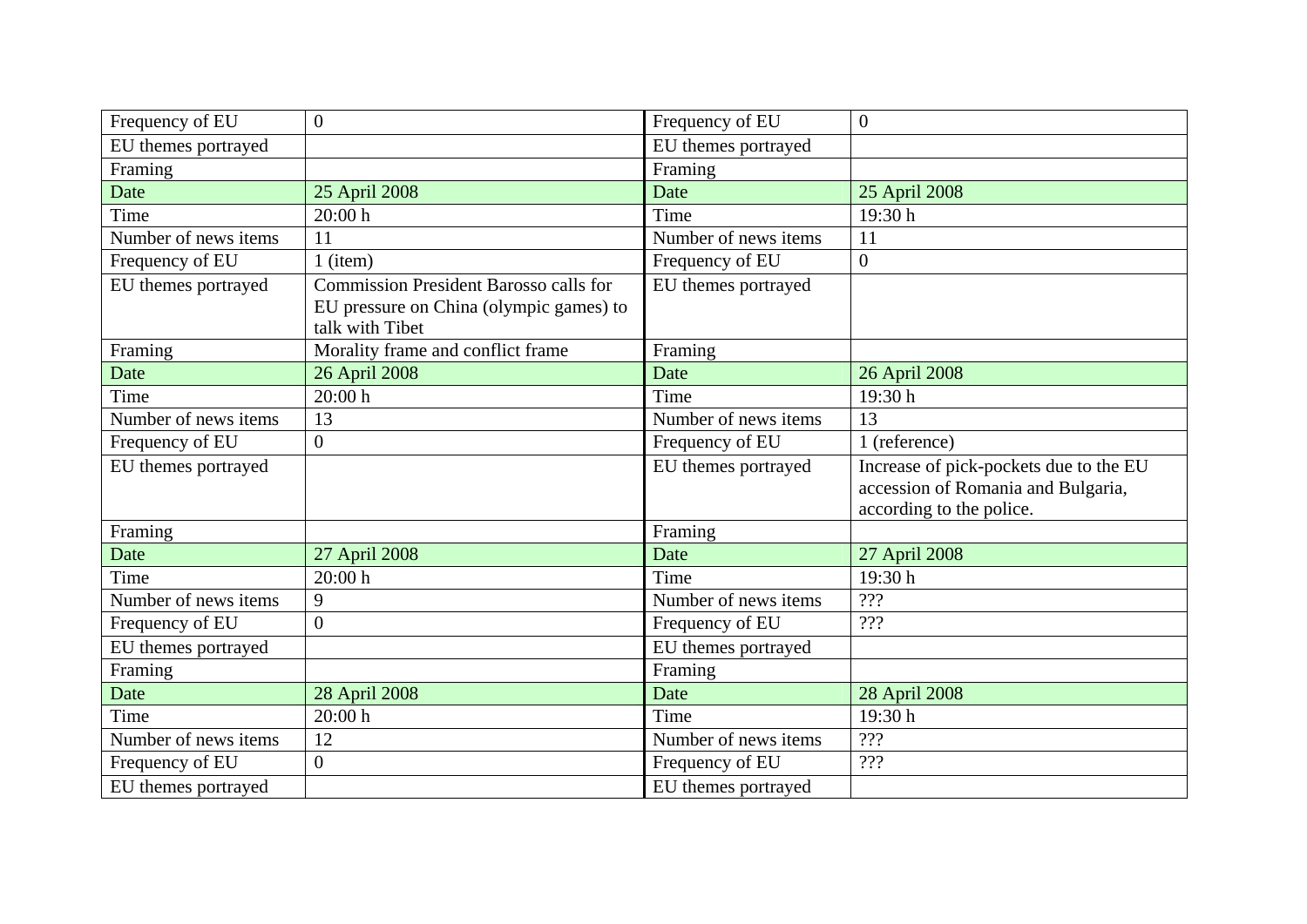| Framing              |                                                                                                                                   | Framing              |               |
|----------------------|-----------------------------------------------------------------------------------------------------------------------------------|----------------------|---------------|
| Date                 | 29 April 2008                                                                                                                     | Date                 | 29 April 2008 |
| Time                 | 20:00 h                                                                                                                           | Time                 | 19:30h        |
| Number of news items | 13                                                                                                                                | Number of news items | ???           |
| Frequency of EU      | $1$ (item)                                                                                                                        | Frequency of EU      | ???           |
| EU themes portrayed  | <b>Stabilisation and Association Agreement</b><br>EU with Serbia for possible accession. NL<br>has signed but with preconditions. | EU themes portrayed  |               |
| Framing              | Conflict frame (?)                                                                                                                | Framing              |               |
| Date                 | 30 April 2008                                                                                                                     | Date                 | 30 April 2008 |
| Time                 | 20:00 h                                                                                                                           | Time                 | 19:30h        |
| Number of news items | 13                                                                                                                                | Number of news items | ???           |
| Frequency of EU      | $\overline{0}$                                                                                                                    | Frequency of EU      | ???           |
| EU themes portrayed  |                                                                                                                                   | EU themes portrayed  |               |
| Framing              |                                                                                                                                   | Framing              |               |
| Date                 | 1 May 2008                                                                                                                        | Date                 | 1 May 2008    |
| Time                 | 20:00 h                                                                                                                           | Time                 | 19:30 h       |
| Number of news items | 8                                                                                                                                 | Number of news items | $222$         |
| Frequency of EU      | 1 (reference)                                                                                                                     | Frequency of EU      | ???           |
| EU themes portrayed  | Merkel has won an award for her<br>leadership in the EU and the realization of<br>the Reform Treaty                               | EU themes portrayed  |               |
| Framing              |                                                                                                                                   | Framing              |               |
| Date                 | 2 May 2008                                                                                                                        | Date                 | 2 May 2008    |
| Time                 | 20:00 h                                                                                                                           | Time                 | 19:30 h       |
| Number of news items | 12                                                                                                                                | Number of news items | ???           |
| Frequency of EU      | $\overline{0}$                                                                                                                    | Frequency of EU      | ???           |
| EU themes portrayed  |                                                                                                                                   | EU themes portrayed  |               |
| Framing              |                                                                                                                                   | Framing              |               |
| Date                 | 3 May 2008                                                                                                                        | Date                 | 3 May 2008    |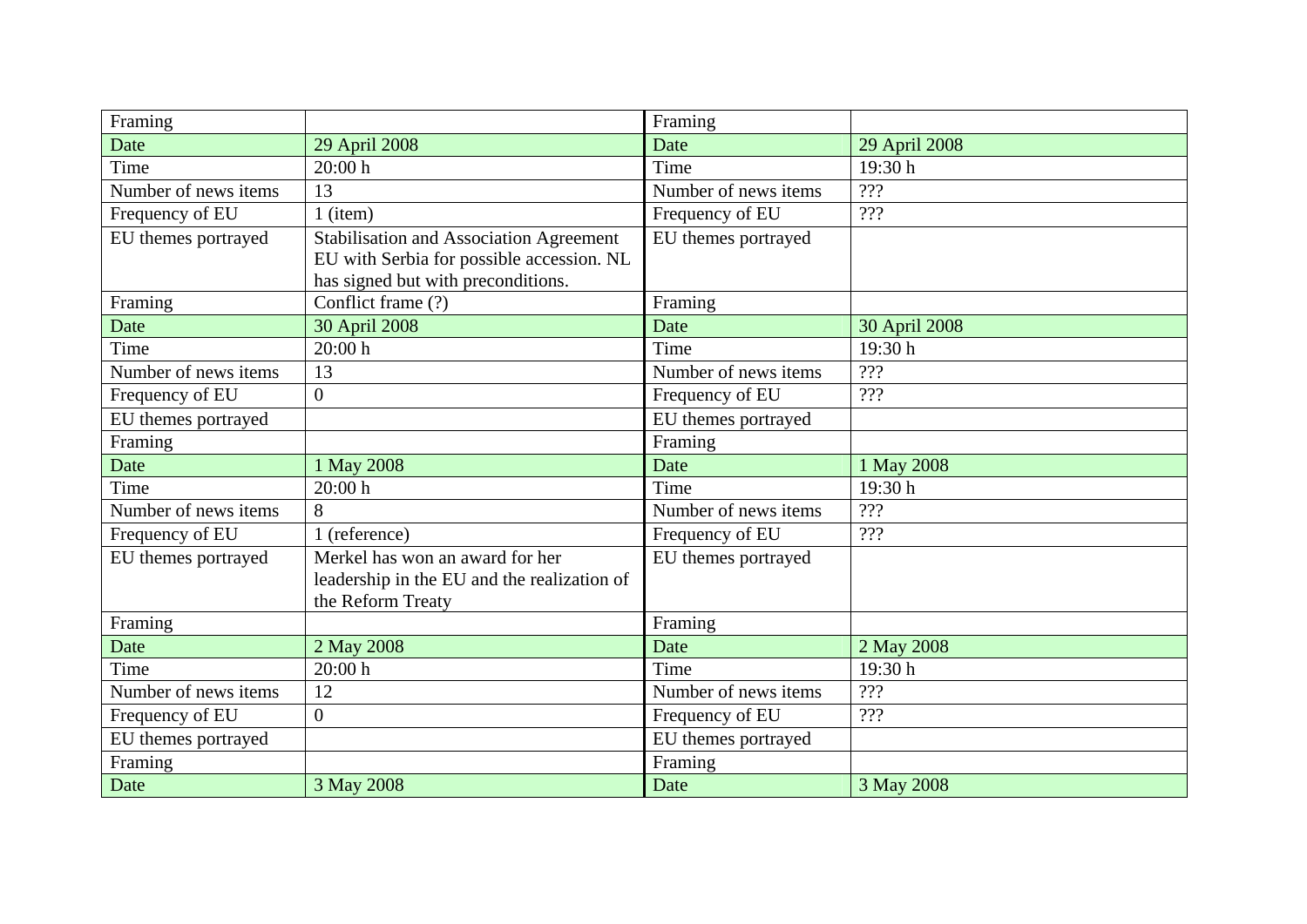| Time                 | 20:00h                                                                                                | Time                 | 19:30 h                        |
|----------------------|-------------------------------------------------------------------------------------------------------|----------------------|--------------------------------|
| Number of news items | 12                                                                                                    | Number of news items | 14                             |
| Frequency of EU      | $\overline{0}$                                                                                        | Frequency of EU      | $\overline{0}$                 |
| EU themes portrayed  |                                                                                                       | EU themes portrayed  |                                |
| Framing              |                                                                                                       | Framing              |                                |
| Date                 | 4 May 2008                                                                                            | Date                 | 4 May 2008                     |
| Time                 | 20:00h                                                                                                | Time                 | 19:30h                         |
| Number of news items | 10                                                                                                    | Number of news items | 7 (week overview included: 15) |
| Frequency of EU      | $\overline{0}$                                                                                        | Frequency of EU      | 0 (week overview included: 0)  |
| EU themes portrayed  |                                                                                                       | EU themes portrayed  |                                |
| Framing              |                                                                                                       | Framing              |                                |
| Date                 | 5 May 2008                                                                                            | Date                 | 5 May 2008                     |
| Time                 | 20:00h                                                                                                | Time                 | 19:30 h                        |
| Number of news items | 14                                                                                                    | Number of news items | 12                             |
| Frequency of EU      | $\overline{0}$                                                                                        | Frequency of EU      | $\overline{0}$                 |
| EU themes portrayed  |                                                                                                       | EU themes portrayed  |                                |
| Framing              |                                                                                                       | Framing              |                                |
| Date                 | 6 May 2008                                                                                            | Date                 | 6 May 2008                     |
| Time                 | 20:00h                                                                                                | Time                 | 19:30 h                        |
| Number of news items | 14                                                                                                    | Number of news items | 13                             |
| Frequency of EU      | $\overline{0}$                                                                                        | Frequency of EU      | $\overline{0}$                 |
| EU themes portrayed  |                                                                                                       | EU themes portrayed  |                                |
| Framing              |                                                                                                       | Framing              |                                |
| Date                 | 7 May 2008                                                                                            | Date                 | 7 May 2008                     |
| Time                 | 20:00h                                                                                                | Time                 | 19:30 h                        |
| Number of news items | 13                                                                                                    | Number of news items | 9                              |
| Frequency of EU      | 1 (item)                                                                                              | Frequency of EU      | $\overline{0}$                 |
| EU themes portrayed  | Elections Serbia: pro-Europe vs. Anti-<br>Europe. Opinions about EU and gap<br>between Serbia and EU. | EU themes portrayed  |                                |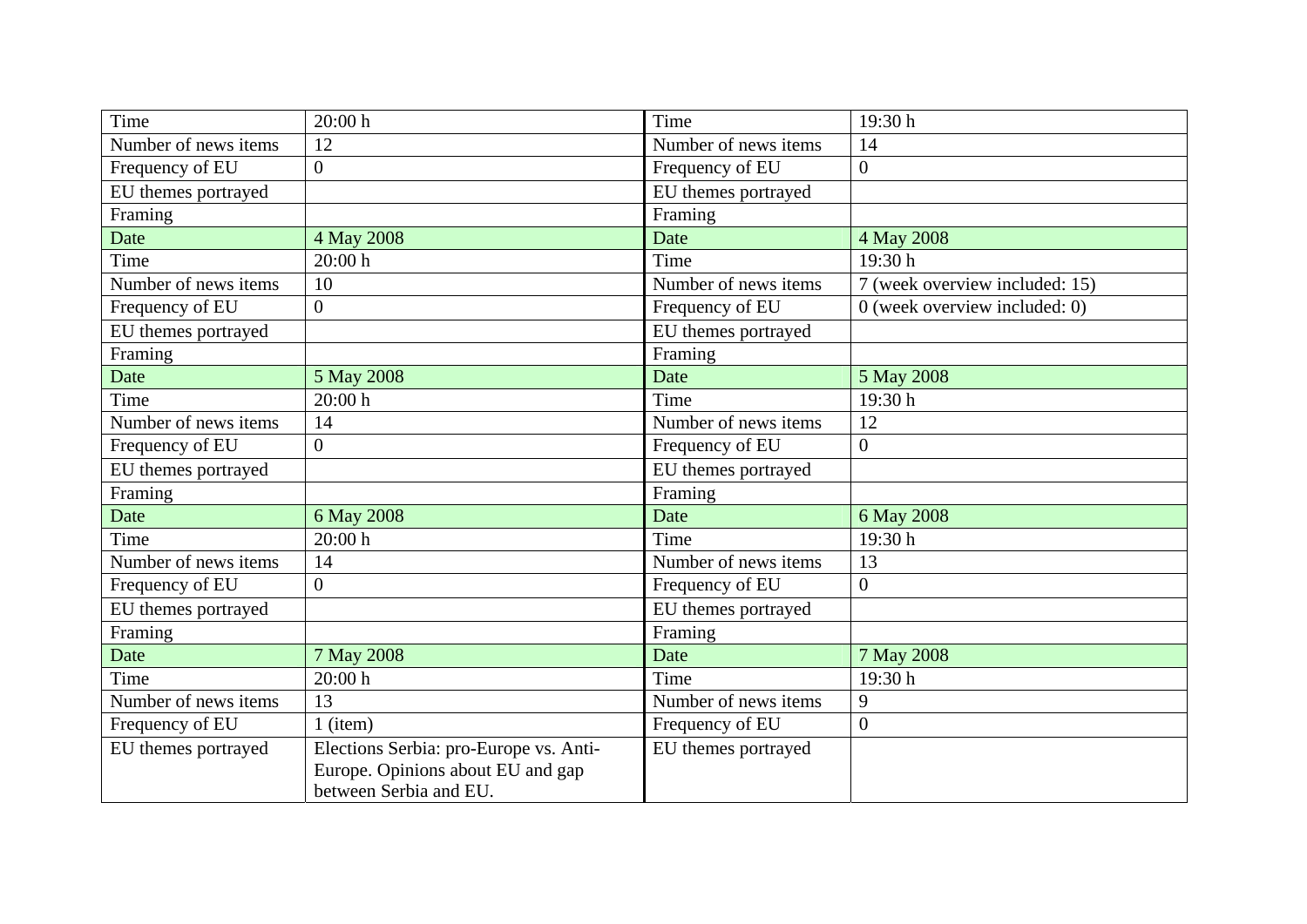| Framing              | Conflict frame                                   | Framing              |                                                                                                                                                                                        |
|----------------------|--------------------------------------------------|----------------------|----------------------------------------------------------------------------------------------------------------------------------------------------------------------------------------|
| Date                 | 8 May 2008                                       | Date                 | 8 May 2008                                                                                                                                                                             |
| Time                 | 20:00h                                           | Time                 | 19:30 h                                                                                                                                                                                |
| Number of news items | 12                                               | Number of news items | 11                                                                                                                                                                                     |
| Frequency of EU      | 1 (reference)                                    | Frequency of EU      | $\boldsymbol{0}$                                                                                                                                                                       |
| EU themes portrayed  | <b>Elections Serbia</b>                          | EU themes portrayed  |                                                                                                                                                                                        |
| Framing              |                                                  | Framing              |                                                                                                                                                                                        |
| Date                 | 9 May 2008                                       | Date                 | 9 May 2008                                                                                                                                                                             |
| Time                 | 20:00 h                                          | Time                 | 19:30 h                                                                                                                                                                                |
| Number of news items | 12                                               | Number of news items | 10                                                                                                                                                                                     |
| Frequency of EU      | $\overline{0}$                                   | Frequency of EU      | $\theta$                                                                                                                                                                               |
| EU themes portrayed  | (Europe Day is not even mentioned)               | EU themes portrayed  | (Europe Day is not even mentioned)                                                                                                                                                     |
| Framing              |                                                  | Framing              |                                                                                                                                                                                        |
| Date                 | 10 May 2008                                      | Date                 | 10 May 2008                                                                                                                                                                            |
| Time                 | 20:00h                                           | Time                 | 19:30h                                                                                                                                                                                 |
| Number of news items | 10                                               | Number of news items | 12                                                                                                                                                                                     |
| Frequency of EU      | $1$ (item)                                       | Frequency of EU      | $1$ (item)                                                                                                                                                                             |
| EU themes portrayed  | Elections Serbia, opinions about EU<br>accession | EU themes portrayed  | EU as election theme #1 in Serbia. EU<br>works on the rebuilding of Serbia by<br>means of diplomacy and finance (2,4 mrd<br>Euro). EU is like Kosovo an 'infected'<br>topic in Serbia. |
| Framing              | Conflict frame, human interest frame             | Framing              | Conflict frame                                                                                                                                                                         |
| Date                 | 11 May 2008                                      | Date                 | 11 May 2008                                                                                                                                                                            |
| Time                 | 20:00h                                           | Time                 | 19:30 h                                                                                                                                                                                |
| Number of news items | 9                                                | Number of news items | 13                                                                                                                                                                                     |
| Frequency of EU      | 1 (reference)                                    | Frequency of EU      | $1$ (item)                                                                                                                                                                             |
| EU themes portrayed  | Elections Serbia, opinions about EU<br>accession | EU themes portrayed  | Elections Serbia: pro or anti EU? EU<br>supports the separation of Serbia,<br>therefore anti-EU sphere in Eastern                                                                      |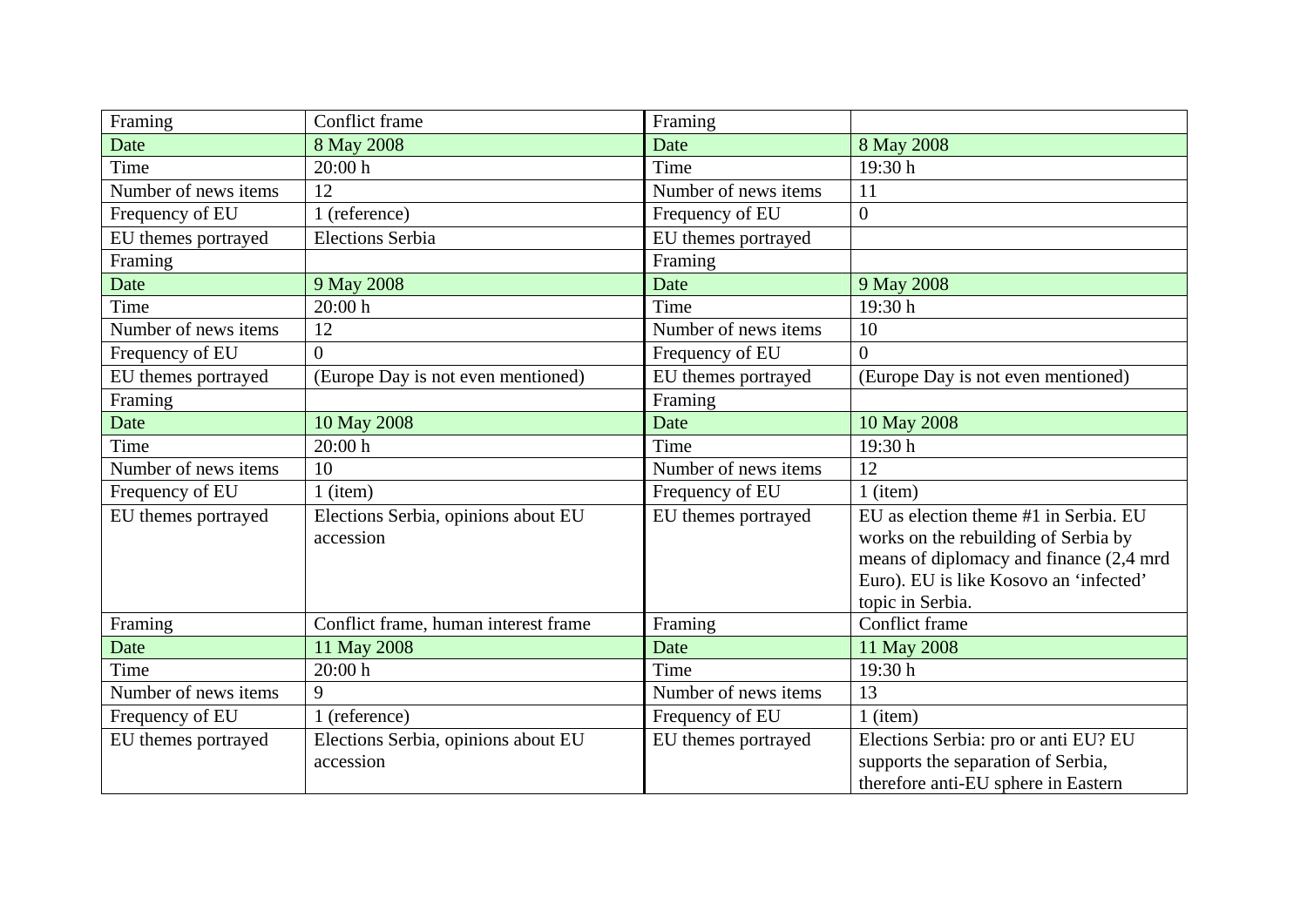|                      |                                                                                                                                               |                      | Serbia. EU demands consignment of war<br>criminals to the Yugoslavia Tribunal.                                               |
|----------------------|-----------------------------------------------------------------------------------------------------------------------------------------------|----------------------|------------------------------------------------------------------------------------------------------------------------------|
| Framing              |                                                                                                                                               | Framing              | Conflict frame                                                                                                               |
| Date                 | 12 May 2008                                                                                                                                   | Date                 | 12 May 2008                                                                                                                  |
| Time                 | 20:00h                                                                                                                                        | Time                 | 19:30 h                                                                                                                      |
| Number of news items | 6                                                                                                                                             | Number of news items | 10                                                                                                                           |
| Frequency of EU      | 1 (reference)                                                                                                                                 | Frequency of EU      | 1 (reference)                                                                                                                |
| EU themes portrayed  | Elections Serbia, pro-Europe party has<br>obtained most of the votes.                                                                         | EU themes portrayed  | Elections Serbia result: pro-Europe.                                                                                         |
| Framing              |                                                                                                                                               | Framing              |                                                                                                                              |
| Date                 | 13 May 2008                                                                                                                                   | Date                 | 13 May 2008                                                                                                                  |
| Time                 | 20:00h                                                                                                                                        | Time                 | 19:30 h                                                                                                                      |
| Number of news items | 14                                                                                                                                            | Number of news items | 13                                                                                                                           |
| Frequency of EU      | 1 (item)                                                                                                                                      | Frequency of EU      | 1 (reference)                                                                                                                |
| EU themes portrayed  | Commission proposal for tyre pressure<br>meters in new cars and the necessity of<br>sufficiently inflated tyres.                              | EU themes portrayed  | Foreign Coordinator of EU, Solana, states<br>in interview that it is time for acion in<br>Birma. (Humanitarian aid from EU). |
| Framing              | Responsibility frame                                                                                                                          | Framing              |                                                                                                                              |
| Date                 | 14 May 2008                                                                                                                                   | Date                 | 14 May 2008                                                                                                                  |
| Time                 | 20:00h                                                                                                                                        | Time                 | 19:30 h                                                                                                                      |
| Number of news items | 11                                                                                                                                            | Number of news items | 12                                                                                                                           |
| Frequency of EU      | 1 (reference)                                                                                                                                 | Frequency of EU      | $\boldsymbol{0}$                                                                                                             |
| EU themes portrayed  | Opinion NL: black saving of money on<br>other European and foreign banks. EU<br>wants agreements with Singapore but they<br>don't co-operate. | EU themes portrayed  |                                                                                                                              |
| Framing              |                                                                                                                                               | Framing              |                                                                                                                              |
| Date                 | 15 May 2008                                                                                                                                   | Date                 | 15 May 2008                                                                                                                  |
| Time                 | 20:00 h                                                                                                                                       | Time                 | 19:30 h                                                                                                                      |
| Number of news items | 16                                                                                                                                            | Number of news items | 10                                                                                                                           |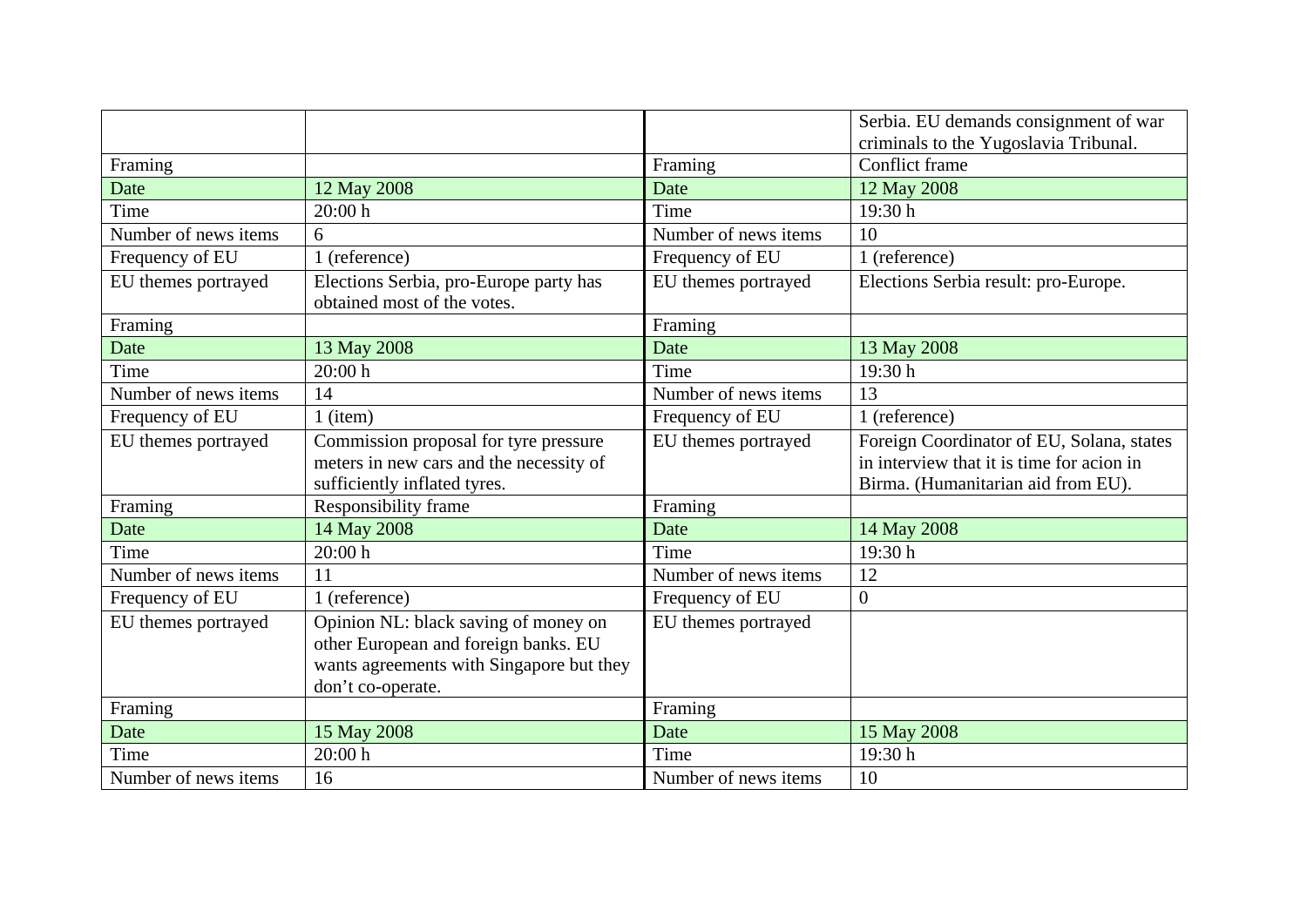| Frequency of EU      | $\overline{0}$                         | Frequency of EU      | 1 (reference)                        |
|----------------------|----------------------------------------|----------------------|--------------------------------------|
| EU themes portrayed  |                                        | EU themes portrayed  | Dutch/European economy, consequences |
|                      |                                        |                      | of strong Euro.                      |
| Framing              |                                        | Framing              |                                      |
| Date                 | 16 May 2008                            | Date                 | 16 May 2008                          |
| Time                 | 20:00 h                                | Time                 | 19:30h                               |
| Number of news items | 14                                     | Number of news items | 9                                    |
| Frequency of EU      | $\overline{0}$                         | Frequency of EU      | $\boldsymbol{0}$                     |
| EU themes portrayed  |                                        | EU themes portrayed  |                                      |
| Framing              |                                        | Framing              |                                      |
| Date                 | 17 May 2008                            | Date                 | 17 May 2008                          |
| Time                 | 20:00 h                                | Time                 | 19:30h                               |
| Number of news items | ???                                    | Number of news items | 11                                   |
| Frequency of EU      | ???                                    | Frequency of EU      | $\overline{0}$                       |
| EU themes portrayed  |                                        | EU themes portrayed  |                                      |
| Framing              |                                        | Framing              |                                      |
| Date                 | 18 May 2008                            | Date                 | 18 May 2008                          |
| Time                 | 20:00 h                                | Time                 | 19:30h                               |
| Number of news items | 9                                      | Number of news items | 8 (week overview included: 21)       |
| Frequency of EU      | $\overline{0}$                         | Frequency of EU      | 0 (week overview included: 0)        |
| EU themes portrayed  |                                        | EU themes portrayed  |                                      |
| Framing              |                                        | Framing              |                                      |
| Date                 | 19 May 2008                            | Date                 | 19 May 2008                          |
| Time                 | 20:00h                                 | Time                 | 19:30 h                              |
| Number of news items | 12                                     | Number of news items | 11                                   |
| Frequency of EU      | 1 (reference)                          | Frequency of EU      | $\overline{0}$                       |
| EU themes portrayed  | NL initiative of police co-operation   | EU themes portrayed  |                                      |
|                      | concerning a missing people data-base. |                      |                                      |
| Framing              |                                        | Framing              |                                      |
| Date                 | 20 May 2008                            | Date                 | 20 May 2008                          |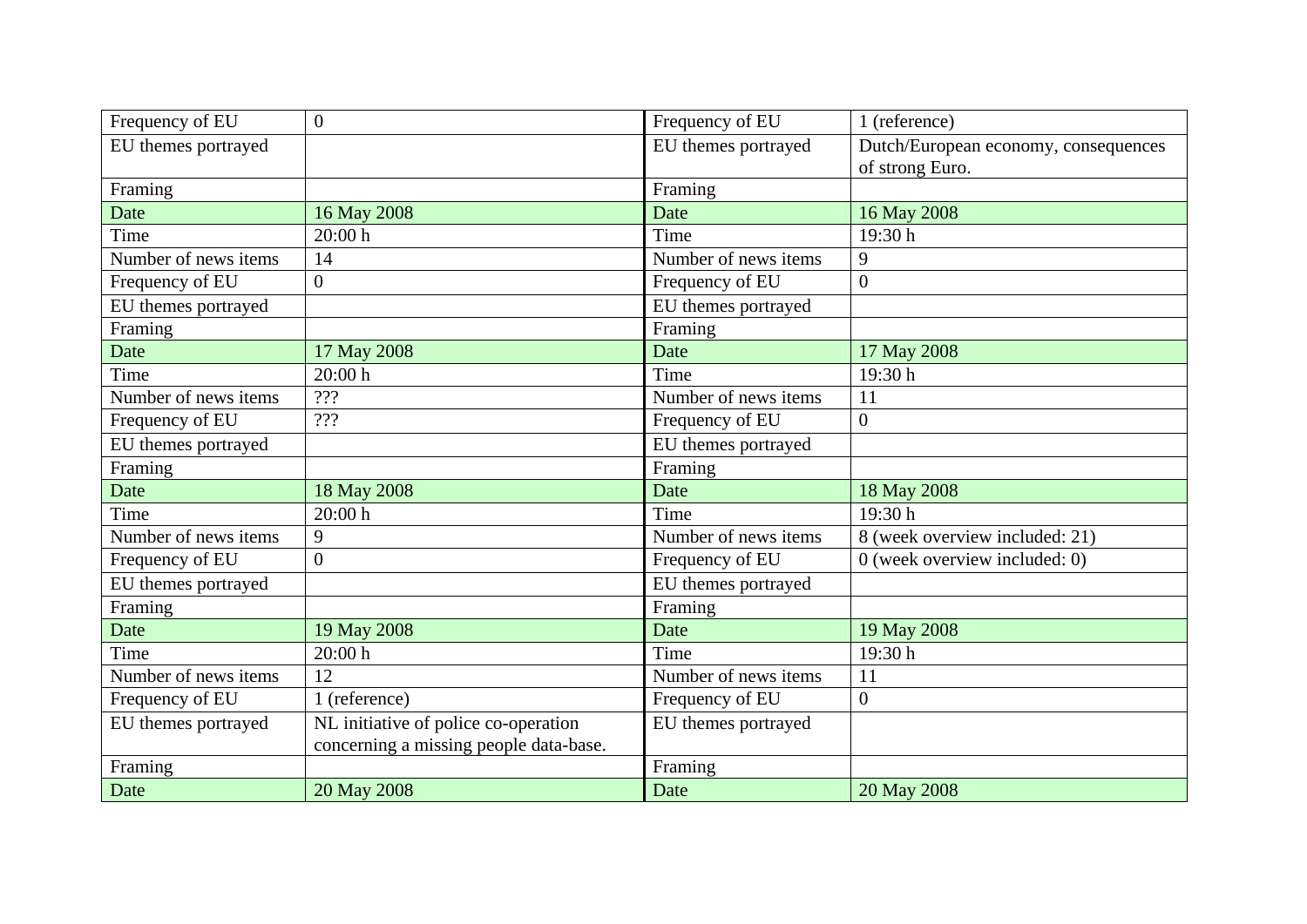| Time                 | 20:00h         | Time                 | 19:30h                                                                                                                                                                                                      |
|----------------------|----------------|----------------------|-------------------------------------------------------------------------------------------------------------------------------------------------------------------------------------------------------------|
| Number of news items | ???            | Number of news items | 9                                                                                                                                                                                                           |
| Frequency of EU      | ???            | Frequency of EU      | $1$ (item)                                                                                                                                                                                                  |
| EU themes portrayed  |                | EU themes portrayed  | The inhabitants of Texel fear to lose their<br>own ferry due to EU regulation on public<br>tender of public transport which provides<br>for ferry companies all over EU to take<br>over the ferry line (-). |
| Framing              |                | Framing              | Conflict frame, human interest frame                                                                                                                                                                        |
| Date                 | 21 May 2008    | Date                 | 21 May 2008                                                                                                                                                                                                 |
| Time                 | 20:00 h        | Time                 | 19:30h                                                                                                                                                                                                      |
| Number of news items | 13             | Number of news items | 11                                                                                                                                                                                                          |
| Frequency of EU      | $\overline{0}$ | Frequency of EU      | $\overline{0}$                                                                                                                                                                                              |
| EU themes portrayed  |                | EU themes portrayed  |                                                                                                                                                                                                             |
| Framing              |                | Framing              |                                                                                                                                                                                                             |
| Date                 | 22 May 2008    | Date                 | 22 May 2008                                                                                                                                                                                                 |
| Time                 | 20:00 h        | Time                 | 19:30h                                                                                                                                                                                                      |
| Number of news items | 12             | Number of news items | 11                                                                                                                                                                                                          |
| Frequency of EU      | $\overline{0}$ | Frequency of EU      | $1$ (item)                                                                                                                                                                                                  |
| EU themes portrayed  |                | EU themes portrayed  | MEP Maaten states that the junta of Birma<br>should be stopped and aid should be<br>provided.                                                                                                               |
| Framing              |                | Framing              | Morality frame, conflict frame                                                                                                                                                                              |
| Date                 | 23 May 2008    | Date                 | 23 May 2008                                                                                                                                                                                                 |
| Time                 | 20:00 h        | Time                 | 19:30 h                                                                                                                                                                                                     |
| Number of news items | 13             | Number of news items | ???                                                                                                                                                                                                         |
| Frequency of EU      | $\overline{0}$ | Frequency of EU      | ???                                                                                                                                                                                                         |
| EU themes portrayed  |                | EU themes portrayed  |                                                                                                                                                                                                             |
| Framing              |                | Framing              |                                                                                                                                                                                                             |
| Date                 | 24 May 2008    | Date                 | 24 May 2008                                                                                                                                                                                                 |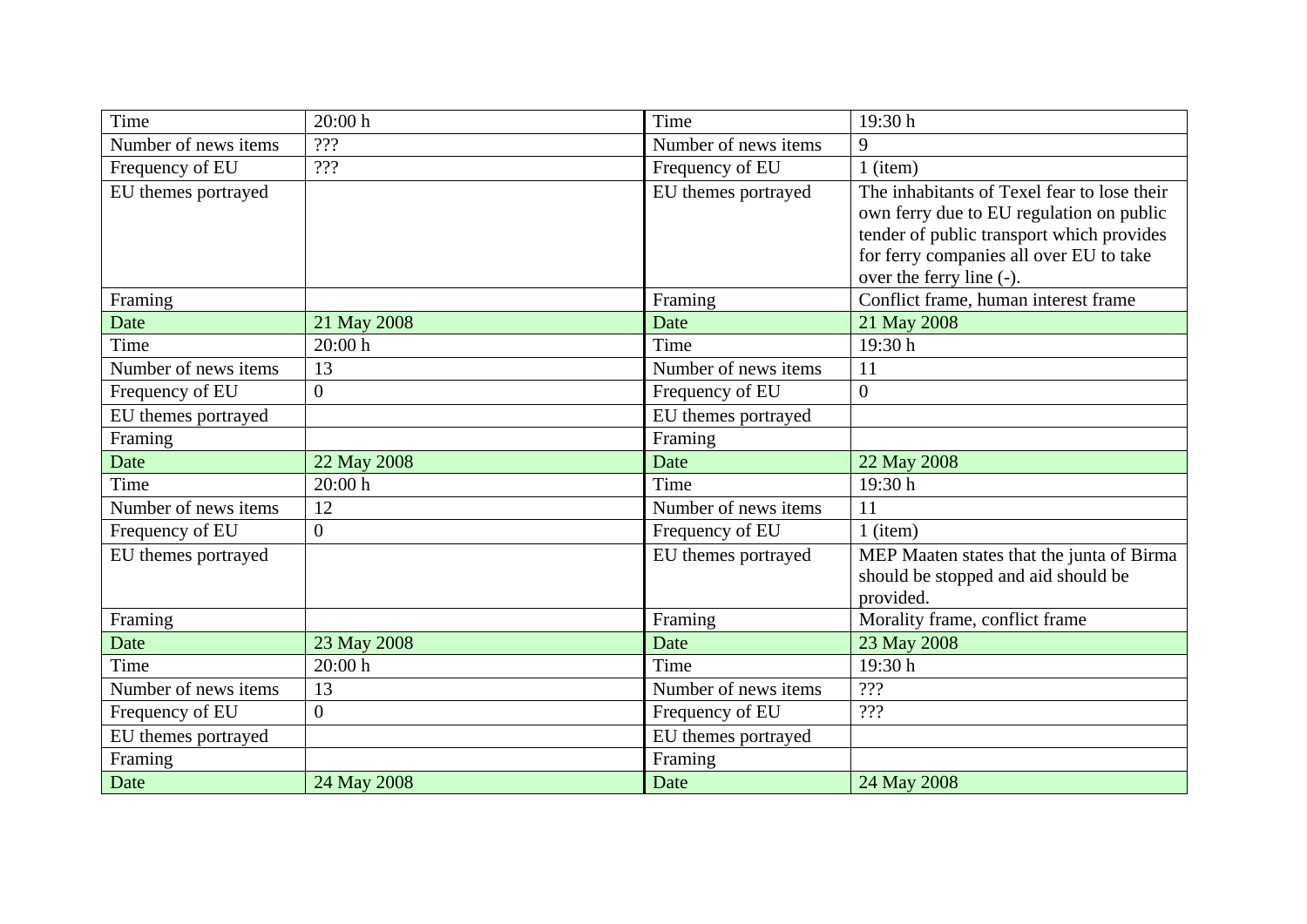| Time                 | 20:00 h                                  | Time                 | 19:30 h                                   |
|----------------------|------------------------------------------|----------------------|-------------------------------------------|
| Number of news items | 10                                       | Number of news items | 13                                        |
| Frequency of EU      | 1 (reference)                            | Frequency of EU      | $\overline{0}$                            |
| EU themes portrayed  | Eurovision songcontest, Serbia in the    | EU themes portrayed  |                                           |
|                      | European spotlights. Serbia, the country |                      |                                           |
|                      | who is divided on the issue of EU.       |                      |                                           |
| Framing              |                                          | Framing              |                                           |
| Date                 | 25 May 2008                              | Date                 | 25 May 2008                               |
| Time                 | 20:00 h                                  | Time                 | 19:30h                                    |
| Number of news items | 11                                       | Number of news items | ???                                       |
| Frequency of EU      | $\theta$                                 | Frequency of EU      | ???                                       |
| EU themes portrayed  |                                          | EU themes portrayed  |                                           |
| Framing              |                                          | Framing              |                                           |
| Date                 | 26 May 2008                              | Date                 | 26 May 2008                               |
| Time                 | 20:00 h                                  | Time                 | 19:30 h                                   |
| Number of news items | 12                                       | Number of news items | 9                                         |
| Frequency of EU      | 2 (reference)                            | Frequency of EU      | $\boldsymbol{0}$                          |
| EU themes portrayed  | - EU educates since 2002 the Afghan      | EU themes portrayed  |                                           |
|                      | police and doubles the number of         |                      |                                           |
|                      | instructors.                             |                      |                                           |
|                      | - Texel keeps its own ferry. The Dutch   |                      |                                           |
|                      | secretary of state makes an exception on |                      |                                           |
|                      | EU regulation concerning public tender.  |                      |                                           |
| Framing              |                                          | Framing              |                                           |
| Date                 | 27 May 2008                              | Date                 | 27 May 2008                               |
| Time                 | 20:00 h                                  | Time                 | 19:30 h                                   |
| Number of news items | 14                                       | Number of news items | 13                                        |
| Frequency of EU      | $\overline{0}$                           | Frequency of EU      | 1 (reference)                             |
| EU themes portrayed  |                                          | EU themes portrayed  | The socialist party wants to create their |
|                      |                                          |                      | own bill to enforce a referendum on the   |
|                      |                                          |                      | European constitution.                    |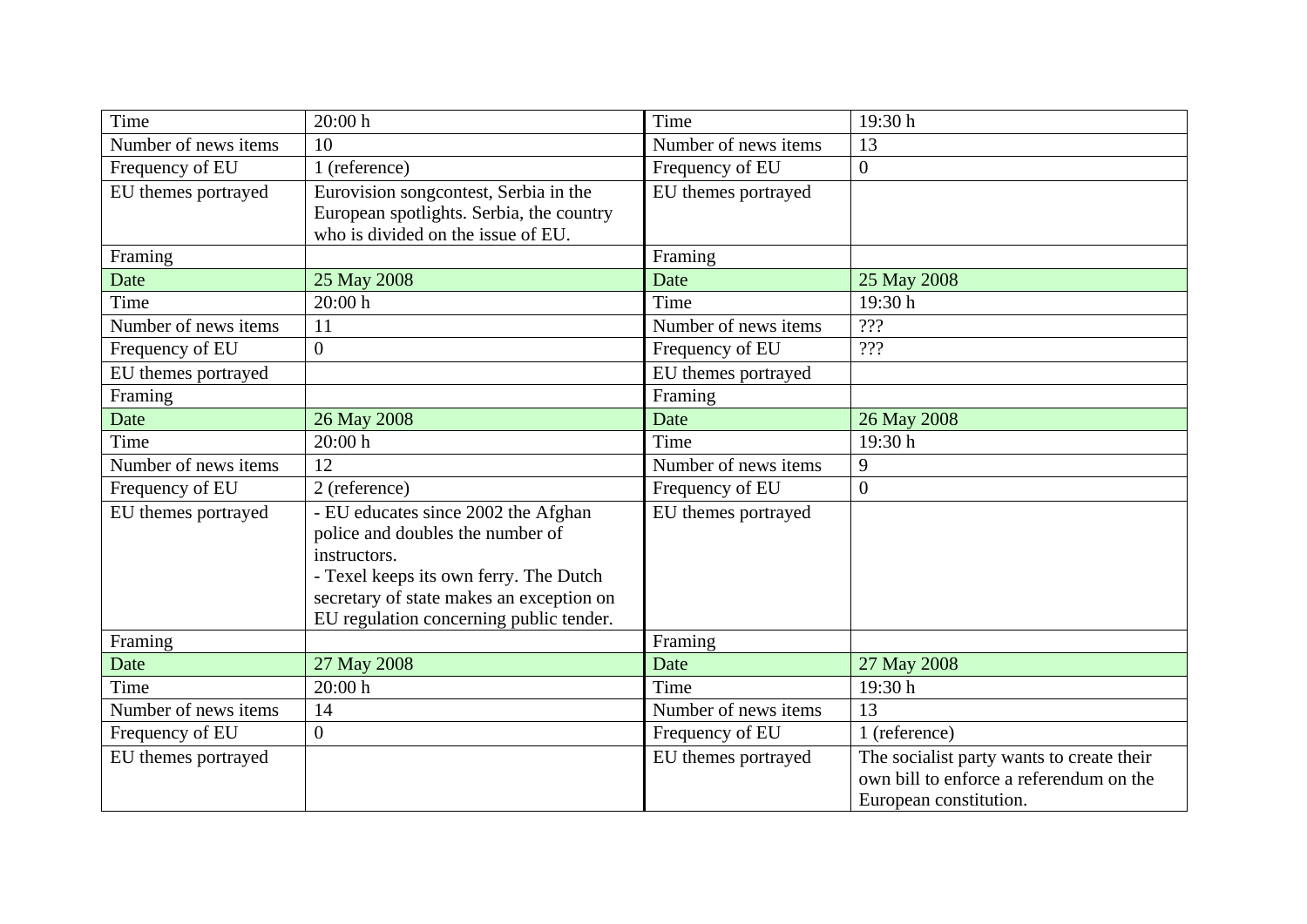| Framing              |                                               | Framing              |                                         |
|----------------------|-----------------------------------------------|----------------------|-----------------------------------------|
| Date                 | 28 May 2008                                   | Date                 | 28 May 2008                             |
| Time                 | 20:00 h                                       | Time                 | 19:30h                                  |
| Number of news items | 13                                            | Number of news items | ???                                     |
| Frequency of EU      | 1 (reference)                                 | Frequency of EU      | ???                                     |
| EU themes portrayed  | EU wants to extend the milkquota, Dutch       | EU themes portrayed  |                                         |
|                      | farmers are affraid that the prices will fall |                      |                                         |
|                      | and undertake action.                         |                      |                                         |
| Framing              |                                               | Framing              |                                         |
| Date                 | 29 May 2008                                   | Date                 | 29 May 2008                             |
| Time                 | 20:00h                                        | Time                 | 19:30 h                                 |
| Number of news items | 14                                            | Number of news items | 13                                      |
| Frequency of EU      | $\overline{0}$                                | Frequency of EU      | $\overline{0}$                          |
| EU themes portrayed  |                                               | EU themes portrayed  |                                         |
| Framing              |                                               | Framing              |                                         |
| Date                 | 30 May 2008                                   | Date                 | 30 May 2008                             |
| Time                 | 20:00h                                        | Time                 | 19:30 h                                 |
| Number of news items | 10                                            | Number of news items | 13                                      |
| Frequency of EU      | 2 (items)                                     | Frequency of EU      | 2 (references)                          |
| EU themes portrayed  | - EU forces member states to inventorise      | EU themes portrayed  | - Eurocommissioner states that the Fifa |
|                      | the national security situation; a tangible   |                      | plan conflicts with the EU's freedom of |
|                      | result of EU regulation (-).                  |                      | movement of persons principle.          |
|                      | - Fifa plan to limit the power of rich clubs  |                      | - Polish economy grows due to EU        |
|                      | conflicts with EU's freedom of movement       |                      | accession. Dutch fench construction     |
|                      | of persons principle.                         |                      | companies busy with building fences     |
|                      |                                               |                      | around villas of rich Poles.            |
| Framing              | Responsibility frame & conflict frame.        | Framing              |                                         |
| Date                 | 31 May 2008                                   | Date                 | 31 May 2008                             |
| Time                 | 20:00 h                                       | Time                 | 19:30 h                                 |
| Number of news items | 11                                            | Number of news items |                                         |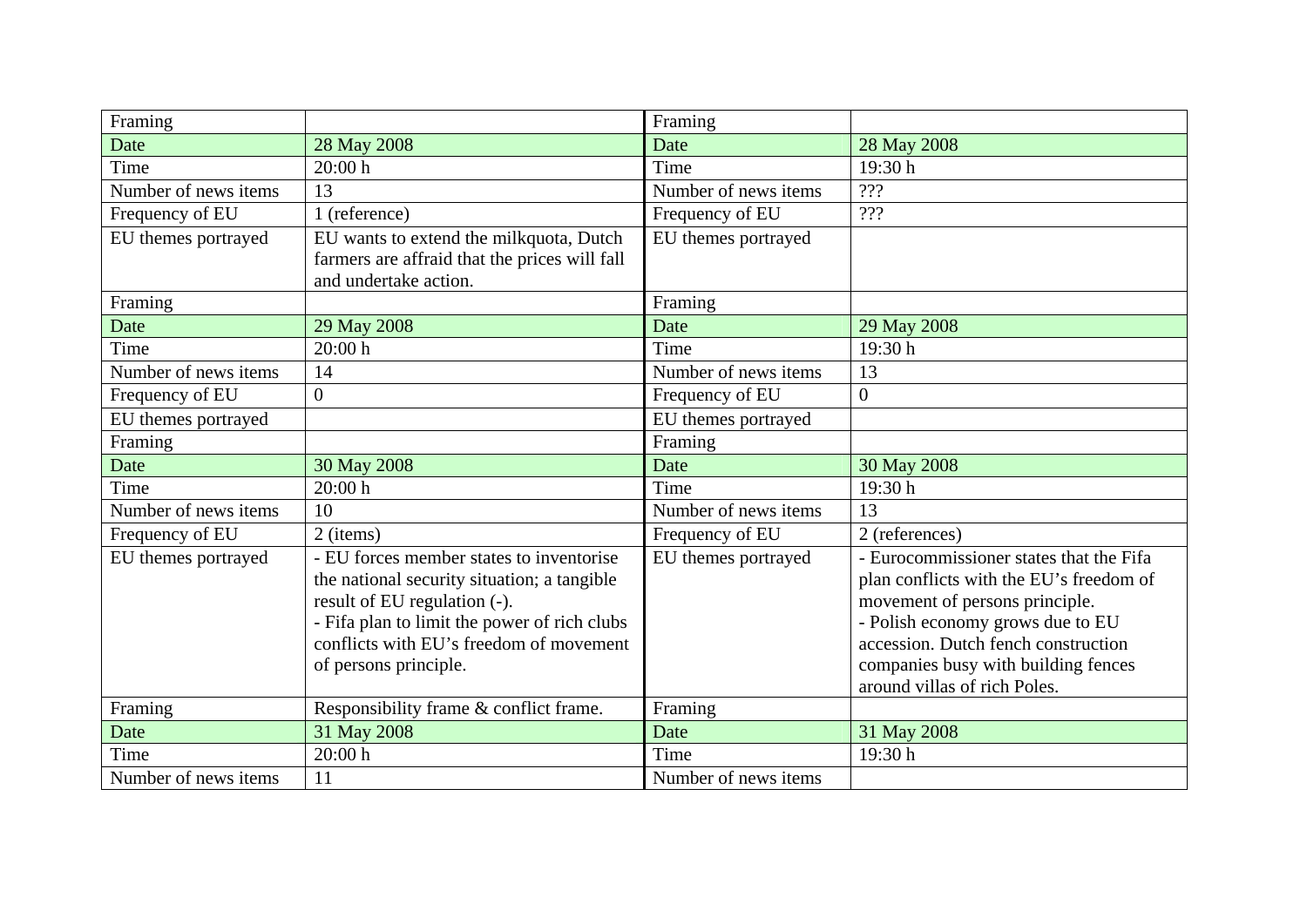| Frequency of EU      | $\overline{0}$                                                                                          | Frequency of EU      | 10                                                                                                                      |
|----------------------|---------------------------------------------------------------------------------------------------------|----------------------|-------------------------------------------------------------------------------------------------------------------------|
| EU themes portrayed  |                                                                                                         | EU themes portrayed  | $\overline{0}$                                                                                                          |
| Framing              |                                                                                                         | Framing              |                                                                                                                         |
| Date                 | 1 June 2008                                                                                             | Date                 | 1 June 2008                                                                                                             |
| Time                 | 20:00h                                                                                                  | Time                 | 19:30 h                                                                                                                 |
| Number of news items | 9                                                                                                       | Number of news items | 10 (week overview included: 22)                                                                                         |
| Frequency of EU      | $\overline{0}$                                                                                          | Frequency of EU      | 2 (references, week overview included: 2)                                                                               |
| EU themes portrayed  |                                                                                                         | EU themes portrayed  | - Dutch marines on EU-for mission in<br>Tsjaad.<br>- There is no chance that the EU level will<br>lower the Diesel-tax. |
| Framing              |                                                                                                         | Framing              |                                                                                                                         |
| Date                 | 2 June 2008                                                                                             | Date                 | 2 June 2008                                                                                                             |
| Time                 | 20:00h                                                                                                  | Time                 | 19:30 h                                                                                                                 |
| Number of news items | 12                                                                                                      | Number of news items | 12                                                                                                                      |
| Frequency of EU      | $\overline{0}$                                                                                          | Frequency of EU      | $\overline{0}$                                                                                                          |
| EU themes portrayed  |                                                                                                         | EU themes portrayed  |                                                                                                                         |
| Framing              |                                                                                                         | Framing              |                                                                                                                         |
| Date                 | 3 June 2008                                                                                             | Date                 | 3 June 2008                                                                                                             |
| Time                 | 20:00h                                                                                                  | Time                 | 19:30h                                                                                                                  |
| Number of news items | 12                                                                                                      | Number of news items | ???                                                                                                                     |
| Frequency of EU      | $1$ (item)                                                                                              | Frequency of EU      | ???                                                                                                                     |
| EU themes portrayed  | EU supports Palestinian police. EU experts<br>teach them how to manage and finance the<br>police force. | EU themes portrayed  |                                                                                                                         |
| Framing              | Responsibility frame                                                                                    | Framing              |                                                                                                                         |
| Date                 | 4 June 2008                                                                                             | Date                 | 4 June 2008                                                                                                             |
| Time                 | 20:00h                                                                                                  | Time                 | 19:30 h                                                                                                                 |
| Number of news items | 11                                                                                                      | Number of news items | 12                                                                                                                      |
| Frequency of EU      | $1$ (item)                                                                                              | Frequency of EU      | 1 (reference)                                                                                                           |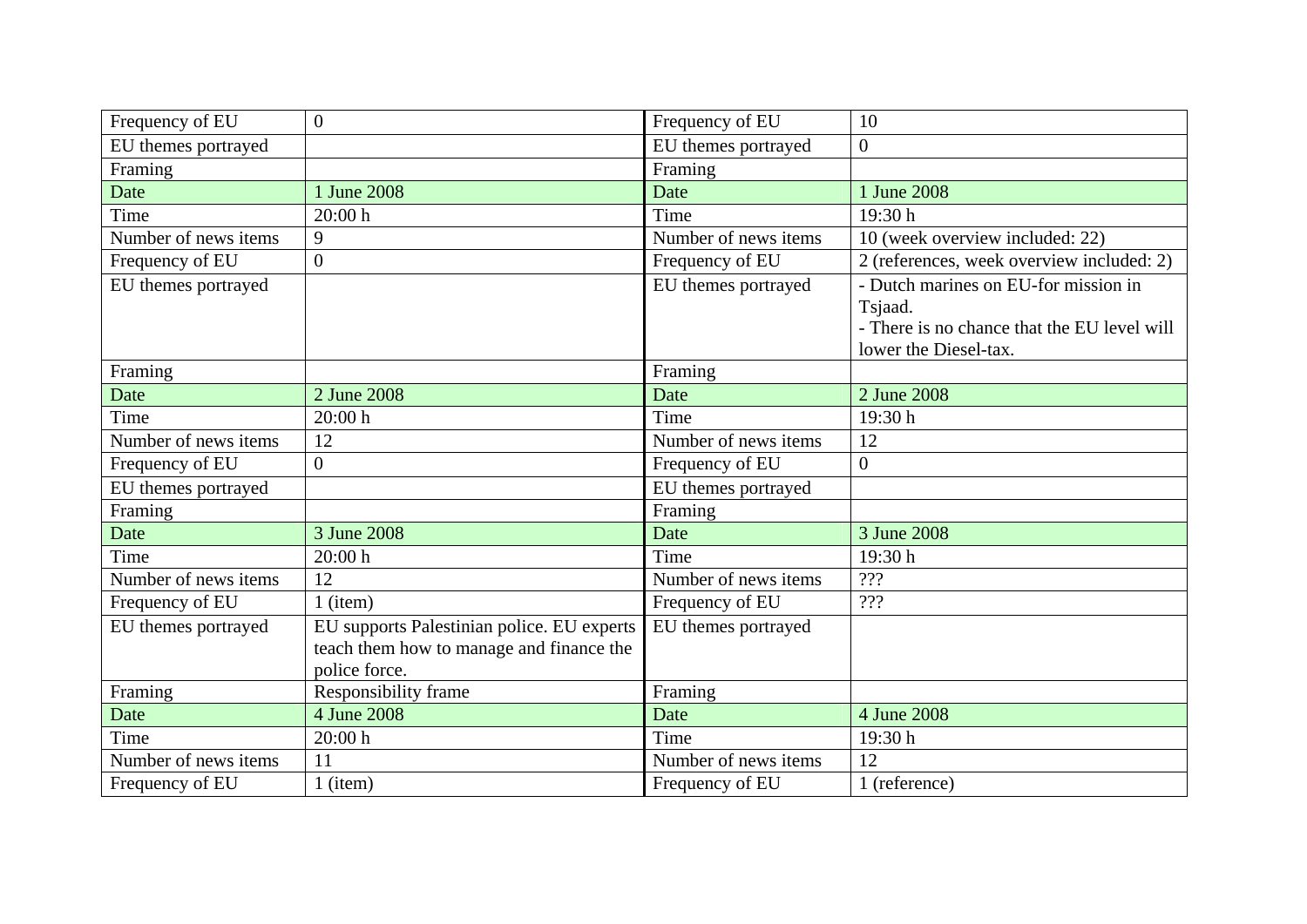| EU themes portrayed  | Delegation of fishermen has spoken with<br>the Commission, they protest against the<br>high fuelprices and demand for<br>compensation. | EU themes portrayed  | - Protest of fishermen at the Commission<br>building. The European Commission is<br>not going to reduce the Dieselprices. |
|----------------------|----------------------------------------------------------------------------------------------------------------------------------------|----------------------|---------------------------------------------------------------------------------------------------------------------------|
| Framing              | <b>Conflict frame</b>                                                                                                                  | Framing              |                                                                                                                           |
| Date                 | 5 June 2008                                                                                                                            | Date                 | 5 June 2008                                                                                                               |
| Time                 | 20:00h                                                                                                                                 | Time                 | 19:30 h                                                                                                                   |
| Number of news items | 13                                                                                                                                     | Number of news items | ???                                                                                                                       |
| Frequency of EU      | 1 (reference)                                                                                                                          | Frequency of EU      | ???                                                                                                                       |
| EU themes portrayed  | People in Europe think that electing<br>Obama is better for Europe than electing<br>McCain.                                            | EU themes portrayed  |                                                                                                                           |
| Framing              |                                                                                                                                        | Framing              |                                                                                                                           |
| Date                 | 6 June 2008                                                                                                                            | Date                 | 6 June 2008                                                                                                               |
| Time                 | 20:00h                                                                                                                                 | Time                 | 19:30 h                                                                                                                   |
| Number of news items | 12                                                                                                                                     | Number of news items | 11                                                                                                                        |
| Frequency of EU      | $\overline{0}$                                                                                                                         | Frequency of EU      | $\overline{0}$                                                                                                            |
| EU themes portrayed  |                                                                                                                                        | EU themes portrayed  |                                                                                                                           |
| Framing              |                                                                                                                                        | Framing              |                                                                                                                           |
| Date                 | 7 June 2008                                                                                                                            | Date                 | 7 June 2008                                                                                                               |
| Time                 | 20:00h                                                                                                                                 | Time                 | 19:30 h                                                                                                                   |
| Number of news items | 10                                                                                                                                     | Number of news items | ???                                                                                                                       |
| Frequency of EU      | $\Omega$                                                                                                                               | Frequency of EU      | ???                                                                                                                       |
| EU themes portrayed  |                                                                                                                                        | EU themes portrayed  |                                                                                                                           |
| Framing              |                                                                                                                                        | Framing              |                                                                                                                           |
| Date                 | 8 June 2008                                                                                                                            | Date                 | 8 June 2008                                                                                                               |
| Time                 | 20:00h                                                                                                                                 | Time                 | 19:30 h                                                                                                                   |
| Number of news items | 12                                                                                                                                     | Number of news items | ???                                                                                                                       |
| Frequency of EU      | $\overline{0}$                                                                                                                         | Frequency of EU      | ???                                                                                                                       |
| EU themes portrayed  |                                                                                                                                        | EU themes portrayed  |                                                                                                                           |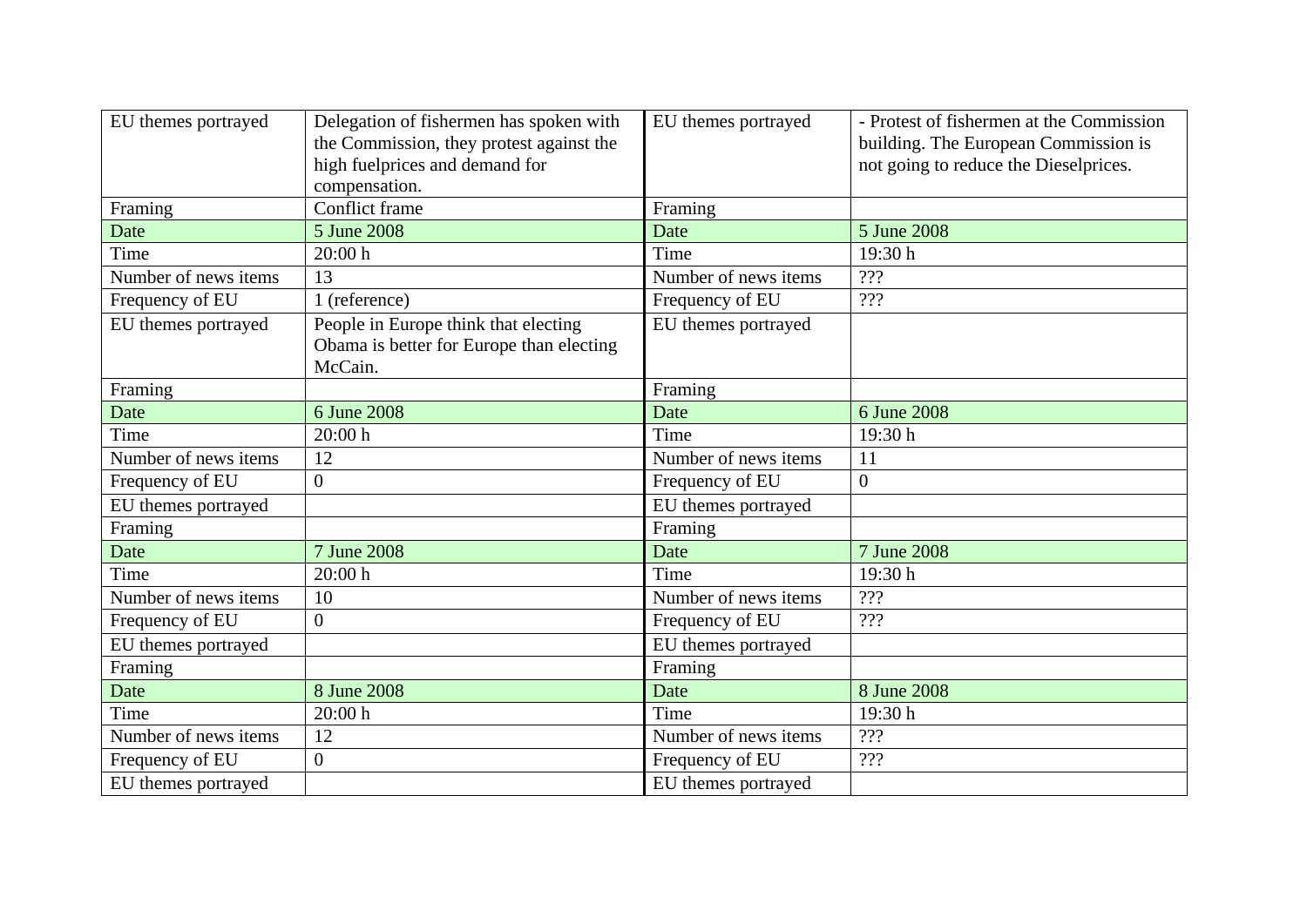| Framing              |                                                                                                                                                | Framing              |                                  |
|----------------------|------------------------------------------------------------------------------------------------------------------------------------------------|----------------------|----------------------------------|
| Date                 | 9 June 2008                                                                                                                                    | Date                 | 9 June 2008                      |
| Time                 | 20:00h                                                                                                                                         | Time                 | 19:30h                           |
| Number of news items | 14                                                                                                                                             | Number of news items | 12                               |
| Frequency of EU      | 1 (reference)                                                                                                                                  | Frequency of EU      | $\overline{0}$                   |
| EU themes portrayed  | The European Commission has called for<br>mobile phone companies to lower their<br>prices before the first of July.                            | EU themes portrayed  |                                  |
| Framing              |                                                                                                                                                | Framing              |                                  |
| Date                 | 10 June 2008                                                                                                                                   | Date                 | 10 June 2008                     |
| Time                 | 20:00h                                                                                                                                         | Time                 | 19:30 h                          |
| Number of news items | 14                                                                                                                                             | Number of news items | ???                              |
| Frequency of EU      | $1$ (item)                                                                                                                                     | Frequency of EU      | ???                              |
| EU themes portrayed  | The European Commission wants to bring<br>down the costs of text messages till a<br>maximum of $\bigoplus$ , 12 per sms.                       | EU themes portrayed  |                                  |
| Framing              | Morality frame                                                                                                                                 | Framing              |                                  |
| Date                 | 11 June 2008                                                                                                                                   | Date                 | 11 June 2008                     |
| Time                 | 20:00 h                                                                                                                                        | Time                 | 19:30 h                          |
| Number of news items | 13                                                                                                                                             | Number of news items | $\mathbf{?}\mathbf{?}\mathbf{?}$ |
| Frequency of EU      | $2(1)$ reference & 1 item)                                                                                                                     | Frequency of EU      | ???                              |
| EU themes portrayed  | - European Commission opinion on high<br>fuel prices.<br>- Irish referendum on the Lisbon Treaty,<br>emphasis on both 'yes' and 'no' campaign. | EU themes portrayed  |                                  |
| Framing              | Conflict frame                                                                                                                                 | Framing              |                                  |
| Date                 | 12 June 2008                                                                                                                                   | Date                 | 12 June 2008                     |
| Time                 | 20:00h                                                                                                                                         | Time                 | 19:30h                           |
| Number of news items | 13                                                                                                                                             | Number of news items | 12                               |
| Frequency of EU      | 1 (item, $5 \text{ min.}$ )                                                                                                                    | Frequency of EU      | $1$ (item)                       |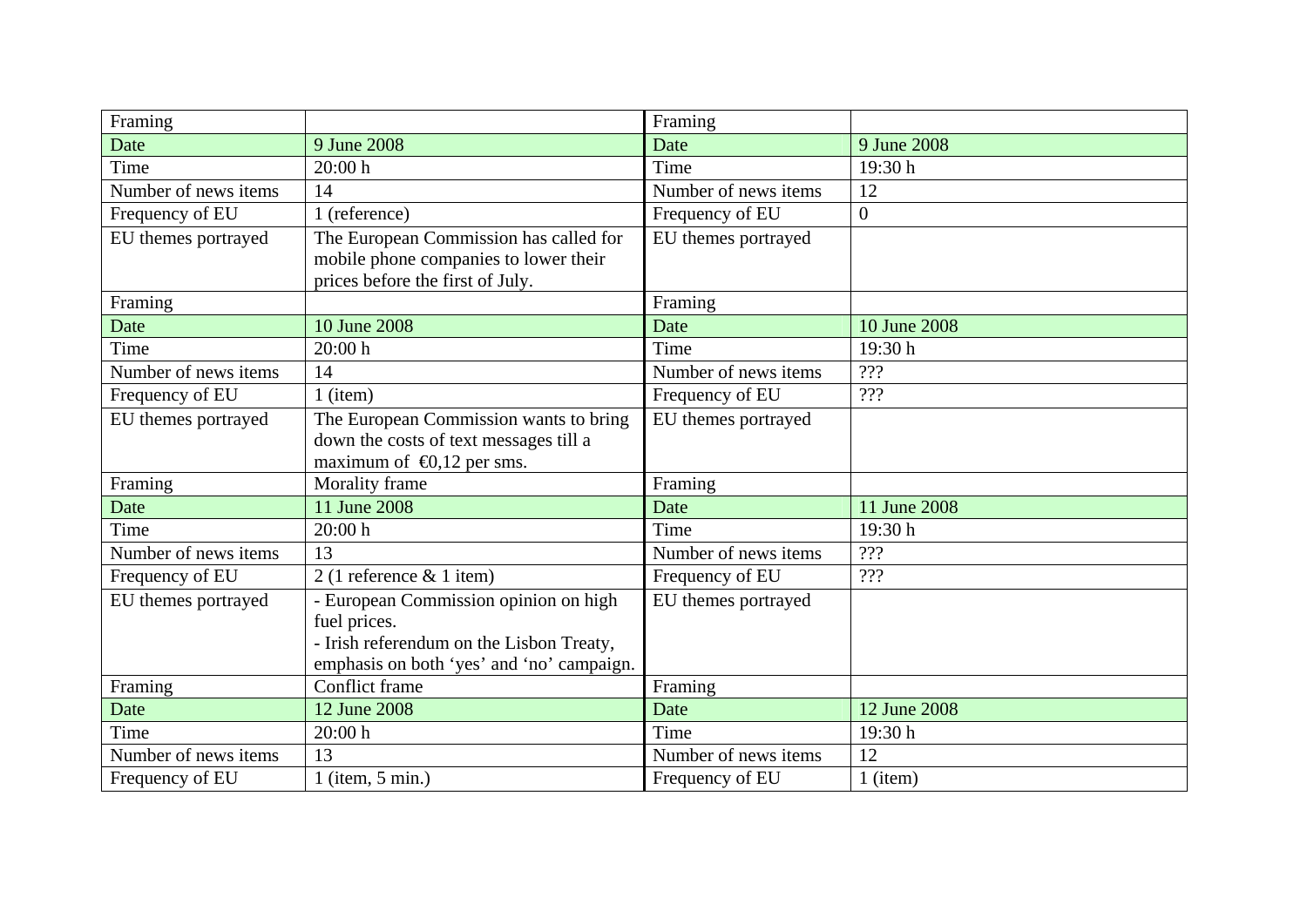| EU themes portrayed  | Irish referendum on the Lisbon Treaty, the<br>fate of Europe lies with Ireland.                                                                  | EU themes portrayed  | Irish referendum on the Lisbon Treaty.<br>Pro's and cons of voting yes/no. |
|----------------------|--------------------------------------------------------------------------------------------------------------------------------------------------|----------------------|----------------------------------------------------------------------------|
|                      | Description of Ireland's EU membership.<br>Conflict frame and economic                                                                           |                      | <b>Conflict frame</b>                                                      |
| Framing              | consequences frame                                                                                                                               | Framing              |                                                                            |
| Date                 | 13 June 2008                                                                                                                                     | Date                 | 13 June 2008                                                               |
| Time                 | 20:00h                                                                                                                                           | Time                 | 19:30h                                                                     |
| Number of news items | 10                                                                                                                                               | Number of news items | ???                                                                        |
| Frequency of EU      | 1 (item, $5$ min.)                                                                                                                               | Frequency of EU      | ???                                                                        |
| EU themes portrayed  | Irish 'no' to Lisbon Treaty. Explanation of<br>the treaty, motives for voting 'no', effects<br>of Irish 'no' for Europe, reaction of<br>Barosso. | EU themes portrayed  |                                                                            |
| Framing              | Responsibility frame, conflict frame                                                                                                             | Framing              |                                                                            |
| Date                 | 14 June 2008                                                                                                                                     | Date                 | 14 June 2008                                                               |
| Time                 | 20:00 h                                                                                                                                          | Time                 | 19:30h                                                                     |
| Number of news items | 10                                                                                                                                               | Number of news items | 12                                                                         |
| Frequency of EU      | $\overline{0}$                                                                                                                                   | Frequency of EU      | $\overline{0}$                                                             |
| EU themes portrayed  |                                                                                                                                                  | EU themes portrayed  |                                                                            |
| Framing              |                                                                                                                                                  | Framing              |                                                                            |
| Date                 | 15 June 2008                                                                                                                                     | Date                 | 15 June 2008                                                               |
| Time                 | 20:00h                                                                                                                                           | Time                 | 19:30 h                                                                    |
| Number of news items | 14                                                                                                                                               | Number of news items | ???                                                                        |
| Frequency of EU      | 1 (reference)                                                                                                                                    | Frequency of EU      | ???                                                                        |
| EU themes portrayed  | Own constitution for Kosovo; most EU<br>member states recognize Kosovo.                                                                          | EU themes portrayed  |                                                                            |
| Framing              |                                                                                                                                                  | Framing              |                                                                            |
| Date                 | 16 June 2008                                                                                                                                     | Date                 | 16 June 2008                                                               |
| Time                 | 20:00h                                                                                                                                           | Time                 | 19:30 h                                                                    |
| Number of news items | ???                                                                                                                                              | Number of news items | 12                                                                         |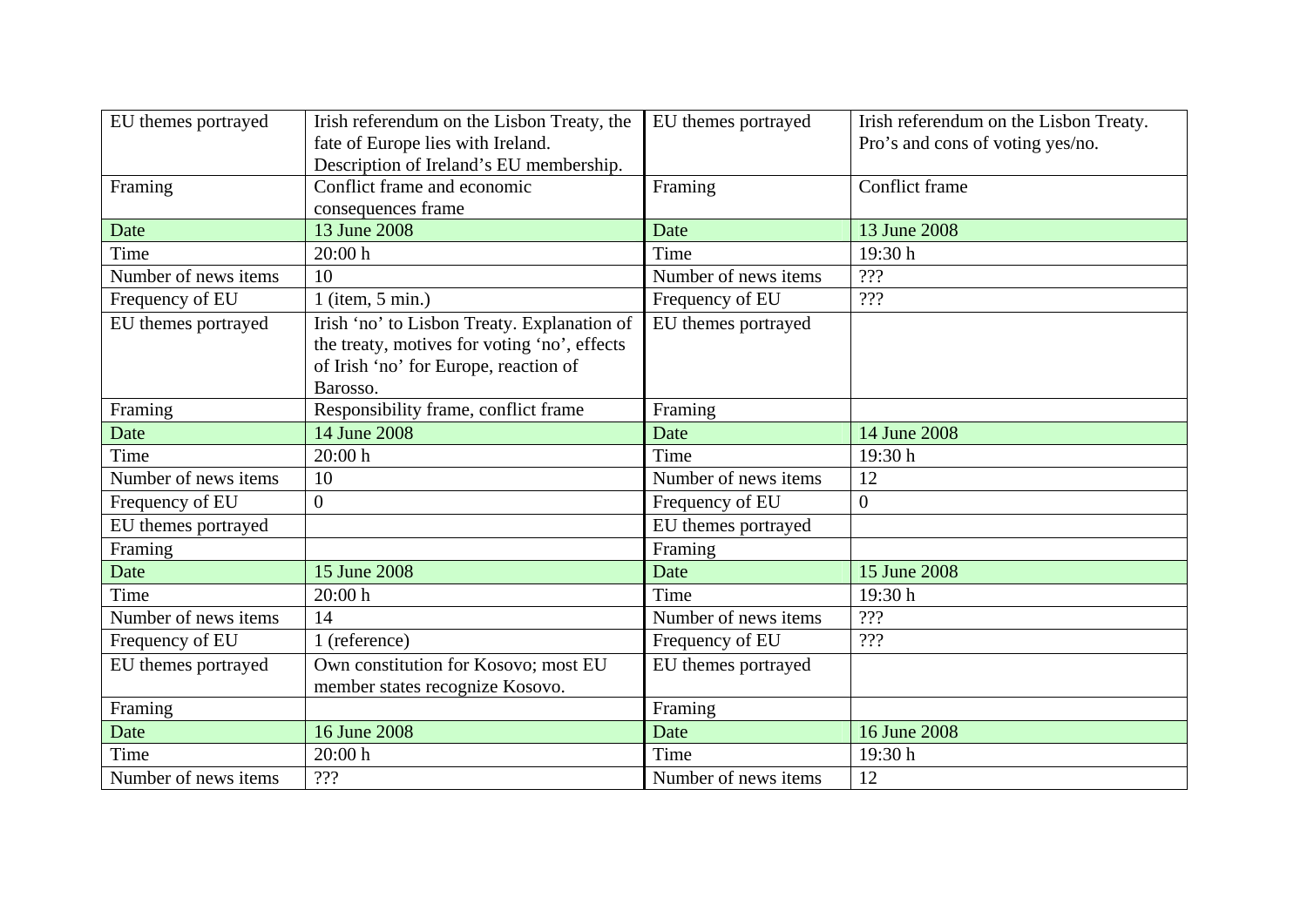| Frequency of EU      | ???                                                                        | Frequency of EU      | $\overline{0}$ |
|----------------------|----------------------------------------------------------------------------|----------------------|----------------|
| EU themes portrayed  |                                                                            | EU themes portrayed  |                |
| Framing              |                                                                            | Framing              |                |
| Date                 | 17 June 2008                                                               | Date                 | 17 June 2008   |
| Time                 | 20:00h                                                                     | Time                 | 19:30 h        |
| Number of news items | 13                                                                         | Number of news items | ???            |
| Frequency of EU      | $\overline{0}$                                                             | Frequency of EU      | 222            |
| EU themes portrayed  |                                                                            | EU themes portrayed  |                |
| Framing              |                                                                            | Framing              |                |
| Date                 | 18 June 2008                                                               | Date                 | 18 June 2008   |
| Time                 | 20:00h                                                                     | Time                 | 19:30h         |
| Number of news items | ???                                                                        | Number of news items | ???            |
| Frequency of EU      | ???                                                                        | Frequency of EU      | ???            |
| EU themes portrayed  |                                                                            | EU themes portrayed  |                |
| Framing              |                                                                            | Framing              |                |
| Date                 | 19 June 2008                                                               | Date                 | 19 June 2008   |
| Time                 | 20:00h                                                                     | Time                 | 19:30 h        |
| Number of news items | 12                                                                         | Number of news items | 11             |
| Frequency of EU      | $1$ (item, $3$ min.)                                                       | Frequency of EU      | $\overline{0}$ |
| EU themes portrayed  | EU leaders discuss the Lisbon Treaty                                       | EU themes portrayed  |                |
|                      | which cannot enter into force after Irish                                  |                      |                |
|                      | 'no'. Irish president comes up with                                        |                      |                |
|                      | possible sollutions; Balkenende's opinion.                                 |                      |                |
| Framing              | <b>Responsibility frame</b>                                                | Framing              |                |
| Date                 | 20 June 2008                                                               | Date                 | 20 June 2008   |
| Time                 | 20:00 h                                                                    | Time                 | 19:30h         |
| Number of news items | 14                                                                         | Number of news items | ???            |
| Frequency of EU      | 2 (references)                                                             | Frequency of EU      | ???            |
| EU themes portrayed  | - European Commission examines<br>sollutions for the high Diesel price. EU | EU themes portrayed  |                |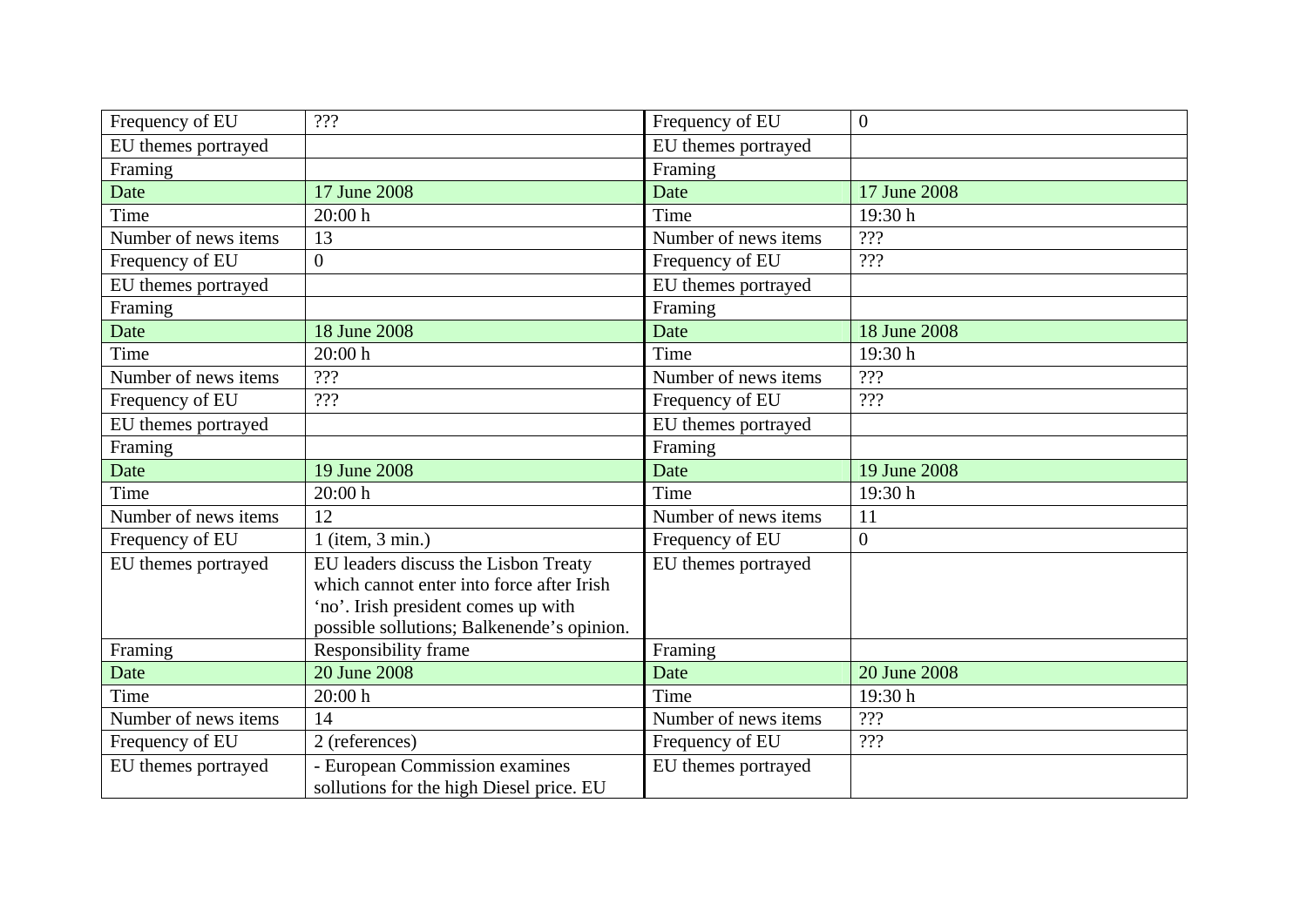|                      | heads of government cannot agree on<br>measures against the high Diesel prices.<br>- The EU abolishes sanctions against |                      |                |
|----------------------|-------------------------------------------------------------------------------------------------------------------------|----------------------|----------------|
|                      | Cuba.                                                                                                                   |                      |                |
| Framing              | Conflict frame                                                                                                          | Framing              |                |
| Date                 | 21 June 2008                                                                                                            | Date                 | 21 June 2008   |
| Time                 | 20:00h                                                                                                                  | Time                 | 19:30 h        |
| Number of news items | 10                                                                                                                      | Number of news items | ???            |
| Frequency of EU      | $\overline{0}$                                                                                                          | Frequency of EU      | ???            |
| EU themes portrayed  |                                                                                                                         | EU themes portrayed  |                |
| Framing              |                                                                                                                         | Framing              |                |
| Date                 | 22 June 2008                                                                                                            | Date                 | 22 June 2008   |
| Time                 | 20:00h                                                                                                                  | Time                 | 19:30 h        |
| Number of news items | 12                                                                                                                      | Number of news items | ???            |
| Frequency of EU      | $\overline{0}$                                                                                                          | Frequency of EU      | ???            |
| EU themes portrayed  |                                                                                                                         | EU themes portrayed  |                |
| Framing              |                                                                                                                         | Framing              |                |
| Date                 | 23 June 2008                                                                                                            | Date                 | 23 June 2008   |
| Time                 | 20:00h                                                                                                                  | Time                 | 19:30 h        |
| Number of news items | 12                                                                                                                      | Number of news items | ???            |
| Frequency of EU      | $\overline{0}$                                                                                                          | Frequency of EU      | ???            |
| EU themes portrayed  |                                                                                                                         | EU themes portrayed  |                |
| Framing              |                                                                                                                         | Framing              |                |
| Date                 | 24 June 2008                                                                                                            | Date                 | 24 June 2008   |
| Time                 | 20:00h                                                                                                                  | Time                 | 19:30 h        |
| Number of news items | 13                                                                                                                      | Number of news items | 13             |
| Frequency of EU      | $\overline{0}$                                                                                                          | Frequency of EU      | $\overline{0}$ |
| EU themes portrayed  |                                                                                                                         | EU themes portrayed  |                |
| Framing              |                                                                                                                         | Framing              |                |
| Date                 | 25 June 2008                                                                                                            | Date                 | 25 June 2008   |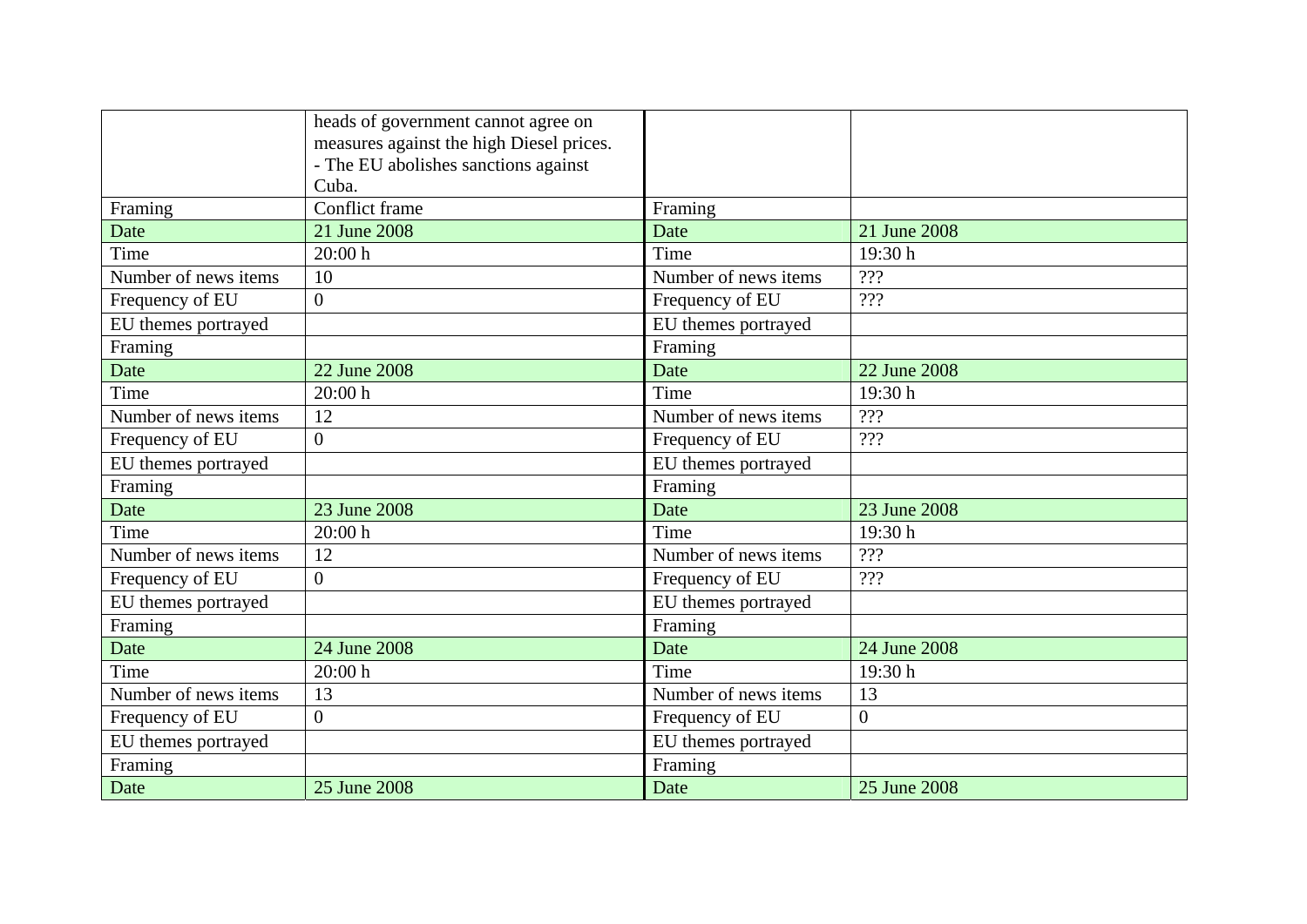| Time                 | 20:00h                                     | Time                 | 19:30 h         |
|----------------------|--------------------------------------------|----------------------|-----------------|
| Number of news items | 13                                         | Number of news items | ???             |
| Frequency of EU      | 1 (reference)                              | Frequency of EU      | ???             |
| EU themes portrayed  | EU and Russia negotiate about co-          | EU themes portraye   |                 |
|                      | operation possibilities in Siberia at the  |                      |                 |
|                      | Europe-Russa summit. Russia states: we     |                      |                 |
|                      | are EU's energy supplier and therefore we  |                      |                 |
|                      | demand political respect.                  |                      |                 |
| Framing              |                                            | Framing              |                 |
| Date                 | 26 June 2008                               | Date                 | 26 June 2008    |
| Time                 | 20:00 h                                    | Time                 | 19:30h          |
| Number of news items | 13                                         | Number of news items | ???             |
| Frequency of EU      | $1$ (item)                                 | Frequency of EU      | ???             |
| EU themes portrayed  | Europe & Russia summit, Russia wants to    | EU themes portrayed  |                 |
|                      | strenghten EU-Russian relationship, a      |                      |                 |
|                      | disputed co-operation agreement; Solana    |                      |                 |
|                      | & Barosso; Dutch EU ambassador states      |                      |                 |
|                      | 'energy is what connects EU and Russia'.   |                      |                 |
| Framing              | Conflict frame and economic consequenes    | Framing              |                 |
|                      | frame                                      |                      |                 |
| Date                 | 27 June 2008                               | Date                 | 27 June 2008    |
| Time                 | 20:00h                                     | Time                 | 19:30h          |
| Number of news items | 13                                         | Number of news items | 14              |
| Frequency of EU      | 1 (reference)                              | Frequency of EU      | $\overline{0}$  |
| EU themes portrayed  | Europe & Russia Summit                     | EU themes portrayed  |                 |
| Framing              |                                            | Framing              |                 |
| Date                 | 28 June 2008                               | Date                 | 28 June 2008    |
| Time                 | 20:00h                                     | Time                 | 19:30 h         |
| Number of news items | 10                                         | Number of news items | $\overline{12}$ |
| Frequency of EU      | 1 (reference)                              | Frequency of EU      | $\overline{0}$  |
| EU themes portrayed  | Eurlings calls for toleration of truckruns | EU themes portrayed  |                 |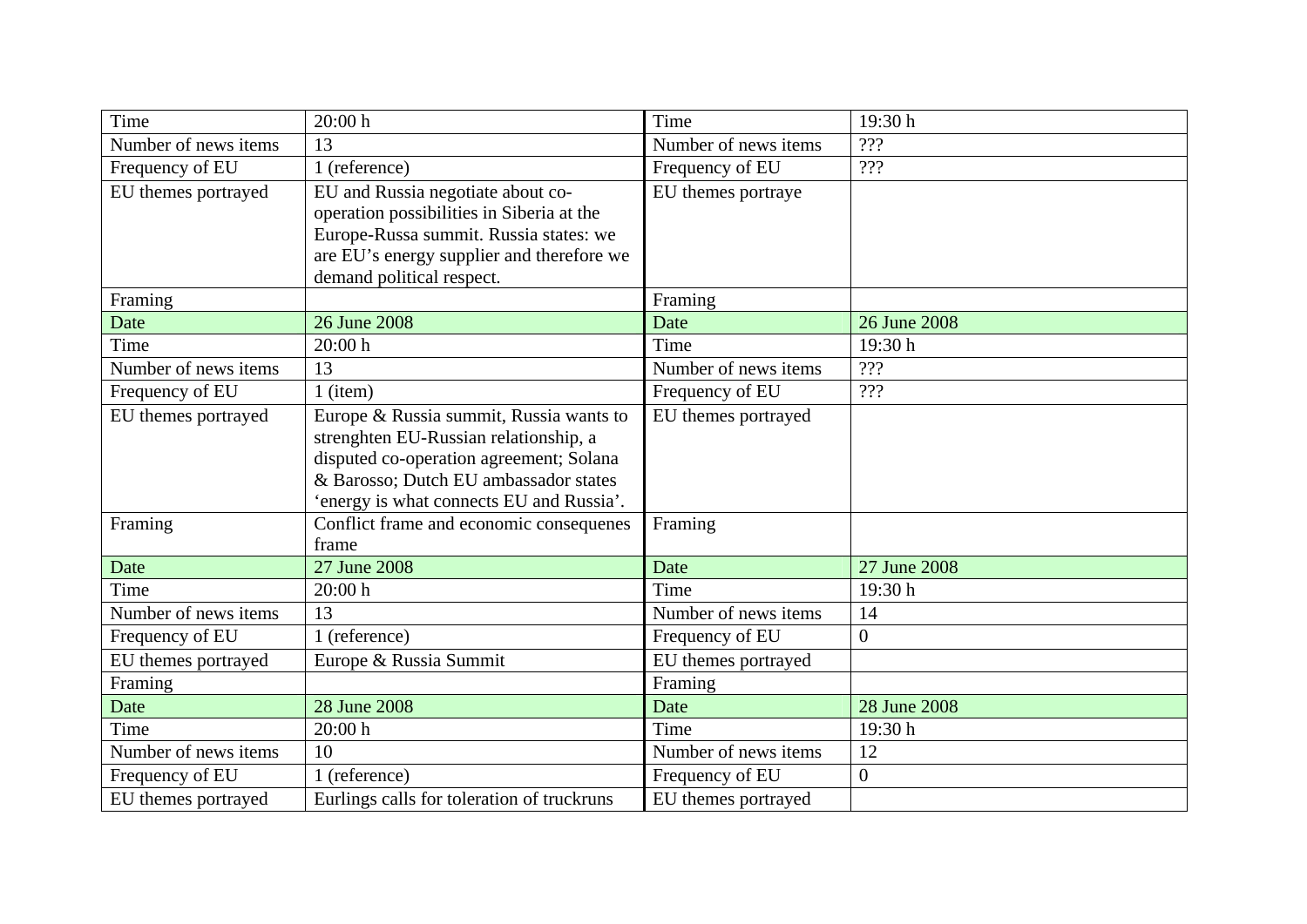|                      | with disabled children, which conflict with      |                      |                                 |
|----------------------|--------------------------------------------------|----------------------|---------------------------------|
|                      | EU regulation concerning driving and rest        |                      |                                 |
|                      | times.                                           |                      |                                 |
| Framing              |                                                  | Framing              |                                 |
| Date                 | 29 June 2008                                     | Date                 | 29 June 2008                    |
| Time                 | 20:00 h                                          | Time                 | 19:30 h                         |
| Number of news items | $\overline{7}$                                   | Number of news items | 8 (week overview included: 20)  |
| Frequency of EU      | $\overline{0}$                                   | Frequency of EU      | $0$ (week overview included: 0) |
| EU themes portrayed  |                                                  | EU themes portrayed  |                                 |
| Framing              |                                                  | Framing              |                                 |
| Date                 | 30 June 2008                                     | Date                 | 30 June 2008                    |
| Time                 | 20:00h                                           | Time                 | 19:30h                          |
| Number of news items | ???                                              | Number of news items | 12                              |
| Frequency of EU      | $\overline{?}$ ?                                 | Frequency of EU      | $\boldsymbol{0}$                |
| EU themes portrayed  |                                                  | EU themes portrayed  |                                 |
| Framing              |                                                  | Framing              |                                 |
| Date                 | 1 July 2008                                      | Date                 | 1 July 2008                     |
| Time                 | 20:00h                                           | Time                 | 19:30 h                         |
| Number of news items | 15                                               | Number of news items | 14                              |
| Frequency of EU      | $\overline{0}$                                   | Frequency of EU      | 1 (reference)                   |
| EU themes portrayed  |                                                  | EU themes portrayed  | EU DNA databank (european co-   |
|                      |                                                  |                      | operation, DNA exchange treaty) |
| Framing              |                                                  | Framing              |                                 |
| Date                 | 2 July 2008                                      | Date                 | 2 July 2008                     |
| Time                 | 20:00 h                                          | Time                 | 19:30h                          |
| Number of news items | 14                                               | Number of news items | 13                              |
| Frequency of EU      | 1 (reference)                                    | Frequency of EU      | $\overline{0}$                  |
| EU themes portrayed  | The ECB prepares to raise the interest<br>rates. | EU themes portrayed  |                                 |
| Framing              |                                                  | Framing              |                                 |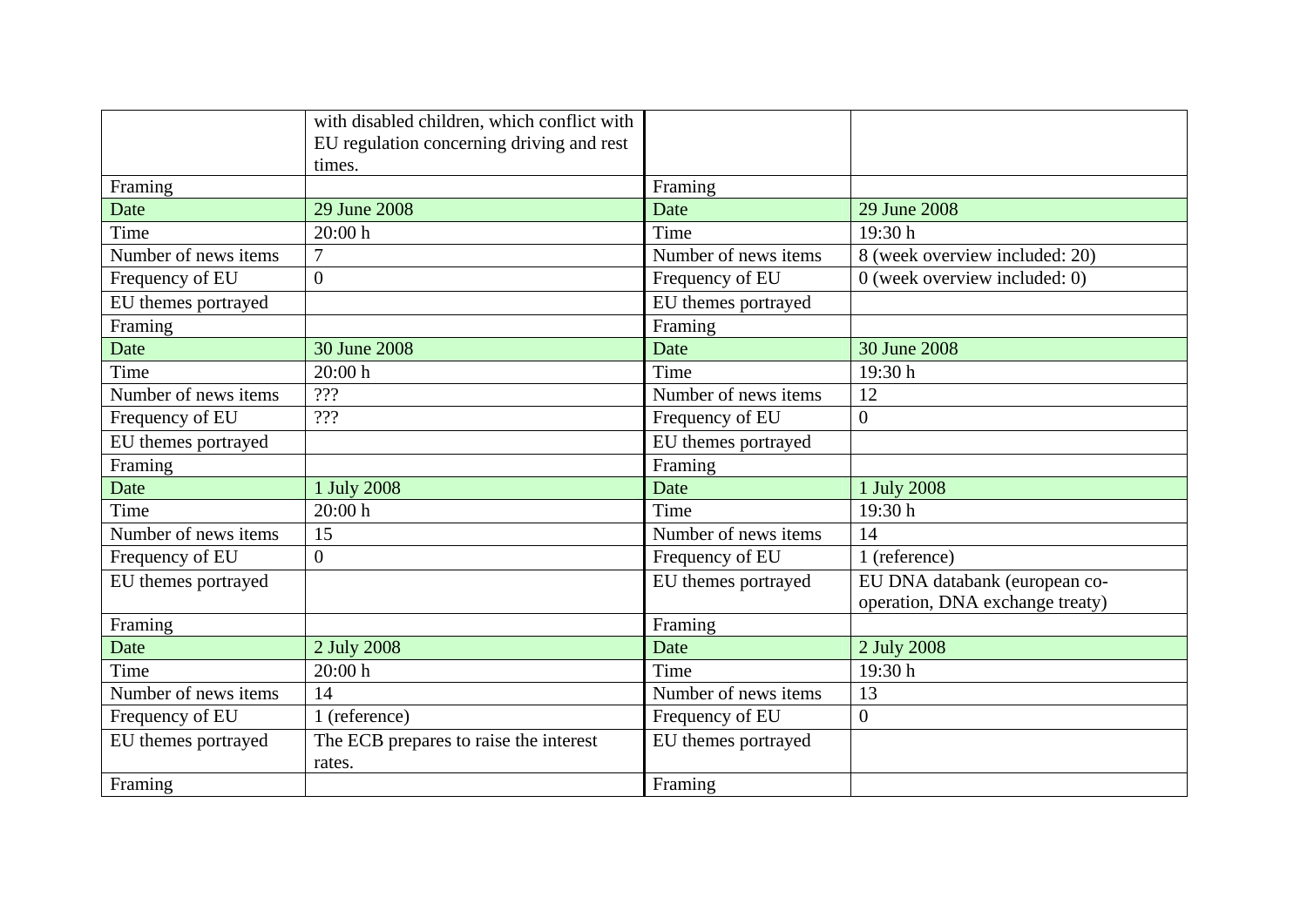| Date                 | 3 July 2008                               | Date                 | 3 July 2008                                |
|----------------------|-------------------------------------------|----------------------|--------------------------------------------|
| Time                 | 20:00 h                                   | Time                 | 19:30h                                     |
| Number of news items | 10                                        | Number of news items | 11                                         |
| Frequency of EU      | $1$ (item)                                | Frequency of EU      | $1$ (item)                                 |
| EU themes portrayed  | The ECB (Trichet) has raised the interest | EU themes portrayed  | ECB has raised interest rates. Explanation |
|                      | rates in order to combat the inflation.   |                      | of tasks ECB, correspondent in Frankfurt.  |
| Framing              | Economic consequences frame               | Framing              | Economic consequences frame                |
| Date                 | 4 July 2008                               | Date                 | 4 July 2008                                |
| Time                 | 20:00 h                                   | Time                 | 19:30h                                     |
| Number of news items | 12                                        | Number of news items | ???                                        |
| Frequency of EU      | $\overline{0}$                            | Frequency of EU      | ???                                        |
| EU themes portrayed  |                                           | EU themes portrayed  |                                            |
| Framing              |                                           | Framing              |                                            |
| Date                 | 5 July 2008                               | Date                 | 5 July 2008                                |
| Time                 | 20:00h                                    | Time                 | 19:30 h                                    |
| Number of news items | 9                                         | Number of news items | ???                                        |
| Frequency of EU      | $\overline{0}$                            | Frequency of EU      | ???                                        |
| EU themes portrayed  |                                           | EU themes portrayed  |                                            |
| Framing              |                                           | Framing              |                                            |
| Date                 | 6 July 2008                               | Date                 | 6 July 2008                                |
| Time                 | 20:00h                                    | Time                 | 19:30h                                     |
| Number of news items | 9                                         | Number of news items | 6 (week overview included: 18)             |
| Frequency of EU      | $\overline{0}$                            | Frequency of EU      | $0$ (week overview included: 0)            |
| EU themes portrayed  |                                           | EU themes portrayed  |                                            |
| Framing              |                                           | Framing              |                                            |
| Date                 | 7 July 2008                               | Date                 | 7 July 2008                                |
| Time                 | 20:00h                                    | Time                 | 19:30 h                                    |
| Number of news items | $\mathbf{?}\mathbf{?}$                    | Number of news items | ???                                        |
| Frequency of EU      | ???                                       | Frequency of EU      | ???                                        |
| EU themes portrayed  |                                           | EU themes portrayed  |                                            |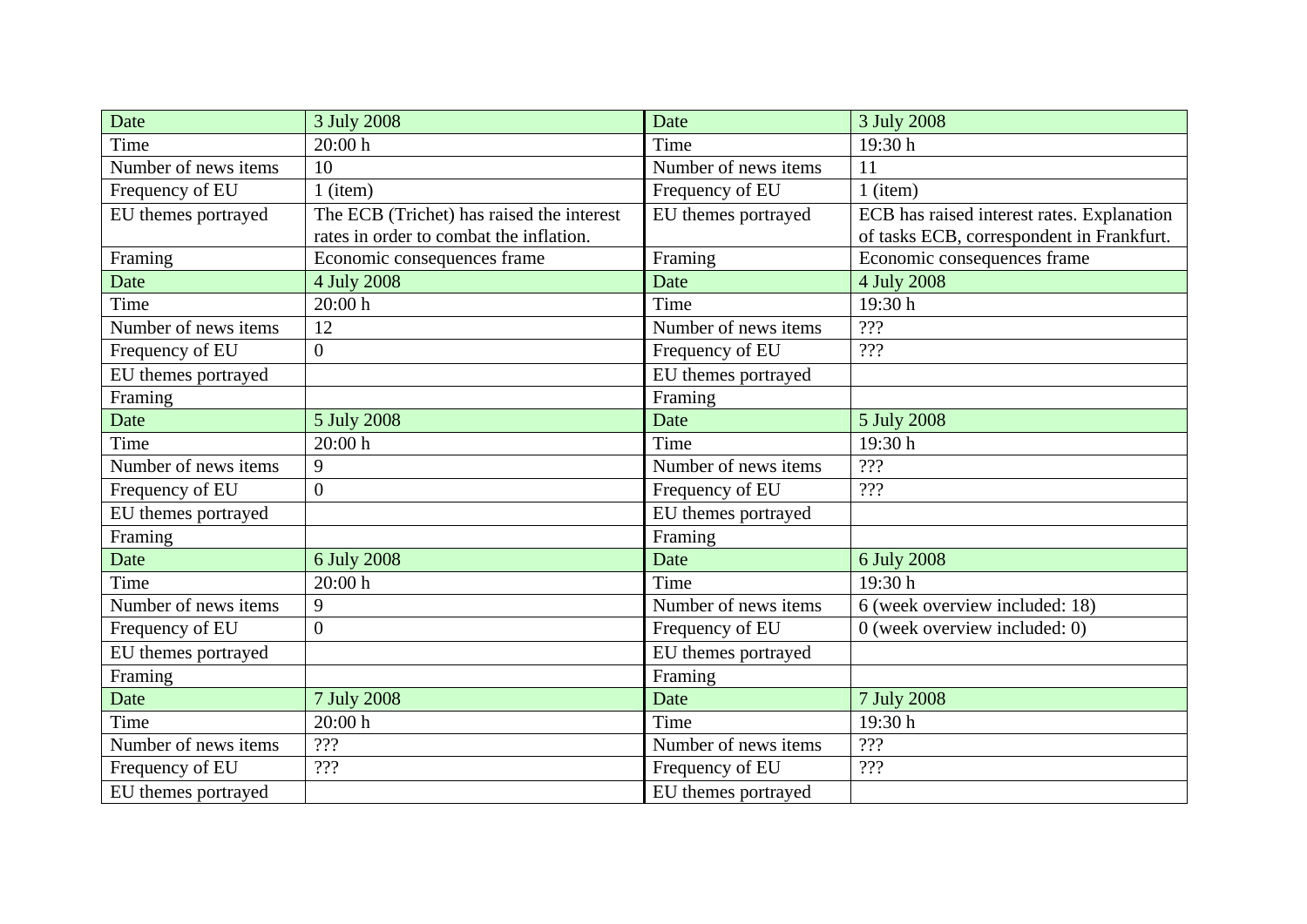| Framing              |                                           | Framing              |                |
|----------------------|-------------------------------------------|----------------------|----------------|
| Date                 | 8 July 2008                               | Date                 | 8 July 2008    |
| Time                 | 20:00 h                                   | Time                 | 19:30 h        |
| Number of news items | 14                                        | Number of news items | 11             |
| Frequency of EU      | 2 (items)                                 | Frequency of EU      | $\overline{0}$ |
| EU themes portrayed  | - First Chambre has approved the Treaty   | EU themes portrayed  |                |
|                      | of Lisbon: official Dutch 'yes'.          |                      |                |
|                      | - European Commission proposal to make    |                      |                |
|                      | the Eurovignet more expensive, though the |                      |                |
|                      | European Parliament and the 27 Member     |                      |                |
|                      | States have to confirm it first.          |                      |                |
| Framing              | Responsibility frame and economic         | Framing              |                |
|                      | consequences frame                        |                      |                |
| Date                 | 9 July 2008                               | Date                 | 9 July 2008    |
| Time                 | 20:00 h                                   | Time                 | 19:30h         |
| Number of news items | 15                                        | Number of news items | 13             |
| Frequency of EU      | $\overline{0}$                            | Frequency of EU      | $\overline{0}$ |
| EU themes portrayed  |                                           | EU themes portrayed  |                |
| Framing              |                                           | Framing              |                |
| Date                 | 10 July 2008                              | Date                 | 10 July 2008   |
| Time                 | 20:00h                                    | Time                 | 19:30 h        |
| Number of news items | 12                                        | Number of news items | 12             |
| Frequency of EU      | $1$ (item)                                | Frequency of EU      | $\overline{0}$ |
| EU themes portrayed  | Sarkozy (France is EU chairman) states    | EU themes portrayed  |                |
|                      | that the EU cannot enlarge as long as the |                      |                |
|                      | Lisbon Treaty is not in effect.           |                      |                |
| Framing              | <b>Conflict frame</b>                     | Framing              |                |
| Date                 | 11 July 2008                              | Date                 | 11 July 2008   |
| Time                 | 20:00 h                                   | Time                 | 19:30h         |
| Number of news items | 15                                        | Number of news items | ???            |
| Frequency of EU      | $\overline{0}$                            | Frequency of EU      | ???            |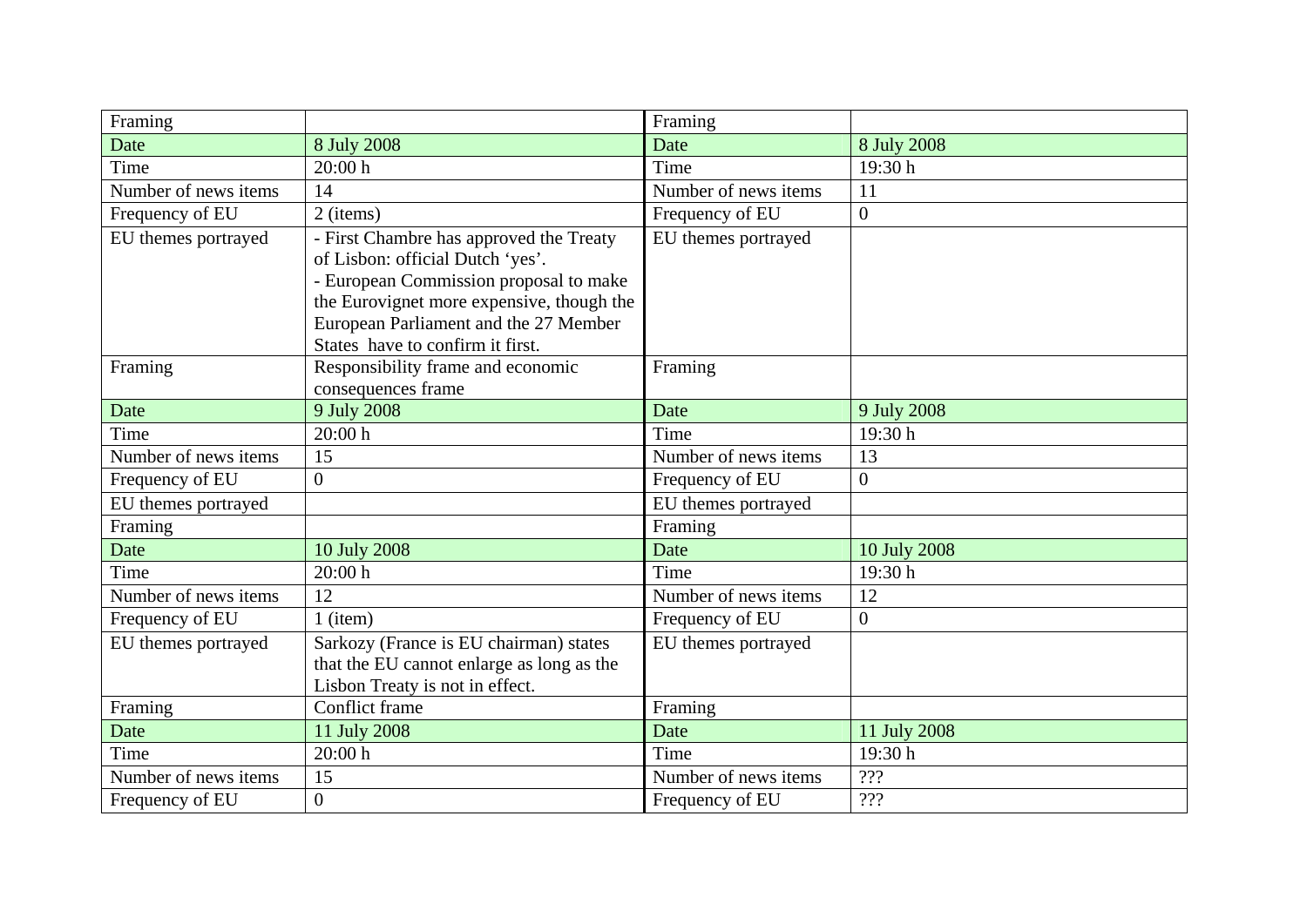| EU themes portrayed  |                                                                                                                                                                                       | EU themes portrayed  |                                                                                                                           |
|----------------------|---------------------------------------------------------------------------------------------------------------------------------------------------------------------------------------|----------------------|---------------------------------------------------------------------------------------------------------------------------|
| Framing              |                                                                                                                                                                                       | Framing              |                                                                                                                           |
| Date                 | 12 July 2008                                                                                                                                                                          | Date                 | 12 July 2008                                                                                                              |
| Time                 | 20:00 h                                                                                                                                                                               | Time                 | 19:30h                                                                                                                    |
| Number of news items | 12                                                                                                                                                                                    | Number of news items | ???                                                                                                                       |
| Frequency of EU      | $\overline{0}$                                                                                                                                                                        | Frequency of EU      | $\overline{???}$                                                                                                          |
| EU themes portrayed  |                                                                                                                                                                                       | EU themes portrayed  |                                                                                                                           |
| Framing              |                                                                                                                                                                                       | Framing              |                                                                                                                           |
| Date                 | 13 July 2008                                                                                                                                                                          | Date                 | 13 July 2008                                                                                                              |
| Time                 | 20:00h                                                                                                                                                                                | Time                 | 19:30h                                                                                                                    |
| Number of news items | 9                                                                                                                                                                                     | Number of news items | 7 (week overview included: 20)                                                                                            |
| Frequency of EU      | 2 (references)                                                                                                                                                                        | Frequency of EU      | 1 (reference, week overview included: 1)                                                                                  |
| EU themes portrayed  | - Mediterranean Union; Sarkozy calls for<br>more political influence of Europe in the<br>Middle East.<br>- Kedemek, Polish MEP since 2004 passed<br>away.                             | EU themes portrayed  | Foundation of the Mediterranean Union.<br>International co-operation Medditerranean<br>see area with 27 EU member states. |
| Framing              |                                                                                                                                                                                       | Framing              |                                                                                                                           |
| Date                 | 14 July 2008                                                                                                                                                                          | Date                 | 14 July 2008                                                                                                              |
| Time                 | 20:00 h                                                                                                                                                                               | Time                 | 19:30 h                                                                                                                   |
| Number of news items | 12                                                                                                                                                                                    | Number of news items | 13                                                                                                                        |
| Frequency of EU      | 2 (references)                                                                                                                                                                        | Frequency of EU      | $\overline{0}$                                                                                                            |
| EU themes portrayed  | - Dutch marines participate in peace<br>mission EUFOR in Tsjaad.<br>- Radical changes for Dutch dairy<br>producers; European agriculture commitee<br>meeting on milk quota abolition. | EU themes portrayed  |                                                                                                                           |
| Framing              |                                                                                                                                                                                       | Framing              |                                                                                                                           |
| Date                 | 15 July 2008                                                                                                                                                                          | Date                 | 15 July 2008                                                                                                              |
| Time                 | 20:00 h                                                                                                                                                                               | Time                 | 19:30 h                                                                                                                   |
| Number of news items | 13                                                                                                                                                                                    | Number of news items | 11                                                                                                                        |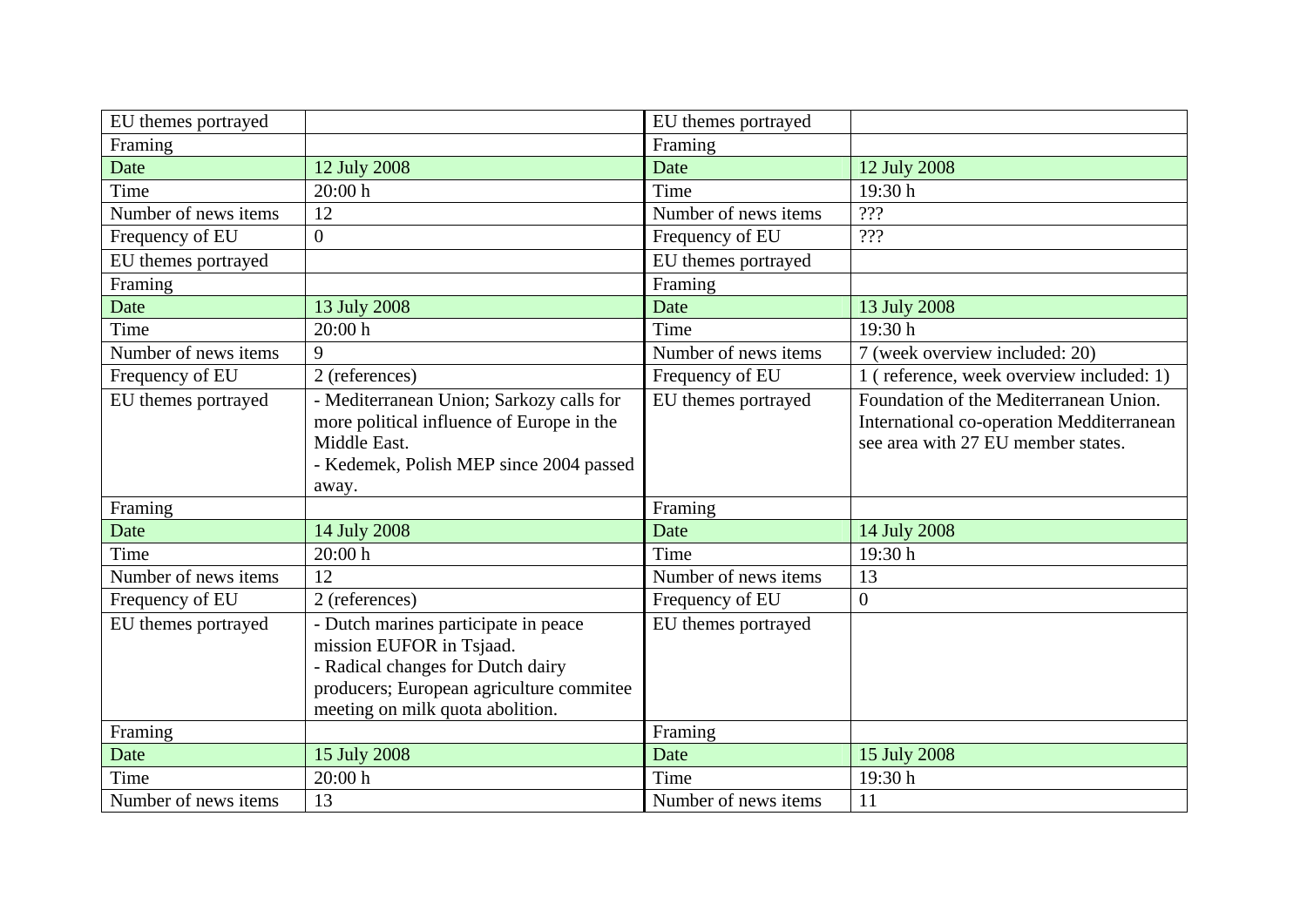| Frequency of EU      | $\overline{0}$                                                                                                                                                                                            | Frequency of EU      | $\overline{0}$                                                            |
|----------------------|-----------------------------------------------------------------------------------------------------------------------------------------------------------------------------------------------------------|----------------------|---------------------------------------------------------------------------|
| EU themes portrayed  |                                                                                                                                                                                                           | EU themes portrayed  |                                                                           |
| Framing              |                                                                                                                                                                                                           | Framing              |                                                                           |
| Date                 | 16 July 2008                                                                                                                                                                                              | Date                 | 16 July 2008                                                              |
| Time                 | 20:00 h                                                                                                                                                                                                   | Time                 | 19:30h                                                                    |
| Number of news items | 12                                                                                                                                                                                                        | Number of news items | 11                                                                        |
| Frequency of EU      | $2(1)$ reference & 1 item)                                                                                                                                                                                | Frequency of EU      | $\overline{0}$                                                            |
| EU themes portrayed  | - Inflation Eurozone compared to the<br>Netherlands and USA.<br>- Slovakia's EU accession has given a<br>boost to Slovakia's economy, therefore<br>they are going to adopt the Euro on 1<br>January 2009. | EU themes portrayed  |                                                                           |
| Framing              | Econonic consequences frame                                                                                                                                                                               | Framing              |                                                                           |
| Date                 | 17 July 2008                                                                                                                                                                                              | Date                 | 17 July 2008                                                              |
| Time                 | 20:00 h                                                                                                                                                                                                   | Time                 | 19:30 h                                                                   |
| Number of news items | 12                                                                                                                                                                                                        | Number of news items | 11                                                                        |
| Frequency of EU      | $\overline{0}$                                                                                                                                                                                            | Frequency of EU      | 1 (reference)                                                             |
| EU themes portrayed  |                                                                                                                                                                                                           | EU themes portrayed  | $EU$ co <sup>2</sup> directives. No Europe-wide raising<br>of flight-tax. |
| Framing              |                                                                                                                                                                                                           | Framing              |                                                                           |
| Date                 | 18 July 2008                                                                                                                                                                                              | Date                 | 18 July 2008                                                              |
| Time                 | 20:00 h                                                                                                                                                                                                   | Time                 | 19:30h                                                                    |
| Number of news items | 14                                                                                                                                                                                                        | Number of news items | 11                                                                        |
| Frequency of EU      | 1 (reference)                                                                                                                                                                                             | Frequency of EU      | $\overline{0}$                                                            |
| EU themes portrayed  | ECB and Trichet are not optimistic about<br>the Eurozone economy despite of rate<br>increase.                                                                                                             | EU themes portrayed  |                                                                           |
| Framing              |                                                                                                                                                                                                           | Framing              |                                                                           |
| Date                 | 19 July 2008                                                                                                                                                                                              | Date                 | 19 July 2008                                                              |
| Time                 | 20:00 h                                                                                                                                                                                                   | Time                 | 19:30h                                                                    |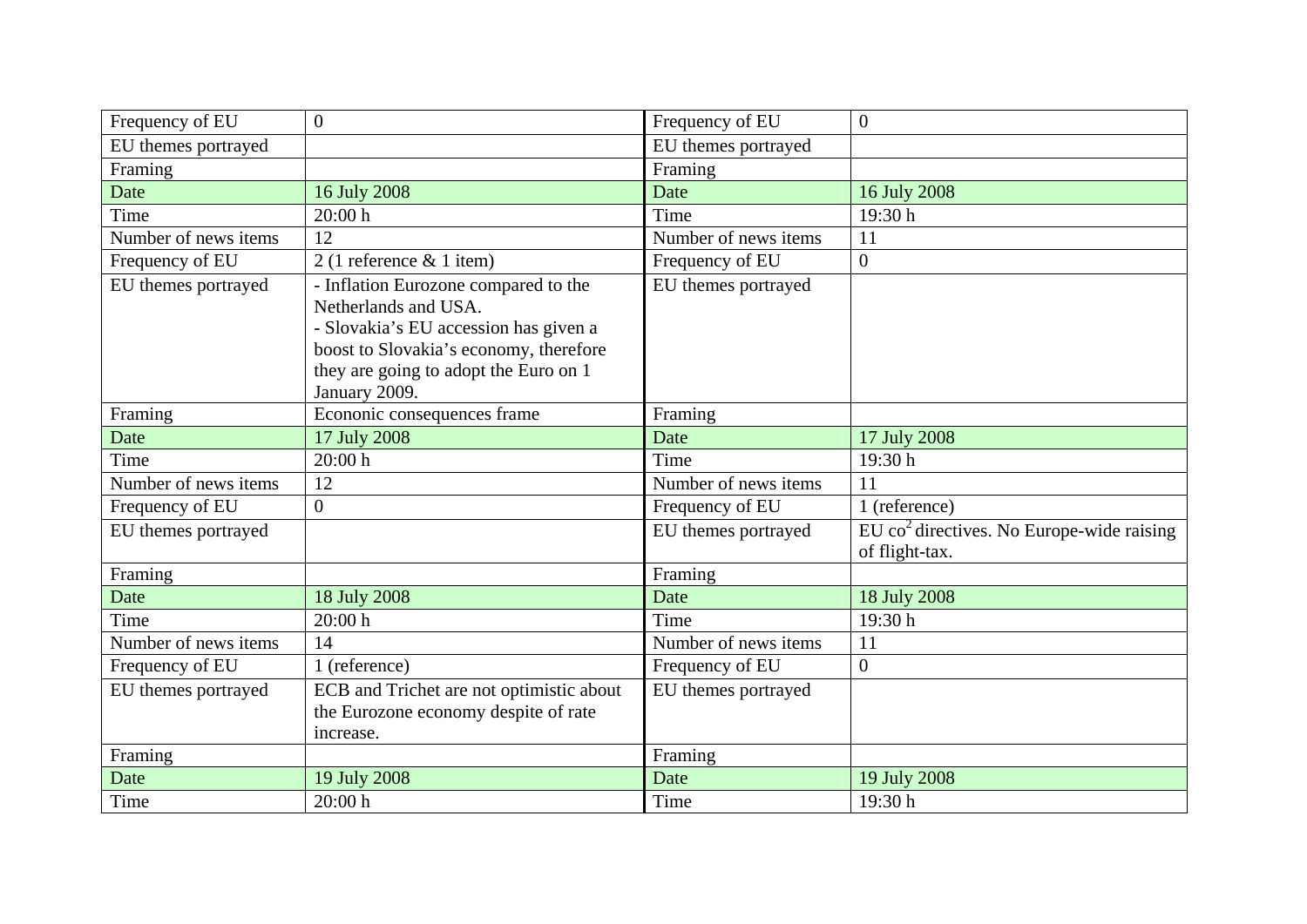| Number of news items | 12                                                                                                                                                        | Number of news items | 12                                                                                 |
|----------------------|-----------------------------------------------------------------------------------------------------------------------------------------------------------|----------------------|------------------------------------------------------------------------------------|
| Frequency of EU      | 1 (reference)                                                                                                                                             | Frequency of EU      | 1 (reference)                                                                      |
| EU themes portrayed  | Solana has stated – on behalf of $EU$ – that<br>if Iran is prepared to quit the enrichment of<br>uranium, there will be no new sanctions<br>against Iran. | EU themes portrayed  | Iran/America debate on nuclear energy<br>(Solana)                                  |
| Framing              | Conflict frame                                                                                                                                            | Framing              |                                                                                    |
| Date                 | 20 July 2008                                                                                                                                              | Date                 | 20 July 2008                                                                       |
| Time                 | 20:00 h                                                                                                                                                   | Time                 | 19:30h                                                                             |
| Number of news items | 10                                                                                                                                                        | Number of news items | 6 (week overview included: 20)                                                     |
| Frequency of EU      | $\Omega$                                                                                                                                                  | Frequency of EU      | $0$ (week overview included: 0)                                                    |
| EU themes portrayed  |                                                                                                                                                           | EU themes portrayed  |                                                                                    |
| Framing              |                                                                                                                                                           | Framing              |                                                                                    |
| Date                 | 21 July 2008                                                                                                                                              | Date                 | 21 July 2008                                                                       |
| Time                 | 20:00 h                                                                                                                                                   | Time                 | 19:30 h                                                                            |
| Number of news items | 14                                                                                                                                                        | Number of news items | 13                                                                                 |
| Frequency of EU      | $2(1)$ reference & 1 item)                                                                                                                                | Frequency of EU      | $\overline{0}$                                                                     |
| EU themes portrayed  | - EU agricultural subsidies<br>- Sarkozy (EU chairman) is in Ireland to<br>talk about a solution for the Irish 'no' to<br>the Lisbon Treaty.              | EU themes portrayed  |                                                                                    |
| Framing              | Conflict frame                                                                                                                                            | Framing              |                                                                                    |
| Date                 | 22 July 2008                                                                                                                                              | Date                 | 22 July 2008                                                                       |
| Time                 | 20:00 h                                                                                                                                                   | Time                 | 19:30h                                                                             |
| Number of news items | 11                                                                                                                                                        | Number of news items | 11                                                                                 |
| Frequency of EU      | 1 (reference)                                                                                                                                             | Frequency of EU      | 1 (reference)                                                                      |
| EU themes portrayed  | Arrest of Karadzic; EU has always<br>demanded the handover of Kadic and<br>Mladic of Belgrade, before EU accession<br>is even possible.                   | EU themes portrayed  | Arrest of Karadzic; interview with Solana,<br>EU happy with the arrest of Karadzic |
| Framing              |                                                                                                                                                           | Framing              |                                                                                    |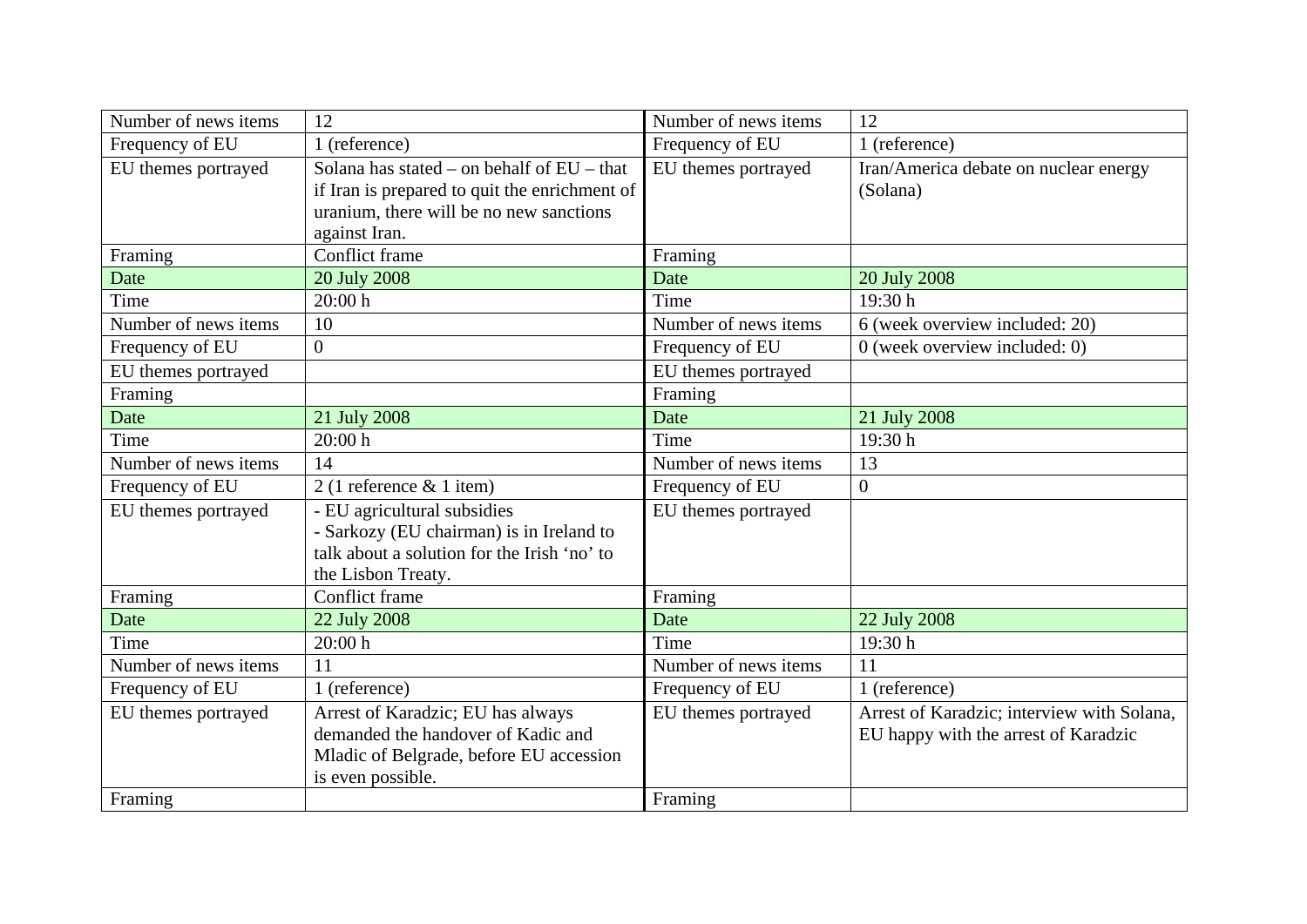| Date                 | 23 July 2008     | Date                 | 23 July 2008                              |
|----------------------|------------------|----------------------|-------------------------------------------|
| Time                 | 20:00 h          | Time                 | 19:30 h                                   |
| Number of news items | 13               | Number of news items | 10                                        |
| Frequency of EU      | 1                | Frequency of EU      | $\overline{0}$                            |
| EU themes portrayed  |                  | EU themes portrayed  |                                           |
| Framing              |                  | Framing              |                                           |
| Date                 | 24 July 2008     | Date                 | 24 July 2008                              |
| Time                 | 20:00h           | Time                 | 19:30 h                                   |
| Number of news items | 10               | Number of news items | 12                                        |
| Frequency of EU      | $\boldsymbol{0}$ | Frequency of EU      | 2 (references)                            |
| EU themes portrayed  |                  | EU themes portrayed  | - EU wants more research on the safety of |
|                      |                  |                      | cloning.                                  |
|                      |                  |                      | - The European Commission has edited its  |
|                      |                  |                      | blacklist of unsafe airlines.             |
| Framing              |                  | Framing              |                                           |
| Date                 | 25 July 2008     | Date                 | 25 July 2008                              |
| Time                 | 20:00h           | Time                 | 19:30h                                    |
| Number of news items | 14               | Number of news items | 11                                        |
| Frequency of EU      | $\overline{0}$   | Frequency of EU      | $\boldsymbol{0}$                          |
| EU themes portrayed  |                  | EU themes portrayed  |                                           |
| Framing              |                  | Framing              |                                           |
| Date                 | 26 July 2008     | Date                 | 26 July 2008                              |
| Time                 | 20:00h           | Time                 | 19:30h                                    |
| Number of news items | 11               | Number of news items | 11                                        |
| Frequency of EU      | $\overline{0}$   | Frequency of EU      | $\overline{0}$                            |
| EU themes portrayed  |                  | EU themes portrayed  |                                           |
| Framing              |                  | Framing              |                                           |
| Date                 | 27 July 2008     | Date                 | 27 July 2008                              |
| Time                 | 20:00 h          | Time                 | 19:30 h                                   |
| Number of news items | 9                | Number of news items | 7 (week overview included: 19)            |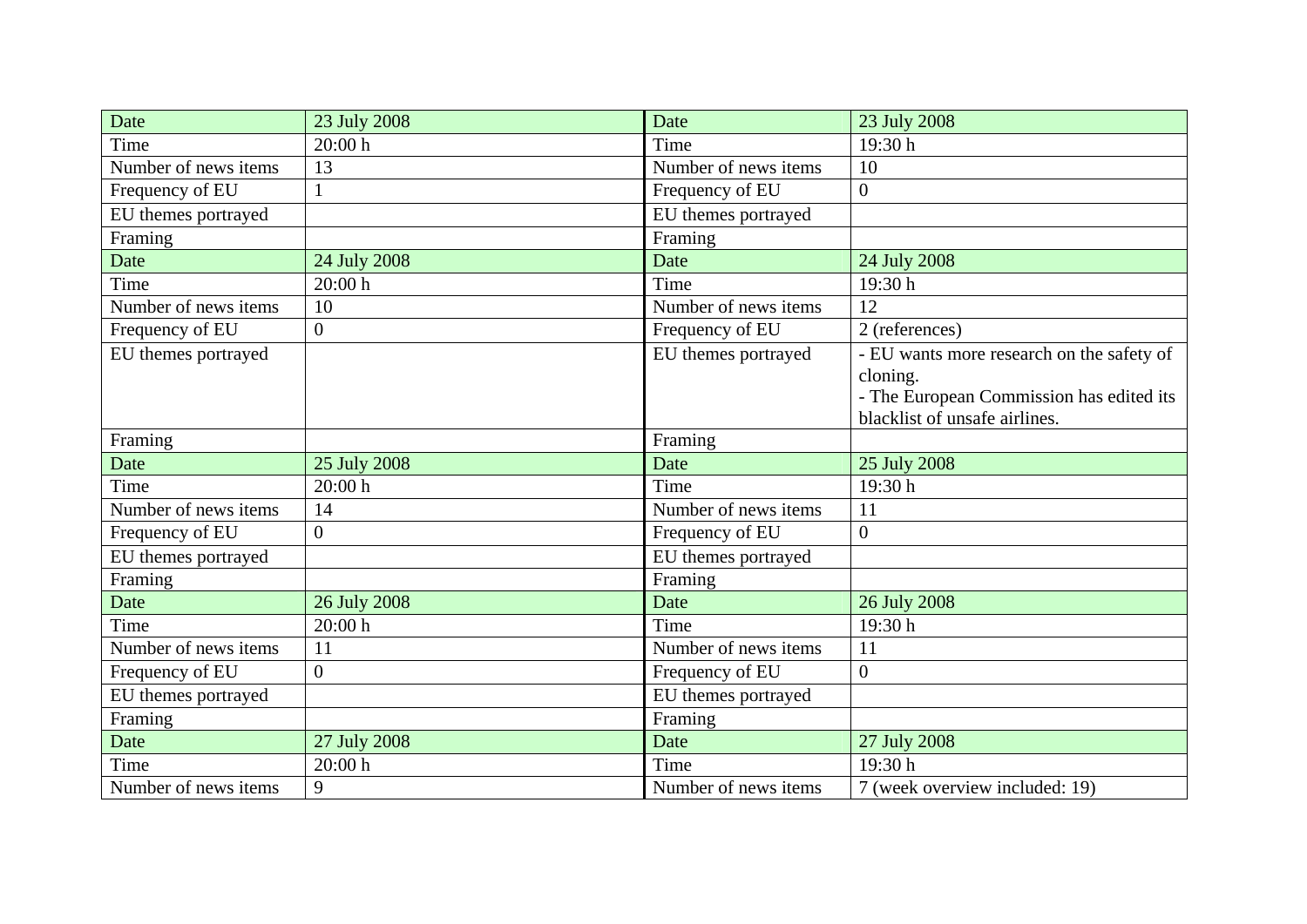| Frequency of EU      | $\overline{0}$                                                                                                                                             | Frequency of EU      | $0$ (week overview included: 0) |
|----------------------|------------------------------------------------------------------------------------------------------------------------------------------------------------|----------------------|---------------------------------|
| EU themes portrayed  |                                                                                                                                                            | EU themes portrayed  |                                 |
| Framing              |                                                                                                                                                            | Framing              |                                 |
| Date                 | 28 July 2008                                                                                                                                               | Date                 | 28 July 2008                    |
| Time                 | 20:00 h                                                                                                                                                    | Time                 | 19:30h                          |
| Number of news items | 12                                                                                                                                                         | Number of news items | 13                              |
| Frequency of EU      | 1 (reference)                                                                                                                                              | Frequency of EU      | $\overline{0}$                  |
| EU themes portrayed  | Rotterdam investigates the increase of<br>Bulgarians in the Netherlands since their<br>EU accession in 2007.                                               | EU themes portrayed  |                                 |
| Framing              |                                                                                                                                                            | Framing              |                                 |
| Date                 | 29 July 2008                                                                                                                                               | Date                 | 29 July 2008                    |
| Time                 | 20:00 h                                                                                                                                                    | Time                 | 19:30 h                         |
| Number of news items | 14                                                                                                                                                         | Number of news items | 15                              |
| Frequency of EU      | 1 (reference)                                                                                                                                              | Frequency of EU      | $\boldsymbol{0}$                |
| EU themes portrayed  | The Romanian are the new 'Poles' in the<br>Netherlands. Discussion about the<br>abolishment of the work permit for the<br>Romanian and Bulgarians by 2009. | EU themes portrayed  |                                 |
| Framing              |                                                                                                                                                            | Framing              |                                 |
| Date                 | 30 July 2008                                                                                                                                               | Date                 | 30 July 2008                    |
| Time                 | 20:00 h                                                                                                                                                    | Time                 | 19:30h                          |
| Number of news items | 14                                                                                                                                                         | Number of news items | 12                              |
| Frequency of EU      | 1 (reference)                                                                                                                                              | Frequency of EU      | $\overline{0}$                  |
| EU themes portrayed  | Report about Polish people in the<br>Netherlands.                                                                                                          | EU themes portrayed  |                                 |
| Framing              |                                                                                                                                                            | Framing              |                                 |
| Date                 | 31 July 2008                                                                                                                                               | Date                 | 31 July 2008                    |
| Time                 | 20:00 h                                                                                                                                                    | Time                 | 19:30h                          |
| Number of news items | 12                                                                                                                                                         | Number of news items | ???                             |